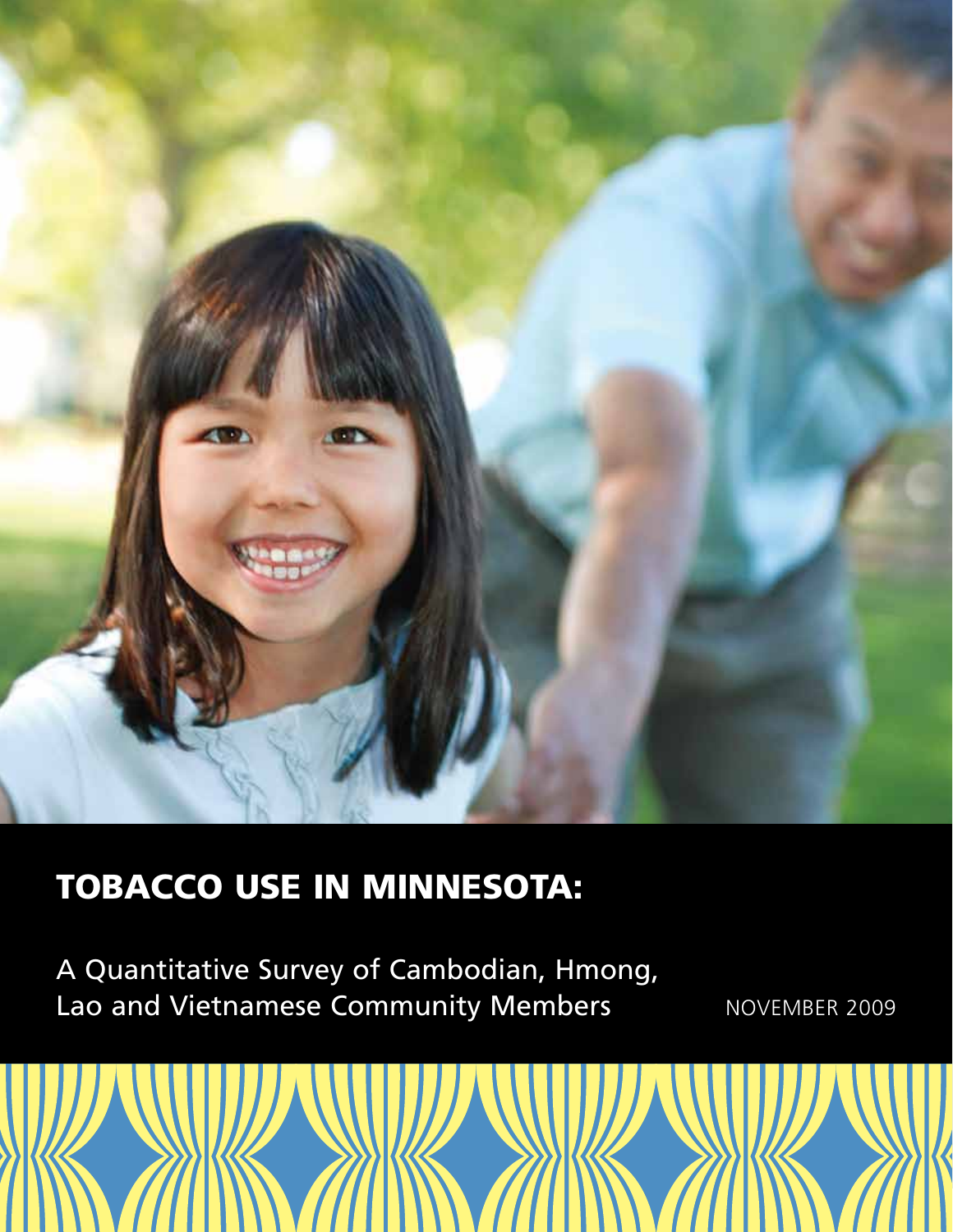Suggested citation: Blue Cross and Blue Shield of Minnesota, ClearWay Minnesota<sup>SM</sup>, Asian Pacific Tobacco-Free Coalition of Minnesota, Southeast Asian Refugee Community Home. Tobacco Use in Minnesota: A Quantitative Survey of Cambodian, Hmong, Lao and Vietnamese Community Members. November 2009.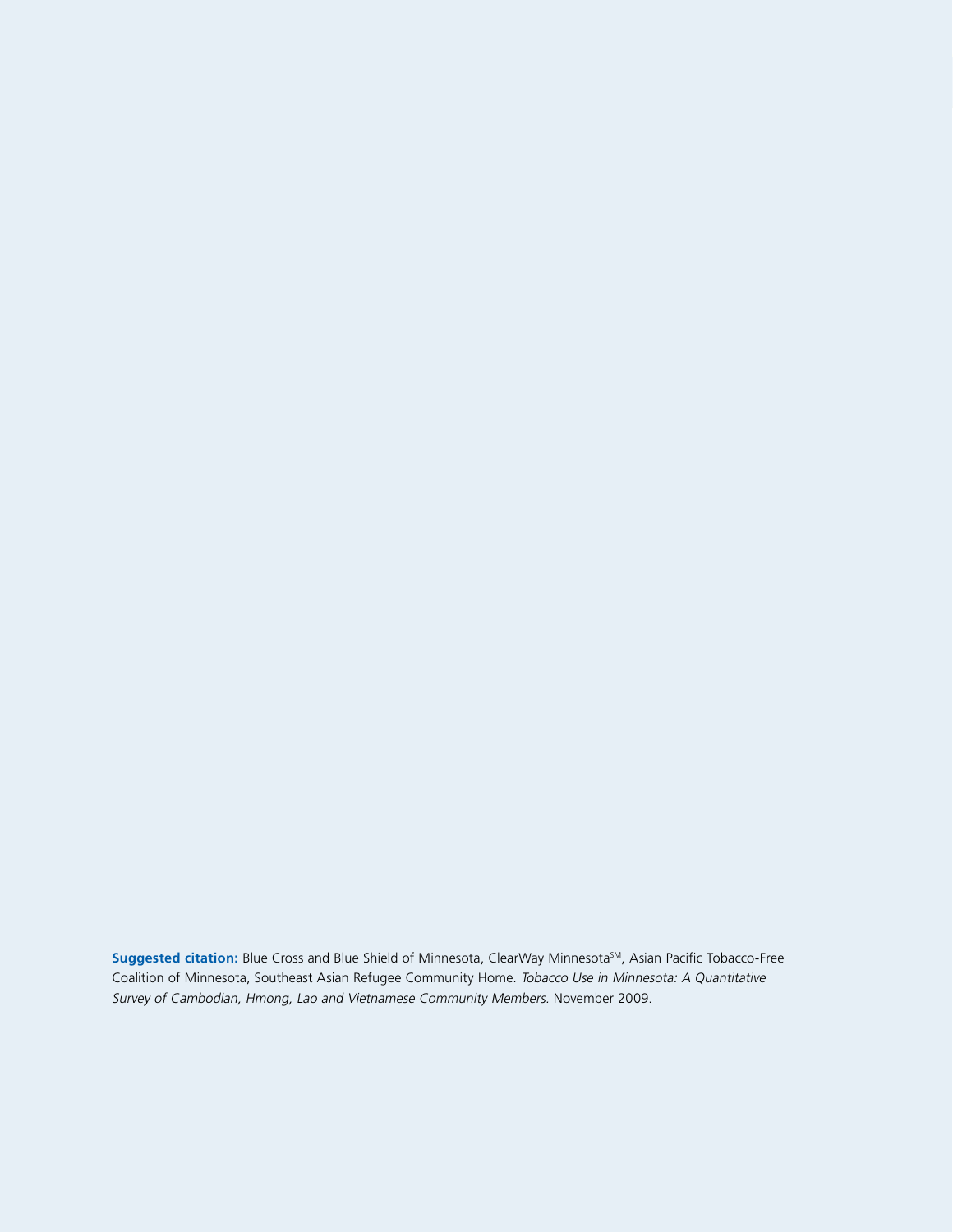# **Contents**

| DREGAN is a community-based participatory study of tobacco use among Southeast Asians in Minnesota.                                                                                                                          | 6        |
|------------------------------------------------------------------------------------------------------------------------------------------------------------------------------------------------------------------------------|----------|
| Each of the Southeast Asian communities has a unique history associated with tobacco use.                                                                                                                                    | 6        |
| Interviews with community leaders helped design the survey of community members.                                                                                                                                             | 7        |
| The DREGAN research team developed a culturally appropriate survey of community members.                                                                                                                                     | 7        |
| Interviews with community leaders informed the analysis of the relationship between culture and<br>tobacco use.                                                                                                              | 9        |
| Obtaining accurate data is challenging.                                                                                                                                                                                      | 9        |
| Southeast Asians tend to give the perceived polite response.                                                                                                                                                                 | 9        |
| Data collection methods may affect how completely the study sample represents<br>Southeast Asian communities.                                                                                                                | 10       |
| Still, the current study provides the most detailed description to date of tobacco use<br>among Minnesota's Southeast Asian communities.                                                                                     | 10       |
| <b>II. Smoking Prevalence</b>                                                                                                                                                                                                |          |
| Tobacco use threatens the health of Southeast Asian communities.                                                                                                                                                             | 11       |
| Smoking rates vary across Southeast Asian communities.                                                                                                                                                                       | 11       |
| Hmong community leaders explained that smoking was not common in their homeland,<br>but is a growing concern in the United States.                                                                                           | 12       |
| Cambodian, Lao and Vietnamese community leaders described smoking as very common.                                                                                                                                            | 12       |
| Southeast Asian men are more likely to smoke than women.<br>Southeast Asian community leaders explained that smoking was acceptable only for<br>men in the homeland. Anyone can smoke in the United States, including women. | 12<br>13 |
| Southeast Asian smokers report that they began using tobacco during adulthood.                                                                                                                                               | 14       |
| Community leaders agreed: Southeast Asian men do not begin smoking until<br>adulthood, but women and youth may be starting younger in the United States.                                                                     | 14       |
| Fewer than half of Southeast Asians say they have tried a cigarette at least once.                                                                                                                                           | 15       |
| Still, community leaders expressed great concern about increased experimentation<br>with smoking among women and youth in the United States.                                                                                 | 15       |
| The history of tobacco use in the homeland influenced where Southeast Asians began smoking.                                                                                                                                  | 16       |
| Hmong community leaders explained that smoking was not common in the homeland,<br>except at weddings and funerals.                                                                                                           | 16       |
| Cambodian, Lao and Vietnamese community leaders explained that in the homeland,<br>smoking was not only encouraged among men, but was also used for stress relief.                                                           | 17       |
| <b>Recommendations for action</b>                                                                                                                                                                                            | 17       |

ANDIA ANDIA ANDIA ANDIA ANDIA ANDIA ANDIA ANDIA ANDIA ANDIA ANDIA ANDIA ANDIA ANDIA ANDIA ANDIA ANDIA ANDIA AN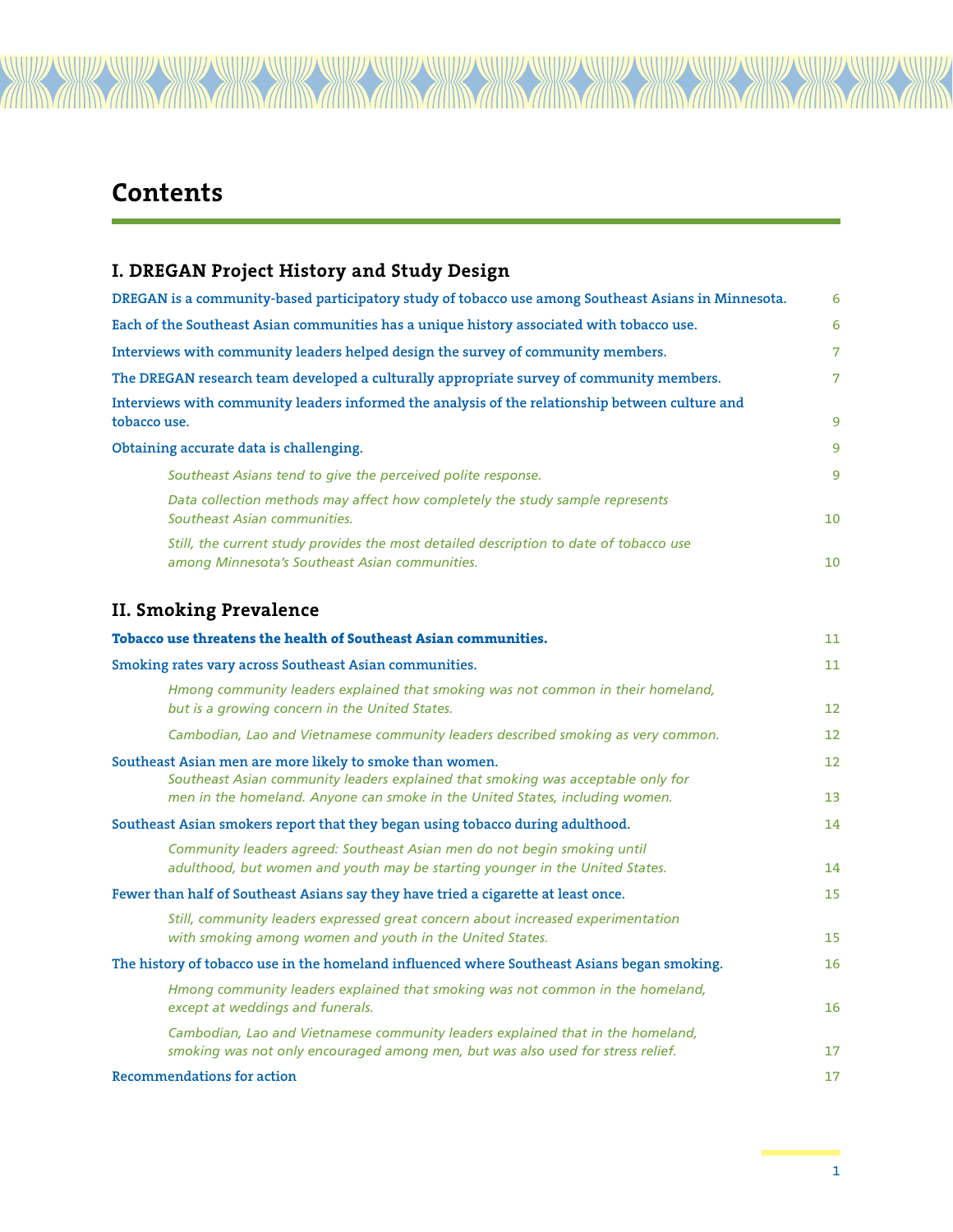# **III. Knowledge of and Attitudes Toward Tobacco Use Southeast Asians report believing that smoking causes disease.** 18 *Despite the reported general awareness, community leaders said that Southeast Asians know few details about the harms of tobacco use.*  18 **Southeast Asian smokers report that smoking has more harms than benefits.** 18 **Yet, many Southeast Asian smokers still believe smoking provides pleasure and reduces stress.** 19  *Community leaders similarly explained that smokers seek comfort in smoking.*  20 **More than half of Cambodian, Lao and Vietnamese smokers report that smoking is OK for the healthy.** 20  *Community leaders described a disbelief in the harms of tobacco use in the absence of outward physical symptoms.* 21 **Recommendations for action** 21 **IV. Quitting Smoking Quitting smoking reduces the risk of death and disease.** 22 **Many Southeast Asian smokers say they are trying to quit.** 22 *Community leaders believe that men may feel pressure to stop smoking in the United States, but really do not want to quit.*  22 **Most Southeast Asians smokers report light smoking.** 23 **Still, Southeast Asian smokers demonstrate addiction to nicotine in cigarettes.** 23 **Southeast Asian smokers perceive smoking as a choice rather than an addiction.** 24 *Community leaders explained that Southeast Asians tend to view addiction as a vice and may deny being addicted.* 25 **Nearly all Southeast Asian smokers believe willpower is the only way to quit.** 25  *Community leaders explained the importance of quitting successfully through a strong mind.*  25 **Many Southeast Asian smokers reported not feeling comfortable asking for help to quit smoking.** 25  *Community leaders described a great reluctance to seek help due to the potential for shame.* 26 **Recommendations for action** 26 **V. Reducing Exposure to Secondhand Smoke Secondhand smoke causes death and disease.** 27

| DCCOMMINIUM BINONC CUMBCB MCULII UMM MIBCUBC.                                                                                                    | - - - - |
|--------------------------------------------------------------------------------------------------------------------------------------------------|---------|
| Fewer than half of Southeast Asians reported breathing secondhand smoke recently.                                                                | 27      |
| A majority of Southeast Asians report that smoking is not allowed in their homes.                                                                | 28      |
| Community leaders emphasized that politeness to guests may lead many<br>to make exceptions to the rule. Still, protecting children is a concern. | 28      |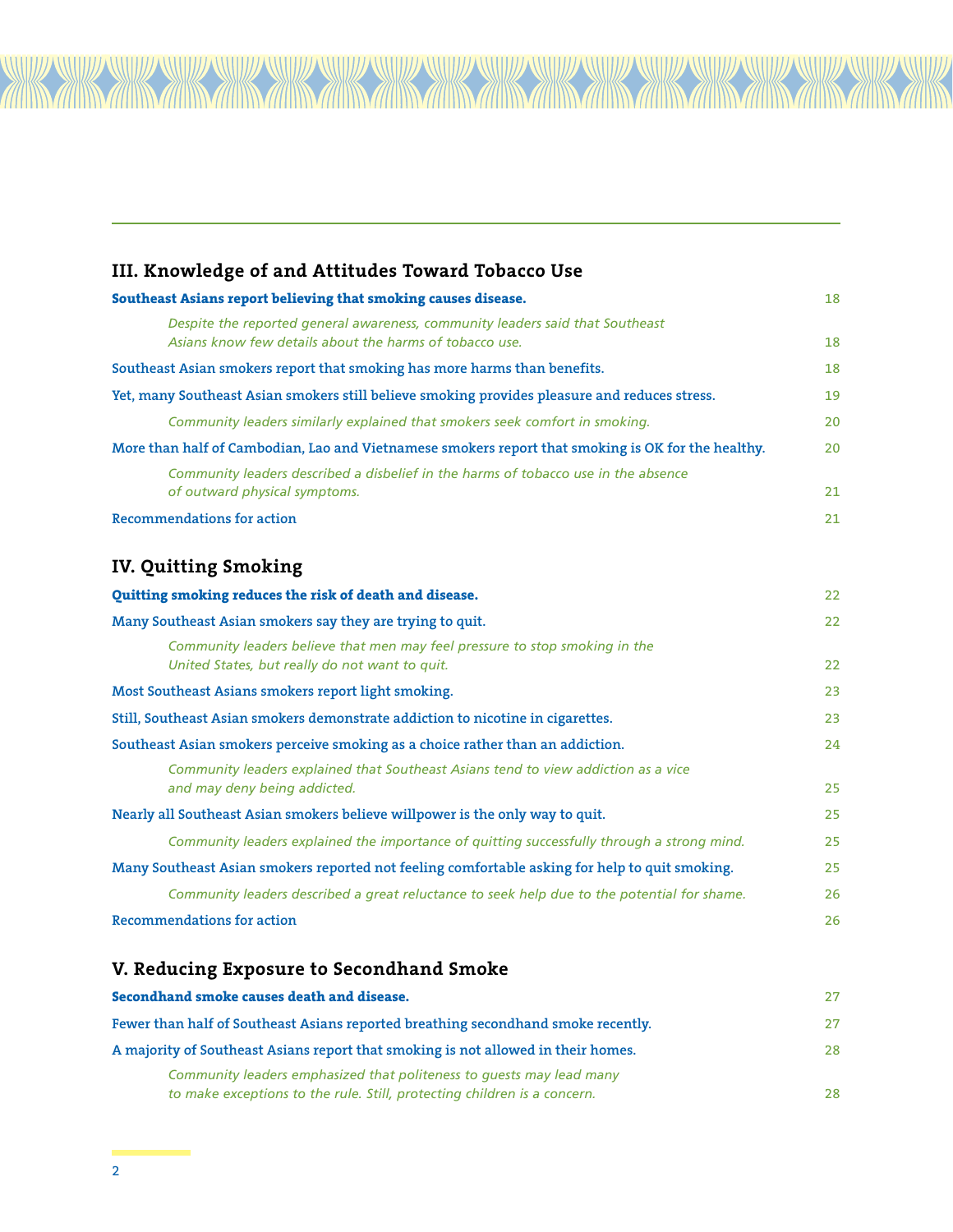| Despite state and local laws, many Southeast Asian workers still report secondhand smoke exposure. | 29 |
|----------------------------------------------------------------------------------------------------|----|
| <b>Recommendations for action</b>                                                                  | 30 |

# **VI. Discussion**

AAN

*MIND* 

| The DREGAN survey is a culturally appropriate study of tobacco use among Southeast Asians.       | 31  |
|--------------------------------------------------------------------------------------------------|-----|
| The combination of survey and interview findings creates a balanced picture of tobacco use in    |     |
| these communities.                                                                               | 31  |
| Findings suggest urgency to address tobacco use and provide guidance for effective intervention. | 31. |

# **VII. Appendices**

| <b>Appendix A</b>                                                                                                                                                        | 32 |
|--------------------------------------------------------------------------------------------------------------------------------------------------------------------------|----|
| Table A1. Demographics of the samples of Minnesota's Southeast Asian communities                                                                                         | 32 |
| Table A2. Immigration experience of the samples of Southeast Asian communities                                                                                           | 33 |
| Appendices B-H: Tables of Key Outcomes by Selected Demographic and Immigration Characteristics                                                                           | 34 |
| Appendix B: Smoking Status by Demographic and Immigration Characteristics                                                                                                | 35 |
| Table B1. Hmong: Smoking status by demographic characteristics                                                                                                           | 35 |
| Table B2. Cambodian, Lao and Vietnamese: Smoking status by demographic characteristics                                                                                   | 35 |
| Table B3. Cambodian: Smoking status by demographic characteristics                                                                                                       | 36 |
| Table B4. Lao: Smoking status by demographic characteristics                                                                                                             | 36 |
| Table B5. Vietnamese: Smoking status by demographic characteristics                                                                                                      | 37 |
| Appendix C: Quit Attempts by Demographic and Immigration Characteristics                                                                                                 | 38 |
| Table C1. Hmong: Percent of current smokers quitting smoking for a day or more in the<br>past 12 months by demographic characteristics                                   | 38 |
| Table C2. Cambodian, Lao and Vietnamese: Percent of current smokers quitting smoking<br>for a day or more in the past 12 months by demographic characteristics           | 38 |
| Table C3. Cambodian: Percent of current smokers quitting smoking for a day or more in<br>the past 12 months by demographic characteristics                               | 39 |
| Table C4. Lao: Percent of current smokers quitting smoking for a day or more in the<br>past 12 months by demographic characteristics                                     | 39 |
| Table C5. Vietnamese: Percent of current smokers quitting smoking for a day or more<br>in the past 12 months by demographic characteristics                              | 40 |
| Appendix D: Any Secondhand Smoke Exposure by Demographic and Immigration Characteristics                                                                                 | 41 |
| Table D1. Hmong: Exposure to secondhand smoke in any location (at home, at work, in<br>a car or in some other place) during the past week by demographic characteristics | 41 |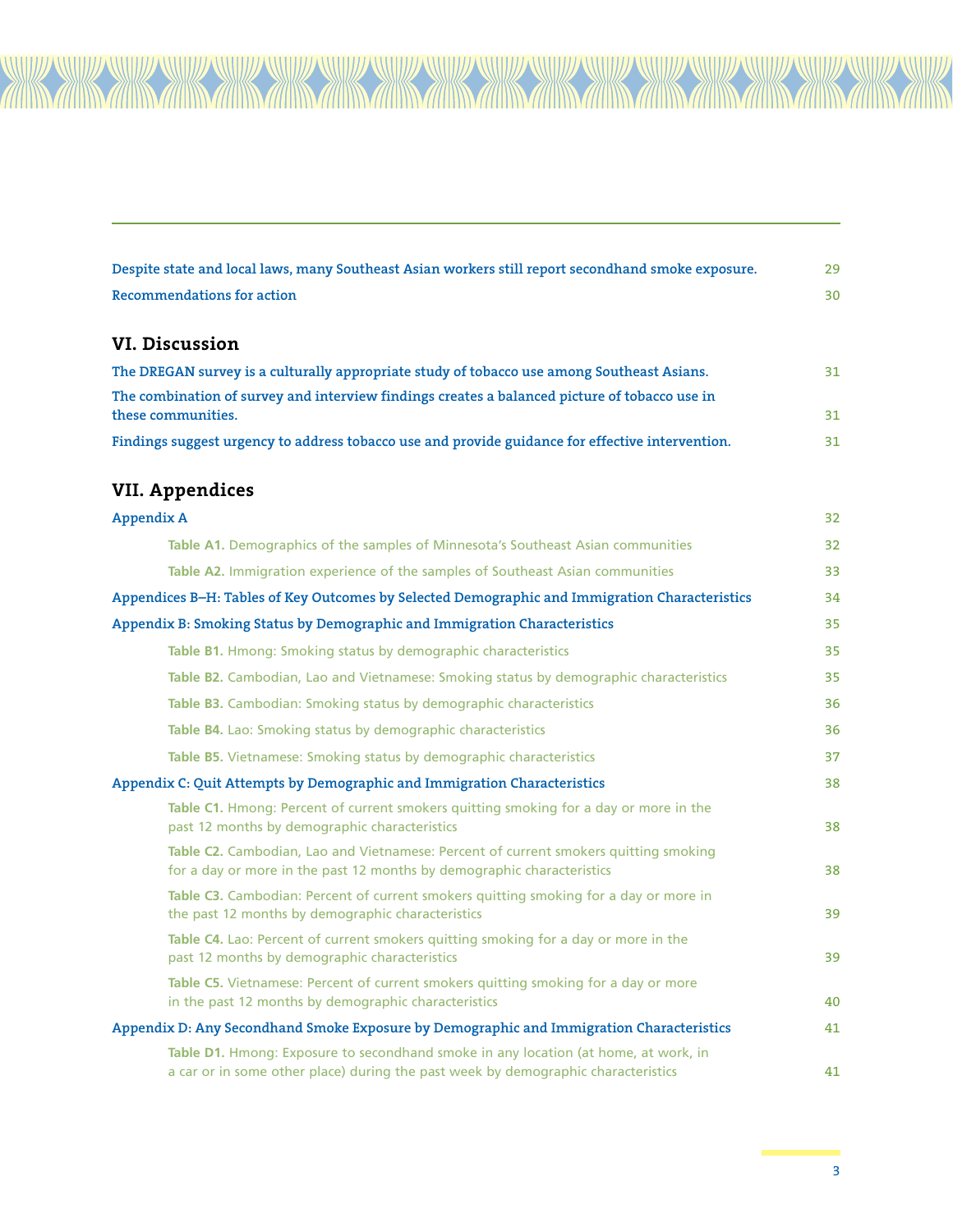| Table D2. Cambodian, Lao and Vietnamese: Exposure to secondhand smoke in any<br>location (at home, at work, in a car or in some other place) during the past week by<br>demographic characteristics | 41 |
|-----------------------------------------------------------------------------------------------------------------------------------------------------------------------------------------------------|----|
| Table D3. Cambodian: Exposure to secondhand smoke in any location (at home, at work,<br>in a car or in some other place) during the past week by demographic characteristics                        | 42 |
| Table D4. Lao: Exposure to secondhand smoke in any location (at home, at work, in a car<br>or in some other place) during the past week by demographic characteristics                              | 42 |
| Table D5. Vietnamese: Exposure to secondhand smoke in any location (at home, at work,<br>in a car or in some other place) during the past week by demographic characteristics                       | 43 |
| Appendix E: Secondhand Smoke Exposure at Home by Demographic and Immigration Characteristics                                                                                                        | 44 |
| Table E1. Hmong: Exposure to secondhand smoke at home during the past week by<br>demographic characteristics                                                                                        | 44 |
| Table E2. Cambodian, Lao and Vietnamese: Exposure to secondhand smoke at home<br>during the past week by demographic characteristics                                                                | 44 |
| Table E3. Cambodian: Exposure to secondhand smoke at home during the past week by<br>demographic characteristics                                                                                    | 45 |
| Table E4. Lao: Exposure to secondhand smoke at home during the past week by<br>demographic characteristics                                                                                          | 45 |
| Table E5. Vietnamese: Exposure to secondhand smoke at home during the past week by<br>demographic characteristics                                                                                   | 46 |
| Appendix F: Secondhand Smoke Exposure in a Car by Demographic and Immigration Characteristics                                                                                                       | 47 |
| Table F1. Hmong: Exposure to secondhand smoke in a car during the past week by<br>demographic characteristics                                                                                       | 47 |
| Table F2. Cambodian, Lao and Vietnamese: Exposure to secondhand smoke in a car during<br>the past week by demographic characteristics                                                               | 47 |
| Table F3. Cambodian: Exposure to secondhand smoke in a car during the past week by<br>demographic characteristics                                                                                   | 48 |
| Table F4. Lao: Exposure to secondhand smoke in a car during the past week by<br>demographic characteristics                                                                                         | 48 |
| Table F5. Vietnamese: Exposure to secondhand smoke in a car during the past week by<br>demographic characteristics                                                                                  | 49 |
| Appendix G: Secondhand Smoke Exposure at Work by Demographic and Immigration Characteristics                                                                                                        | 50 |
| Table G1. Hmong: Exposure to secondhand smoke at work during the past week by<br>demographic characteristics                                                                                        | 50 |
| Table G2. Cambodian, Lao and Vietnamese: Exposure to secondhand smoke at work during<br>the past week by demographic characteristics                                                                | 50 |
| Table G3. Cambodian: Exposure to secondhand smoke at work during the past week by<br>demographic characteristics                                                                                    | 51 |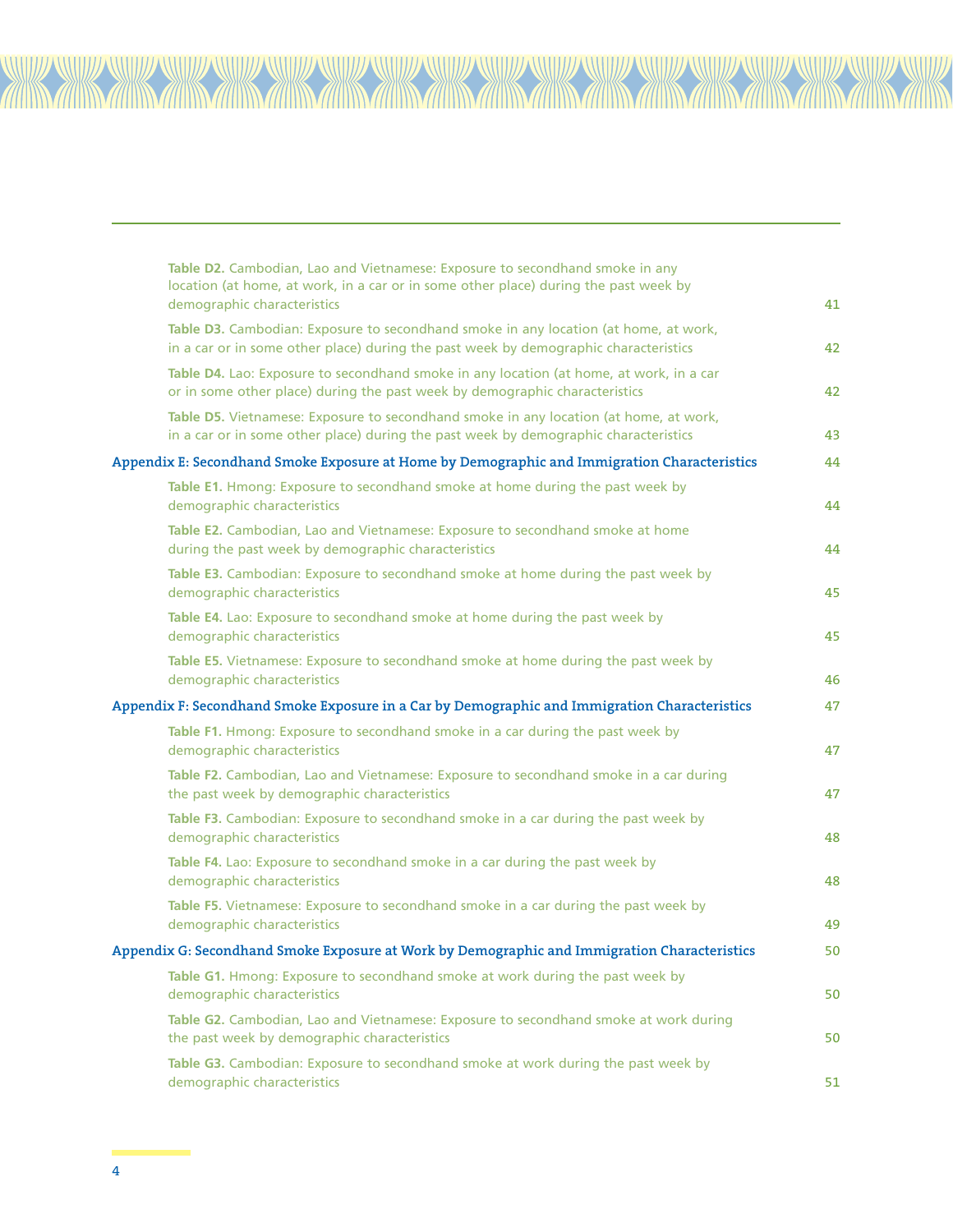|               | Table G4. Lao: Exposure to secondhand smoke at work during the past week by                                                                                                         |    |
|---------------|-------------------------------------------------------------------------------------------------------------------------------------------------------------------------------------|----|
|               | demographic characteristics                                                                                                                                                         | 51 |
|               | Table G5. Vietnamese: Exposure to secondhand smoke at work during the past week by<br>demographic characteristics                                                                   | 52 |
|               | Appendix H: Secondhand Smoke Exposure in Any Other Location by<br>Demographic and Immigration Characteristics                                                                       | 53 |
|               | Table H1. Hmong: Exposure to secondhand smoke in any other location besides home,<br>workplace or a car during the past week by demographic characteristics                         | 53 |
|               | Table H2. Cambodian, Lao and Vietnamese: Exposure to secondhand smoke in any other location<br>besides home, workplace or a car during the past week by demographic characteristics | 53 |
|               | Table H3. Cambodian: Exposure to secondhand smoke in any other location besides home,<br>workplace or a car during the past week by demographic characteristics                     | 54 |
|               | Table H4. Lao: Exposure to secondhand smoke in any other location besides home, workplace<br>or a car during the past week by demographic characteristics                           | 54 |
|               | Table H5. Vietnamese: Exposure to secondhand smoke in any other location besides home,<br>workplace or a car during the past week by demographic characteristics                    | 55 |
|               | <b>VIII. Collaborating Organizations</b>                                                                                                                                            | 56 |
|               | IX. Acknowledgments                                                                                                                                                                 | 58 |
| X. References |                                                                                                                                                                                     | 59 |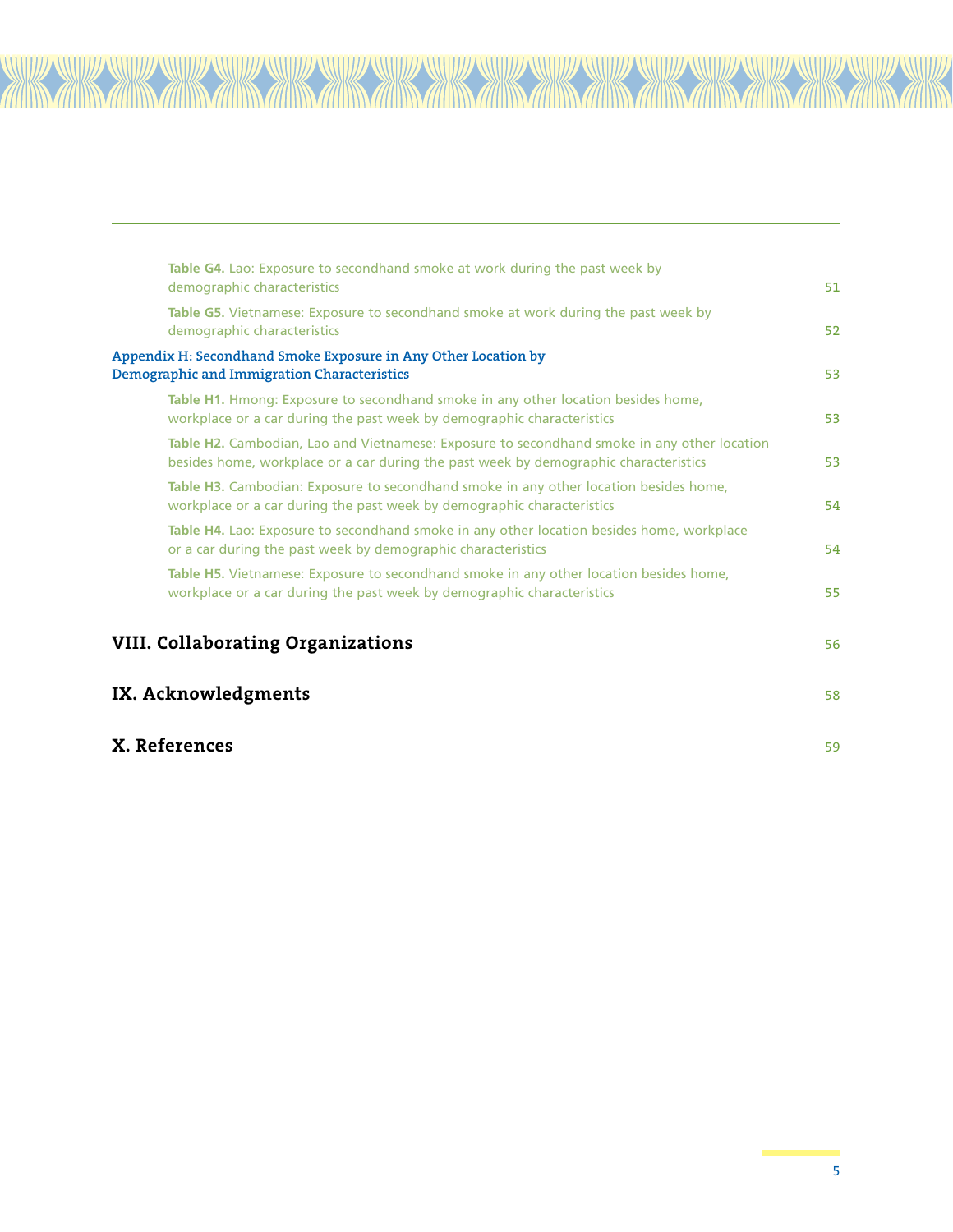# **I DREGAN Project History and Study Design**

# **DREGAN is a community-based participatory study of tobacco use among Southeast Asians in Minnesota.**

**The DREGAN partnership:** The Diverse Racial Ethnic Groups and Nations (DREGAN) project aims to reduce the harm caused by tobacco in Cambodian, Hmong, Lao and Vietnamese communities, as well as in other ethnic and minority communities in Minnesota.

Since 2002, the DREGAN project collaboration has involved Minnesota's Southeast Asian communities, represented by the Asian Pacific Tobacco-Free Coalition of Minnesota (APT-FCM) and the Southeast Asian Refugee Community Home (SEARCH), along with Blue Cross and Blue Shield of Minnesota (Blue Cross) and ClearWay Minnesota<sup>SM</sup>. Blue Cross and ClearWay Minnesota jointly funded the project. (For a description of each organization, see Collaborating Organizations, page 56.)

The DREGAN Project Southeast Asian Community Advisory Committee, a group of representatives from organizations that serve these communities, provided ongoing guidance for every phase of the project. An advisory team from another organization of Southeast Asian Minnesotans, the Statewide Tobacco Education and Engagement Project (STEEP), provided additional consultation on drafts of the final report. (For a list of these committees' members, see Acknowledgments, page 58.)

The DREGAN project has three components: 1) qualitative research, to better understand the unique cultural characteristics of tobacco use in Southeast Asian communities; 2) quantitative research, to determine the prevalence of tobacco use and other health risk behaviors; and 3) interventions designed to reduce tobacco use in these communities.

**Study goals:** This report presents results of the DREGAN quantitative research, a survey of members of the Southeast Asian communities in Minnesota. The research project aimed to determine the prevalence of smoking among Minnesota's Southeast Asian communities using culturally appropriate survey methods. An additional goal was to

describe knowledge of the harms of tobacco use, attempts to quit and exposure to secondhand smoke among these communities. The report refers to the current study as the survey of community members.

The DREGAN collaboration also included a partnership with the Latino community. A similar report on findings from the Latino community was produced and is available at preventionminnesota.com/site\_searchresults.cfm?q=dregan.

# **Each of the Southeast Asian communities has a unique history associated with tobacco use.**

All four Southeast Asian communities came to Minnesota from the three countries of the former French Indochina. Most were refugees, fleeing their homelands after the political upheaval of the Vietnam War. The majority practice Buddhism.

For the Cambodian, Lao and Vietnamese communities, tobacco use has a long history. Commercial cigarettes were introduced with the colonization of the area by the French in the late  $18<sup>th</sup>$  and early  $19<sup>th</sup>$  centuries. Cigarette smoking, especially commercial cigarettes, has been associated with wealth and sophistication particularly among men in Cambodia, Laos and Vietnam. These three countries have very high male smoking prevalence rates compared with other countries in the world (67 percent, 41 percent and 72 percent, respectively). Among women in these countries, the prevalence of smoking is very low (10 percent, 15 percent and 4 percent, respectively).<sup>1</sup>

Unlike these groups, the Hmong do not share the same long history with tobacco use. Originally, the Hmong lived in the plains of China, then migrated to the highland regions of Laos, Thailand and northern Vietnam in the 19<sup>th</sup> and early 20<sup>th</sup> centuries. They were relatively isolated from the rest of the world in the rough terrain of the mountains. The reverse of the other three Southeast Asian cultures, tobacco use for the Hmong was less common (27 percent) and lacked social value in the homeland except when used in ceremonies such as weddings and funerals.<sup>2</sup>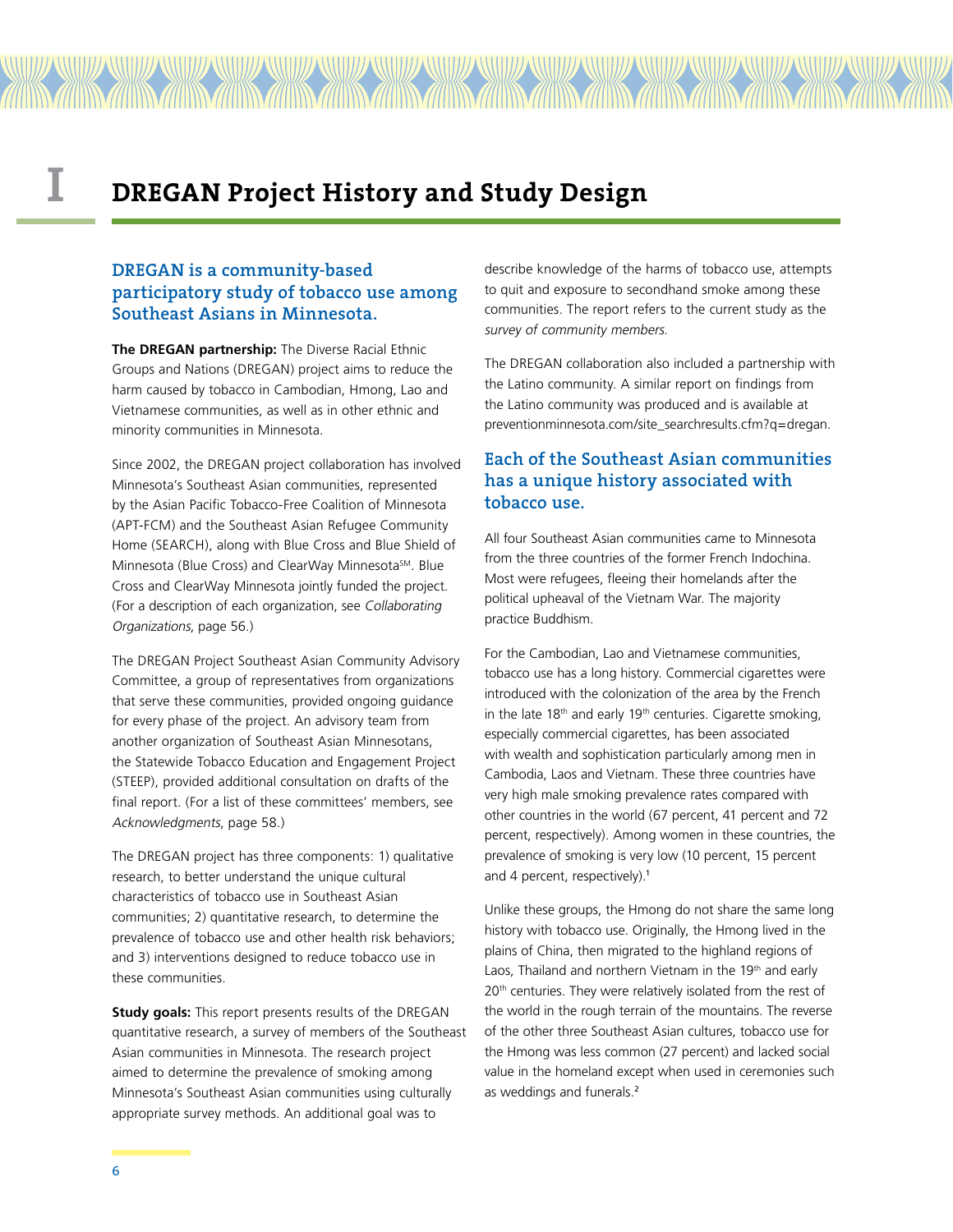# **Interviews with community leaders helped design the survey of community members.**

The DREGAN qualitative research, referred to as the interviews with community leaders in this report, was conducted from 2003 through 2005. This first study uncovered beliefs and attitudes surrounding tobacco use and described the experience of tobacco use among Southeast Asian cultures. Fifteen formal and informal leaders from each of the four communities (n=60) participated in semi-structured interviews conducted in English or the leader's native language. The final report, titled Tobacco Use in Minnesota: Perspectives from Cambodian, Hmong, Lao and Vietnamese Communities<sup>3</sup>, is available at **www.bluecrossmn.com/ preventionminnesota**. Enter DREGAN in the search box and click on Program elements.

The interviews with community leaders revealed not only the homeland experiences of tobacco use, but how those experiences changed upon coming to the United States. Cambodian, Lao and Vietnamese community leaders described how tobacco use was a common practice and an integral part of life in these three countries, but restricted to men. Community leaders recounted that when Cambodian, Lao and Vietnamese refugees and immigrants moved to the United States, these communities experienced tobacco use as less normal than in their homelands. They also described how acculturation to life in the United States influenced more women and youth to begin using tobacco. In contrast, Hmong community leaders reported that tobacco was not used regularly in their homeland, but that since living in the United States, more Hmong have started to smoke.

The results from the interviews with community leaders were used to inform the research questions, sampling and analysis plan for the current study.

# **The DREGAN research team developed a culturally appropriate survey of community members.**

The survey of community members aimed to establish the prevalence of smoking as well as determine if the patterns observed in the interviews with community leaders appeared in representative samples from these communities.

Researchers from the University of Minnesota joined Blue Cross and Blue Shield of Minnesota, ClearWay Minnesota and SEARCH on the DREGAN team in 2004, bringing expertise in survey design, data collection and analysis. (For a list of contributors to this team, see Acknowledgments, page 58.)

**Study design:** Informed by the interviews with community leaders, the team developed a culturally appropriate survey that included measures of acculturation, tobacco use, exposure to secondhand smoke, and knowledge of and attitudes toward smoking and quitting. The instrument was refined multiple times during several meetings to get input from the community advisory committee and through cognitive testing with community members in person and over the telephone. Once approved, the final instrument was translated into Hmong, Khmer, Lao and Vietnamese, back-translated for verification, and reviewed by community advisers. This iterative translation process aimed for equivalence in meaning and concepts rather than an exact word-for-word translation.

The project aimed to conduct 1,600 surveys: 550 for the Hmong and 350 each for the Cambodian, Lao and Vietnamese communities. Based on the findings from interviews with community leaders, the sampling plan was designed to detect differences by gender and age within the Hmong as a separate group and within the Cambodian, Lao and Vietnamese communities combined.

Marketing Systems Group, a survey-sampling vendor, drew a random sample from a list of surnames often associated with Southeast Asians. The list was obtained for two geographical regions in Minnesota that have larger concentrations of Southeast Asian communities: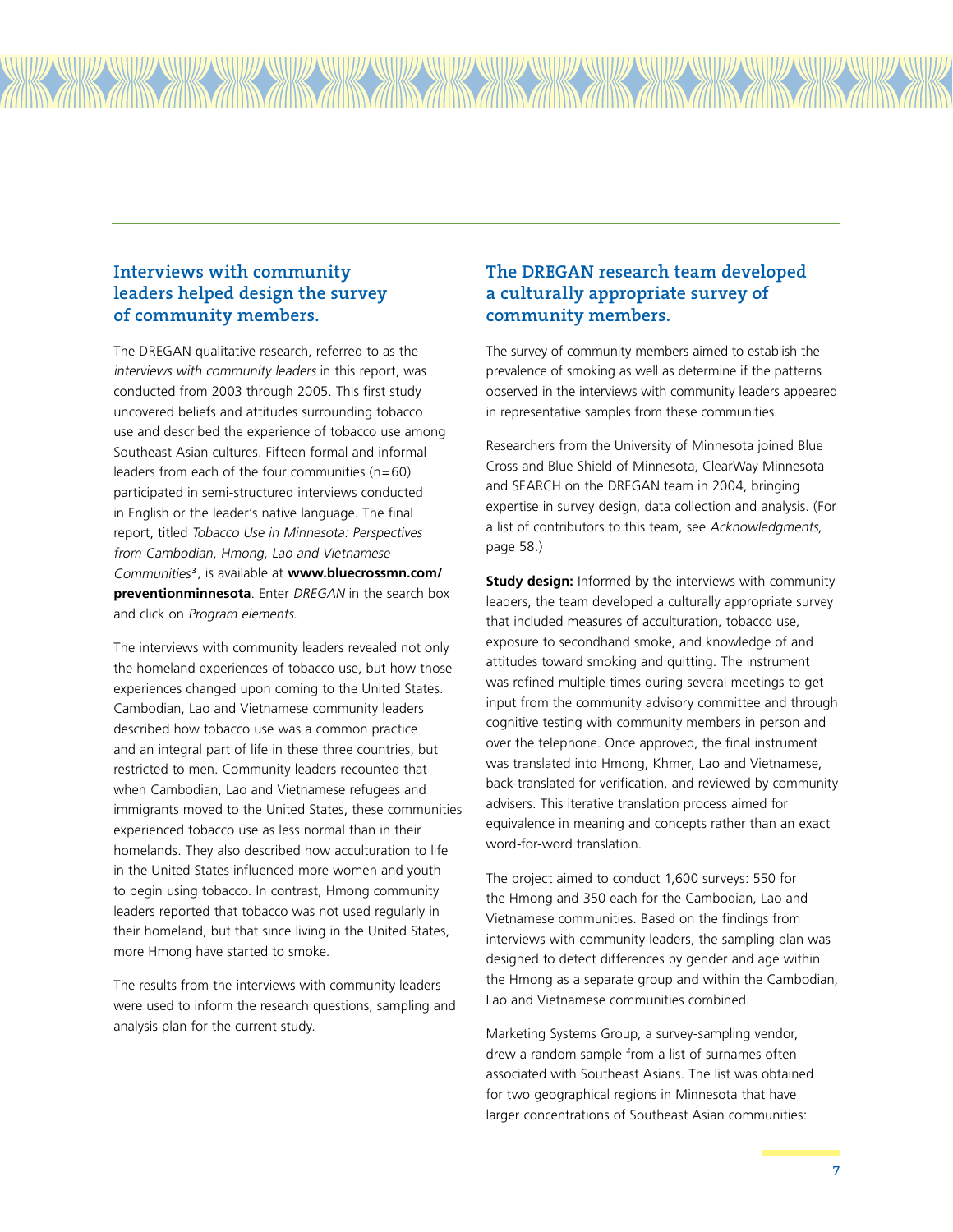1) an 11-county Minneapolis–St. Paul metropolitan region and 2) Olmsted county in southern Minnesota. Membership lists from community organizations augmented the sample for the Lao and Cambodian communities.

Data collection occurred from January 2006 to March 2007. Trained community members, fluent in both English and one of the Southeast Asian languages, conducted all surveys in the participant's language of choice. A short telephone recruitment screener first randomly selected a member of the household and then identified eligible participants who 1) self-identified as a member of one of the four communities; 2) were themselves born or had a parent or grandparent who was born in Cambodia, Laos, Vietnam or a refugee camp in Thailand; or 3) were married to a community member.

Initially, after this screening, face-to-face surveys were conducted in the community. Because some data collection staff members had been known for their involvement with tobacco control, the research team and community advisors feared that the respondent would not give truthful answers about tobacco use. To avoid this bias, data collection staff only made appointments with randomly selected respondents they did not know at all or very well. All eligible selected respondents were contacted for an interview.

Halfway through the study, the reported prevalence of smoking was found to be lower in face-to-face than telephone survey interviews. This preliminary analysis resulted in shifting from face-to-face to the more anonymous telephone data collection only. The differences in the smoking prevalence found at first between face-toface and telephone interviews did not remain in the analysis of the final sample.

The study achieved a 71 percent response rate (n=1,628). Half (50 percent) of the surveys were conducted in-person. The final sample consisted of 563 Hmong, 355 Cambodian, 352 Lao and 358 Vietnamese respondents. Data were weighted for probability of respondent selection, as well as for age and gender based on 2000 census data for each Southeast Asian community in Minnesota.

The study was granted approval from the University of Minnesota Institutional Review Board Human Subjects Committee.

**Description of the survey respondents:** The United States Census Bureau's 2005–2007 American Community Survey estimated a total population in Minnesota of 48,963 Hmong; 7,805 Cambodians; 11,760 Lao; and 22,718 Vietnamese. Appendix A, Table A1 presents a basic demographic profile of the respondents, weighted by age and gender based on 2000 census data among each of the four Southeast Asian communities in Minnesota.

More than 50 percent of the respondents to the survey of community members were women except among the Vietnamese (49 percent). Hmong respondents (average age 39) were younger than Cambodian, Lao and Vietnamese respondents combined (average age 49), and had higher proportions of 18- to 24-year-olds (19 percent) than the other three groups (4 percent).

Acculturation is the process by which immigrants learn and adopt the formal and informal values, traditions and behaviors of the mainstream culture. DREGAN respondents appear less acculturated to the culture of Minnesota's general population and more oriented to their respective Southeast Asian cultures. Appendix A, Table A2 presents a cultural profile of the respondents among each of the four communities in Minnesota. Ninety-one percent of the Hmong respondents and almost all (98 percent) of the Cambodian, Lao and Vietnamese respondents directly immigrated to the United States.

The strong orientation to the home culture among the samples is also reflected in language spoken. For example, almost all (98 percent) of Hmong respondents and the vast majority (89 percent) of Cambodian, Lao and Vietnamese respondents elected to take the survey in a Southeast Asian language rather than English.

Finally, about three-quarters of both groups (73 percent of Hmong and 77 percent of Cambodian, Lao and Vietnamese) reported that keeping in touch with or learning about their ethnic or cultural background is highly important.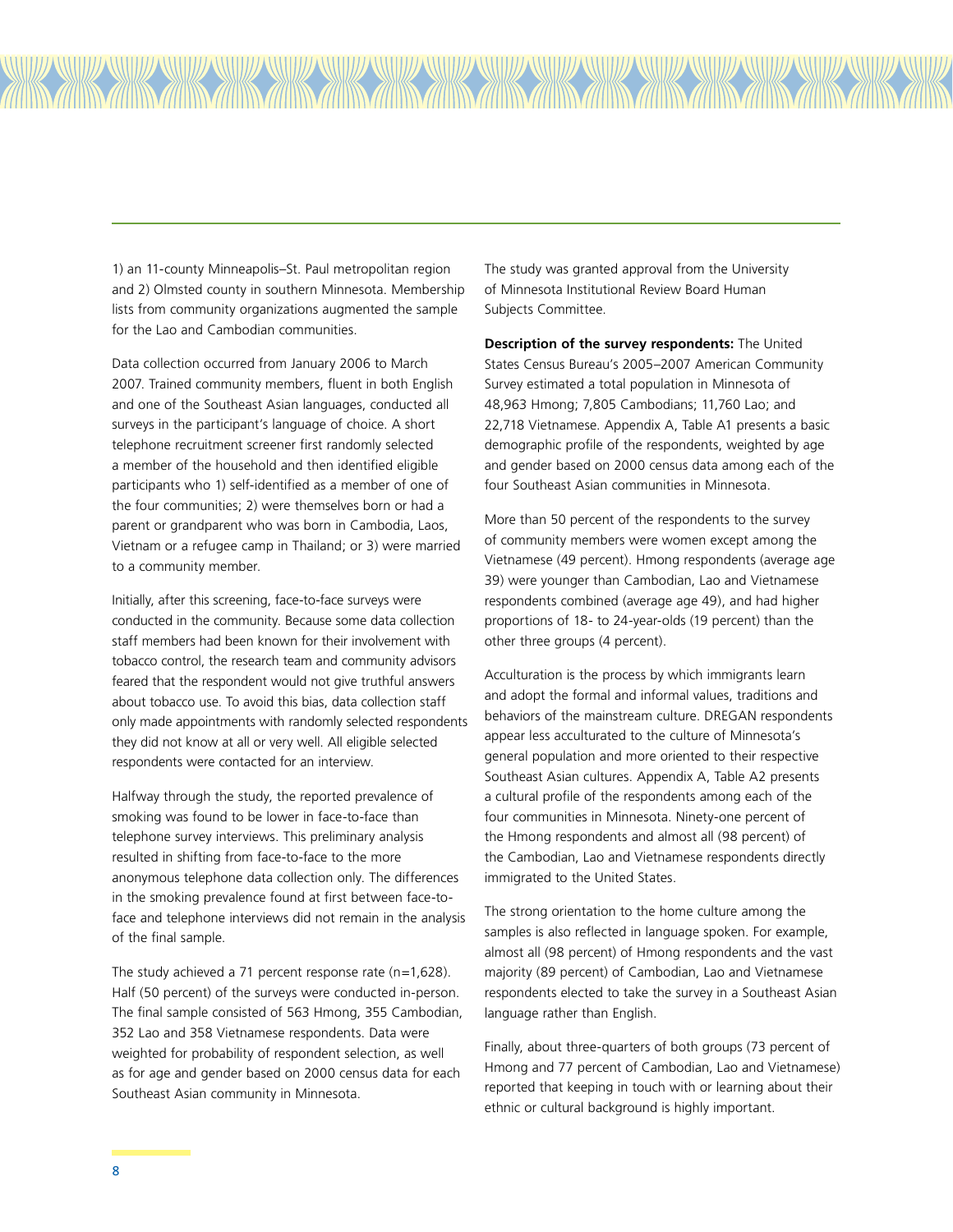# **Interviews with community leaders informed the analysis of the relationship between culture and tobacco use.**

Because the interviews with community leaders revealed that the Hmong have a very different history with, and pattern of, tobacco use than the more similar Cambodian, Lao and Vietnamese communities, the main text presents the results for the Hmong separately and the results for the other three groups combined. The only exception is smoking prevalence, which is provided separately for each of the four communities.

Beyond smoking prevalence in the main text, Appendices B through H present additional separate results for each of the four communities on the key outcomes of smoking status, attempts to quit smoking and exposure to secondhand smoke. Each key outcome is arrayed by several demographic, immigration and language use characteristics.

The initial qualitative interviews with community leaders identified gender and age as relevant factors influencing tobacco use in these communities. Therefore, data analysis focuses on these breakouts, where sample size permits. Although acculturation was also a relevant factor uncovered in the interviews, this report does not compare more with less acculturated members of Southeast Asian communities. As noted in Description of the survey respondents on page 8, the study, in fact, reached a highly home-culture-oriented group rather than one acculturated to American ways, offering very little variation to make these comparisons.

This report connects quotations from the interviews with community leaders to results from the survey of community members in order to create a fuller picture of tobacco use. To add further context, the report compares the Southeast Asian communities, when appropriate, with the general population of Minnesotans, as measured by the 2007 Minnesota Adult Tobacco Survey.<sup>4</sup> At the end of each section, Recommendations for Action apply the findings to efforts to reduce tobacco use in the Southeast Asian communities.

Associations between variables were tested statistically using chi-square and t-tests as appropriate, but were not adjusted for demographics and other potential confounders. All associations described in this report are statistically significant at  $p<0.05$ .

# **Obtaining accurate data is challenging.**

# *Southeast Asians tend to give the perceived polite response.*

Social desirability bias may affect measurement of tobacco use; that is, respondents may answer a personal or potentially embarrassing question with what they believe is a response acceptable to the interviewer. According to the study's Southeast Asian Community Advisory Committee members, most Southeast Asian cultures place a high value on social harmony and not causing offense. These cultures also tend to use a very indirect communication style. As a result, Southeast Asians tend to report "polite" answers, or answers they believe the questioner wants to hear, rather than "lose face" by reporting their actual attitude or behavior. This bias can lead to underreporting of tobacco use or related behaviors.

Southeast Asian refugees and immigrants to the United States may feel additional pressure to respond this way. During the Indochinese conflict, living with war, forced labor, and social and political unrest in Southeast Asia led people to become attentive to hearing and providing the perceived desired response regardless of their own reality. Southeast Asians often feel similarly suspicious of survey interviews.<sup>5</sup> After immigration to the United States, Southeast Asians felt compelled to adapt to their host country's culture, where smoking was less accepted. These influences make obtaining accurate responses to questions about socially undesirable behavior difficult, as documented in research on cross-cultural survey methods.<sup>6,7</sup>

In addition, the DREGAN project has conducted education and awareness projects about the dangers of tobacco use since 2002 among all four Southeast Asian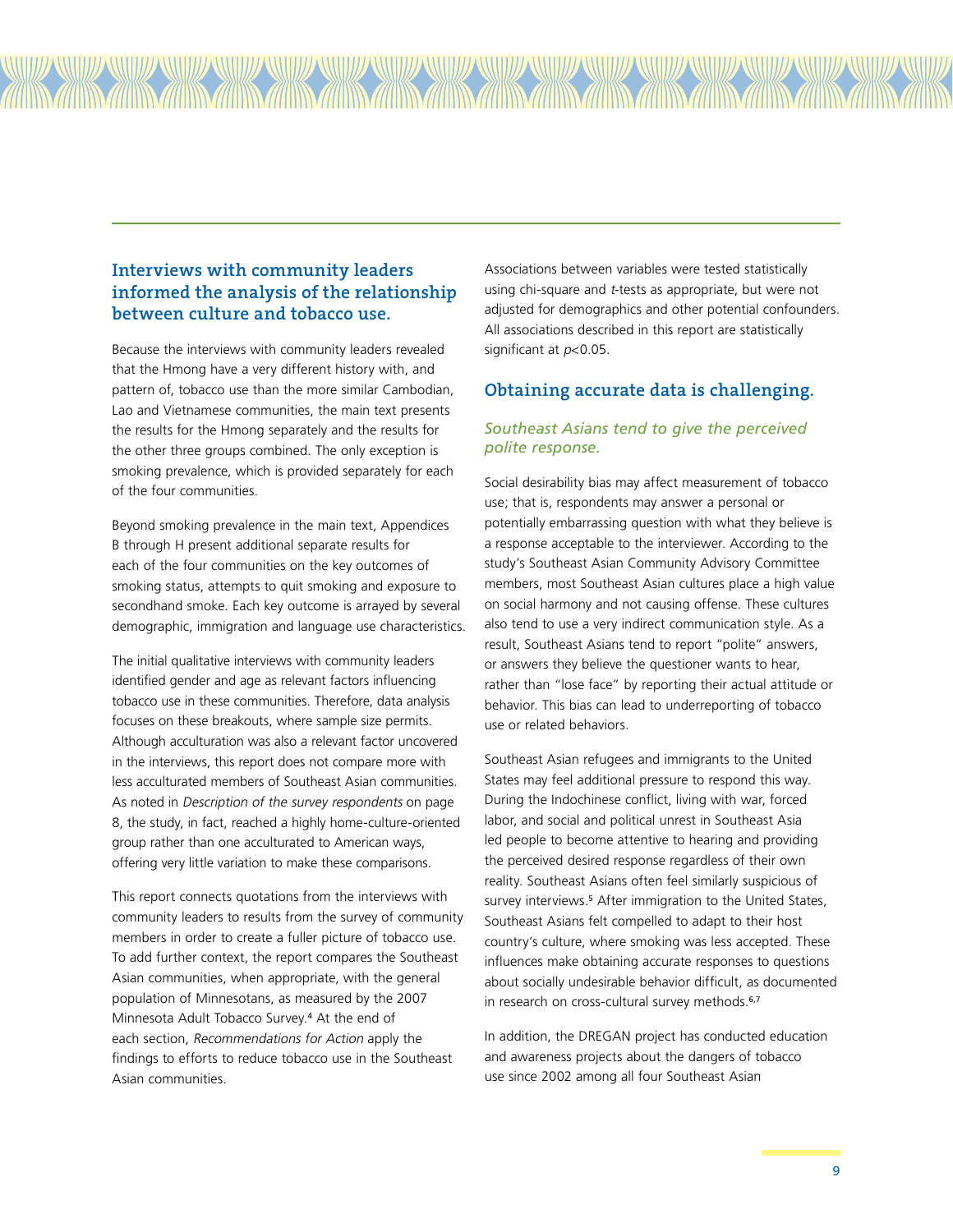communities. These interventions may have cued a socially desirable response.

The research team made extensive efforts to reduce the effect of social desirability bias, including 1) creating a community-based, participatory design; 2) having community leaders review and suggest correct phrasing of survey items; 3) cognitively testing the survey; and 4) switching from face-to-face to telephone interviews.

Despite efforts to reduce the impact of social desirability bias, this limitation may not have been avoided completely. As a result, the study may indicate a lower than accurate smoking prevalence among Minnesota's Southeast Asian communities (particularly among the small Cambodian community, to which a key DREGAN project leader belonged).

## *Data collection methods may affect how completely the study sample represents Southeast Asian communities.*

As noted in Description of survey respondents on page 8, the study reached a much more home-culture-oriented group of Southeast Asians than in most prevalence studies of tobacco use that include these communities. In part, the unique use of bilingual interviewers in this survey helped reach a large number of speakers of their native languages, who may have a very different experience of tobacco use than English-speakers who are more acculturated to American ways.

The method for recruiting a list sample via telephone may have limited the study from reaching a fully representative sample. Many community members may have lacked access to a land-line telephone. Second, a community advisory committee member explained that many Southeast Asians block their telephone numbers to avoid harassing or racist calls made based on their surnames. Third, the switch from face-to-face to telephone interviews may have reduced the response rate because Southeast Asians may feel uncomfortable talking to a stranger on the telephone. Finally, reporting bias may also have occurred, particularly in

the face-to-face interviews, because Southeast Asians may respond differently to interviewers of a different age or gender.

#### *Still, the current study provides the most detailed description to date of tobacco use among Minnesota's Southeast Asian communities.*

The first of its kind, the DREGAN Southeast Asian survey of community members is distinguished by its rich origins from a qualitative study, its community-based participatory process, its use of bilingual interviewers and its comprehensive assessment of multiple aspects of tobacco use, quitting and secondhand smoke exposure. In addition to questions establishing smoking status, the survey included questions related to the use of other tobacco products, attempts by smokers to quit, reactions to tobacco control policies and exposure to secondhand smoke in various settings.

Sometimes the findings from the quantitative survey of community members differ from the findings from the qualitative interviews with community leaders. These differing perspectives may result from the different research methods, orientation or different effects of acculturation on various groups.

Attempting to tease out the complex relationships that account for these differences is beyond the scope of the current report. However, the report provides descriptive findings by age and gender in order to inform tailored strategies to reduce tobacco use among Southeast Asians, the ultimate goal of the DREGAN project.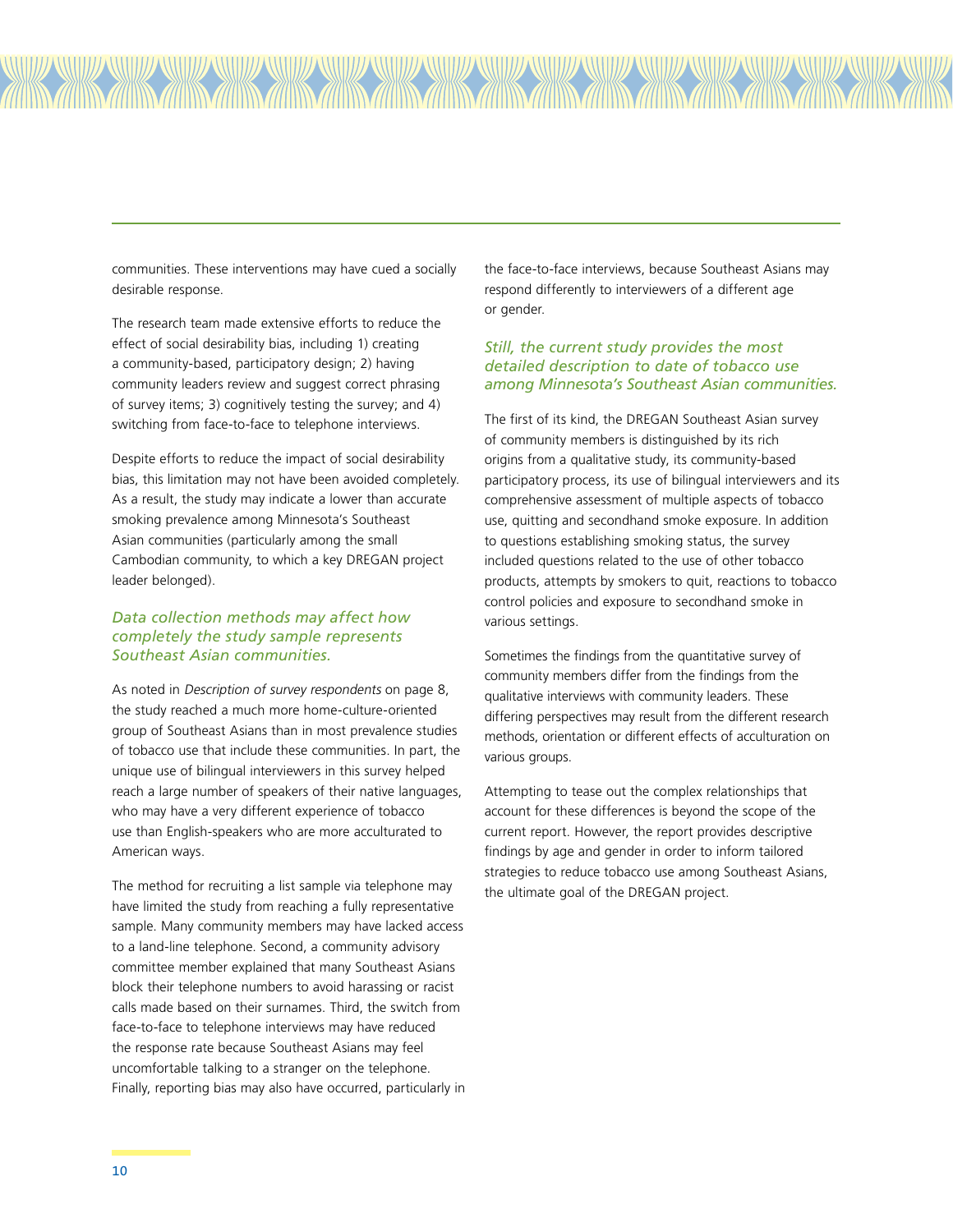# **II Smoking Prevalence**

# **Tobacco use threatens the health of Southeast Asian communities.**

Tobacco use not only shortens many smokers' lives, but also causes multiple chronic health conditions. These include many kinds of cancer, heart disease, stroke, complications during pregnancy and chronic obstructive pulmonary disease.<sup>8</sup> Each year, more than 5,500 adult deaths in Minnesota are smoking related.<sup>9</sup> In 2002, smoking cost Minnesotans \$1.98 billion in excess medical care expenditures.<sup>10</sup>

As the leading cause of preventable death in the United States,<sup>11,12</sup> tobacco use poses a major threat to the health of Minnesota's Southeast Asian communities. Tobacco industry documents discovered during the State of Minnesota's 1998 settlement with tobacco companies reveal that the tobacco industry has strategically targeted these communities. Detailed market research on the Southeast Asian cultures has led to marketing and advertising initiatives designed to encourage refugees and immigrants to start smoking.13,14

# **Smoking rates vary across Southeast Asian communities.**

According to the definition from the Centers for Disease Control and Prevention (CDC), a current smoker has smoked at least 100 cigarettes in his or her life and now smokes some days or every day. In the survey of community members, approximately one out of every 20 (5 percent) Hmong adults in Minnesota reported currently smoking (Figure 2.1).

Current smoking was reported by 22 percent of Vietnamese and 15 percent of Lao respondents to the survey of community members. Only 6 percent of the surveyed members of the Cambodian community reported current smoking. Appendix B, Tables B1 to B5, includes the distributions of smoking status by several demographic and immigration characteristics for each of these communities separately as well as for the Cambodians, Lao and Vietnamese grouped together.

The overall prevalence of smoking among the combined Cambodian, Lao and Vietnamese community members is

15 percent (Figure 2.1). The smoking prevalence among the general population of Minnesota adults is 17 percent, as measured by the 2007 Minnesota Adult Tobacco Survey.4 Neither rate meets the Healthy People 2010 goal of reducing prevalence of tobacco use to less than 12 percent.<sup>15</sup> Further, as described in the following section, the considerably higher smoking prevalence among men compared with women demonstrates the broader extent of the problem of tobacco use in Southeast Asian communities.





Cambodian, Lao and Vietnamese

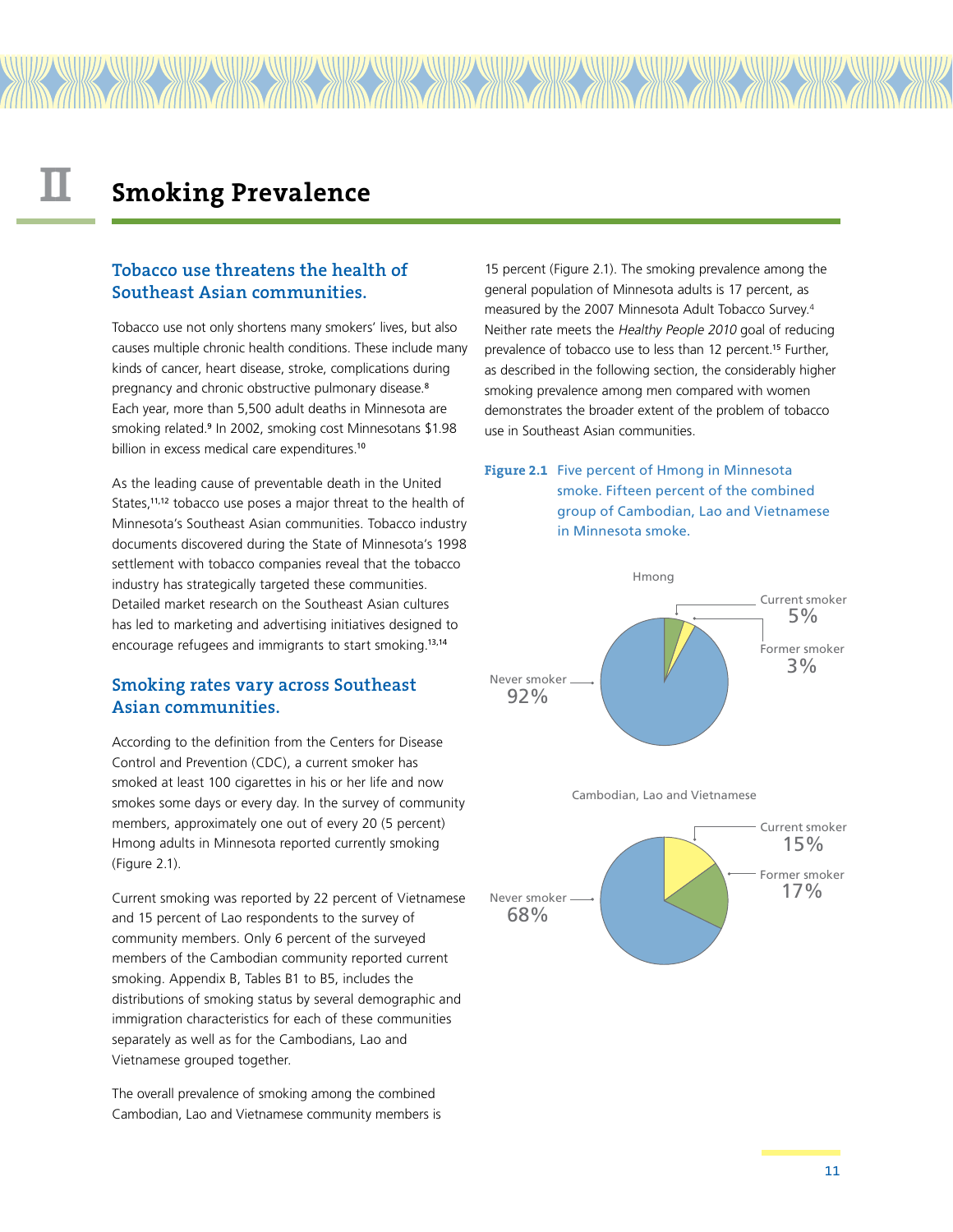#### *Hmong community leaders explained that smoking was not common in their homeland, but is a growing concern in the United States.*

The low prevalence of current smoking among the Hmong reflects the interview findings. Community leaders explained that smoking is not common in the Hmong culture.

> *Elders and the clan leaders used it for traditional practices like weddings and funerals, but smoking on a daily basis, I don't believe we saw that.*

> > —Hmong woman in her 20s, in the United States for 24 years

They also noted that smoking appears to be increasing among the Hmong community in Minnesota, where smoking is relatively more common.

> *It seems to me that someone who is smoking not [for] traditional practices or rituals but as a trend or a phase is . . . only happening in today's society.*

> > —Hmong woman age unknown, in the United States for 23 years

#### *Cambodian, Lao and Vietnamese community leaders described smoking as very common.*

In interviews, these community leaders described smoking as acceptable — even integral — to their culture. These descriptions partially explain the higher overall smoking prevalence relative to the Hmong.

> *Cigarette smoking is a very common thing, very normal thing for the Vietnamese people. People do not get any bad reputation about their smoking.*

> > —Vietnamese man in his 30s, in the United States for 20 years

*Smoking cigarettes has been part of our ancient custom for a very long time . . . for many hundreds of years.*

> —Lao man, age and years in the United States unknown

The community leaders' description of smoking as common, or as increasing in the United States in the case of the Hmong community, adds weight to the survey findings.

Only 4 percent of Hmong and 5 percent of Cambodian, Lao and Vietnamese communities used other forms of tobacco beyond cigarettes, such as pipes, cigars, cigarillos (small cigars) or chewing tobacco in the six months prior to the survey.

# **Southeast Asian men are more likely to smoke than women.**

Reaching Southeast Asian communities with tobacco control strategies requires an understanding of who uses tobacco. According to the survey of community members, men and women differ widely in their tobacco use. In the Hmong community, 12 percent of Hmong men smoke, while only 1 percent of Hmong women smoke. Similarly, among the combined Cambodian, Lao and Vietnamese communities, the prevalence of smoking among men (31 percent) is 15 times higher than among women (2 percent) (Figure 2.2).

Other prevalence studies among these communities in the United States have found smoking prevalence rates among men that are more than twice as high as in the current study.<sup>2,16-18</sup> The large difference in smoking rates observed between Southeast Asian men and women reflects patterns observed in other prevalence studies in the homeland.<sup>1</sup>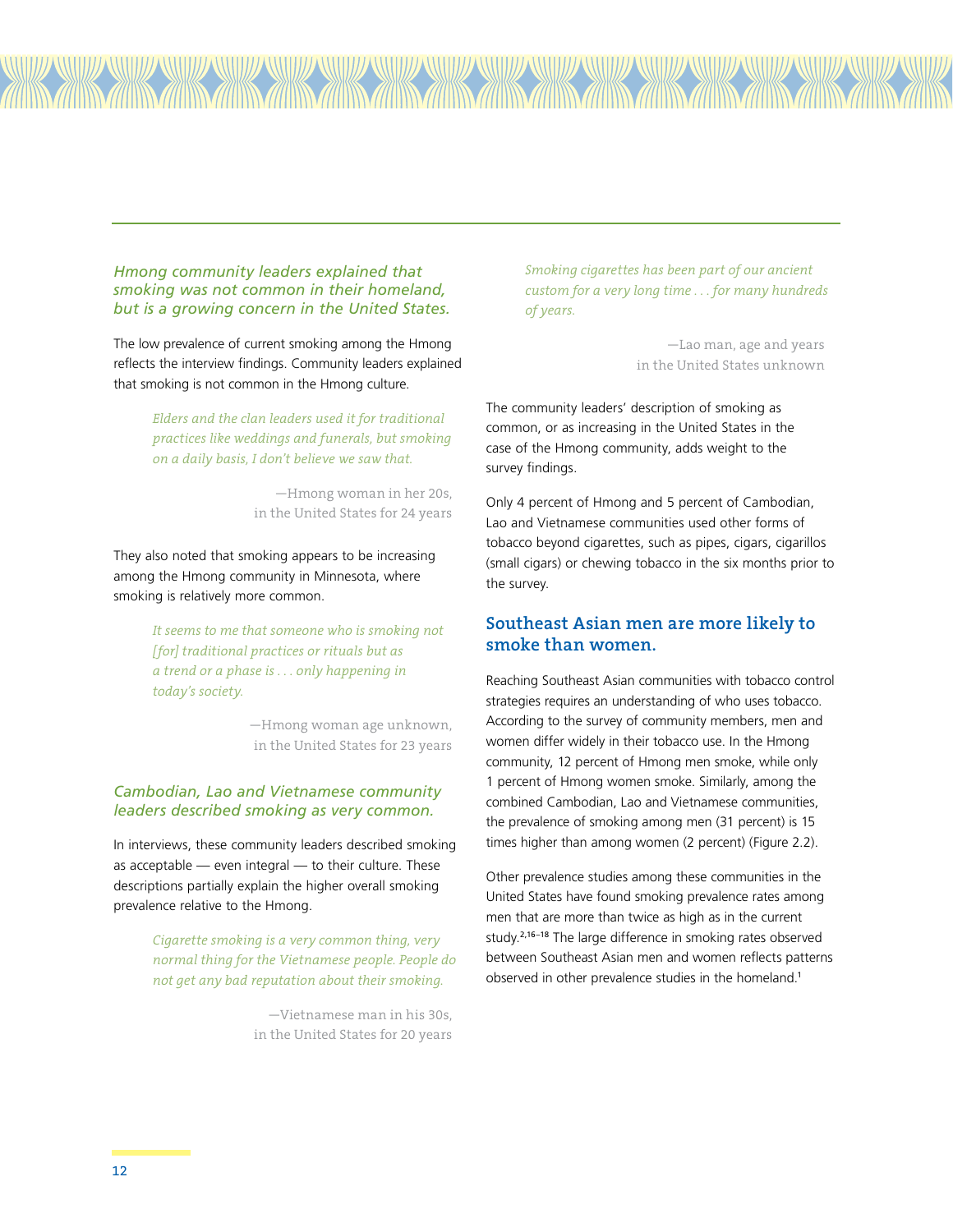**Figure 2.2** Hmong men are much more likely to smoke than Hmong women. Cambodian, Lao and Vietnamese men are much more likely to smoke than women from these communities.



*\*Estimate based on cell count of <5. Interpret with caution.*



In contrast, adult men (19 percent) and women (16 percent) in the general population of Minnesota smoke at similar rates, according to the 2007 Minnesota Adult Tobacco survey.<sup>4</sup>

Similar to their cigarette smoking patterns, men (6 percent of Hmong and 10 percent of Cambodian, Lao and Vietnamese) were much more likely than women (2 percent of Hmong and 1 percent of Cambodian, Lao and Vietnamese) to use other forms of tobacco. Most used cigars and pipes.

### *Southeast Asian community leaders explained that smoking was acceptable only for men in the homeland. Anyone can smoke in the United States, including women.*

In particular, Cambodian, Lao and Vietnamese leaders described the strong association between cigarettes and manhood in their homelands, some asserting that smoking was almost necessary to being a man. This attitude may have carried over to Minnesota.

*Smoking in my native land was considered a normal thing to do for . . . the man of the house.*

> —Lao woman in her 20s, in the United States for 14 years

*Through my knowledge, when I was a single youth, if you didn't know how to smoke or drink, you were not a man.*

> —Cambodian man in his 50s, in the United States for 21 years

Yet, in Southeast Asian countries, cultural taboos prohibited women from smoking.

> *If you were a female and smoked, that woman was not good . . . a woman they don't want to associate with.*

> > —Cambodian man in his 50s, in the United States for 21 years

The fact that smoking is far more common among women in the United States than in the homeland may encourage Southeast Asian women living in the United States to start smoking.

> *In Laos, if you saw a woman smoke, people would talk about it, and then that person would feel ashamed of smoking. But in this country and in Minnesota, like the mainstream culture, women, children, everybody smokes.*

> > —Hmong woman in her 30s, in the United States for 20 years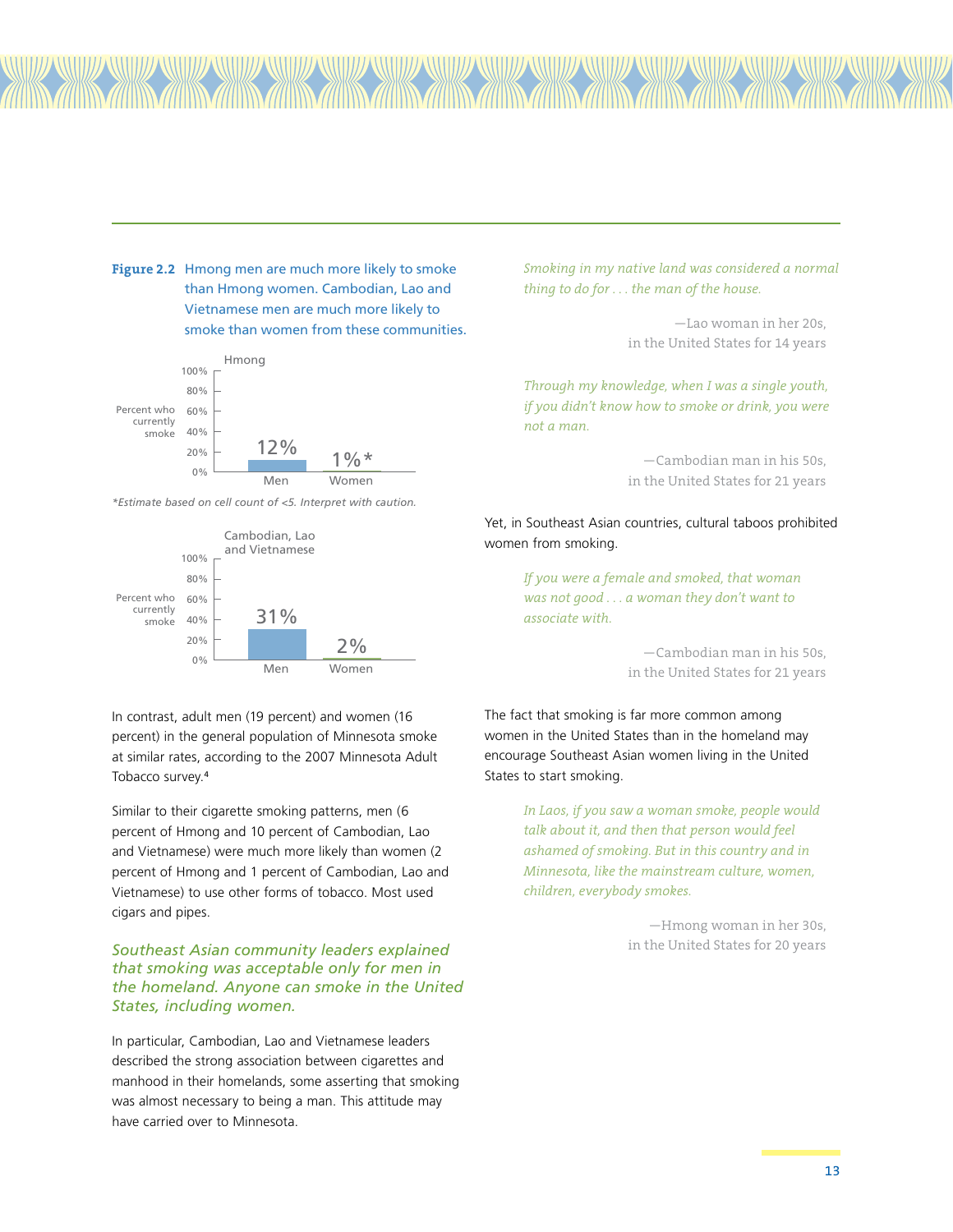# **Southeast Asian smokers report that they began using tobacco during adulthood.**

Similar to Southeast Asian women, as Southeast Asian youth become more acculturated, they may begin smoking at earlier ages than older Southeast Asians did. In the United States, most smokers try their first cigarette before turning 18 years old and become addicted smokers during their teen years.<sup>19</sup>

In the survey of community members, Hmong current smokers, however, reported smoking their first cigarette at an average adult age of 20. The combined Cambodian, Lao and Vietnamese current smokers tried their first cigarette at the adult age of 19 years old. These overall ages of initiation differ from smokers in the Minnesota general adult population, who tried their first cigarette at the average age of 15 according to the 2007 Minnesota Adult Tobacco Survey.<sup>20</sup>

Age of smoking initiation among Hmong smokers differed by gender and age, particularly between young adults, ages 18 to 24, and older adults. Hmong women smokers reported trying their first cigarette at the average age of 14, several years earlier than Hmong men smokers, who reported trying their first cigarette at the average age of 21. Young adult Hmong smokers reported starting to smoke at 14 years old, a much earlier average age than smokers older than 25, who reported starting at an average age of 22.

Age of smoking initiation, however, did not differ by gender or young adult status among Cambodian, Lao and Vietnamese smokers.

#### *Community leaders agreed: Southeast Asian men do not begin smoking until adulthood, but women and youth may be starting younger in the United States.*

The apparent older age of initiation among four Southeast Asian communities compared with the Minnesota general population parallels the comments of community leaders.

> *In order for it to be acceptable, young adults had to be at least 20 years or older; otherwise, parents had the right to punish them.*

> > —Lao woman in her 20s, in the United States for 14 years

 *. . . in Vietnam, youth under 18 years old were not encouraged to smoke. This was an unwritten rule followed by the people in general.* 

> —Vietnamese man in his 30s, in the United States for 20 years

The finding of earlier initiation among Hmong women and young adults in the survey of community members is also consistent with the findings from interviews with community leaders. They feared acculturation may lead to more smoking among women and youth.

> *I have seen some girls smoke outside a building. You hardly saw that between the 1980s and 1990s . . . now you do. It's part of the transition that we are getting more and more Americanized.*

> > —Hmong man in his 50s, in the United States for 13 years

*Elderly Hmong people seem to be [smoking] less, but younger people (kids) smoke the most. It's the opposite from our homeland.*

> —Hmong man in his 30s, in the United States for 22 years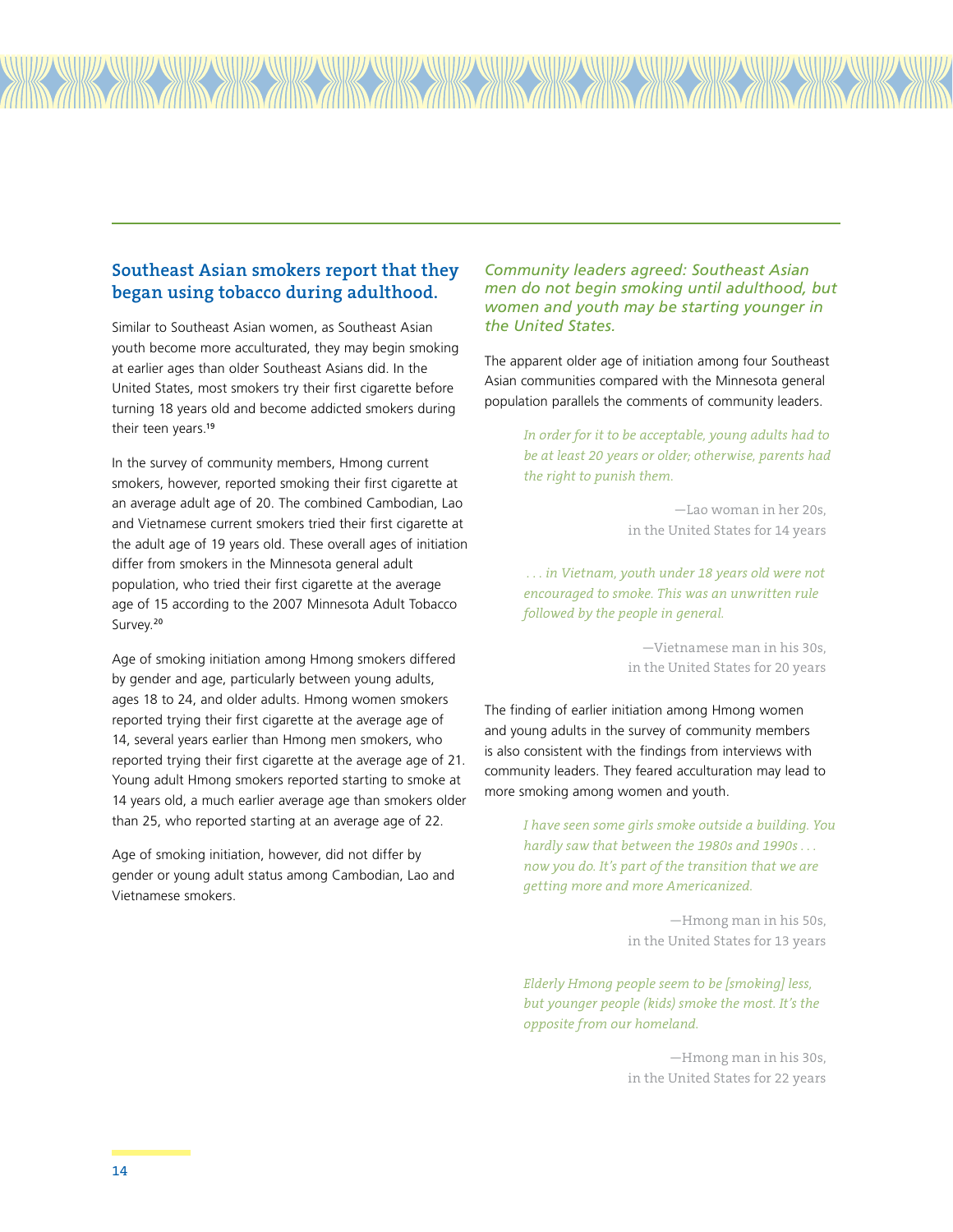# **Fewer than half of Southeast Asians say they have tried a cigarette at least once.**

The survey of community members found that, similar to the overall smoking prevalence, the level of experimentation with cigarettes at least once varies according to the communities' histories with tobacco use. The survey asked community members whether they had ever smoked a cigarette, even one or two puffs. Twenty-one percent of Hmong and 40 percent of the combined Cambodian, Lao and Vietnamese respondents reported ever having smoked a cigarette.

As expected from the prevalence measures, Hmong men (37 percent) more likely reported trying a cigarette at least once than did women (12 percent). Similarly, but at higher proportions, more Cambodian, Lao and Vietnamese men (78 percent) more likely reported having experimented with cigarettes than women (10 percent; Figure 2.3).

Among the Hmong, younger adults (37 percent) were more likely than older adults (17 percent) to report experimenting with smoking, but Cambodian, Lao and Vietnamese age groups did not differ on this measure.

# **Figure 2.3** Southeast Asian men are more likely than women to have smoked at least one cigarette.



#### *Still, community leaders expressed great concern about increased experimentation with smoking among women and youth in the United States.*

While the survey found men more likely to report experimenting with cigarettes than women, community leaders explained during interviews their belief that acculturation has led to increased smoking among women in order to appear more American.

> *The perception that we are being American and [have] freedom [to] do whatever we want . . . misleads a lot of communities and their interests.*

> > —Hmong man in his 50s, in the United States for 13 years

Community leaders from all four communities similarly reported increased experimentation among youth due to increased role models of smoking and decreased supervision of youth in the United States compared with the homeland.

> *I think it is peer pressure . . . maybe because they think it's cool to smoke. In Cambodia, children are basically raised by the community. Here, children are raised by the parents . . . [who] are busy doing something else. And so they are not being taken care of . . .*

> > —Cambodian women in her 30s, in the United States for 21 years

This comment is consistent with the survey findings of more experimentation among younger than among older adults in the Hmong community.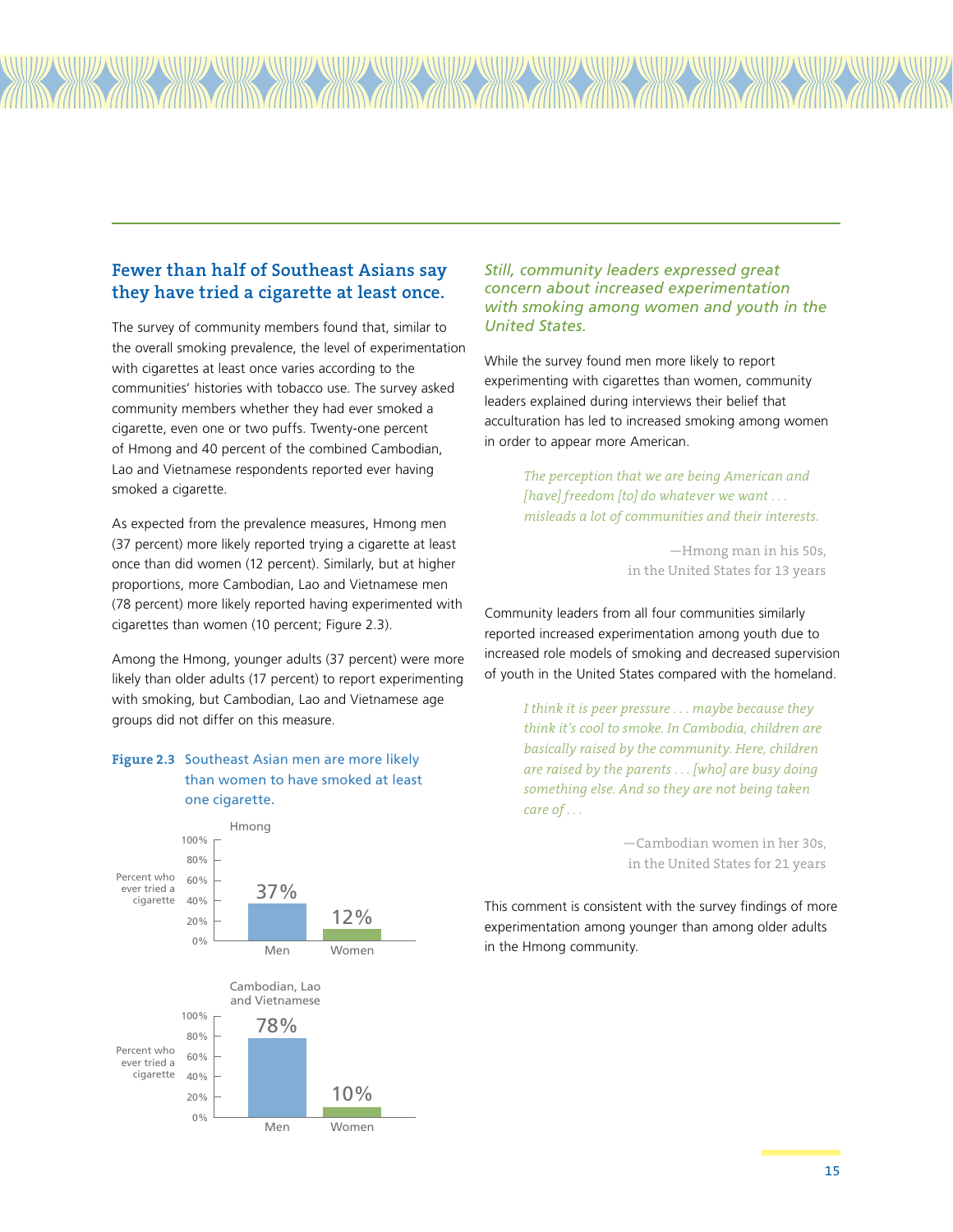# **The history of tobacco use in the homeland influenced where Southeast Asians began smoking.**

Ninety-one percent of Hmong and almost all (98 percent) of the combined Cambodian, Lao and Vietnamese respondents immigrated to Minnesota.

When compared with Cambodian, Lao and Vietnamese communities, the Hmongs' relatively short history with tobacco in the homeland may explain their low smoking prevalence. Comparing whether immigrant and refugee smokers began smoking in the United States or the homeland can test this potential explanation.

Most Hmong refugees and immigrants who smoke began in the United States. Among Hmong refugee and immigrant smokers, 36 percent began before moving to the United States, either in their homeland or in a refugee camp. The other 64 percent did not begin smoking until after they moved to the United States. In contrast to the Hmong, three-quarters of Cambodian, Lao and Vietnamese refugees and immigrants who smoke began smoking in their homeland or in a refugee camp before coming to the United States (Figure 2.4).

In interviews, community leaders reflected these survey findings when discussing the influence of acculturation on smoking.

**Figure 2.4** Most Hmong refugees and immigrants who smoke began using tobacco in the United States. In contrast, most of the combined Cambodian, Lao and Vietnamese refugees and immigrants who smoke began before coming to the United States.





Location started for Cambodian, Lao and Vietnamese refugees and immigrants who smoke



### *Hmong community leaders explained that smoking was not common in the homeland, except at weddings and funerals.*

The Hmong experienced relatively little social acceptance of smoking in their homeland compared with the United States, except for social occasions.

> *Traditionally, in the Hmong community we used tobacco as part of the wedding ritual to show respect, but [the] majority of the Hmong people didn't smoke. Very few people smoked cigarettes for pleasure.*

> > —Hmong man in his 60s, in the United States for 22 years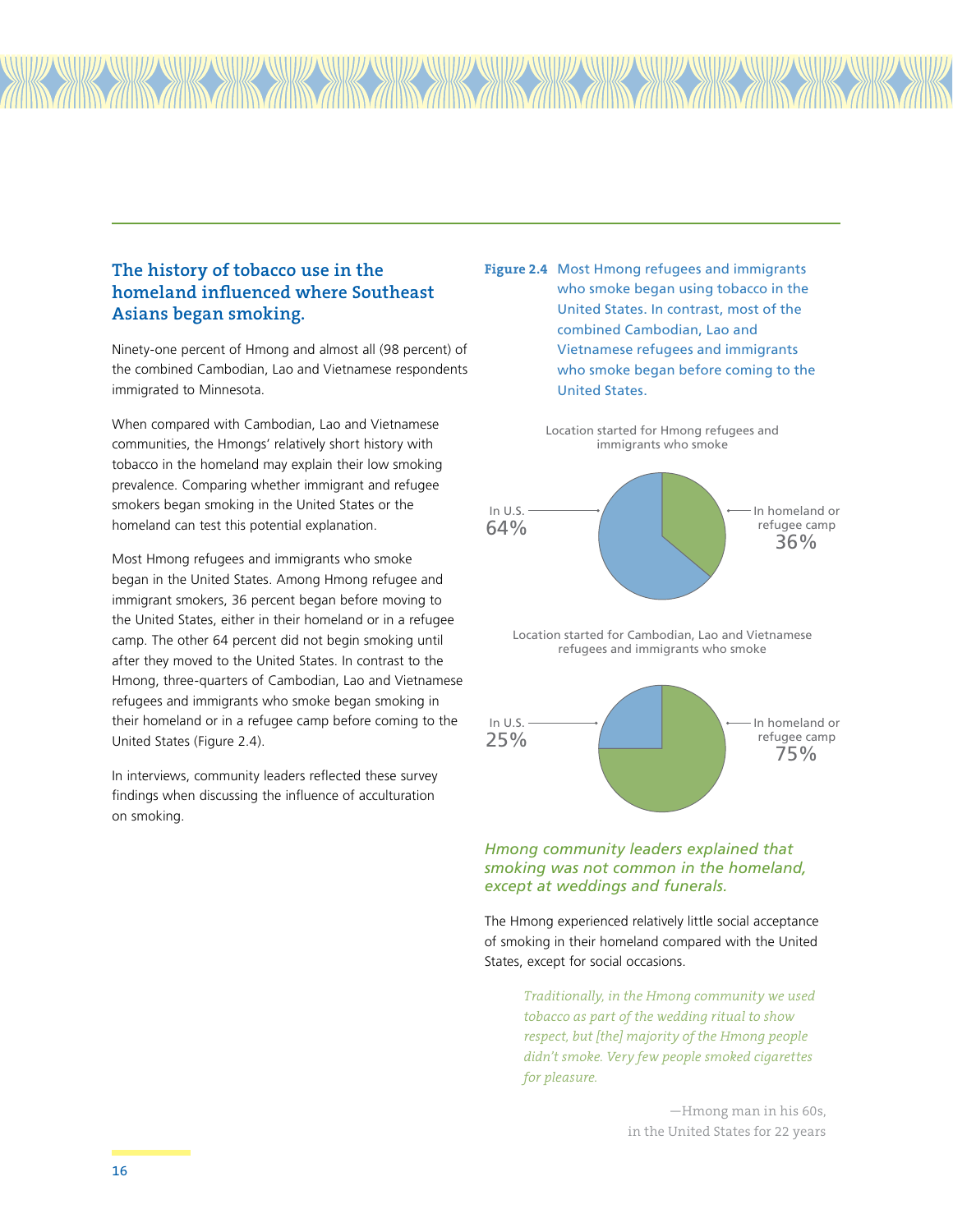*Cambodian, Lao and Vietnamese community leaders explained that in the homeland, smoking was not only encouraged among men, but was also used for stress relief.*

Unlike the Hmong, for Cambodian, Lao and Vietnamese immigrants, the social acceptability and identification of tobacco use with manhood in the homeland likely encouraged smoking among men. Further, community leaders shared that many began smoking in the homeland for different reasons during conditions of war, forced labor, and social and political unrest.

> *We believed smoking would scare the mosquitoes away at night . . . especially during the Khmer Rouge regime, when we had a difficult time. And sometimes, some other people thought that smoking could make them relax.*

> > —Cambodian man in his 40s, in the United States for 14 years

# **Recommendations for action**

• Promote stop-smoking programs to Southeast Asian men, but also recognize the concern for increasing tobacco use among women as they become more acculturated to American ways.

- Create prevention programs that focus on women and youth, to ensure that smoking rates do not increase with acculturation.
- Change social norms that make Southeast Asians perceive smoking as acceptable for men.
- Messaging should account for the cultural norms against tobacco use that exist for Southeast Asian women.
- Build on the social norms against smoking in the United States experienced by Cambodian, Lao and Vietnamese refugees and immigrants.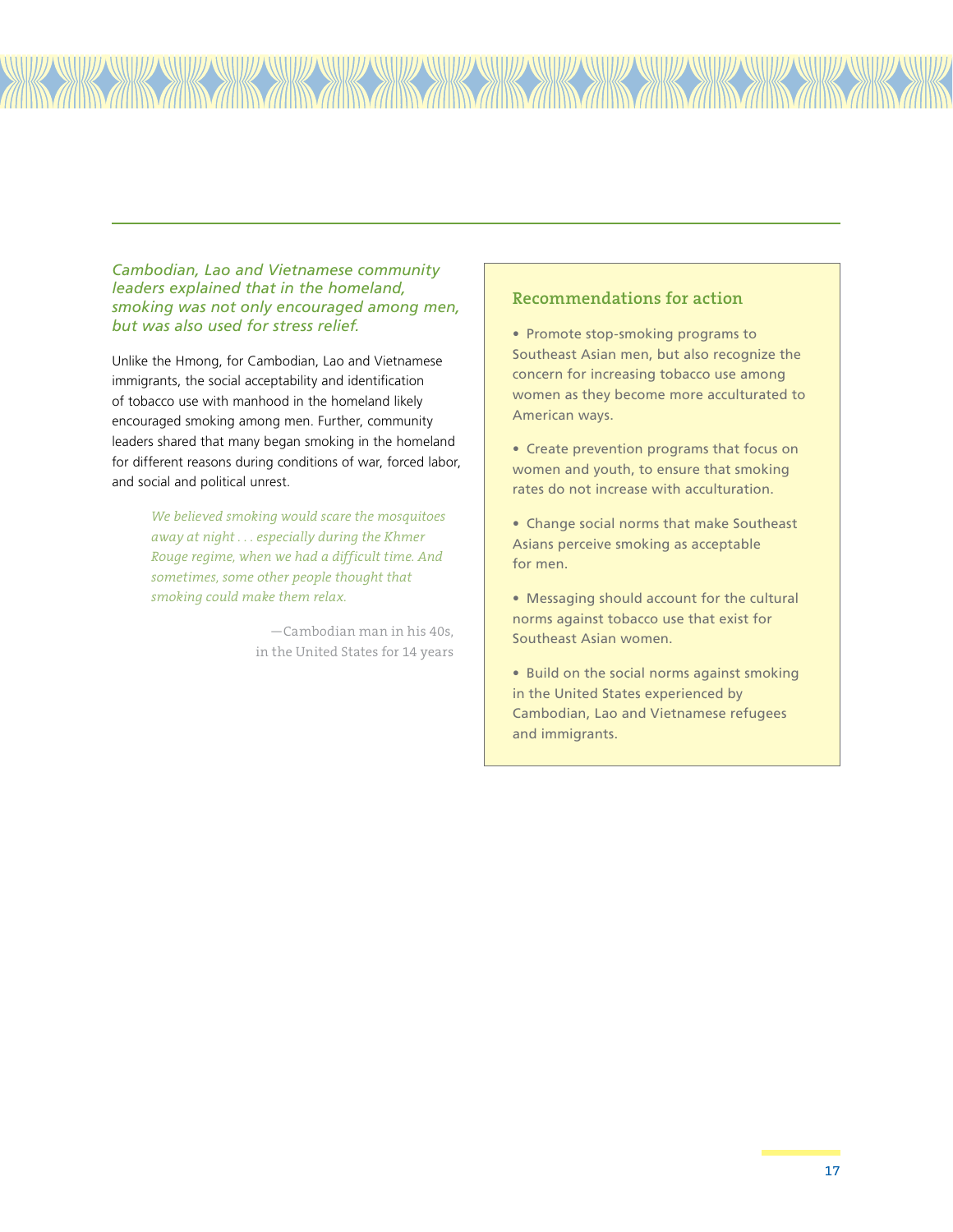# **III Knowledge of and Attitudes Toward Tobacco Use**

# **Southeast Asians report believing that smoking causes disease.**

In the survey of community members, Southeast Asians reported a general belief that smoking causes two major diseases. Nearly all of the Hmong (99 percent) and the combined Cambodian, Lao and Vietnamese (98 percent) respondents reported that smoking causes lung cancer. In the Cambodian, Lao and Vietnamese communities, current smokers (94 percent) were slightly less likely to recognize this relationship than nonsmokers (99 percent; a combination of former and never smokers). In all communities, men and women and younger and older adults did not differ on this belief.

Fewer members of both sets of communities, however, (89 percent of Hmong and 87 percent of Cambodian, Lao and Vietnamese) identified the causal link between smoking and heart disease. Further, although a majority of Cambodian, Lao and Vietnamese smokers (71 percent) knew this risk, they were considerably less likely to report it than nonsmokers (90 percent) from the same communities.

Cambodian, Lao and Vietnamese women (92 percent) were much more likely to report the dangers of heart disease due to smoking than men (82 percent). Yet, in all communities, awareness of the relationship did not differ between younger and older adults.

## *Despite the reported general awareness, community leaders said that Southeast Asians know few details about the harms of tobacco use.*

In interviews, community leaders noted that Southeast Asians gained awareness that tobacco causes lung cancer and heart disease when they came to the United States. Yet, Southeast Asians in Minnesota, particularly the less acculturated (such as those who took the survey), may lack even a basic understanding about the health effects of tobacco use. They may focus on the relationship between disease and death, but not smoking and disease.

*Most of our people don't know what causes them to be sick. When [two older men in my community] got sick, they knew that they had lung cancer [but had] no explanation as to what caused that.*

> —Lao man in his 30s, in the United States for 19 years

The general sense, as noted by a Hmong leader, is that the community members "hear rumors that smoking is not good, but they do not know exactly what . . . is not good." Another leader further explained, however, that people may say that they understand these harms to avoid "losing face."

> *The Vietnamese people in the United States . . . have only a general idea that smoking is harmful to health, and that it may cause cancer. They . . . won't know any details on this issue.*

> > —Vietnamese man in his 50s, in the United States for eight years

Yet, beyond heart disease and lung cancer, Southeast Asians do not seem to know about the many other smoking-related diseases such as stroke, emphysema and pregnancy complications.

# **Southeast Asian smokers report that smoking has more harms than benefits.**

The majority of Minnesota's Southeast Asians communities (89 percent of Hmong and 95 percent of Cambodian, Lao and Vietnamese) believe, in general, that there are more harms than benefits to smoking.

The Hmong smokers and nonsmokers appeared not to differ in this belief. Only 84 percent of the combined Cambodian, Lao and Vietnamese smokers asserted the harmfulness of smoking, compared with 97 percent of nonsmokers from these communities (Figure 3.1).

While Hmong men and women did not differ, a smaller portion of 18- to 24-year-olds, or young adult, Hmong (85 percent) believed that there are more harms than benefits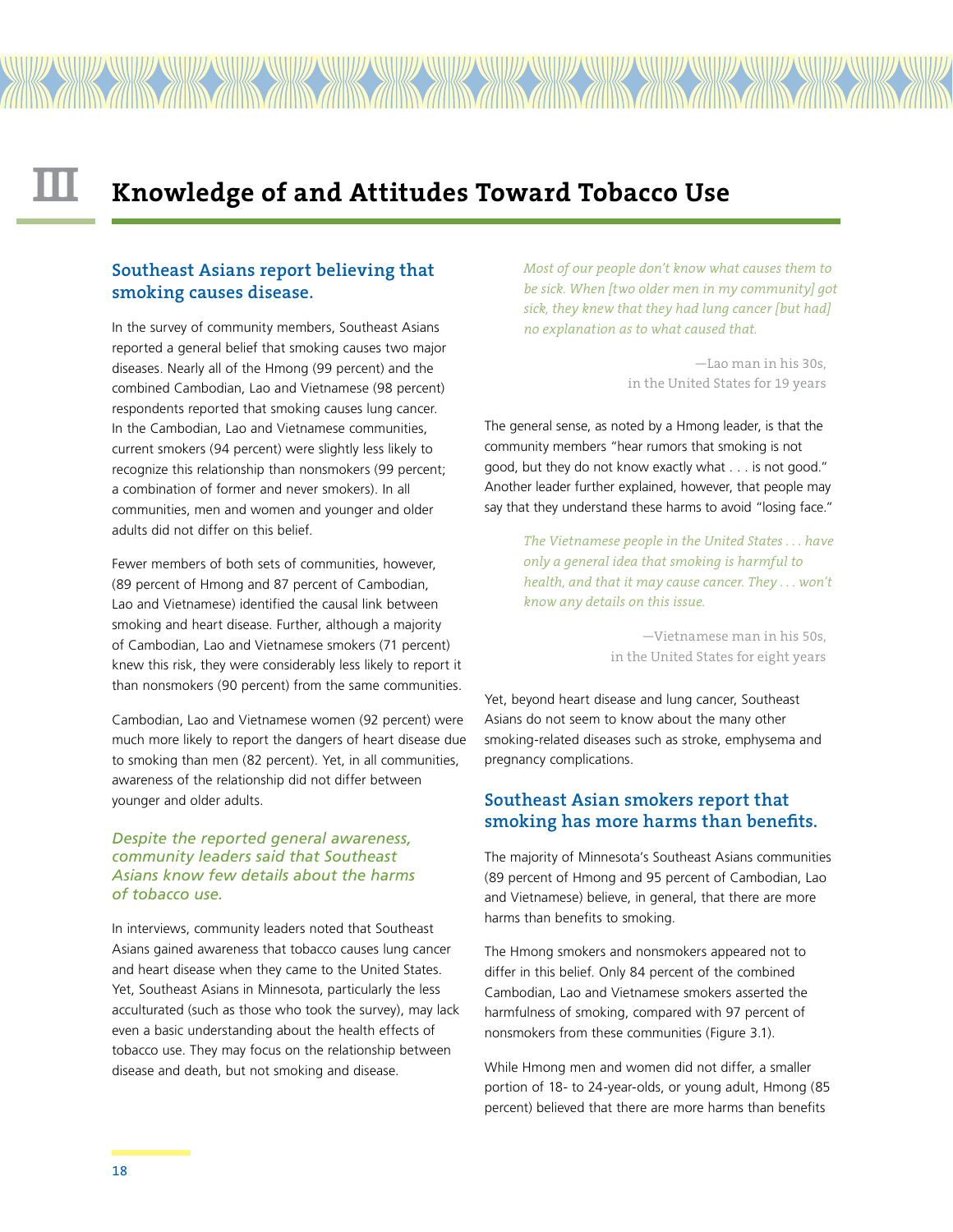to smoking compared with Hmong older than age 25 (90 percent). Instead, young adult Hmong (15 percent) were more likely to agree that the harms and benefits of cigarette use are about equal compared with older adult Hmong (8 percent), signifying a more relaxed attitude toward smoking among younger community members.

Cambodian, Lao and Vietnamese women (97 percent) were slightly more likely than men (93 percent) to believe that the harms outweighed the benefits. In these groups, this measure did not differ between younger and older adults.

**Figure 3.1** Hmong smokers and nonsmokers are equally likely to assert the harms of smoking. Cambodian, Lao and Vietnamese smokers are less likely to assert the harms than nonsmokers from these communities.



*\*Estimate based on cell count of <5. Interpret with caution.*



‡*Significant difference between current smokers and nonsmokers*

# **Yet, many Southeast Asian smokers still believe smoking provides pleasure and reduces stress.**

More specifically, the survey asked members of Southeast Asian communities about several potential benefits to smoking. Fewer than 50 percent of Hmong nonsmokers and fewer than 40 percent of the combined Cambodian, Lao and Vietnamese nonsmokers think smoking provides any positive result (Figure 3.2).

In both sets of communities, current smokers tended to believe that smoking offered the specific benefit listed more then nonsmokers. Two major benefits stood out in particular. More than two-thirds (67 percent) of Hmong smokers and almost half (49 percent) of Cambodian, Lao and Vietnamese smokers thought smoking provides pleasure. Similarly, two-thirds of Hmong smokers and 55 percent of Cambodian, Lao and Vietnamese smokers thought it relieves stress and anxiety (Figure 3.2).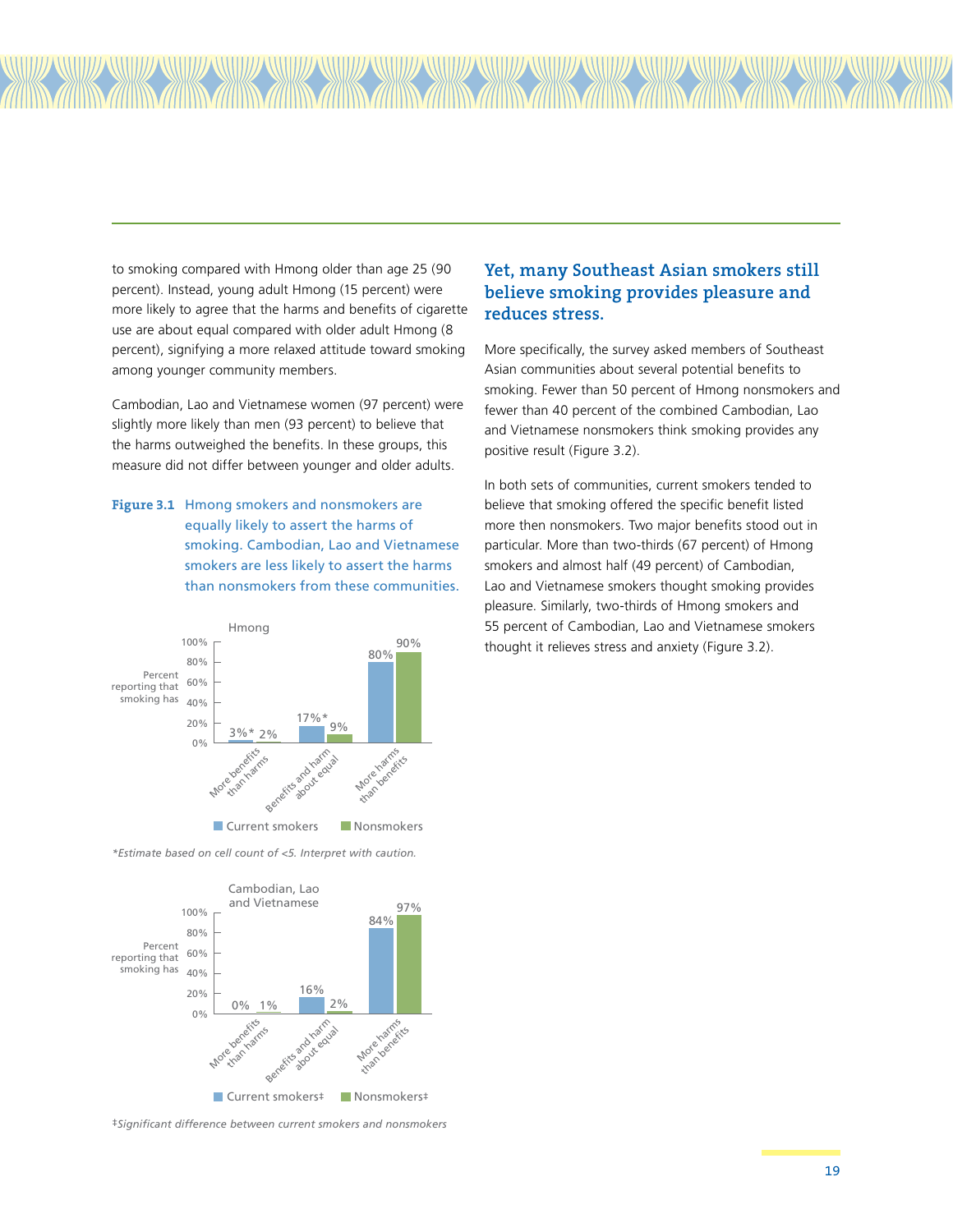

**Figure 3.2** Southeast Asian nonsmokers rarely report

benefits of smoking. However, half or more

#### **Current smokers** Nonsmokers

‡*Significant difference between current smokers and nonsmokers.*

**Note:** *Community advisory committee members disagreed on whether the concept of weight loss would be meaningful to respondents.*

#### *Community leaders similarly explained that smokers seek comfort in smoking.*

Mirroring the survey of community members, interviews with community leaders clearly revealed Southeast Asians' use of smoking to reduce the stresses of refugee and immigrant life, including acculturation to American ways.

> *Almost all of my friends who had never smoked back home . . . started to smoke here because of stresses.*

> > —Hmong man in his 60s, in the United States for 22 years

*I saw a lot of people who first came here start to smoke who never smoked before. I think it's the stress of adjusting to a new place and trying to survive in a new culture . . .* 

> —Cambodian woman in her 40s, in the United States for 27 years

# **More than half of Cambodian, Lao and Vietnamese smokers report that smoking is OK for the healthy.**

When asked if "as long as you are healthy, is it OK to smoke?" 11 percent of all Hmong respondents agreed, and one-third of all the combined Cambodian, Lao and Vietnamese respondents agreed. Among the Hmong, this low level of agreement did not differ by smoking status (Figure 3.3), gender or young adult status.

Of concern, however, is that 63 percent of Cambodian, Lao and Vietnamese smokers agreed that "as long as you are healthy, it is OK to smoke," compared with 28 percent of nonsmokers from these communities (Figure 3.3). While men and women shared this belief at similar levels, older adults (34 percent) were more likely to believe that smoking is reasonable behavior for those who are healthy than young adults ages 18 to 24 (12 percent).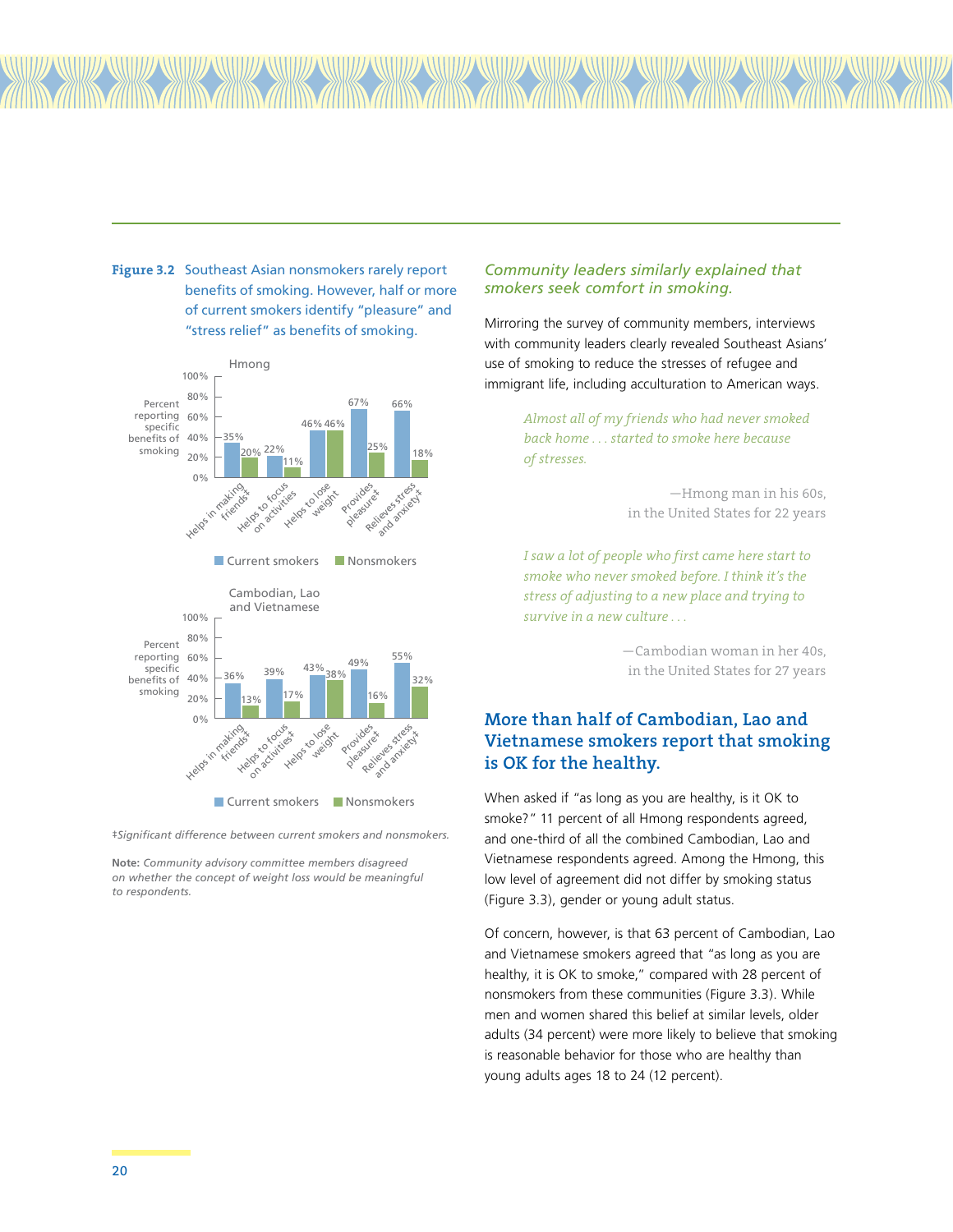**Figure 3.3** Few Hmong smokers and nonsmokers agree that "as long as you are healthy, it is OK to smoke." More than half of Cambodian, Lao and Vietnamese smokers, however, agree.



*\*Estimates based on cell count of <5. Interpret with caution.* smokers



‡*Significant difference between current smokers and nonsmokers* smokers‡

## *Community leaders described a disbelief in the harms of tobacco use in the absence of outward physical symptoms.*

Supporting this survey finding that smoking is acceptable for the healthy, the interviews with community leaders depicted how Southeast Asians may fail to identify smoking as the cause of illnesses in their community.

> *Some people make the observation that many elderly people, still living toward their hundredth year, have been smokers all their life.*

> > —Vietnamese man in his 50s, in the United States for eight years

Further, community leaders also asserted a potential consequence of this belief. They noted that Southeast Asians will not see a physician until they have serious symptoms of illness, and would not seek help to quit smoking without such symptoms.

> *What I see is that the Khmer wait until they get sick. [They will not quit] until the doctor says, "If you smoke, you die, understand?"*

> > —Cambodian man in his 60s, in the United States for 20 years

# **Recommendations for action**

• Frame messages to make a clear link between tobacco use and its long-term harms to health. Messages that focus on tobacco use alone may be of limited effectiveness in these communities.

• Educate Southeast Asian smokers and nonsmokers about the health risks of smoking beyond lung cancer, including heart disease, stroke, pregnancy complications and emphysema.

• Counter the perception that smoking offers benefits.

• Provide strategies to help Southeast Asian smokers find alternate ways to relieve stress and anxiety.

• Correct Southeast Asian smokers' misconception that smoking is OK if a person is otherwise healthy.

• Emphasize that waiting to quit smoking until experiencing illness can have serious health consequences.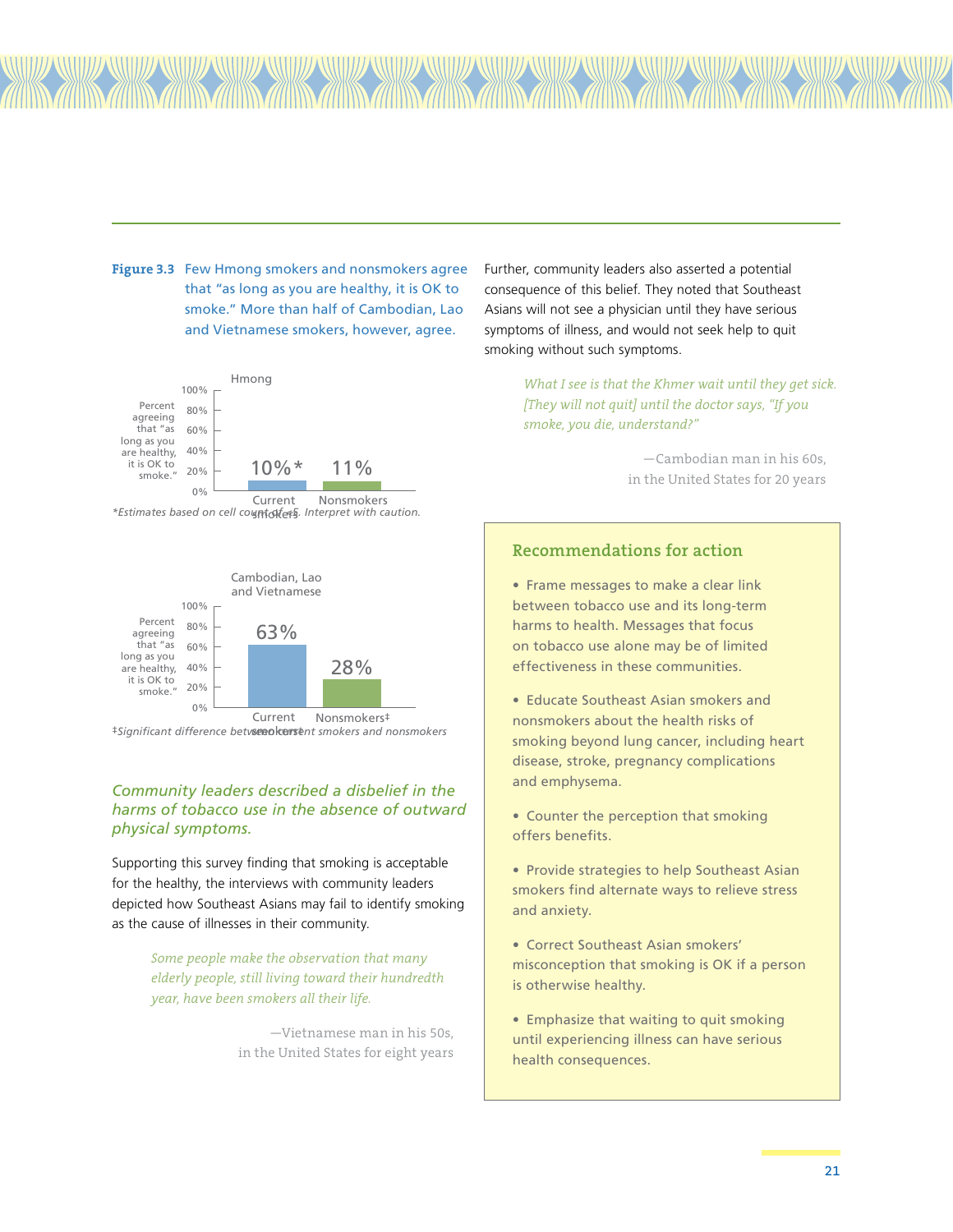# **Quitting smoking reduces the risk of death and disease.**

Quitting smoking reduces the risk of premature death. It also decreases risks of many serious diseases, including lung cancer, cardiovascular disease and other respiratory diseases. Quitting smoking also decreases the risk of complications for high blood pressure, diabetes and asthma. While smokers benefit from quitting at any time, the earlier they quit, the more likely they are to realize substantial health benefits.21,22

Although Hmong and Cambodian, Lao and Vietnamese communities all demonstrated high levels of knowledge about the harms of smoking, quitting is difficult because smoking is addictive. Withdrawal symptoms, such as depression, weight gain, irritability, anxiety or difficulty concentrating, demonstrate the highly addictive nature of cigarettes. The risk of relapse is high, and successful quitting can often take between eight and 11 attempts before a smoker quits successfully.<sup>22,23</sup>

Because of the small sample size of smokers among women and 18- to 24-year-olds in both communities, Part IV does not discuss breakouts of the quitting-smoking findings by gender or young adult status. Yet, community advisors emphasized the major need to encourage young adults to quit, especially because they will be more reachable with stop-smoking programs than their elders — due to better knowledge of English and greater acculturation to American ways.

# **Many Southeast Asian smokers say they are trying to quit.**

The percent of smokers who made a recent quit attempt may indicate a serious interest in stopping tobacco use in these communities. Among Hmong current smokers, 65 percent reported that they had quit smoking for a day or more within the 12 months before the survey. Forty percent of the combined Cambodian, Lao and Vietnamese smokers reported making a quit attempt, suggesting the need to encourage quitting among these communities. Appendix C,

Tables C1 to C5, includes the distributions of quit attempts by several demographic and immigration characteristics for each of these communities separately as well as for the Cambodians, Lao and Vietnamese grouped together.

The percent of Cambodian, Lao and Vietnamese smokers who made a quit attempt also appears low relative to the general population of adult Minnesotans. The 2007 Minnesota Adult Tobacco Survey found that 52 percent of current smokers in the general population had made a quit attempt in the previous 12 months.

#### *Community leaders believe that men may feel pressure to stop smoking in the United States, but really do not want to quit.*

In interviews, community leaders described how Cambodian, Lao and Vietnamese men, in particular, feel pressure to quit smoking because of the education about the dangers of tobacco use and smoke-free laws that discourage smoking in the United States.

> *In Minnesota, most people . . . have perceived the harmful impact of smoking. So, if anyone keeps smoking, he or she should be classified as an unlikable person and ignorant. In Cambodia, a smoker's value depends on the value of [his] cigarettes.*

> > —Cambodian man in his 60s, in the United States for 21 years

Recent studies also demonstrate that more acculturated men are less likely to smoke than men who have not adapted to American ways.<sup>24</sup>

A community leader reconciled the desire to quit in the United States and the relatively low proportion of attempts observed in the survey by explaining that smokers say they want to quit because of the social pressures of acculturation to American ways, but actually do not really want to change.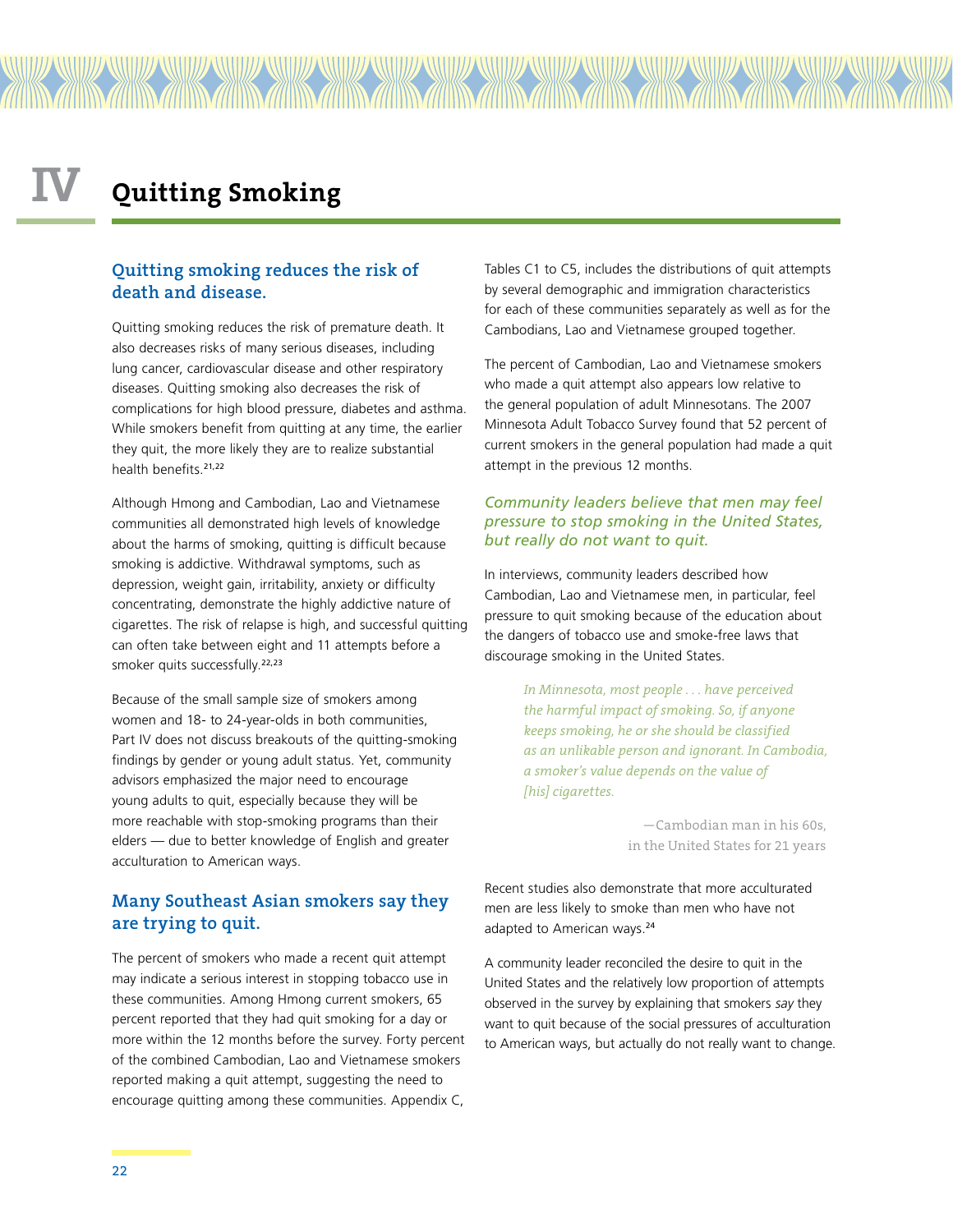*If the question is "Does the community look down on the person who smokes?" the answer is probably not. The smoker usually knows enough not to smoke in front of other people.* 

> —Lao man in his 60s, in the United States for 12 years

# **Most Southeast Asians smokers report light smoking.**

A smoker's level of addiction to nicotine, the addictive drug in cigarettes, determines how challenging quitting permanently will be. The distribution of the number of cigarettes smoked per day, or smoking intensity, approximates smokers' level of addiction as well as provides information for tobacco control program planning.

The vast majority of Hmong smokers (95 percent) reported light smoking, fewer than 15 cigarettes per day. Among the combined Cambodians, Lao and Vietnamese, 84 percent were light smokers and 15 percent reported moderate smoking, between 15 and 24 cigarettes per day. Almost no one from either community reported heavy smoking, 25 cigarettes or more per day (Figure 4.1).

In contrast, according to the 2007 Minnesota Adult Tobacco Survey, 54 percent of the smokers in the general population of Minnesota are light smokers, while 10 percent are heavy smokers.<sup>4</sup>

Light smokers may be less addicted to nicotine in cigarettes than heavy smokers. The presence of a large proportion of light smokers suggests real opportunity to help many smokers in Minnesota's Southeast Asian communities successfully quit. Conversely, Southeast Asian smokers may think that they do not need to quit, even though smoking fewer than 15 cigarettes per day can seriously harm health.

### **Figure 4.1** The vast majority of Southeast Asians report smoking fewer than 15 cigarettes per day.

Number of cigarettes per day among Hmong smokers



Number of cigarettes per day among Cambodian, Lao and Vietnamese smokers



*\*Estimates based on cell count of <5. Interpret with caution.*

# **Still, Southeast Asian smokers demonstrate addiction to nicotine in cigarettes.**

A widely used, more specific measure of addiction is the amount of time after waking that a person waits to smoke his or her first cigarette. The survey of community members revealed that 64 percent of Hmong smokers reported that they usually smoke their first cigarette within 30 minutes of waking, indicating a strong level of addiction. Nearly 40 percent (37 percent) of the combined Cambodian, Lao and Vietnamese smokers also smoked within the first half hour of waking.

According to the 2007 Minnesota Adult Tobacco Survey, 46 percent of smokers among Minnesota's general adult population smoke their first cigarette within 30 minutes of waking.<sup>4</sup>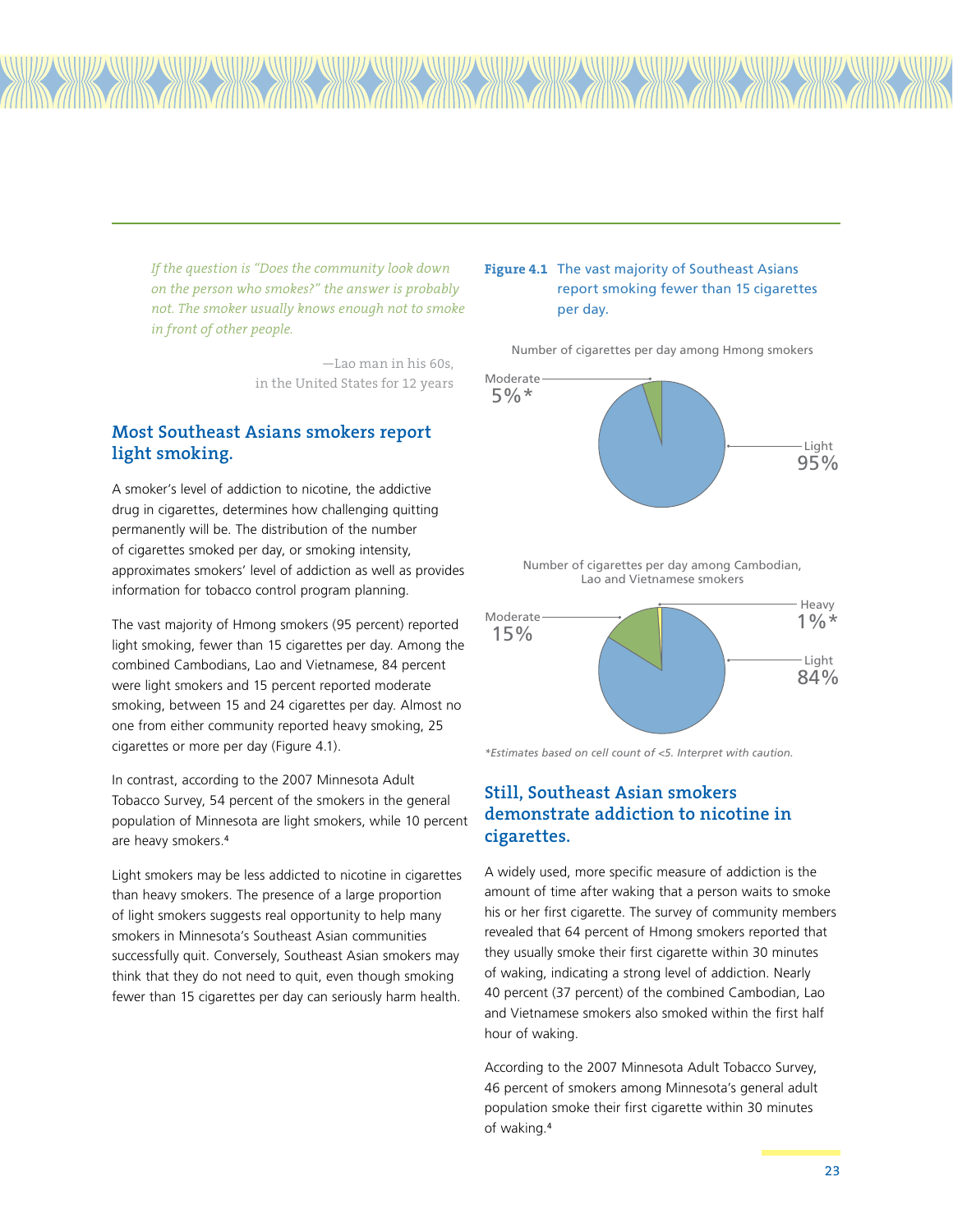# **Southeast Asian smokers perceive smoking as a choice rather than an addiction.**

The perception of tobacco use as a lifestyle choice as opposed to an addiction requiring treatment may influence Southeast Asian community members' willingness to obtain help quitting. The survey asked for the level of agreement with three statements designed to assess whether community members recognize tobacco use as more of an addiction or a choice.

Agreement with "people smoke because they want to" signifies a perception of tobacco use as a choice. A large majority of smokers from both communities (61 percent of Hmong smokers and 77 percent of the combined Cambodian, Lao and Vietnamese smokers) concurred with this view that smoking can be controlled (Figure 4.2).

Agreement with "people who smoke do so because it is a habit" signifies a perception of tobacco use as something that is not done consciously. Even more smokers from both communities (71 percent of Hmong smokers and 87 percent of Cambodian, Lao and Vietnamese smokers) agreed with the routine nature of smoking (Figure 4.2).

In contrast, agreement with "people who smoke cannot control whether they do so or not" captures an awareness of smoking as an addiction (Figure 4.2). Compared with the view of smoking as a choice or habit, fewer smokers from each set of communities — under half (48 percent) of Hmong and 58 percent Cambodian, Lao and Vietnamese smokers — associated smoking with a lack of control.

In summary, Southeast Asians were more likely to link smoking with choice or habit and less likely to link it with addiction. These findings, however, may not indicate whether or not Southeast Asians realize smoking is addictive but, rather, that smoking may result from cultural values.

# **Figure 4.2** The majority of Southeast Asian smokers agree with statements implying smoking is a choice. Smaller proportions agree with the statement implying smoking is an addiction.

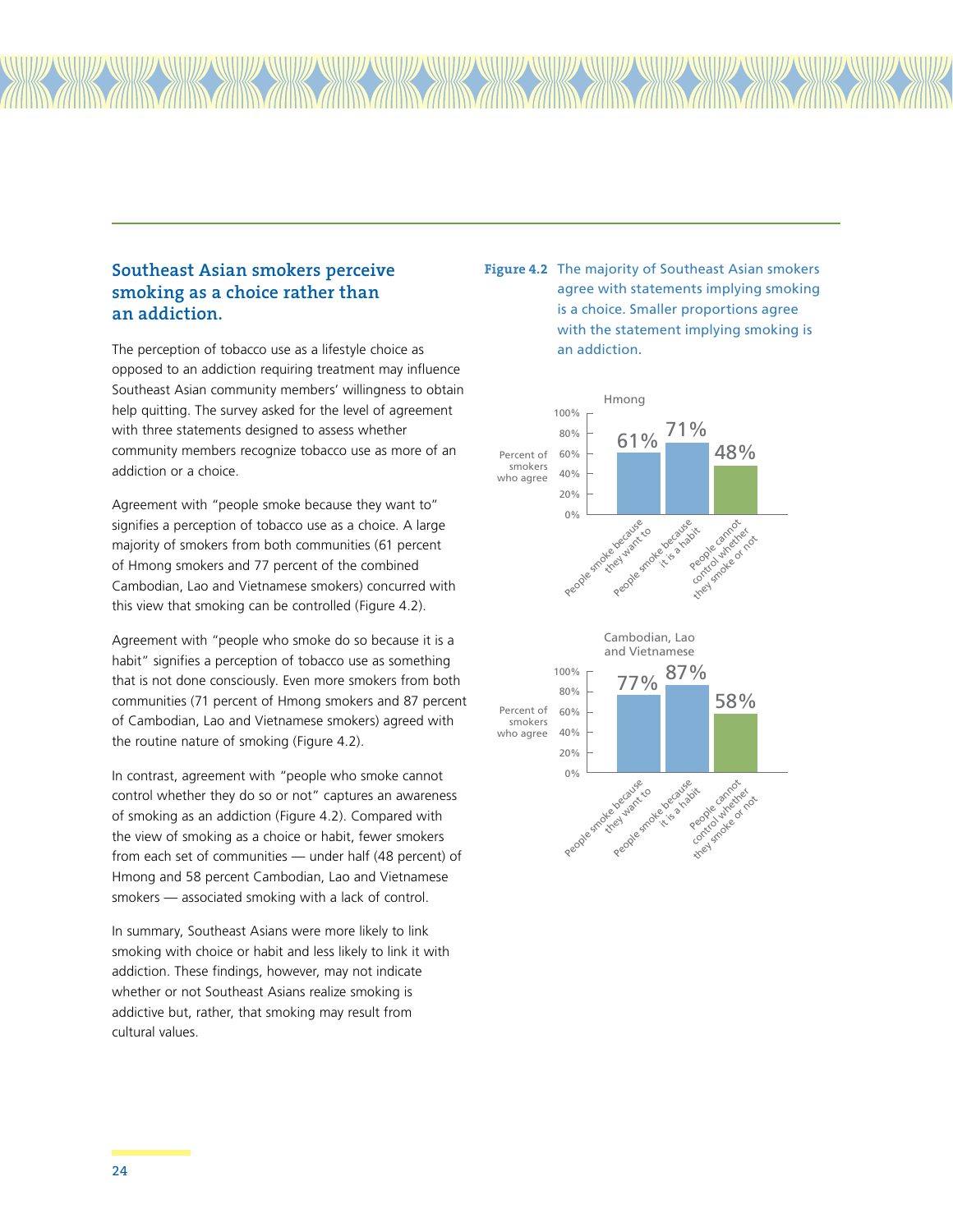#### *Community leaders explained that Southeast Asians tend to view addiction as a vice and may deny being addicted.*

In interviews, community leaders shared that the cultural influence from Buddhism or other Eastern religions encourages the perception of addiction as shameful because the addict cannot control his or her behavior.

# *If you smoke and you are not addicted, it is not shameful. What is shameful is the addicted smoker.*

—Cambodian man in his 60s, in the United States for 30 years

 *[If] you don't know how to control yourself, you don't know how to discipline yourself, and you don't know how to educate yourself.*

> —Cambodian man in his 60s, in the United States for 20 years

An uncontrolled craving ultimately becomes an addiction. According to Buddhist teachings, "craving" is the cause of all suffering. Negative views of addiction may create a major barrier to quitting for many smokers.

# **Nearly all Southeast Asian smokers believe willpower is the only way to quit.**

The belief among Southeast Asian smokers that smoking is a choice and not an addiction could explain the fairly high level of confidence that they can quit. Three-fourths of the smokers from each set of communities (77 percent of Hmong smokers and 75 percent of Cambodian, Lao and Vietnamese smokers) said they are either very or somewhat likely to succeed if they decided to stop smoking. Still, about a quarter lack this confidence.

A strong trust in one's own abilities may prevent Southeast Asians from asking for help to quit. Nearly all (97 percent) Hmong smokers and the vast majority (86 percent) of the combined Cambodian, Lao and Vietnamese smokers

strongly or somewhat agreed that "the only way I would be able to stop smoking is through my own willpower." In fact, 91 percent of Hmong smokers and 75 percent of Cambodian, Lao and Vietnamese smokers strongly agreed with this statement.

### *Community leaders explained the importance of quitting successfully through a strong mind.*

Community leaders' comments resonated with the survey of community members. The Southeast Asian philosophy, rooted in Buddhism, views the mind as a vehicle to enlightenment, and therefore, as the most important part of the person. A person unable to quit smoking demonstrates a "weak mind."

> *I think those smokers who have successfully quit smoking said they could quit because they have a strong mind.*

> > —Vietnamese man in his 50s, in the United States for eight years

#### *The will to quit is the way to success.*

—Cambodian man in his 60s, in the United States for 28 years

Combined with the understanding of addiction as shameful, such cultural perspectives may prevent Southeast Asian smokers from participating in programs designed to help them quit. They may view seeking help as irrelevant.

# **Many Southeast Asian smokers reported not feeling comfortable asking for help to quit smoking.**

The CDC highlights the importance of interventions to increase the availability of behavioral coaching and FDAapproved medications to treat tobacco use.<sup>25</sup> The survey of community members asked smokers how comfortable they would be asking for help to stop smoking.

The prior discussion of the negative views of addiction and the need to use willpower to quit suggests that Southeast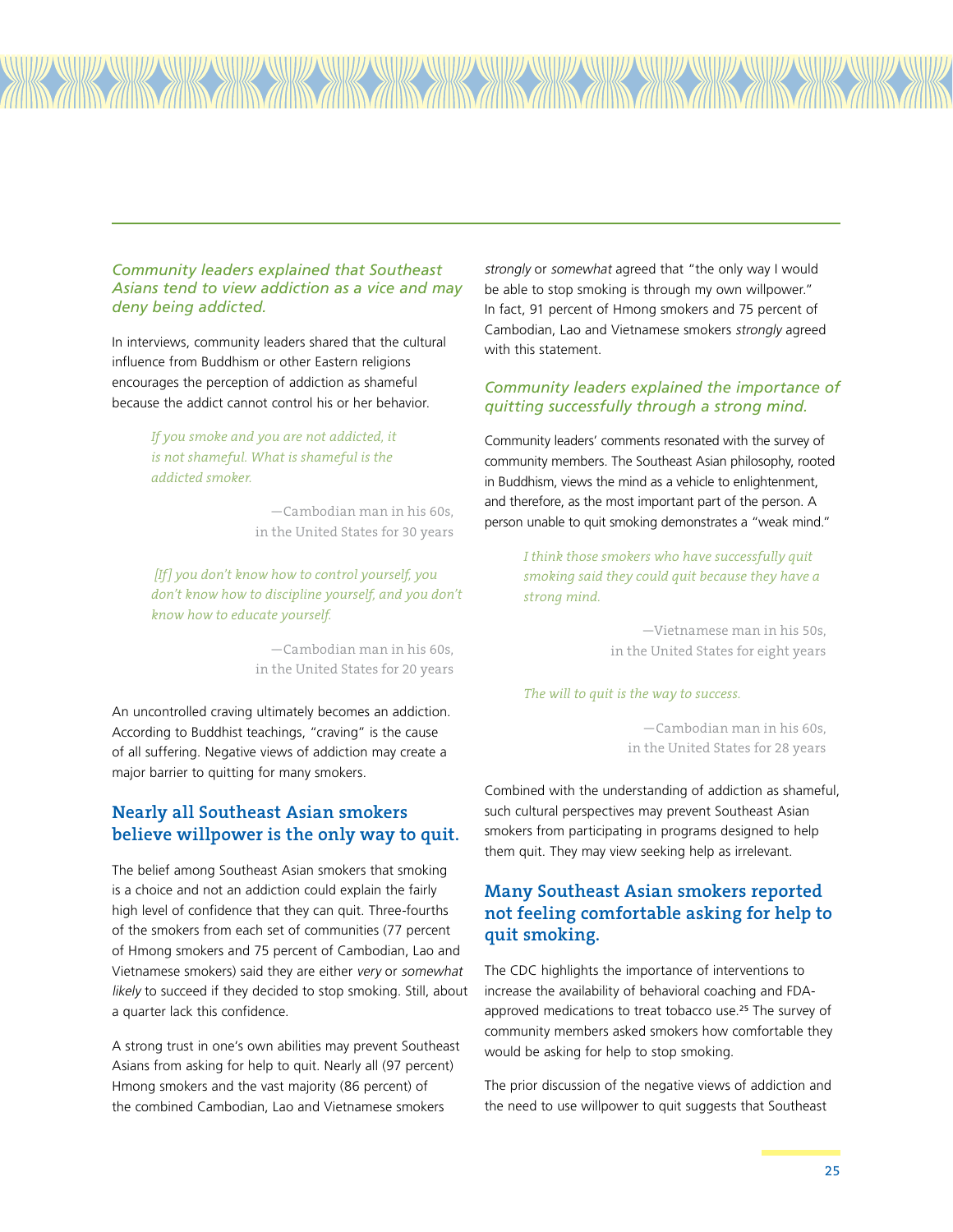Asian smokers would not feel at ease requesting assistance. Surprisingly, only about one-third of Hmong smokers (30 percent) and the combined Cambodian, Lao and Vietnamese smokers (36 percent) reported they would be somewhat or very uncomfortable asking for help to quit. Further, 22 percent of Cambodian, Lao and Vietnamese smokers reported they would be very uncomfortable.

## *Community leaders described a great reluctance to seek help due to the potential for shame.*

Comments from community leaders strongly emphasized the concern about asking for any type of help to quit smoking outside of one's family.

> *[Cambodians] are a very private people. We don't want other people to know about our problems or issues. I don't think people in the community are willing to seek help from other people.*

> > —Cambodian woman in her 30s, in the United States for 21 years

*Most Hmong people are kind of private . . . There's a reluctance there to really seek support [from others].* 

> —Hmong woman, age unknown, in the United States for 23 years

Community leaders predicted that the more community members are acculturated to the United States, the more likely they would be to ask for help.

Together, the results from both the survey and interview studies suggest that a substantial portion of Southeast Asian smokers may not readily use the behavioral coaching or stop-smoking medications that are widely available in Minnesota to support their quit attempts.

# **Recommendations for action**

• Develop culturally appropriate stopsmoking programs. Make them available in Southeast Asian languages.

- Provide community health educators with culturally and linguistically appropriate written materials to encourage Southeast Asian smokers to quit smoking.
- Educate Southeast Asian communities on the harms of light and occasional smoking.
- Help remove the perceived stigma of the physiological, or addictive, effects of nicotine.
- Frame messages in terms of behaviors Southeast Asian smokers identify with — such as cravings — rather than focusing on addiction.
- Frame quit-smoking programs as ways to learn how to quit "on your own," using willpower.
- Make self-directed quitting supports available, such as Internet-based programs or self-help materials. Then, link these selfdirected supports to telephone or face-toface counseling.
- Involve families and communities in the quitting process.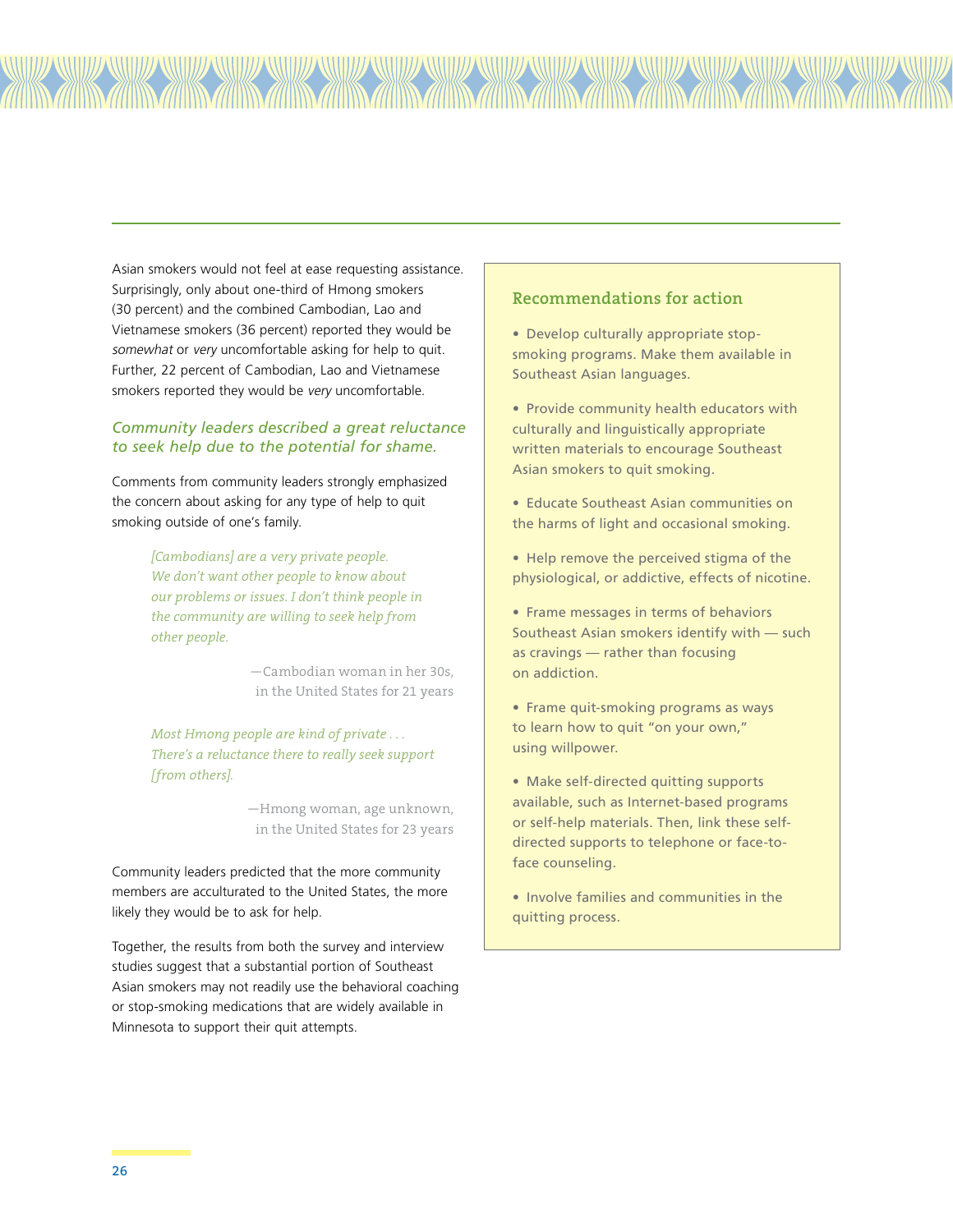# **V Reducing Exposure to Secondhand Smoke**

# **Secondhand smoke causes death and disease.**

Secondhand smoke is a complex mixture of chemicals in smoke from a lit tobacco product (cigarette, cigar or pipe) and smoke exhaled by a smoker. Secondhand smoke contains more than 4,000 chemicals. Of these, at least 11 are known to cause cancer in humans.26

At least 581 deaths in Minnesota were caused by exposure to secondhand smoke in 2005 — deaths that could have been prevented if exposure to secondhand smoke had been eliminated. In 2003, more than 66,000 Minnesotans suffered from diseases caused by secondhand smoke.<sup>27</sup> In Minnesota, \$215.7 million is spent each year to treat these health conditions caused by exposure to secondhand smoke.27 For adults, exposure to secondhand smoke is causally associated with lung cancer and coronary heart disease.<sup>28</sup> For infants and children, exposure to secondhand smoke is causally associated with low birth weight, sudden infant death syndrome, lower respiratory illness, ear infections and asthma.28

Because Southeast Asians tend to focus on the needs of the family and the community over the needs of the individual, smokers may respond to messages that encourage quitting for the sake of others, such as children. In interviews, community leaders described children as a key concern related to this issue.

> *I think smoking is a bad activity for myself, for the society, especially for the family. If the husband smokes, the whole family has to smoke, too.*

> > —Cambodian man in his 50s, in the United States for 21 years

# **Fewer than half of Southeast Asians reported breathing secondhand smoke recently.**

To measure exposure to secondhand smoke, the survey asked community members if anyone had smoked near them in several different locations in the past seven days. Forty percent of the Hmong community and 38

percent of the combined Cambodian, Lao and Vietnamese communities reported exposure to secondhand smoke in their homes, at work, in a car or at another location in the prior week (Figure 5.1).

Hmong community members reported exposure to secondhand smoke in the past seven days in multiple locations, including at home (7 percent), in a car (15 percent), at work (27 percent) or at some other location (28 percent). Exposure levels among the Cambodian, Lao and Vietnamese communities follow a very similar pattern (Figure 5.1). The tables in Appendices D through H provide additional detail on exposure to secondhand smoke in the past seven days for any location, and separately for home, car, work and any other location. The tables show distributions of each secondhand smoke exposure by several demographic and immigration characteristics for each of these communities separately as well as for Cambodians, Lao and Vietnamese grouped together.

## **Figure 5.1** Fewer than half of adult Southeast Asians reported any exposure to secondhand smoke in the past seven days.



**Notes: 1)** *Data were collected before Minnesota's Freedom to Breathe Act, which prohibits smoking at work, was effective.* **2)** *Exposure at work is measured and reported only among respondents who reported working indoors.*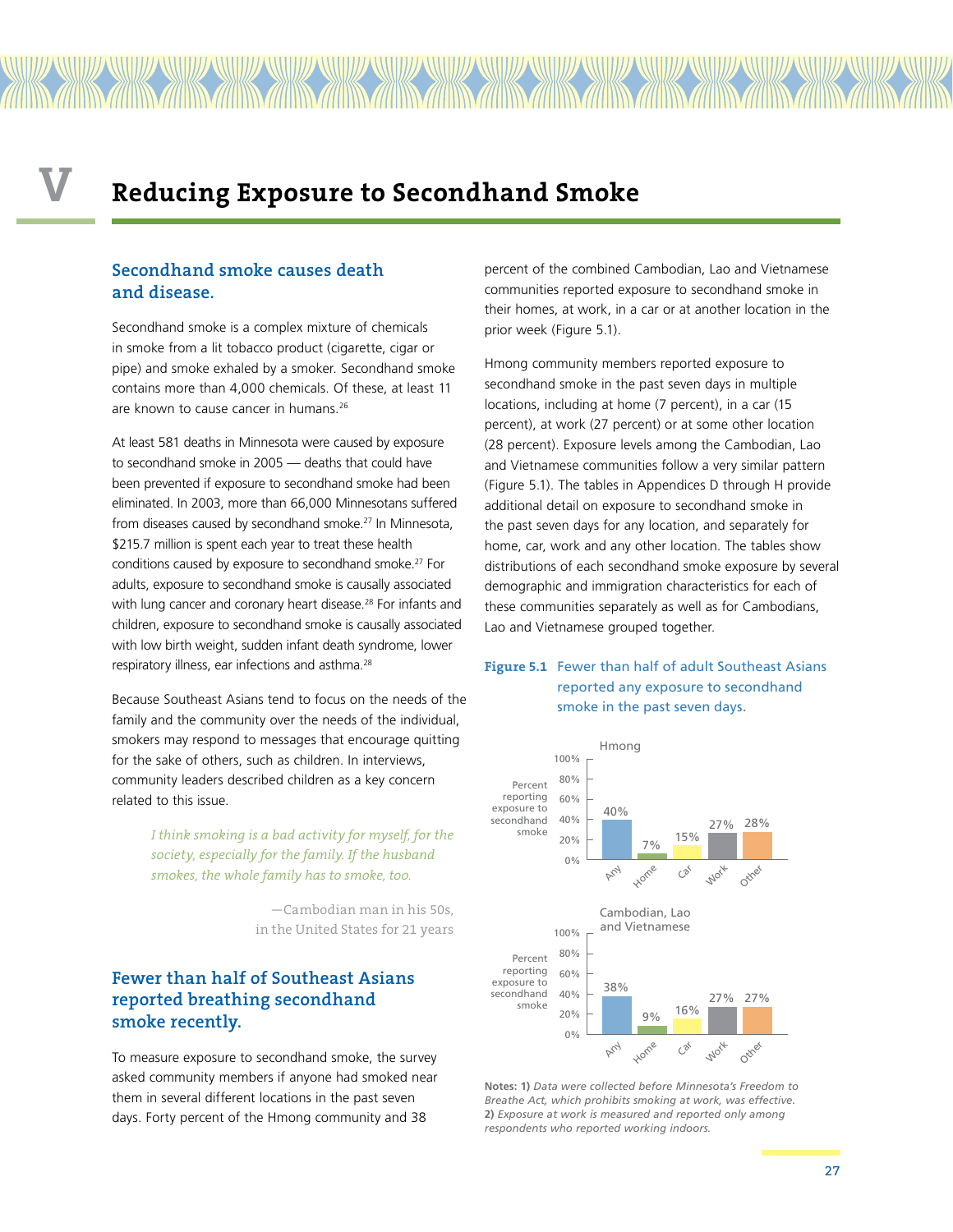Not surprisingly, most current smokers' (90 percent of Hmong and 81 percent of Cambodian, Lao and Vietnamese) exposure to secondhand smoke is much greater than nonsmokers' (38 percent of Hmong nonsmokers and 30 percent of Cambodian, Lao and Vietnamese nonsmokers).

Exposure to secondhand smoke in any location also varies by gender and age. For the Hmong, the level of any exposure is similar for men and women despite much higher rates of smoking for Hmong men. However, nearly half (47 percent) of Cambodian, Lao and Vietnamese men reported exposure to secondhand smoking in the past week, while 30 percent of women reported exposure.

Southeast Asian young adults may face greater health risks from secondhand smoke. About half of the 18- to 24-yearolds from both sets of communities (49 percent of Hmong and 53 percent of Cambodian, Lao and Vietnamese) were exposed to secondhand smoke in any location in the prior week. This level of exposure exceeds levels among respondents age 25 and older by more than 10 percentage points in both sets of communities (Figure 5.2).

# **Figure 5.2** Younger Southeast Asians adults were more likely to report recent exposure to secondhand smoke than older Southeast Asian adults.



# **A majority of Southeast Asians report that smoking is not allowed in their homes.**

The majority of Southeast Asians — 86 percent of Hmong and 93 percent of the combined Cambodians, Lao and Vietnamese — reported that smoking is not allowed anywhere in their homes. Although they are less likely than nonsmokers to live in a home with smoking restrictions, 71 percent of Hmong smokers and of 84 percent Cambodian, Lao and Vietnamese smokers live in homes with smoking restrictions.

According to the 2007 Minnesota Adult Tobacco Survey 4, 83 percent of all adult Minnesotans and only 50 percent of current smokers live in homes where smoking is not allowed.

The survey of community members further demonstrated that, from both sets of communities, Southeast Asian women (89 percent of Hmong and 95 percent of Cambodian, Lao and Vietnamese) also were slightly more likely than Southeast Asian men (83 percent of Hmong and 90 percent of Cambodian, Lao and Vietnamese) to report smoking is not allowed in their homes. The presence of policies restricting smoking at home was equally high in households with and without children under age 18 living at home.

### *Community leaders emphasized that politeness to guests may lead many to make exceptions to the rule. Still, protecting children is a concern.*

The value in the Southeast Asian cultures of not causing offense may encourage allowing smoking in homes, especially among those who lack knowledge about the harms of secondhand smoke. Given this value, many Southeast Asian families may allow guests to smoke in their homes despite their own rules.

> *In general, the Cambodian families [are] usually polite. They just say it is OK [to smoke]. But they don't want you to smoke, because they don't want the smoke.*

> > —Cambodian man in his 50s, in the United States for 21 years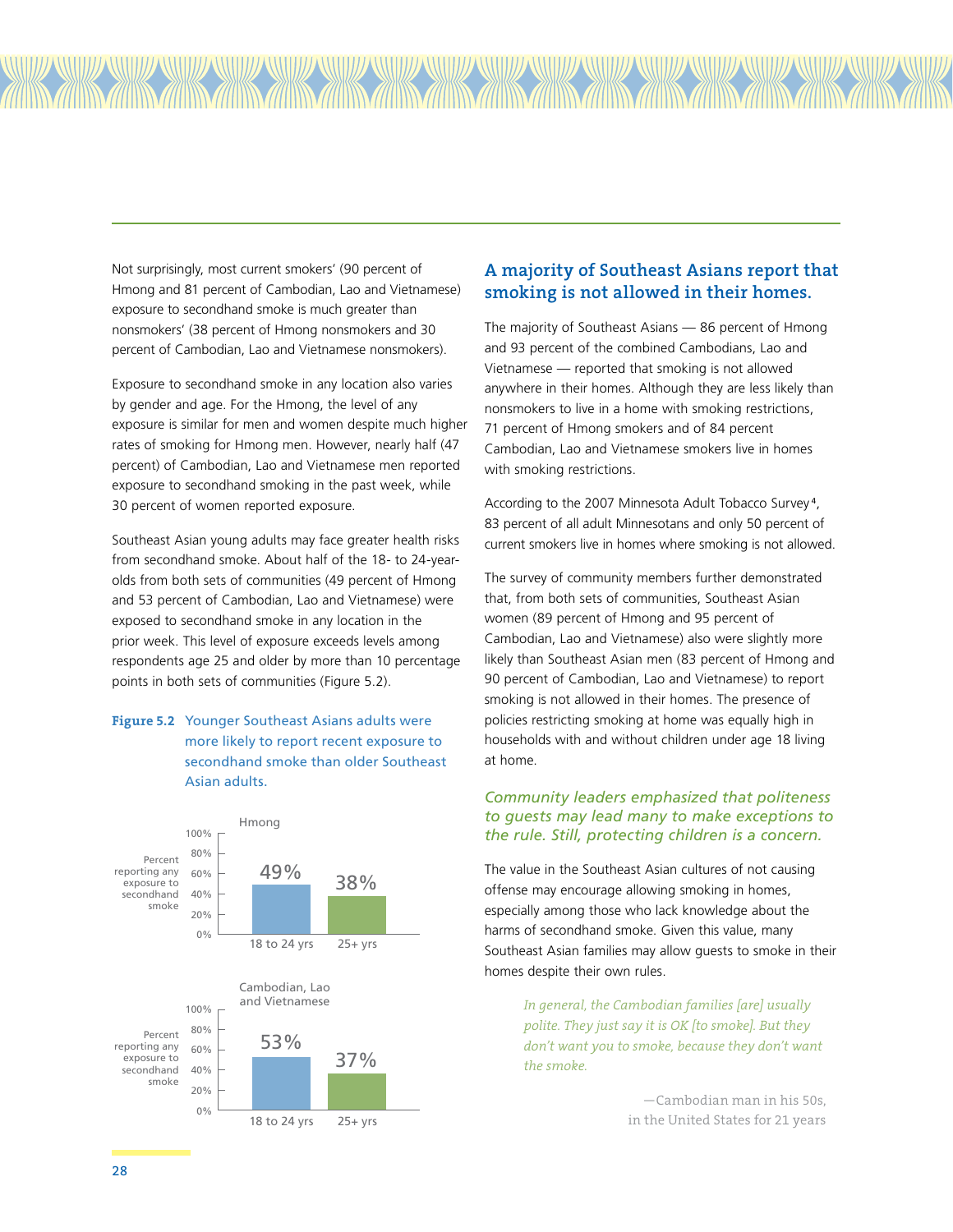Reinforcing the finding of a high prevalence of smoking restrictions, community leaders identified a strong concern about the dangers of exposure to secondhand smoke for children.

> *Smoking and tobacco use doesn't just affect the individuals who are smoking but affects children, unborn children, affects everybody in the family.*

> > —Hmong woman, age unknown, in the United State for 23 years

# **Despite state and local laws, many Southeast Asian workers still report secondhand smoke exposure.**

Fifty-seven percent of Hmong and 70 percent of the combined Cambodian, Lao and Vietnamese community members in Minnesota are employed for wages or selfemployed. The vast majority of these employed Hmong (93 percent) and employed Cambodians, Lao and Vietnamese (99 percent) work indoors. Among both Hmong who work indoors and Cambodians, Lao and Vietnamese who work indoors, nearly one-third (27 percent) reported breathing secondhand smoke at work in the past seven days.

Exposure to secondhand smoke at work did not differ by gender or between 18- to 24-year-olds and older adults.

At the time of the 2006 DREGAN survey, state and local policies restricting indoor smoking provided varying levels of protections for different worksites. For this reason, the location where Southeast Asians worked at the time greatly influenced their potential for secondhand smoke exposure at work.

The 1975 Minnesota Clean Indoor Air Act and subsequent administrative rules covered most work places, including plants and factories; classrooms, hospitals or office buildings; and retail/convenience stores or warehouses the settings for 88 percent of Hmong and 91 percent of Cambodian, Lao and Vietnamese indoor workers (Table 5.1). In 2005 and 2006, Minneapolis and St. Paul, among a handful of other communities, implemented stricter smokefree policies covering all indoor worksites, including bars and restaurants.

At the time of the survey, 5 percent or fewer Southeast Asian workers worked in hospitality settings which were not fully protected from secondhand smoke by a workplace policy. Because about 30 percent of all Southeast Asian workers still reported exposure to secondhand smoke at work, protection from secondhand smoke was apparently incomplete.

In 2007, after completion of the survey of community members, the Minnesota legislature passed the Freedom to Breathe Act, extending the coverage to every indoor worksite, including bars and restaurants, in the entire state.<sup>29</sup> As a result, virtually all Southeast Asian workers, with the exception of some working at home and in vehicles, should be protected from exposure to secondhand smoke if the law is appropriately enforced in these communities.

# **Table 5.1** Distribution of primary job location among the Hmong and Cambodians, Lao and Vietnamese who work indoors.

|                                              | <b>Hmong</b> | Cambodian.<br>Lao and<br><b>Vietnamese</b> |
|----------------------------------------------|--------------|--------------------------------------------|
| Plant or factory                             | 57%          | 56%                                        |
| Classroom, hospital or<br>office building    | 26%          | 28%                                        |
| Retail/convenience store<br>or warehouse     | 6%           | 7%                                         |
| Home                                         | 6%           | 2%                                         |
| Restaurant, bar or tavern,<br>hotel or motel | 3%           | 5%                                         |
| Vehicle                                      | 4%           | 2%                                         |
| <b>Total who work indoors</b>                | 100%         | 100%                                       |

**Note:** *Percentages may not sum to 100 percent due to rounding.*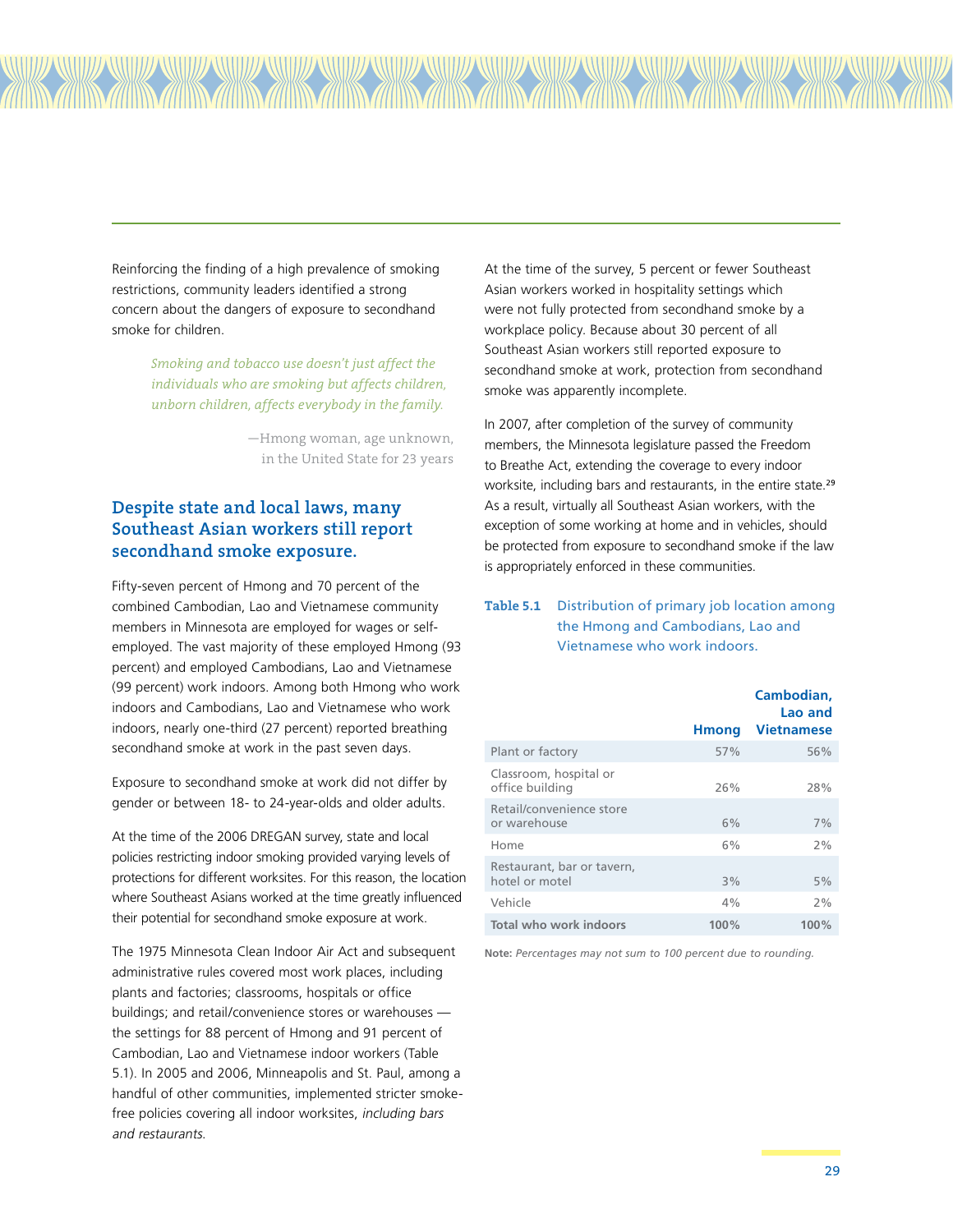# **Recommendations for action**

• Educate Southeast Asian community members about the harms caused by secondhand smoke, and emphasize the importance of smoke-free homes for children.

77711111111

• Acknowledge the important cultural value Southeast Asians place on not causing offense when creating messages about protecting others from exposure to secondhand smoke.

• Recognize that direct communication about the need for smoking restrictions may not work. Use indirect communication, such as stories, to educate Southeast Asians.

• Reinforce the cultural value of protecting the family, particularly small children, when describing the harms of secondhand smoke.

• Educate Southeast Asian community members in their native language on workplace policies restricting secondhand smoke.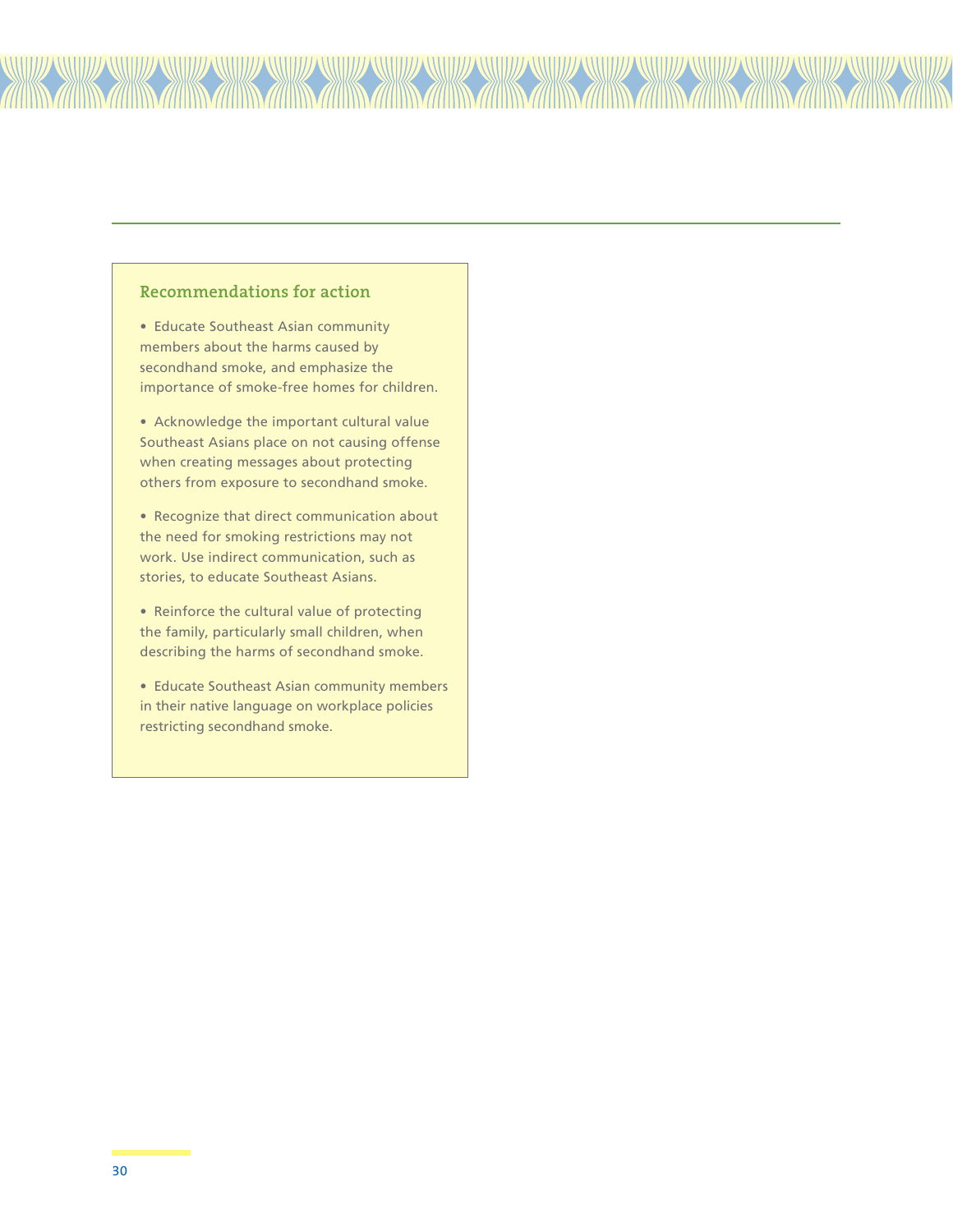# **VI Discussion**

# **The DREGAN survey is a culturally appropriate study of tobacco use among Southeast Asians.**

The quantitative survey of members of Southeast Asian communities completes the research portion of the DREGAN participatory research and action project. In this phase of the research, the DREGAN team aimed to construct a survey that was culturally appropriate, with the goal of acquiring meaningful data on prevalence, knowledge and attitudes toward smoking, quitting behaviors and exposure to secondhand smoke in Minnesota's Southeast Asian communities.

The survey was designed with careful attention to the cultural knowledge gleaned from the first phase of the DREGAN project, the qualitative interview with community leaders. A community advisory committee reviewed the survey instrument and the survey also underwent careful cognitive testing. The survey was administered in the respondents' own language, and adjustments were made as the study progressed to ensure that every effort was made to allow the respondents to respond fully and factually.

# **The combination of survey and interview findings creates a balanced picture of tobacco use in these communities.**

Despite extensive efforts to create a culturally appropriate study, the survey of community members alone does not tell the complete story. Study limitations may have led to a potential gap between what the survey data show and the experiences of the Southeast Asian community leaders. These differences may result from the two different methods, the home-culture orientation of the sample, or differing effects of acculturation on various groups. Social desirability bias, which occurs when survey respondents provide the perceived most polite responses in order to "save face" with the interviewer, may have also led to underreporting of smoking.

For this reason, conclusions drawn from this survey of community members are presented next to insights from the interviews with community leaders. In general, the findings from the studies provide a clear and generally

consistent picture of the relationship between culture and tobacco use among Minnesota's Southeast Asian communities. The comments from interviews with community leaders reflect and further illuminate findings from the quantitative study in some cases, but suggest that the story is far more complex in other cases. As an example, the survey data seemed to reveal that members of the Southeast Asian communities know that smoking may cause lung cancer and heart disease. Yet, the community leaders' comments suggest that while the acculturation process may have provided this basic knowledge, community members still do not truly comprehend the details of the specific health dangers of smoking or its relationship to other smoking-related diseases. Thus, reading the findings from both studies together offers a fuller understanding of the issue.

# **Findings suggest urgency to address tobacco use and provide guidance for effective intervention.**

The combined qualitative and quantitative research comprising 60 interviews with community leaders in the qualitative study and 1,628 surveys of community members in the quantitative study — creates a rich and nuanced picture of the relationship between culture and tobacco use among Minnesota's Southeast Asian communities. These studies provide the most comprehensive look at tobacco use among Minnesota's Southeast Asian communities to date. Together, they suggest a critical need to address tobacco use in Southeast Asian communities and provide a solid foundation for the development of effective, culturally appropriate interventions.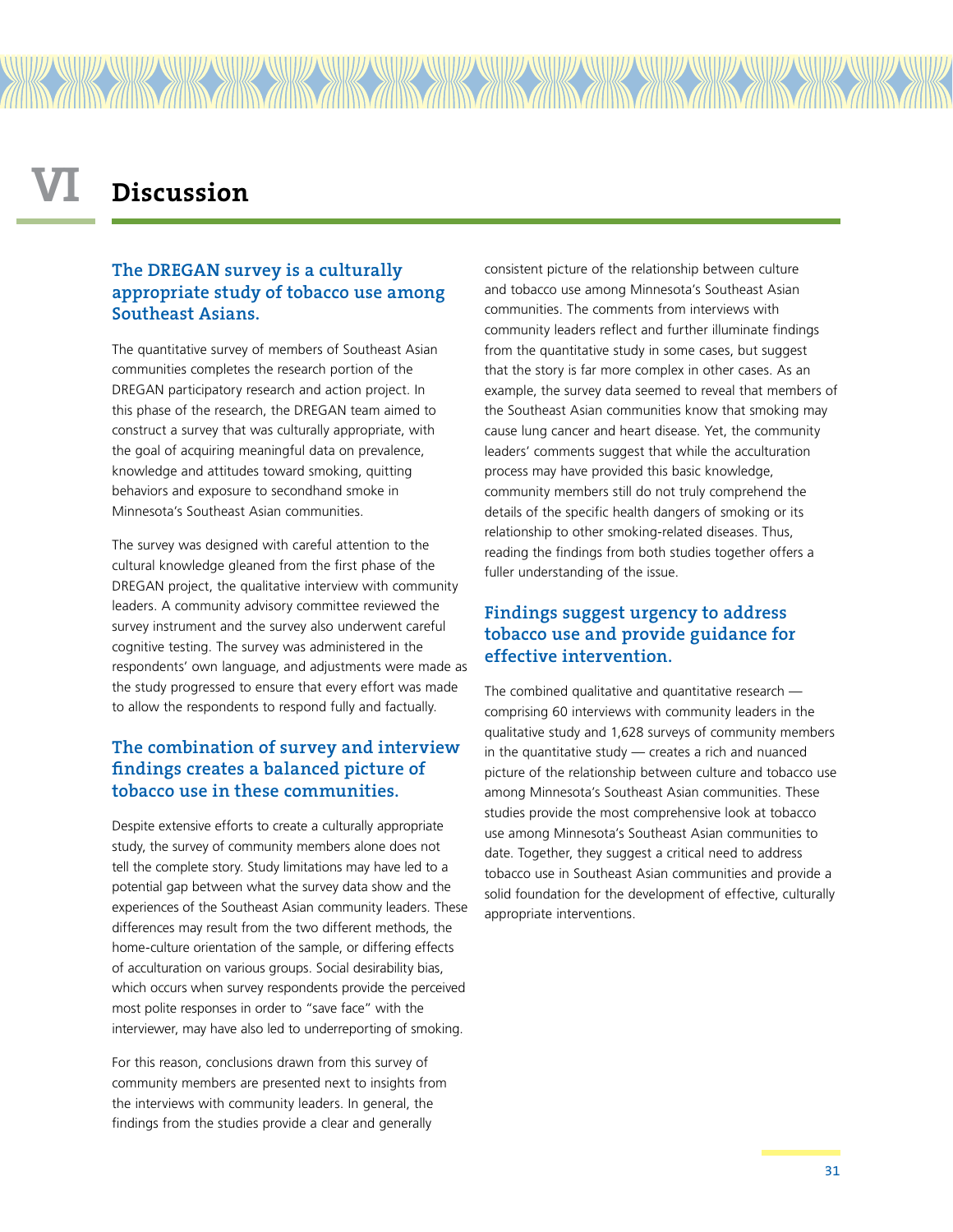# **Appendix A**

| $11$ $P$ $P$ $C$ $I$ $M$ $I$ $I$ $I$                 |        |                                 |       |       |                |
|------------------------------------------------------|--------|---------------------------------|-------|-------|----------------|
| Table A1. Demographics of the samples of Minnesota's |        | Cambodian,                      |       |       |                |
| Southeast Asian communities                          | Hmong  | Lao and<br>Vietnamese Cambodian |       |       | Lao Vietnamese |
| Gender                                               |        |                                 |       |       |                |
| Male                                                 | 37%    | 45%                             | 41%   | 41%   | 51%            |
| Female                                               | 63%    | 55%                             | 59%   | 59%   | 49%            |
| Total                                                | 100%   | 100%                            | 100%  | 100%  | 100%           |
| <b>Average age</b>                                   | 39     | 49                              | 51    | 49    | 47             |
| Age group (young adults vs. older adults)            |        |                                 |       |       |                |
| 18 to 24                                             | 19%    | 4%                              | 4%    | 4%    | 5%             |
| $25+$                                                | 81%    | 96%                             | 96%   | 96%   | 95%            |
| Total                                                | 100%   | 100%                            | 100%  | 100%  | 100%           |
| <b>Age group</b>                                     |        |                                 |       |       |                |
| 18 to 24                                             | 20%    | 5%                              | 4%    | 5%    | 5%             |
| 25 to 34                                             | 27%    | 13%                             | 13%   | 9%    | 16%            |
| 35 to 44                                             | 21%    | 24%                             | 26%   | 19%   | 26%            |
| 45 to 54                                             | 16%    | 23%                             | 21%   | 27%   | 22%            |
| 55 to 64                                             | $8\%$  | 20%                             | 18%   | 26%   | 16%            |
| $65+$                                                | 8%     | 16%                             | 18%   | 15%   | 15%            |
| Total                                                | 100%   | 100%                            | 100%  | 100%  | 100%           |
| <b>Marital status</b>                                |        |                                 |       |       |                |
| Married or living in a marriage-like relationship    | 69%    | 34%                             | 55%   | 66%   | 73%            |
| Not married                                          | 31%    | 66%                             | 45%   | 34%   | 27%            |
| Total                                                | 100%   | 100%                            | 100%  | 100%  | 100%           |
| <b>Education</b>                                     |        |                                 |       |       |                |
| Less than high school                                | 52%    | 45%                             | 66%   | 51%   | 27%            |
| High school                                          | 26%    | 22%                             | 8%    | 22%   | 30%            |
| Some college                                         | 12%    | 19%                             | 12%   | 20%   | 22%            |
| College                                              | 9%     | 14%                             | 13%   | 7%    | 21%            |
| Total                                                | 100%   | 100%                            | 100%  | 100%  | 100%           |
| <b>Income</b>                                        |        |                                 |       |       |                |
| $$0 - 25,000$                                        | 46%    | 26%                             | 37%   | 24%   | 19%            |
| \$25,001-40,000                                      | 22%    | 16%                             | 14%   | 15%   | 20%            |
| \$40,001-75,000                                      | 20%    | 28%                             | 24%   | 26%   | 34%            |
| $$75,000+$                                           | 11%    | 29%                             | 25%   | 35%   | 27%            |
| Total                                                | 100%   | 100%                            | 100%  | 100%  | 100%           |
| <b>Employment status</b>                             |        |                                 |       |       |                |
| Work for wages                                       | $52\%$ | 66%                             | 70%   | 66%   | 62%            |
| Self-employed                                        | 4%     | $5\%$                           | $2\%$ | $2\%$ | $9\%$          |
| Don't work for wages                                 | 43%    | 30%                             | 28%   | 32%   | 28%            |
| Total                                                | 100%   | 100%                            | 100%  | 100%  | 100%           |
| Average number of people in the home                 | 6      | 4.2                             | 4     | 5     | 3.9            |
| Children under 18 in household                       |        |                                 |       |       |                |
| Yes                                                  | 87%    | 43%                             | 54%   | 63%   | 55%            |
| No                                                   | 13%    | 57%                             | 46%   | 37%   | 45%            |
| Total                                                | 100%   | 100%                            | 100%  | 100%  | 100%           |

**Notes:** 

1) Results are weighted for age and gender based on 2000 census data among each of the Southeast Asian communities in Minnesota. **2)** *Percentages may not sum to 100% due to rounding.*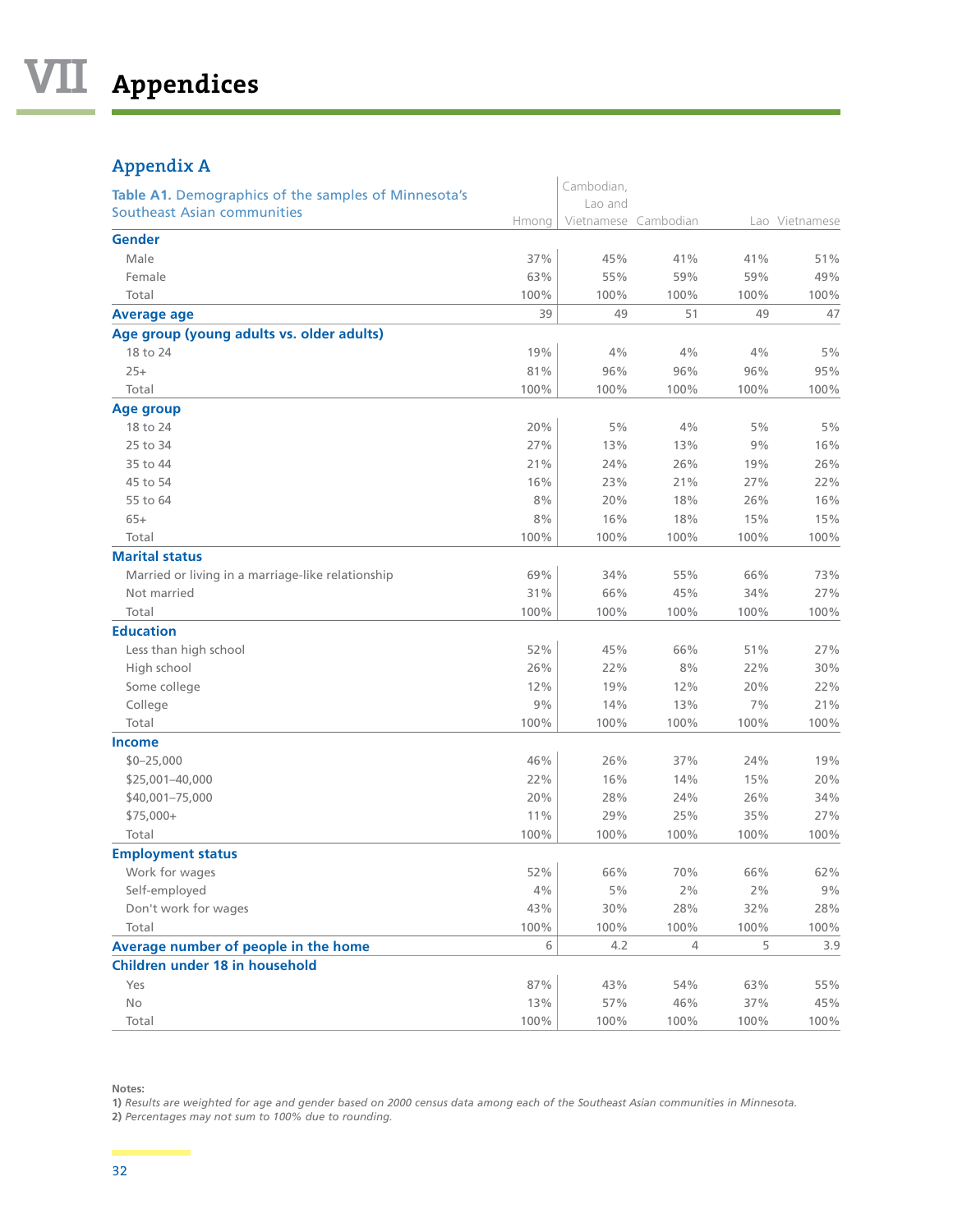| Table A2. Immigration experience of the samples of                                           |       | Cambodian.<br>Lao and |       |       |                |
|----------------------------------------------------------------------------------------------|-------|-----------------------|-------|-------|----------------|
| Southeast Asian communities                                                                  | Hmong | Vietnamese Cambodian  |       |       | Lao Vietnamese |
| <b>IMMIGRATION EXPERIENCE</b>                                                                |       |                       |       |       |                |
| <b>U.S. born or immigrant</b>                                                                |       |                       |       |       |                |
| Direct immigrant                                                                             | 91%   | 98%                   | 98%   | 98%   | 97%            |
| Born in the United States                                                                    | 9%    | 2%                    | 2%    | 2%    | 3%             |
| Total                                                                                        | 100%  | 100%                  | 100%  | 100%  | 100%           |
| Average years in U.S. (for those not U.S. born)                                              | 17    | 19                    | 20    | 22    | 16             |
| Lived longer inside or outside U.S. (for those not U.S. born)                                |       |                       |       |       |                |
| Outside U.S. longer                                                                          | 57%   | 70%                   | 68%   | 65%   | 74%            |
| In U.S. longer                                                                               | 43%   | 30%                   | 32%   | 35%   | 26%            |
| Total                                                                                        | 100%  | 100%                  | 100%  | 100%  | 100%           |
| <b>USE OF SOUTHEAST ASIAN LANGUAGE</b>                                                       |       |                       |       |       |                |
| <b>Survey interview language</b>                                                             |       |                       |       |       |                |
| A Southeast Asian language                                                                   | 98%   | 89%                   | 89%   | 86%   | 92%            |
| English                                                                                      | 2%    | 11%                   | 11%   | 14%   | 8%             |
| Total                                                                                        | 100%  | 100%                  | 100%  | 100%  | 100%           |
| <b>Conversations at home</b>                                                                 |       |                       |       |       |                |
| More other Southeast Asian than English                                                      | 71%   | 75%                   | 80%   | 72%   | 75%            |
| More English than other Southeast Asian                                                      | 7%    | 6%                    | 4%    | 5%    | 9%             |
| About the same                                                                               | 22%   | 18%                   | 16%   | 23%   | 16%            |
| Total                                                                                        | 100%  | 100%                  | 100%  | 100%  | 100%           |
| <b>CULTURAL VALUES</b>                                                                       |       |                       |       |       |                |
| How important is it to keep in touch with or learn about your ethnic or cultural background? |       |                       |       |       |                |
| None                                                                                         | $0\%$ | $1\%$                 | $1\%$ | $0\%$ | $1\%$          |
| A little                                                                                     | 6%    | 2%                    | 3%    | $1\%$ | 1%             |
| Some                                                                                         | 21%   | 21%                   | 23%   | 19%   | 19%            |
| A lot                                                                                        | 73%   | 77%                   | 72%   | 80%   | 79%            |
| Total                                                                                        | 100%  | 100%                  | 100%  | 100%  | 100%           |

**Notes:**

1) Results are weighted for age and gender based on 2000 census data among each of the Southeast Asian communities in Minnesota.

**2)** *Percentages may not sum to 100% due to rounding.*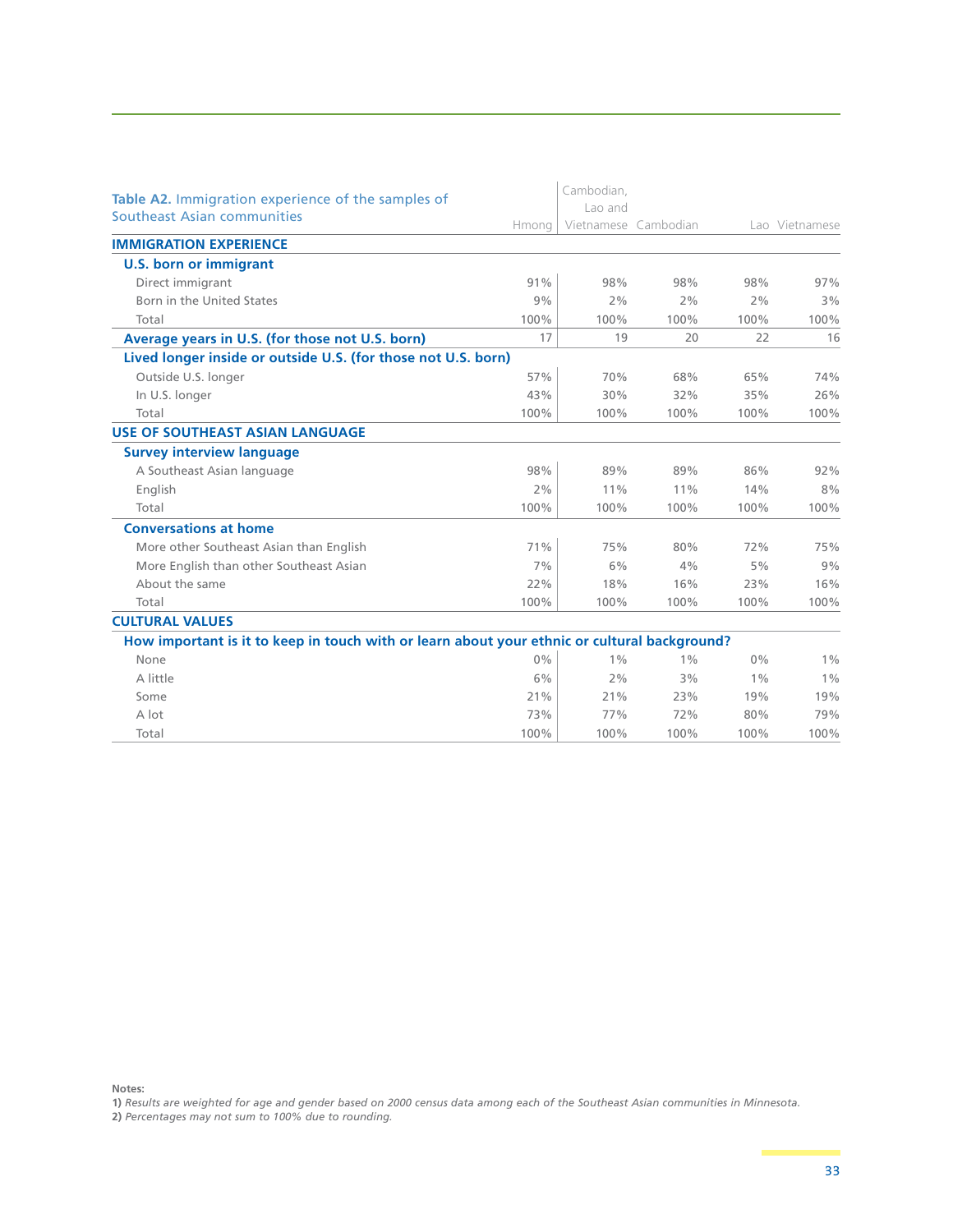# **Appendices B–H: Tables of key outcomes by selected demographic and immigration characteristics**

The following tables provide breakouts by key demographics and immigration characteristics for several key smoking-related outcomes, including the prevalence of smoking, attempts to quit smoking, any exposure to secondhand smoke and exposure to secondhand smoke in various locations. In addition to the two major sets of communities described in the main report — the Hmong and the grouping of the Cambodian, Lao and Vietnamese communities — these tables describe each of the Cambodian, Lao and Vietnamese communities individually.

Because the DREGAN sampling plan was designed to achieve estimates and breakouts primarily among Cambodian, Lao and Vietnamese communities as a single group rather than individually, the sample sizes for these tables are very small. (The DREGAN research team developed a culturally appropriate survey of community members, page 7.) Point estimates based on a table cell size of fewer than five survey respondents have been indicated with a star (\*) and should be interpreted with caution. Despite this issue of sample size, the small amount of missing data at the level of the individual question did not create concerns about validity.

Whenever possible, given sample size, the main report provides estimates by gender, younger (ages 18 to 24) versus older adults (ages 25 and older), and language of survey interview. The first DREGAN study, a series of qualitative interviews with community leaders, identified these characteristics as having a strong relationship to tobacco use among members of Minnesota's Southeast Asian communities. These tables provide distributions of the key smoking-related outcomes by finer increments of age group, education, income, employment status, presence of children under age 18 at home, as well as a series of variables that could serve as rough proxies for acculturation.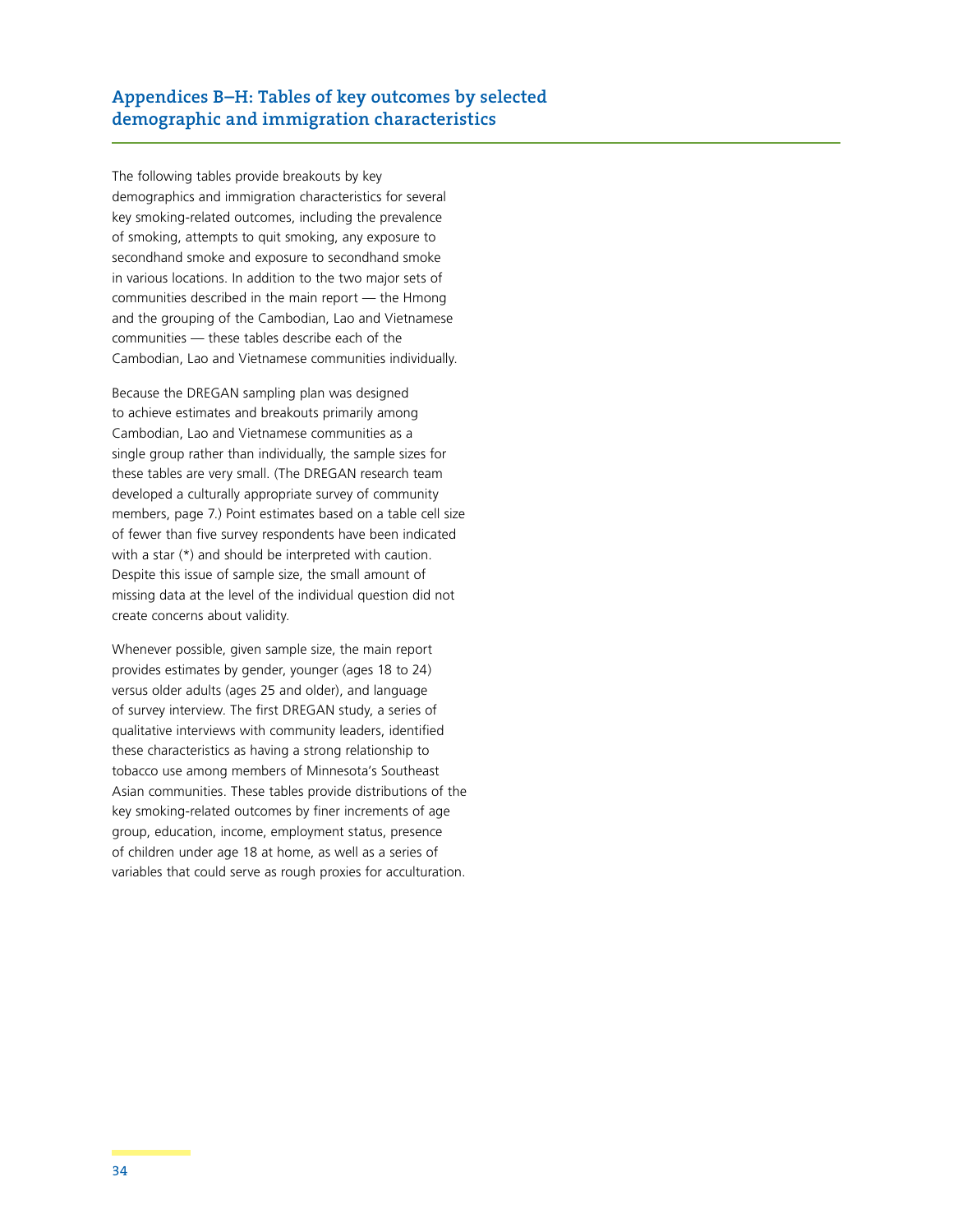#### demographic characteristics (n=586) Current Former Smoker Smoker Smoker Never **Overall** 5% 3% 92% 100% **Gender** Male 12% 4% 84% 100% Female 1%\* 3% 96% 100% **Age group (young adults vs. older adults)** 18 to 24 8% 8% 8% 88% 100% 25+ 4% 3% 93% 100% **Age group** 18 to 24 8% 3%\* 89% 100% 25 to 34 5% 6% 89% 100% 35 to 44  $4\%$  \* 0% \* 96% 100% 45 to 54 3%\* 0%\* 97% 100% 55 to 64 10%\* 0%\* 90% 100% 65+ 2%\* 8%\* 90% 100% **Marital status** Married 5% 4% 91% 100% Not married 5% 3%\* 93% 100% **Education** Less than high school 5% 1%\* 95% 100% High school 5% 4% 91% 100% Some college 8% 4%\* 88% 100% College  $4\%*$  13% 83% 100% **Income** \$0–25,000 4% 2%\* 94% 100% \$25,000–40,000 6% 3%\* 92% 100% \$40,000–75,000 7% 1%\* 92% 100%

**Table B1.** Hmong: Smoking status by

### Work for wages 5% 4% 90% 100% Self-employed 21% 4%\* 74% 100% Don't work for wages 3% 2%\* 95% 100% **Children in the home under age 18** None 5%\* 1%\* 94% 100% At least one 5% 4% 91% 100% **U.S. born or immigrant** Born in the U.S. 15% 5% 80% 100% Immigrant 4% 3% 93% 100% **Lived longer inside or outside U.S. (among those not U.S. born)** Outside U.S. longer 4% 1%\* 94% 100% Inside U.S. longer 6% 5% 89% 100% **Survey interview language** English 16%\* 8%\* 76% 100%

Native language 5% 3% 92% 100%

\$75,000+ 2%\* 15% 83% 100%

#### **Notes:**

**Employment status**

*Percentages may not sum to 100% due to rounding.* 

*\*Estimates based on cell count of <5. Interpret with caution.*

#### **Table B2.** Cambodian, Lao and Vietnamese: Smoking status by demographic characteristics (n=1,006)

| status by demographic characteristics $(1 - 1,000)$ |         |        |        |      |
|-----------------------------------------------------|---------|--------|--------|------|
|                                                     | Current | Former | Never  |      |
|                                                     | Smoker  | Smoker | Smoker |      |
| <b>Overall</b>                                      | 15%     | 17%    | 68%    | 100% |
| Gender                                              |         |        |        |      |
| Male                                                | 31%     | 35%    | 34%    | 100% |
| Female                                              | 2%      | 3%     | 95%    | 100% |
| Age group (young adults vs. older adults)           |         |        |        |      |
| 18 to 24                                            | $2\%*$  | $2\%*$ | 96%    | 100% |
| $25+$                                               | 15%     | 18%    | 66%    | 100% |
| Age group                                           |         |        |        |      |
| 18 to 24                                            | 2%      | $2\%*$ | 96%    | 100% |
| 25 to 34                                            | 10%     | 10%    | 80%    | 100% |
| 35 to 44                                            | 23%     | 8%     | 69%    | 100% |
| 45 to 54                                            | 17%     | 21%    | 62%    | 100% |
| 55 to 64                                            | 18%     | 22%    | 60%    | 100% |
| $65+$                                               | 7%      | 23%    | 70%    | 100% |
| <b>Marital status</b>                               |         |        |        |      |
| Married                                             | 17%     | 17%    | 66%    | 100% |
| Not married                                         | 10%     | 18%    | 72%    | 100% |
| <b>Education</b>                                    |         |        |        |      |
| Less than high school                               | 11%     | 14%    | 75%    | 100% |
| High school                                         | 21%     | 17%    | 61%    | 100% |
| Some college                                        | 18%     | 19%    | 63%    | 100% |
| College                                             | 17%     | 19%    | 64%    | 100% |
| <b>Income</b>                                       |         |        |        |      |
| $$0 - 25,000$                                       | 15%     | 16%    | 69%    | 100% |
| \$25,000-40,000                                     | 20%     | 17%    | 63%    | 100% |
| \$40,000-75,000                                     | 15%     | 19%    | 66%    | 100% |
| \$75,000+                                           | 11%     | 19%    | 70%    | 100% |
| <b>Employment status</b>                            |         |        |        |      |
| Work for wages                                      | 16%     | 17%    | 67%    | 100% |
| Self-employed                                       | 28%     | 16%    | 56%    | 100% |
| Don't work for wages                                | 10%     | 19%    | 71%    | 100% |
| Children in the home under age 18                   |         |        |        |      |
| None                                                | 13%     | 23%    | 63%    | 100% |
| At least one                                        | 16%     | 13%    | 71%    | 100% |
| <b>U.S. born or immigrant</b>                       |         |        |        |      |
| Born in the U.S.                                    | $6\%*$  | 13%    | 81%    | 100% |
| Immigrant                                           | 16%     | 16%    | 68%    | 100% |
| Lived longer inside or outside U.S.                 |         |        |        |      |
| (among those not U.S. born)                         |         |        |        |      |
| Outside U.S. longer                                 | 14%     | 17%    | 69%    | 100% |
| Inside U.S. longer                                  | 19%     | 15%    | 66%    | 100% |
| <b>Survey interview language</b>                    |         |        |        |      |
| English                                             | 3%      | 24%    | 72%    | 100% |
| Native language                                     | 16%     | 17%    | 67%    | 100% |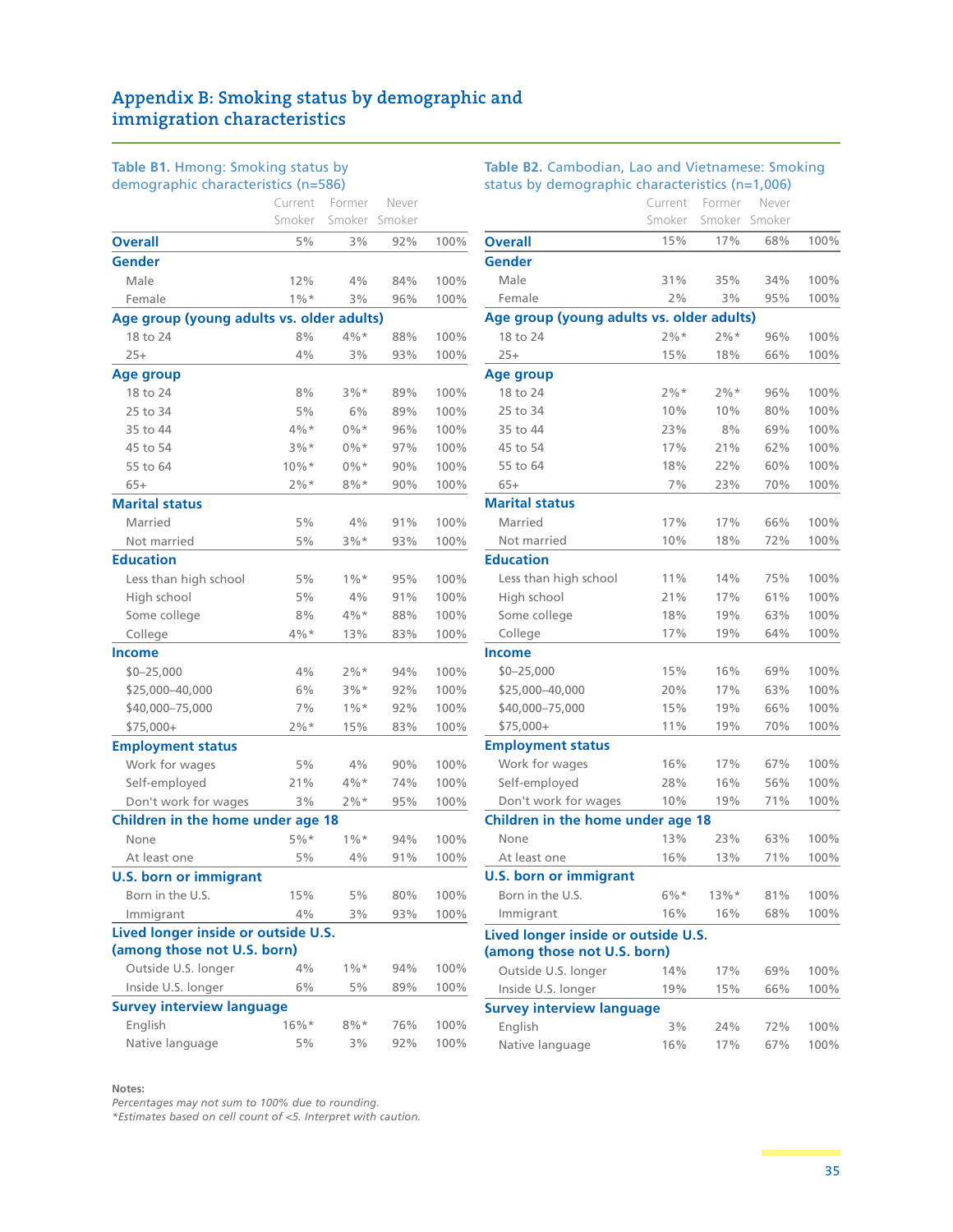#### **Table B3.** Cambodian: Smoking status by demographic characteristics (n=285)

|                                           | Current | Former  | Never  |      |
|-------------------------------------------|---------|---------|--------|------|
|                                           | Smoker  | Smoker  | Smoker |      |
| <b>Overall</b>                            | 6%      | 20%     | 74%    | 100% |
| <b>Gender</b>                             |         |         |        |      |
| Male                                      | 13%     | 42%     | 45%    | 100% |
| Female                                    | $1\%$   | 4%      | 94%    | 100% |
| Age group (young adults vs. older adults) |         |         |        |      |
| 18 to 24                                  | $0\%*$  | $0\%*$  | 100%   | 100% |
| $25+$                                     | 6%      | 21%     | 73%    | 100% |
| Age group                                 |         |         |        |      |
| 18 to 24                                  | $0\%*$  | $0\%*$  | 100%   | 100% |
| 25 to 34                                  | $0\%*$  | $7\%*$  | 93%    | 100% |
| 35 to 44                                  | $13%$ * | $7\%*$  | 80%    | 100% |
| 45 to 54                                  | $9%$ *  | $9\%*$  | 82%    | 100% |
| 55 to 64                                  | $9%$ *  | 20%     | 70%    | 100% |
| $65+$                                     | 3%*     | 18%     | 79%    | 100% |
| <b>Marital status</b>                     |         |         |        |      |
| Married                                   | 2%*     | 29%     | 69%    | 100% |
| Not married                               | 10%     | 12%     | 79%    | 100% |
| <b>Education</b>                          |         |         |        |      |
| Less than high school                     | 5%      | 11%     | 85%    | 100% |
| High school                               | 23%*    | 29%     | 48%    | 100% |
| Some college                              | $5%$ *  | $11\%*$ | 84%    | 100% |
| College                                   | $15%$ * | 5%*     | 81%    | 100% |
| <b>Income</b>                             |         |         |        |      |
| $$0 - 25,000$                             | 6%      | 11%     | 83%    | 100% |
| \$25,000-40,000                           | 13%     | 19%     | 68%    | 100% |
| \$40,000-75,000                           | $3%$ *  | 21%     | 76%    | 100% |
| $$75,000+$                                | $6\%*$  | 31%     | 62%    | 100% |
| <b>Employment status</b>                  |         |         |        |      |
| Work for wages                            | 7%      | 20%     | 74%    | 100% |
| Self-employed                             | $0\% *$ | $0\% *$ | 100%   | 100% |
| Don't work for wages                      | $6\%*$  | 21%     | 73%    | 100% |
| Children in the home under age 18         |         |         |        |      |
| None                                      | 5%      | 26%     | 69%    | 100% |
| At least one                              | 7%      | 14%     | 78%    | 100% |
| <b>U.S. born or immigrant</b>             |         |         |        |      |
| Born in the U.S.                          | 0%*     | $41\%*$ | 59%*   | 100% |
| Immigrant                                 | 8%      | 11%     | 82%    | 100% |
| Lived longer inside or outside U.S.       |         |         |        |      |
| (for those not U.S. born)                 |         |         |        |      |
| Outside U.S. longer                       | 6%      | 12%     | 82%    | 100% |
| Inside U.S. longer                        | 11%     | 10%     | 79%    | 100% |
| <b>Survey interview language</b>          |         |         |        |      |
| English                                   | $3%$ *  | 62%     | 34%    | 100% |
| Native language                           | 7%      | 14%     | 80%    | 100% |

#### **Table B4.** Lao: Smoking status by demographic characteristics (n=338)

|                                           | Current  | Former  | Never  |      |
|-------------------------------------------|----------|---------|--------|------|
|                                           | Smoker   | Smoker  | Smoker |      |
| <b>Overall</b>                            | 15%      | 17%     | 68%    | 100% |
| <b>Gender</b>                             |          |         |        |      |
| Male                                      | 32%      | 37%     | 31%    | 100% |
| Female                                    | 3%       | $3\%$   | 94%    | 100% |
| Age group (young adults vs. older adults) |          |         |        |      |
| 18 to 24                                  | $5%$ *   | $0\%*$  | 95%    | 100% |
| $25+$                                     | 15%      | 18%     | 67%    | 100% |
| <b>Age group</b>                          |          |         |        |      |
| 18 to 24                                  | $5%$ *   | $0\%*$  | 95%    | 100% |
| 25 to 34                                  | $11\%*$  | $6\%*$  | 83%    | 100% |
| 35 to 44                                  | 20%      | $6\%*$  | 74%    | 100% |
| 45 to 54                                  | 16%      | 24%     | 59%    | 100% |
| 55 to 64                                  | 24%      | 26%     | 49%    | 100% |
| $65+$                                     | $8\%*$   | 33%     | 59%    | 100% |
| <b>Marital status</b>                     |          |         |        |      |
| Married                                   | 18%      | 20%     | 63%    | 100% |
| Not married                               | 9%       | 12%     | 79%    | 100% |
| <b>Education</b>                          |          |         |        |      |
| Less than high school                     | 12%      | 21%     | 67%    | 100% |
| High school                               | 11%      | 21%     | 67%    | 100% |
| Some college                              | 33%      | 18%     | 49%    | 100% |
| College                                   | 22%      | $14%$ * | 63%    | 100% |
| <b>Income</b>                             |          |         |        |      |
| $$0 - 25,000$                             | 22%      | 22%     | 56%    | 100% |
| \$25,000-40,000                           | 17%      | 23%     | 59%    | 100% |
| \$40,000-75,000                           | 18%      | 21%     | 62%    | 100% |
| \$75,000+                                 | $5\%$    | 8%      | 86%    | 100% |
| <b>Employment status</b>                  |          |         |        |      |
| Work for wages                            | 18%      | 13%     | 69%    | 100% |
| Self-employed                             | $0\%*$   | 35%*    | 65%*   | 100% |
| Don't work for wages                      | 10%      | 24%     | 67%    | 100% |
| Children in the home under age 18         |          |         |        |      |
| None                                      | 19%      | 24%     | 57%    | 100% |
| At least one                              | 12%      | 13%     | 75%    | 100% |
| <b>U.S. born or immigrant</b>             |          |         |        |      |
| Born in the U.S.                          | $11\%$ * | $0\%*$  | 89%    | 100% |
| Immigrant                                 | 17%      | 20%     | 63%    | 100% |
| Lived longer inside or outside U.S.       |          |         |        |      |
| (for those not U.S. born)                 |          |         |        |      |
| Outside U.S. longer                       | 15%      | 22%     | 63%    | 100% |
| Inside U.S. longer                        | 21%      | 16%     | 63%    | 100% |
| <b>Survey interview language</b>          |          |         |        |      |
| English                                   | $0\%*$   | $0\%*$  | 100%   | 100% |
| Native language                           | 17%      | 20%     | 63%    | 100% |

#### **Notes:**

*Percentages may not sum to 100% due to rounding.*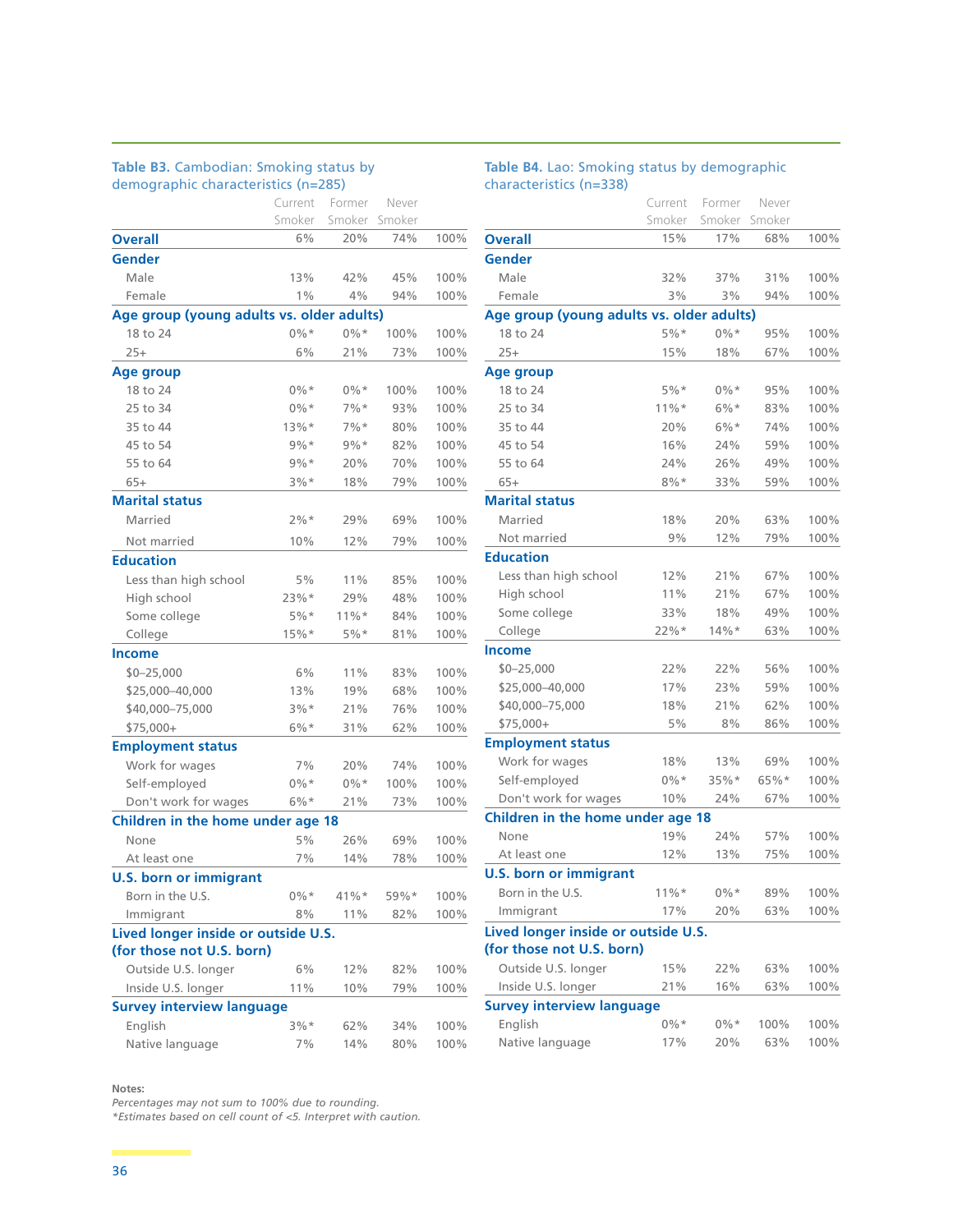#### **Table B5.** Vietnamese: Smoking status by demographic characteristics (n=383)

|                                           | Current | Former   | Never  |      |
|-------------------------------------------|---------|----------|--------|------|
|                                           | Smoker  | Smoker   | Smoker |      |
| <b>Overall</b>                            | 22%     | 16%      | 62%    | 100% |
| Gender                                    |         |          |        |      |
| Male                                      | 41%     | 30%      | 28%    | 100% |
| Female                                    | $1\%$ * | $1\% *$  | 98%    | 100% |
| Age group (young adults vs. older adults) |         |          |        |      |
| 18 to 24                                  | $2%$ *  | $3%$ *   | 95%    | 100% |
| $25+$                                     | 23%     | 17%      | 61%    | 100% |
| <b>Age group</b>                          |         |          |        |      |
| 18 to 24                                  | $2%$ *  | $3%$ *   | 95%    | 100% |
| 25 to 34                                  | 15%     | 13%      | 72%    | 100% |
| 35 to 44                                  | 31%     | 9%       | 60%    | 100% |
| 45 to 54                                  | 22%     | 26%      | 53%    | 100% |
| 55 to 64                                  | 16%     | 19%      | 65%    | 100% |
| $65+$                                     | 10%     | 18%      | 72%    | 100% |
| <b>Marital status</b>                     |         |          |        |      |
| Married                                   | 21%     | 18%      | 60%    | 100% |
| Not married                               | 23%     | 10%      | 68%    | 100% |
| <b>Education</b>                          |         |          |        |      |
| Less than high school                     | 20%     | 8%       | 72%    | 100% |
| High school                               | 26%     | 13%      | 60%    | 100% |
| Some college                              | 11%     | 23%      | 66%    | 100% |
| College                                   | 16%     | 26%      | 58%    | 100% |
| <b>Income</b>                             |         |          |        |      |
| $$0 - 25,000$                             | 21%     | 17%      | 62%    | 100% |
| \$25,000-40,000                           | 26%     | 11%      | 63%    | 100% |
| \$40,000-75,000                           | 20%     | 17%      | 64%    | 100% |
| \$75,000+                                 | 21%     | 23%      | 57%    | 100% |
| <b>Employment status</b>                  |         |          |        |      |
| Work for wages                            | 22%     | 18%      | 60%    | 100% |
| Self-employed                             | 38%     | 14%      | 48%    | 100% |
| Don't work for wages                      | 14%     | 12%      | 73%    | 100% |
| Children in the home under age 18         |         |          |        |      |
| None                                      | 16%     | 21%      | 63%    | 100% |
| At least one                              | 26%     | 12%      | 62%    | 100% |
| <b>U.S. born or immigrant</b>             |         |          |        |      |
| Born in the U.S.                          | 5%*     | $11\%$ * | 84%    | 100% |
| Immigrant                                 | 20%     | 17%      | 64%    | 100% |
| Lived longer inside or outside U.S.       |         |          |        |      |
| (for those not U.S. born)                 |         |          |        |      |
| Outside U.S. longer                       | 23%     | 17%      | 60%    | 100% |
| Inside U.S. longer                        | 18%     | 16%      | 66%    | 100% |
| <b>Survey interview language</b>          |         |          |        |      |
| English                                   | $8\%*$  | 20%      | 73%    | 100% |
| Native language                           | 23%     | 16%      | 62%    | 100% |

#### **Notes:**

*Percentages may not sum to 100% due to rounding.*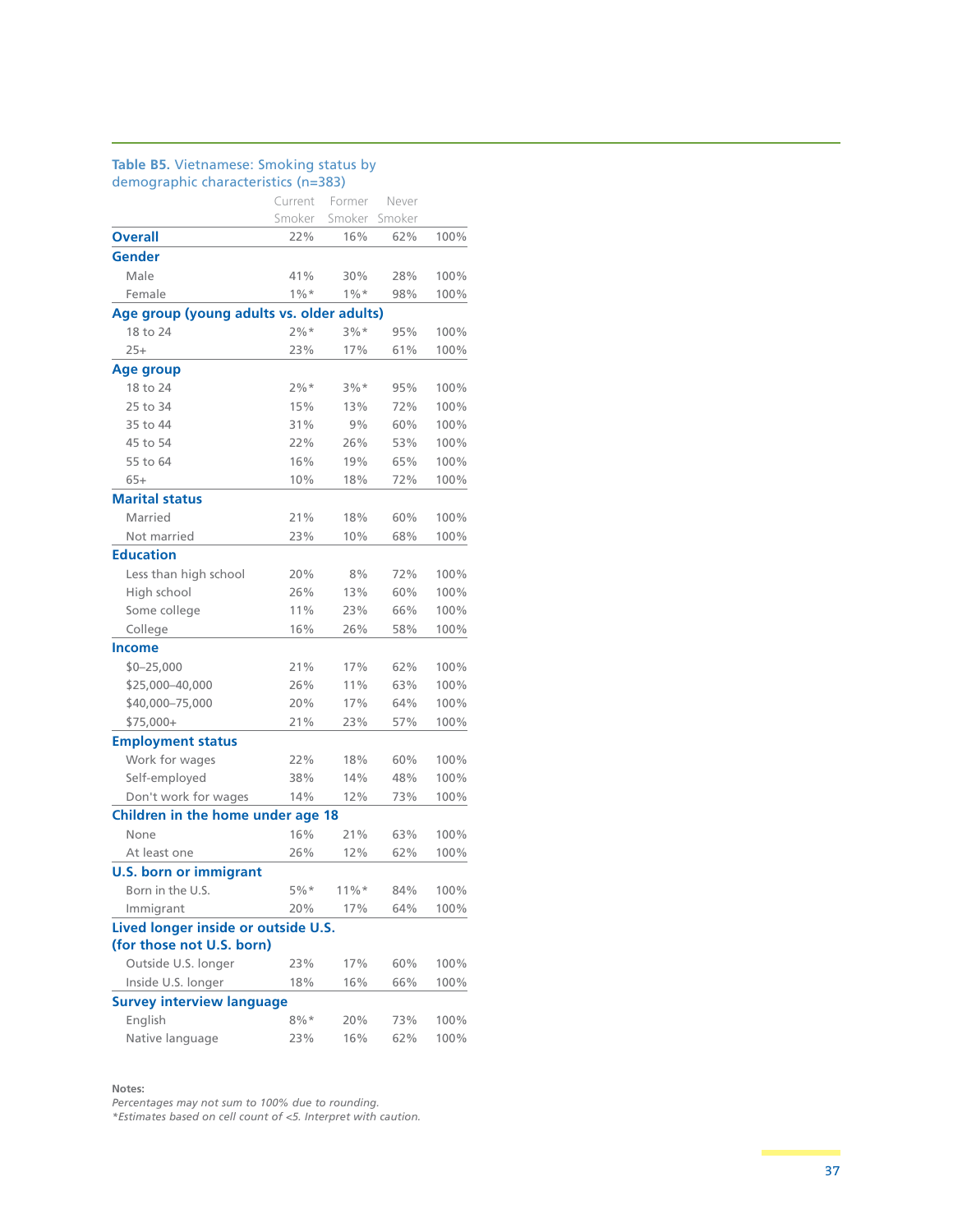# **Appendix C: Quit attempts by demographic and immigration characteristics**

**Table C1.** Hmong: Percent of current smokers quitting smoking for a day or more in the past 12 months by demographic characteristics (n=29)

**Table C2.** Cambodian, Lao and Vietnamese: Percent of current smokers quitting smoking for a day or more in the past 12 months by demographic characteristics (n=150)

Yes No Total

|                                                                    | Yes      | No      | Total |
|--------------------------------------------------------------------|----------|---------|-------|
| <b>Overall</b>                                                     | 65%      | 35%     | 100%  |
| <b>Gender</b>                                                      |          |         |       |
| Male                                                               | 65%      | $35%$ * | 100%  |
| Female                                                             | 67%      | 33%*    | 100%  |
| Age group (young adults vs. older adults)                          |          |         |       |
| 18 to 24                                                           | 78%      | $22%$ * | 100%  |
| $25+$                                                              | 59%      | 41%     | 100%  |
| Age group                                                          |          |         |       |
| 18 to 24                                                           | 78%      | 22%     | 100%  |
| 25 to 34                                                           | 52%*     | 48%*    | 100%  |
| 35 to 44                                                           | 100%*    | $0\%*$  | 100%  |
| 45 to 54                                                           | 100%*    | $0\%*$  | 100%  |
| 55 to 64                                                           | $11\%$ * | 89%*    | 100%  |
| $65+$                                                              | 100%     | $0\%$   | 100%  |
| <b>Marital status</b>                                              |          |         |       |
| Married                                                            | 66%      | 34%     | 100%  |
| Not married                                                        | 63%      | 37%*    | 100%  |
| <b>Education</b>                                                   |          |         |       |
| Less than high school                                              | 38%      | 62%     | 100%  |
| High school                                                        | $19%$ *  | 81%     | 100%  |
| Some college                                                       | 23%*     | 77%     | 100%  |
| College                                                            | 100%*    | $0\% *$ | 100%  |
| <b>Income</b>                                                      |          |         |       |
| $$0 - 25,000$                                                      | 63%      | $37%$ * | 100%  |
| \$25,000-40,000                                                    | 69%*     | $31\%*$ | 100%  |
| \$40,000-75,000                                                    | 81%      | $19%$ * | 100%  |
| $$75,000+$                                                         | $20\%*$  | $80\%*$ | 100%  |
| <b>Employment status</b>                                           |          |         |       |
| Work for wages                                                     | 75%      | 25%     | 100%  |
| Self-employed                                                      | 78%*     | 22%*    | 100%  |
| Don't work for wages                                               | $34\%*$  | 66%     | 100%  |
| Children in the home under age 18                                  |          |         |       |
| None                                                               | 26%*     | 74%*    | 100%  |
| At least one                                                       | 70%      | 30%     | 100%  |
| <b>U.S. born or immigrant</b>                                      |          |         |       |
| Born in the U.S.                                                   | 64%      | 36%*    | 100%  |
| Immigrant                                                          | 66%      | 34%     | 100%  |
| Lived longer inside or outside U.S.<br>(among those not U.S. born) |          |         |       |
| Outside U.S. longer                                                | 66%      | $34%$ * | 100%  |
| Inside U.S. longer                                                 | 65%      | 35%     | 100%  |
| <b>Survey interview language</b>                                   |          |         |       |
| English                                                            | $100\%*$ | $0\%*$  | 100%  |
| Native language                                                    | 63%      | 37%     | 100%  |
|                                                                    |          |         |       |

**Notes:** 

*Percentages may not sum to 100% due to rounding.* 

| Overall                                   | 40%     | 60%     | 100% |
|-------------------------------------------|---------|---------|------|
| Gender                                    |         |         |      |
| Male                                      | 38%     | 62%     | 100% |
| Female                                    | 73%     | $27%$ * | 100% |
| Age group (young adults vs. older adults) |         |         |      |
| 18 to 24                                  | 100%*   | $0\%*$  | 100% |
| $25+$                                     | 40%     | 60%     | 100% |
| Age group                                 |         |         |      |
| 18 to 24                                  | 100%*   | $0\%*$  | 100% |
| 25 to 34                                  | 45%*    | 55%     | 100% |
| 35 to 44                                  | 45%     | 55%     | 100% |
| 45 to 54                                  | 53%     | 47%     | 100% |
| 55 to 64                                  | 33%     | 67%     | 100% |
| $65+$                                     | 34%*    | 66%     | 100% |
| <b>Marital status</b>                     |         |         |      |
| Married                                   | 41%     | 59%     | 100% |
| Not married                               | 38%     | 62%     | 100% |
| <b>Education</b>                          |         |         |      |
| Less than high school                     | 38%     | 62%     | 100% |
| High school                               | 47%     | 53%     | 100% |
| Some college                              | 40%     | 60%     | 100% |
| College                                   | 59%     | 41%     | 100% |
| <b>Income</b>                             |         |         |      |
| $$0 - 25,000$                             | 52%     | 48%     | 100% |
| \$25,000-40,000                           | 31%     | 69%     | 100% |
| \$40,000-75,000                           | 44%     | 56%     | 100% |
| \$75,000+                                 | 17%     | 83%     | 100% |
| <b>Employment status</b>                  |         |         |      |
| Work for wages                            | 36%     | 64%     | 100% |
| Self-employed                             | 35%*    | 65%     | 100% |
| Don't work for wages                      | 57%     | 43%     | 100% |
| Children in the home under age 18         |         |         |      |
| None                                      | 40%     | 60%     | 100% |
| At least one                              | 41%     | 59%     | 100% |
| <b>U.S. born or immigrant</b>             |         |         |      |
| Born in the U.S.                          | 84%*    | $16\%*$ | 100% |
| Immigrant                                 | 44%     | 56%     | 100% |
| Lived longer inside or outside U.S.       |         |         |      |
| (among those not U.S. born)               |         |         |      |
| Outside U.S. longer                       | 41%     | 59%     | 100% |
| Inside U.S. longer                        | 49%     | 51%     | 100% |
| <b>Survey interview language</b>          |         |         |      |
| English                                   | $81\%*$ | $19%$ * | 100% |
| Native language                           | 39%     | 61%     | 100% |
|                                           |         |         |      |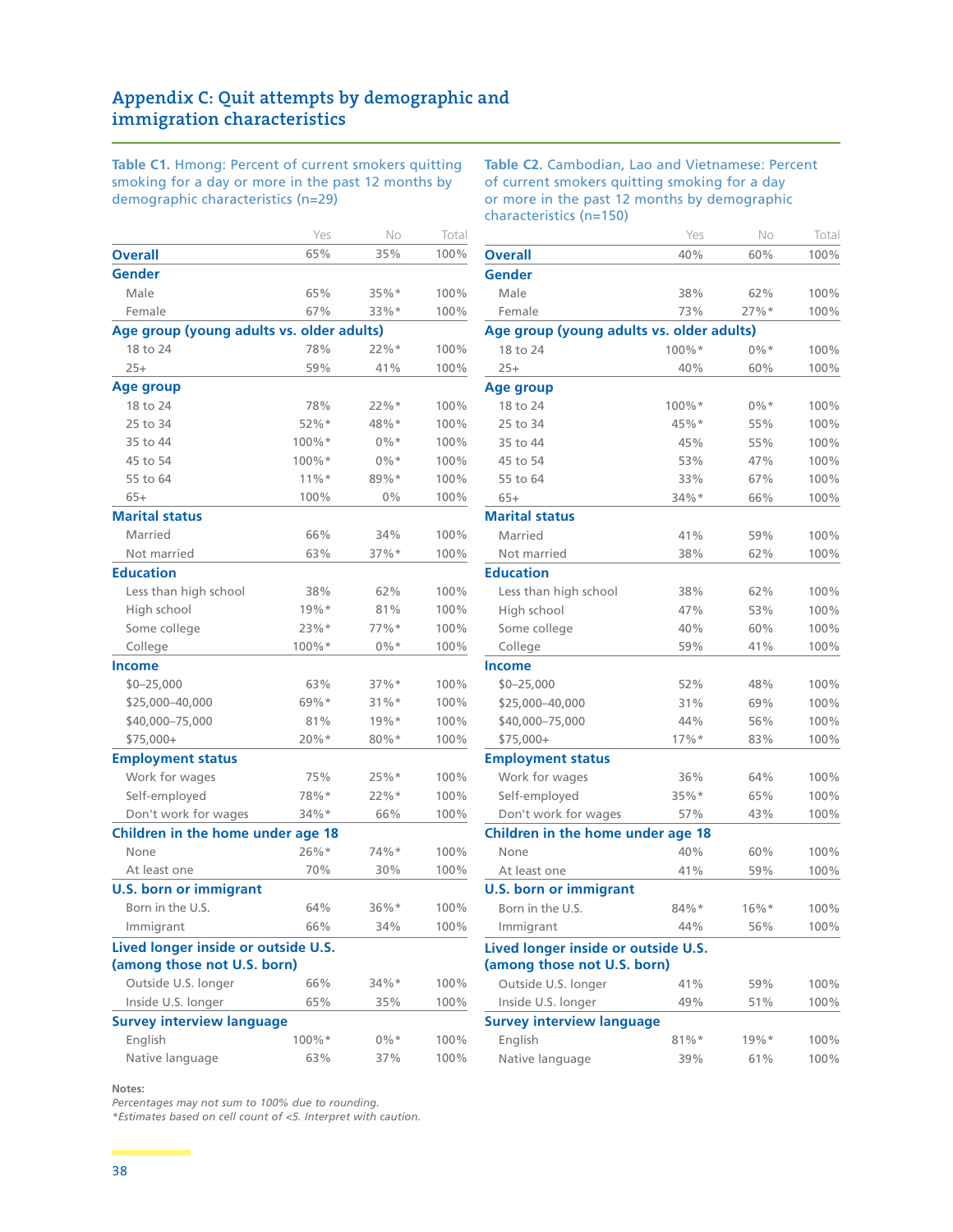**Table C3.** Cambodian: Percent of current smokers quitting smoking for a day or more in the past 12 months by demographic characteristics (n=18)

| Table C4. Lao: Percent of current smokers quitting |
|----------------------------------------------------|
| smoking for a day or more in the past 12 months by |
| demographic characteristics (n=50)                 |

| months by demographic characteristics (n=16) |          |         |       |
|----------------------------------------------|----------|---------|-------|
|                                              | Yes      | No      | Total |
| <b>Overall</b>                               | 65%      | 35%     | 100%  |
| Gender                                       |          |         |       |
| Male                                         | 58%      | 42%     | 100%  |
| Female                                       | 100%*    | $0\%*$  | 100%  |
| Age group (young adults vs. older adults)    |          |         |       |
| 18 to 24                                     | $0\%*$   | $0\%*$  |       |
| $25+$                                        | 65%      | $35%$ * | 100%  |
| Age group                                    |          |         |       |
| 18 to 24                                     | $0\%*$   | $0\%*$  | $0\%$ |
| 25 to 34                                     | 100%*    | $0\%*$  | 100%  |
| 35 to 44                                     | 36%*     | 64%*    | 100%  |
| 45 to 54                                     | 78%*     | $22%$ * | 100%  |
| 55 to 64                                     | 70%*     | 30%*    | 100%  |
| $65+$                                        | $100\%*$ | $0\%*$  | 100%  |
| <b>Marital status</b>                        |          |         |       |
| Married                                      | 58%      | 42%     | 100%  |
| Not married                                  | $97%$ *  | $3%$ *  | 100%  |
| <b>Education</b>                             |          |         |       |
| Less than high school                        | 76%      | $24%$ * | 100%  |
| High school                                  | $34\%*$  | 66%*    | 100%  |
| Some college                                 | $81\%*$  | $19%$ * | 100%  |
| College                                      | $100\%*$ | $0\%*$  | 100%  |
| <b>Income</b>                                |          |         |       |
| \$0-25,000                                   | $80\%*$  | $20\%*$ | 100%  |
| \$25,000-40,000                              | $33%$ *  | $67%$ * | 100%  |
| \$40,000-75,000                              | 100%*    | $0\%*$  | 100%  |
| \$75,000+                                    | 77%*     | $23%$ * | 100%  |
| <b>Employment status</b>                     |          |         |       |
| Work for wages                               | 49%*     | $51\%*$ | 100%  |
| Self-employed                                | $0\% *$  | $0\%*$  | $0\%$ |
| Don't work for wages                         | $100\%*$ | $0\%*$  | 100%  |
| Children in the home under age 18            |          |         |       |
| None                                         | 40%*     | $60\%*$ | 100%  |
| At least one                                 | 87%      | $13%$ * | 100%  |
| <b>U.S. born or immigrant</b>                |          |         |       |
| Born in the U.S.                             | $0\%*$   | $0\%*$  |       |
| Immigrant                                    | 65%      | $35\%*$ | 100%  |
| Lived longer inside or outside U.S.          |          |         |       |
| (among those not U.S. born)                  |          |         |       |
| Outside U.S. longer                          | 78%      | $22\%*$ | 100%  |
| Inside U.S. longer                           | $36\%*$  | 64%*    | 100%  |
| <b>Survey interview language</b>             |          |         |       |
| English                                      | $100\%*$ | $0\%*$  | 100%  |
| Native language                              | 62%      | 38%*    | 100%  |
|                                              |          |         |       |

#### **Notes:**

*Percentages may not sum to 100% due to rounding.*

|                                           | Yes       | Νo      | Total |
|-------------------------------------------|-----------|---------|-------|
| <b>Overall</b>                            | 31%       | 69%     | 100%  |
| Gender                                    |           |         |       |
| Male                                      | 28%       | 72%     | 100%  |
| Female                                    | 53%*      | $47%$ * | 100%  |
| Age group (young adults vs. older adults) |           |         |       |
| 18 to 24                                  | $100\%$ * | $0\%*$  | 100%  |
| $25+$                                     | 30%       | 70%     | 100%  |
| Age group                                 |           |         |       |
| 18 to 24                                  | 100%*     | $0\%*$  | 100%  |
| 25 to 34                                  | $82\%*$   | $18%$ * | 100%  |
| 35 to 44                                  | $26\%*$   | 74%     | 100%  |
| 45 to 54                                  | 60%       | $40\%*$ | 100%  |
| 55 to 64                                  | $14%$ *   | 86%     | 100%  |
| $65+$                                     | $0\%*$    | 100%*   | 100%  |
| <b>Marital status</b>                     |           |         |       |
| Married                                   | 29%       | 71%     | 100%  |
| Not married                               | 38%*      | 62%     | 100%  |
| <b>Education</b>                          |           |         |       |
| Less than high school                     | 37%       | 63%     | 100%  |
| High school                               | 21%       | 79%*    | 100%  |
| Some college                              | 18%       | 82%*    | 100%  |
| College                                   | 100%*     | $0\%*$  | 100%  |
| <b>Income</b>                             |           |         |       |
| $$0 - 25,000$                             | 23%*      | 77%     | 100%  |
| \$25,000-40,000                           | $16\%*$   | 84%     | 100%  |
| \$40,000-75,000                           | 51%       | 49%     | 100%  |
| \$75,000+                                 | 34%*      | 66%*    | 100%  |
| <b>Employment status</b>                  |           |         |       |
| Work for wages                            | 31%       | 69%     | 100%  |
| Self-employed                             | $0\%*$    | $0\% *$ |       |
| Don't work for wages                      | 30%*      | 70%     | 100%  |
| Children in the home under age 18         |           |         |       |
| None                                      | 23%       | 77%     | 100%  |
| At least one                              | 39%       | 61%     | 100%  |
| <b>U.S. born or immigrant</b>             |           |         |       |
| Born in the U.S.                          | 100%*     | $0\%*$  | 100%  |
| Immigrant                                 | $31\%$    | 69%     | 100%  |
| Lived longer inside or outside U.S.       |           |         |       |
| (among those not U.S. born)               |           |         |       |
| Outside U.S. longer                       | $13%$ *   | 87%     | 100%  |
| Inside U.S. longer                        | 57%       | 43%     | 100%  |
| <b>Survey interview language</b>          |           |         |       |
| English                                   | $0\%*$    | $0\%*$  |       |
| Native language                           | 31%       | 69%     | 100%  |
|                                           |           |         |       |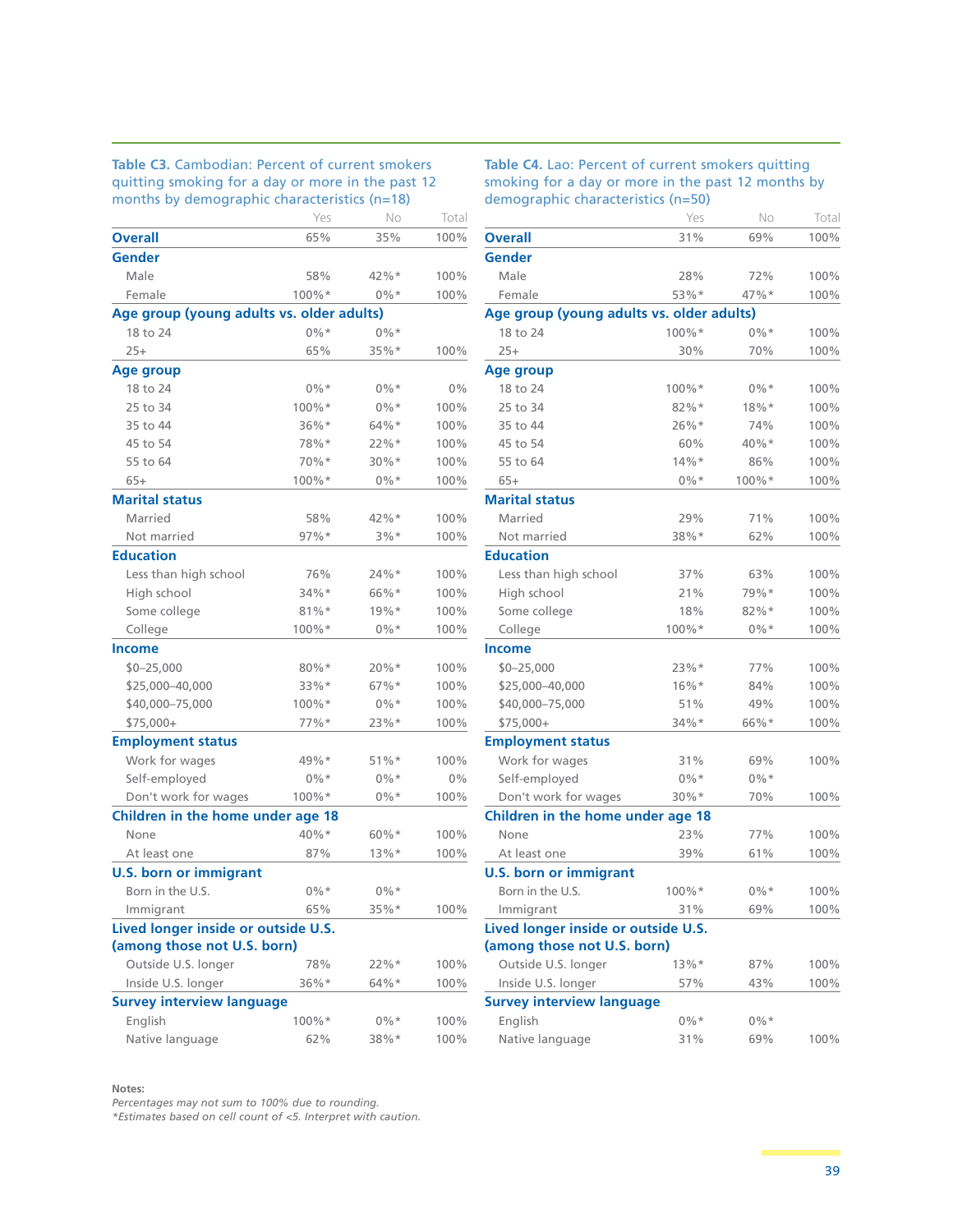#### **Table C5.** Vietnamese: Percent of current smokers quitting smoking for a day or more in the past 12 months by demographic characteristics (n=82)

|                                                                    | Yes      | No       | Total |
|--------------------------------------------------------------------|----------|----------|-------|
| <b>Overall</b>                                                     | 42%      | 58%      | 100%  |
| <b>Gender</b>                                                      |          |          |       |
| Male                                                               | 41%      | 59%*     | 100%  |
| Female                                                             | 100%     | $0\%*$   | 100%  |
| Age group (young adults vs. older adults)                          |          |          |       |
| 18 to 24                                                           | $0\%*$   | 100%*    | 100%  |
| $25+$                                                              | 41%      | 59%      | 100%  |
| Age group                                                          |          |          |       |
| 18 to 24                                                           | $0\%*$   | $100\%*$ | 100%  |
| 25 to 34                                                           | 64%      | 36%*     | 100%  |
| 35 to 44                                                           | 46%      | 54%      | 100%  |
| 45 to 54                                                           | 58%      | 42%      | 100%  |
| 55 to 64                                                           | 46%*     | 54%*     | 100%  |
| $65+$                                                              | $60\%*$  | 40%*     | 100%  |
| <b>Marital status</b>                                              |          |          |       |
| Married                                                            | 46%      | 54%      | 100%  |
| Not married                                                        | 31%      | 69%      | 100%  |
| <b>Education</b>                                                   |          |          |       |
| Less than high school                                              | 26%      | 74%      | 100%  |
| High school                                                        | 56%      | 44%      | 100%  |
| Some college                                                       | 78%      | 22%      | 100%  |
| College                                                            | 44%      | 56%      | 100%  |
| <b>Income</b>                                                      |          |          |       |
| $$0 - 25,000$                                                      | 78%      | 22%      | 100%  |
| \$25,000-40,000                                                    | 37%      | 63%      | 100%  |
| \$40,000-75,000                                                    | 34%      | 66%      | 100%  |
| $$75,000+$                                                         | $8\%*$   | 92%      | 100%  |
| <b>Employment status</b>                                           |          |          |       |
| Work for wages                                                     | 37%      | 63%      | 100%  |
| Self-employed                                                      | $35\%$ * | 65%      | 100%  |
| Don't work for wages                                               | 63%      | 37%      | 100%  |
| Children in the home under age 18                                  |          |          |       |
| None                                                               | 54%      | 46%      | 100%  |
| At least one                                                       | 35%      | 65%      | 100%  |
| <b>U.S. born or immigrant</b>                                      |          |          |       |
| Born in the U.S.                                                   | 64%*     | $36\%*$  | 100%  |
| Immigrant                                                          | 48%      | 52%      | 100%  |
| Lived longer inside or outside U.S.<br>(among those not U.S. born) |          |          |       |
| Outside U.S. longer                                                | 50%      | 50%      | 100%  |
| Inside U.S. longer                                                 | 44%      | 56%      | 100%  |
| <b>Survey interview language</b>                                   |          |          |       |
| English                                                            | 71%      | 29%*     | 100%  |
| Native language                                                    | 41%      | 59%      | 100%  |

**Notes:** 

*Percentages may not sum to 100% due to rounding.*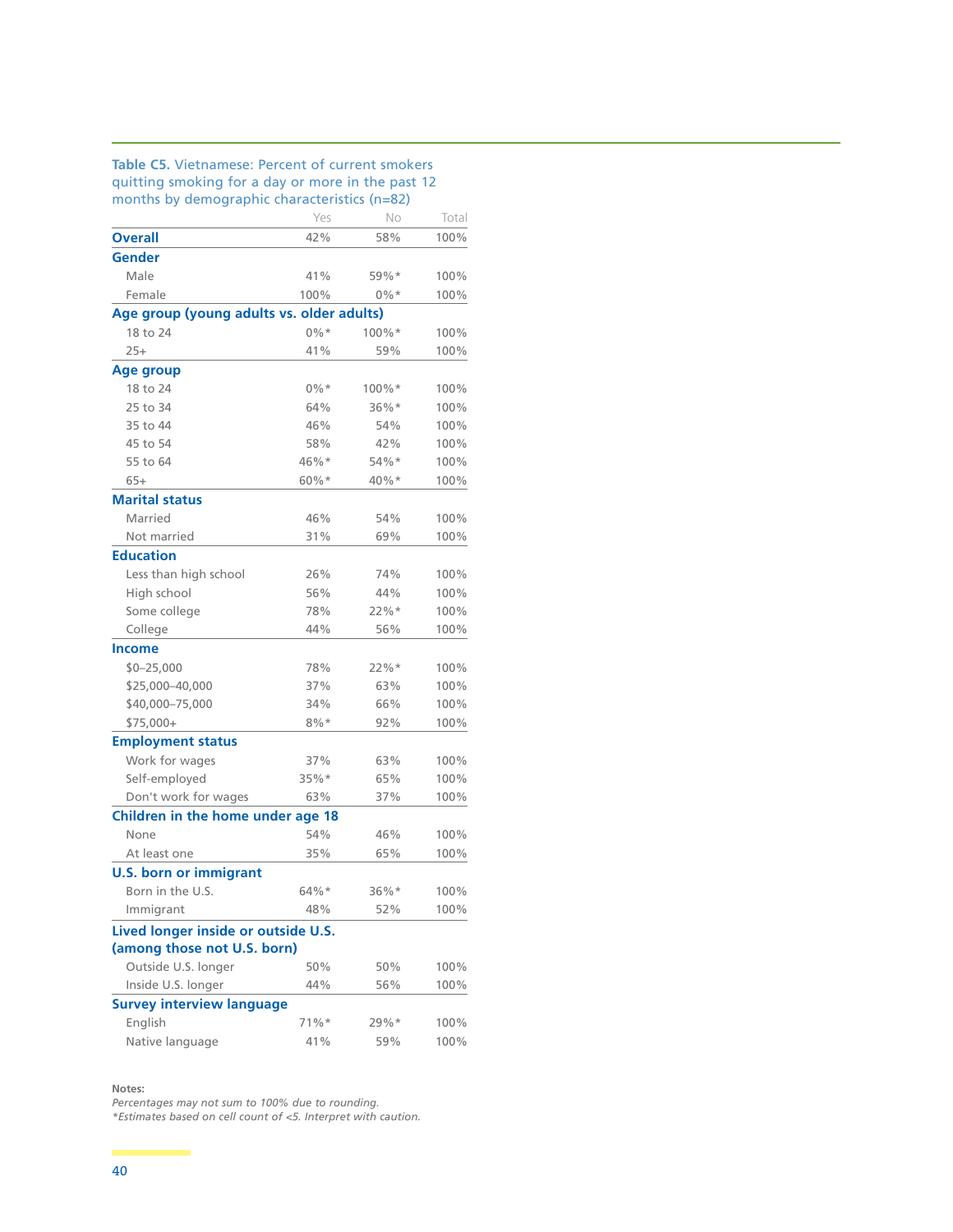# **Appendix D: Any secondhand smoke exposure by demographic and immigration characteristics**

**Table D1.** Hmong: Exposure to secondhand smoke in any location (at home, at work, in a car or in some other place) during the past week by demographic characteristics (n=586)

**Table D2.** Cambodian, Lao and Vietnamese: Exposure to secondhand smoke in any location (at home, at work, in a car or in some other place) during the past week by demographic characteristics (n=1,006)

| נווסו סכנכו ואנוכא (וו–טטט                |      |     |       |
|-------------------------------------------|------|-----|-------|
|                                           | Yes  | No  | Total |
| <b>Overall</b>                            | 40%  | 60% | 100%  |
| Gender                                    |      |     |       |
| Male                                      | 45%  | 55% | 100%  |
| Female                                    | 38%  | 62% | 100%  |
| Age group (young adults vs. older adults) |      |     |       |
| 18 to 24                                  | 49%  | 51% | 100%  |
| $25+$                                     | 38%  | 62% | 100%  |
| <b>Age group</b>                          |      |     |       |
| 18 to 24                                  | 49%  | 51% | 100%  |
| 25 to 34                                  | 46%  | 54% | 100%  |
| 35 to 44                                  | 41%  | 59% | 100%  |
| 45 to 54                                  | 44%  | 56% | 100%  |
| 55 to 64                                  | 28%  | 72% | 100%  |
| $65+$                                     | 15%  | 85% | 100%  |
| <b>Marital status</b>                     |      |     |       |
| Married                                   | 41%  | 59% | 100%  |
| Not married                               | 40%  | 60% | 100%  |
| <b>Education</b>                          |      |     |       |
| Less than high school                     | 34%  | 66% | 100%  |
| High school                               | 50%  | 50% | 100%  |
| Some college                              | 51%  | 49% | 100%  |
| College                                   | 45%  | 55% | 100%  |
| <b>Income</b>                             |      |     |       |
| $$0 - 25,000$                             | 36%  | 64% | 100%  |
| \$25,000-40,000                           | 41%  | 59% | 100%  |
| \$40,000-75,000                           | 47%  | 53% | 100%  |
| \$75,000+                                 | 57%  | 43% | 100%  |
| <b>Employment status</b>                  |      |     |       |
| Work for wages                            | 49%  | 51% | 100%  |
| Self-employed                             | 57%  | 43% | 100%  |
| Don't work for wages                      | 28%  | 72% | 100%  |
| Children in the home under age 18         |      |     |       |
| None                                      | 25%  | 75% | 100%  |
| At least one                              | 43%  | 57% | 100%  |
| <b>U.S. born or immigrant</b>             |      |     |       |
| Born in the U.S.                          | 62%  | 38% | 100%  |
| Immigrant                                 | 39%  | 61% | 100%  |
| Lived longer inside or outside U.S.       |      |     |       |
| (among those not U.S. born)               |      |     |       |
| Outside U.S. longer                       | 33%  | 67% | 100%  |
| Inside U.S. longer                        | 53%  | 47% | 100%  |
| <b>Survey interview language</b>          |      |     |       |
| English                                   | 45%* | 55% | 100%  |
| Native language                           | 40%  | 60% | 100%  |

|                                           | Yes | No  | Total |
|-------------------------------------------|-----|-----|-------|
| <b>Overall</b>                            | 38% | 62% | 100%  |
| Gender                                    |     |     |       |
| Male                                      | 47% | 53% | 100%  |
| Female                                    | 30% | 70% | 100%  |
| Age group (young adults vs. older adults) |     |     |       |
| 18 to 24                                  | 53% | 47% | 100%  |
| $25+$                                     | 37% | 63% | 100%  |
| Age group                                 |     |     |       |
| 18 to 24                                  | 53% | 47% | 100%  |
| 25 to 34                                  | 41% | 59% | 100%  |
| 35 to 44                                  | 36% | 64% | 100%  |
| 45 to 54                                  | 42% | 58% | 100%  |
| 55 to 64                                  | 30% | 70% | 100%  |
| $65+$                                     | 22% | 78% | 100%  |
| <b>Marital status</b>                     |     |     |       |
| Married                                   | 34% | 66% | 100%  |
| Not married                               | 45% | 55% | 100%  |
| Education                                 |     |     |       |
| Less than high school                     | 27% | 73% | 100%  |
| High school                               | 43% | 57% | 100%  |
| Some college                              | 41% | 59% | 100%  |
| College                                   | 42% | 58% | 100%  |
| Income                                    |     |     |       |
| $$0 - 25,000$                             | 32% | 68% | 100%  |
| \$25,000-40,000                           | 42% | 58% | 100%  |
| \$40,000-75,000                           | 37% | 63% | 100%  |
| \$75,000+                                 | 45% | 55% | 100%  |
| <b>Employment status</b>                  |     |     |       |
| Work for wages                            | 43% | 57% | 100%  |
| Self-employed                             | 56% | 44% | 100%  |
| Don't work for wages                      | 24% | 76% | 100%  |
| Children in the home under age 18         |     |     |       |
| None                                      | 33% | 67% | 100%  |
| At least one                              | 42% | 58% | 100%  |
| <b>U.S. born or immigrant</b>             |     |     |       |
| Born in the U.S.                          | 45% | 55% | 100%  |
| Immigrant                                 | 35% | 65% | 100%  |
| Lived longer inside or outside U.S.       |     |     |       |
| (among those not U.S. born)               |     |     |       |
| Outside U.S. longer                       | 33% | 67% | 100%  |
| Inside U.S. longer                        | 40% | 60% | 100%  |
| <b>Survey interview language</b>          |     |     |       |
| English                                   | 53% | 47% | 100%  |
| Native language                           | 36% | 64% | 100%  |
|                                           |     |     |       |

**Notes:** 

**1)** *Percentages may not sum to 100% due to rounding.*

**2)** *Data were collected before Minnesota's Freedom to Breathe Act was effective.*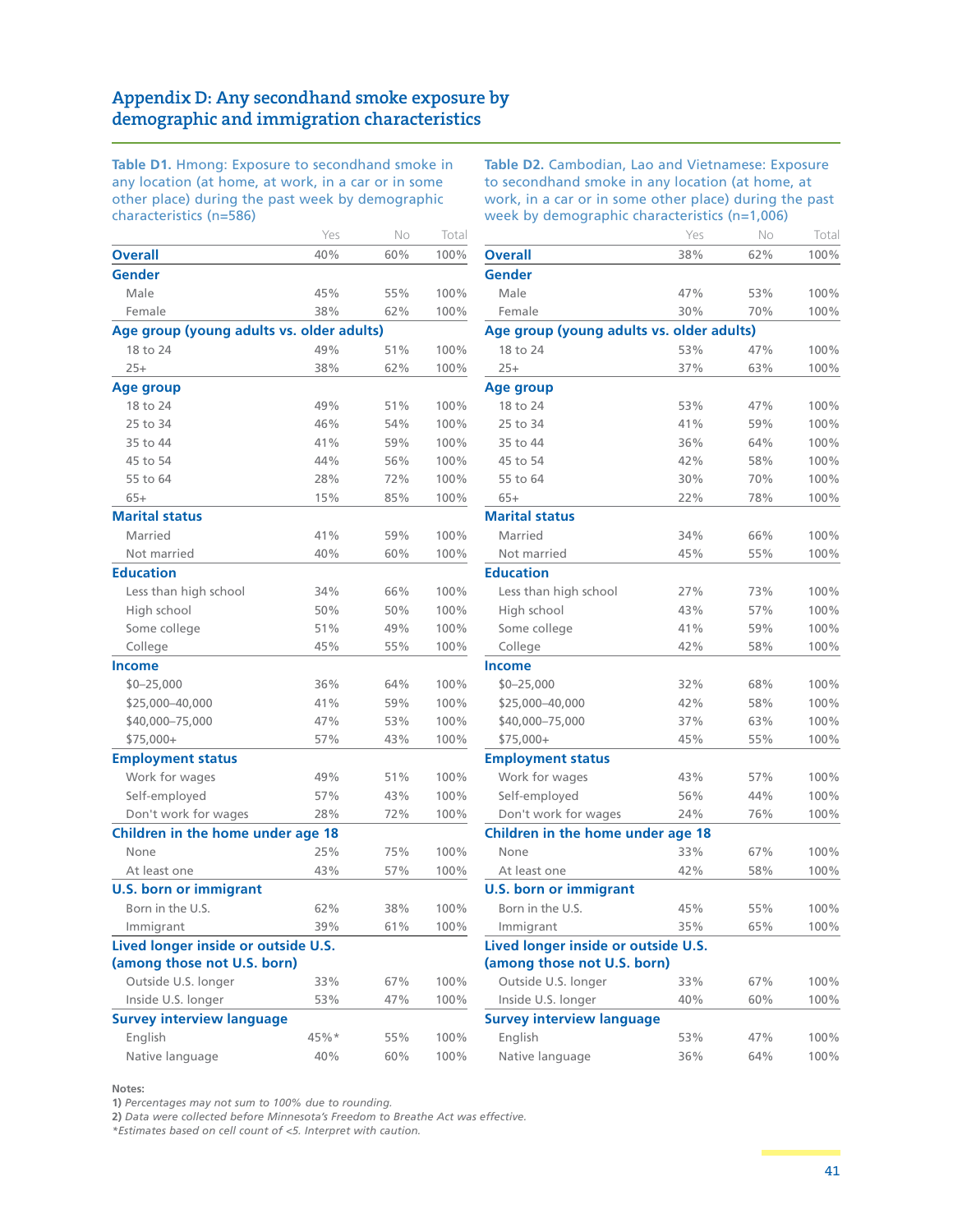**Table D3.** Cambodian: Exposure to secondhand smoke in any location (at home, at work, in a car or in some other place) during the past week by demographic characteristics (n=285)

**Table D4.** Lao: Exposure to secondhand smoke in any location (at home, at work, in a car or in some other place) during the past week by demographic characteristics (n=338)

| נוסו מכנכו ואנוכאן (וו–20 ג               |         |       |       |
|-------------------------------------------|---------|-------|-------|
|                                           | Yes     | No    | Total |
| <b>Overall</b>                            | 18%     | 82%   | 100%  |
| Gender                                    |         |       |       |
| Male                                      | 18%     | 82%   | 100%  |
| Female                                    | 19%     | 82%   | 100%  |
| Age group (young adults vs. older adults) |         |       |       |
| 18 to 24                                  | 62%     | 38%*  | 100%  |
| $25+$                                     | 16%     | 84%   | 100%  |
| <b>Age group</b>                          |         |       |       |
| 18 to 24                                  | 63%     | 37%*  | 100%  |
| 25 to 34                                  | $1\%$ * | 99%   | 100%  |
| 35 to 44                                  | 22%     | 78%   | 100%  |
| 45 to 54                                  | 29%     | 71%   | 100%  |
| 55 to 64                                  | $5%$ *  | 95%   | 100%  |
| $65+$                                     | 21%     | 79%   | 100%  |
| <b>Marital status</b>                     |         |       |       |
| Married                                   | 17%     | 83%   | 100%  |
| Not married                               | 20%     | 80%   | 100%  |
| <b>Education</b>                          |         |       |       |
| Less than high school                     | 20%     | 80%   | 100%  |
| High school                               | 27%     | 73%   | 100%  |
| Some college                              | $10\%*$ | 90%   | 100%  |
| College                                   | 19%     | 81%   | 100%  |
| <b>Income</b>                             |         |       |       |
| $$0 - 25,000$                             | 23%     | 77%   | 100%  |
| \$25,000-40,000                           | 37%     | 74%   | 100%  |
| \$40,000-75,000                           | 13%     | 87%   | 100%  |
| \$75,000+                                 | 13%     | 81%   | 100%  |
| <b>Employment status</b>                  |         |       |       |
| Work for wages                            | 20%     | 80%   | 100%  |
| Self-employed                             | $7%$ *  | 93%   | 100%  |
| Don't work for wages                      | 16%     | 84%   | 100%  |
| Children in the home under age 18         |         |       |       |
| None                                      | 21%     | 79%   | 100%  |
| At least one                              | 16%     | 84%   | 100%  |
| <b>U.S. born or immigrant</b>             |         |       |       |
| Born in the U.S.                          | $0\%*$  | 100%* | 100%  |
| Immigrant                                 | 19%     | 81%   | 100%  |
| Lived longer inside or outside U.S.       |         |       |       |
| (among those not U.S. born)               |         |       |       |
| Outside U.S. longer                       | 16%     | 84%   | 100%  |
| Inside U.S. longer                        | 27%     | 73%   | 100%  |
| <b>Survey interview language</b>          |         |       |       |
| English                                   | $9%$ *  | 91%   | 100%  |
| Native language                           | 20%     | 80%   | 100%  |

|                                           | Yes      | No     | Total |
|-------------------------------------------|----------|--------|-------|
| <b>Overall</b>                            | 48%      | 52%    | 100%  |
| Gender                                    |          |        |       |
| Male                                      | 55%      | 45%    | 100%  |
| Female                                    | 44%      | 56%    | 100%  |
| Age group (young adults vs. older adults) |          |        |       |
| 18 to 24                                  | $31\%$ * | 69%    | 100%  |
| $25+$                                     | 49%      | 51%    | 100%  |
| Age group                                 |          |        |       |
| 18 to 24                                  | $31\%*$  | 69%    | 100%  |
| 25 to 34                                  | 31%      | 69%    | 100%  |
| 35 to 44                                  | 50%      | 50%    | 100%  |
| 45 to 54                                  | 46%      | 54%    | 100%  |
| 55 to 64                                  | 39%      | 61%    | 100%  |
| $65+$                                     | 28%      | 72%    | 100%  |
| <b>Marital status</b>                     |          |        |       |
| Married                                   | 40%      | 60%    | 100%  |
| Not married                               | 65%      | 35%    | 100%  |
| Education                                 |          |        |       |
| Less than high school                     | 34%      | 66%    | 100%  |
| High school                               | 43%      | 57%    | 100%  |
| Some college                              | 55%      | 45%    | 100%  |
| College                                   | 37%      | 63%    | 100%  |
| Income                                    |          |        |       |
| $$0 - 25,000$                             | 48%      | 52%    | 100%  |
| \$25,000-40,000                           | 37%      | 63%    | 100%  |
| \$40,000-75,000                           | 42%      | 58%    | 100%  |
| \$75,000+                                 | 58%      | 42%    | 100%  |
| <b>Employment status</b>                  |          |        |       |
| Work for wages                            | 56%      | 44%    | 100%  |
| Self-employed                             | 55%*     | 45%*   | 100%  |
| Don't work for wages                      | 31%      | 69%    | 100%  |
| Children in the home under age 18         |          |        |       |
| None                                      | 44%      | 56%    | 100%  |
| At least one                              | 51%      | 49%    | 100%  |
| <b>U.S. born or immigrant</b>             |          |        |       |
| Born in the U.S.                          | 46%      | 54%*   | 100%  |
| Immigrant                                 | 40%      | 60%*   | 100%  |
| Lived longer inside or outside U.S.       |          |        |       |
| (among those not U.S. born)               |          |        |       |
| Outside U.S. longer                       | 36%      | 64%    | 100%  |
| Inside U.S. longer                        | 47%      | 53%    | 100%  |
| <b>Survey interview language</b>          |          |        |       |
| English                                   | 98%      | $2\%*$ | 100%  |
| Native language                           | 40%      | 60%    | 100%  |
|                                           |          |        |       |

**Notes:** 

**1)** *Percentages may not sum to 100% due to rounding.*

**2)** *Data were collected before Minnesota's Freedom to Breathe Act was effective.*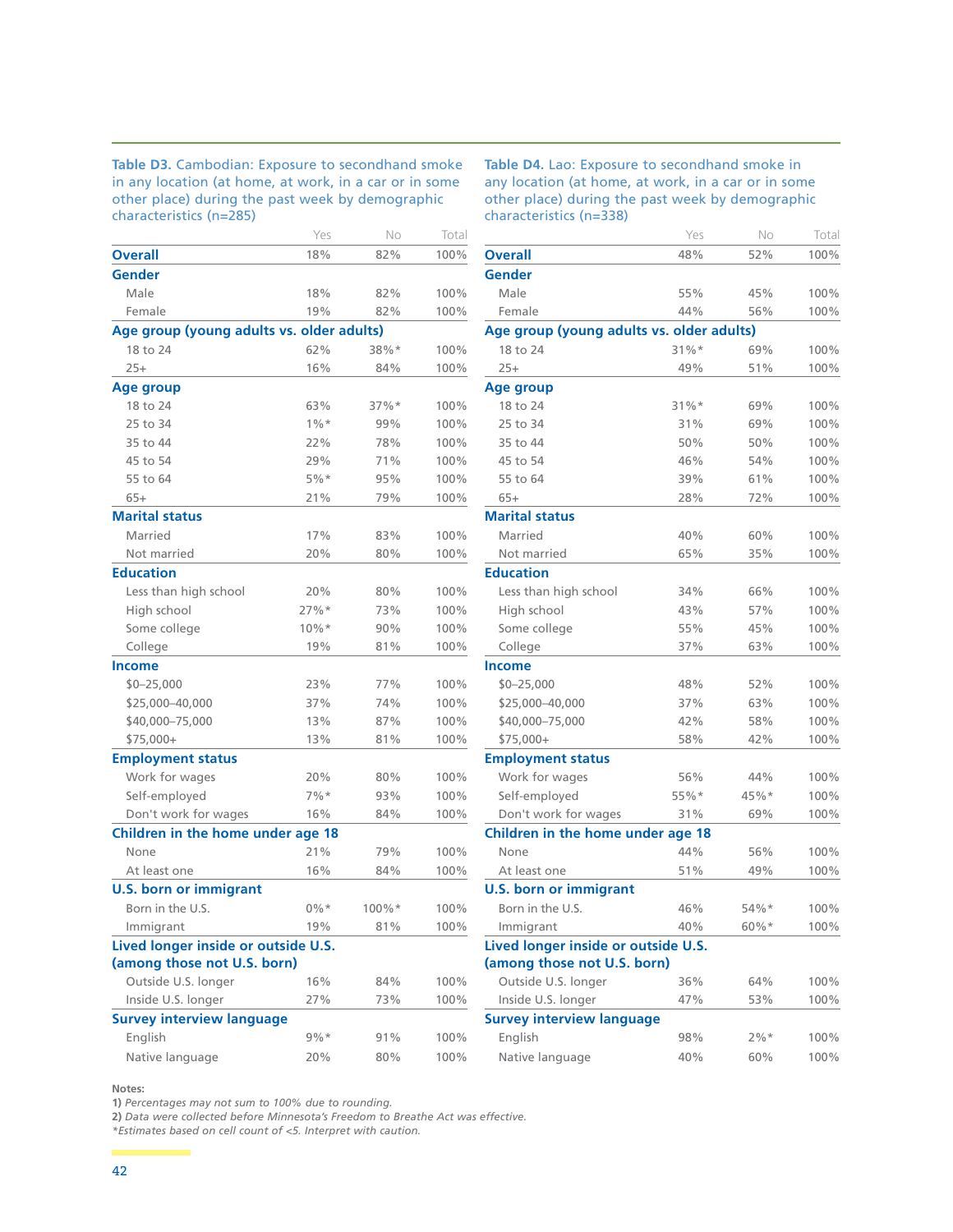**Table D5.** Vietnamese: Exposure to secondhand smoke in any location (at home, at work, in a car or in some other place) during the past week by demographic characteristics (n=383)

|                                           | Yes | No      | Total |
|-------------------------------------------|-----|---------|-------|
| <b>Overall</b>                            | 44% | 56%     | 100%  |
| Gender                                    |     |         |       |
| Male                                      | 59% | 41%     | 100%  |
| Female                                    | 27% | 73%     | 100%  |
| Age group (young adults vs. older adults) |     |         |       |
| 18 to 24                                  | 63% | 37%     | 100%  |
| $25+$                                     | 43% | 58%     | 100%  |
| <b>Age group</b>                          |     |         |       |
| 18 to 24                                  | 63% | 37%     | 100%  |
| 25 to 34                                  | 65% | 35%     | 100%  |
| 35 to 44                                  | 37% | 63%     | 100%  |
| 45 to 54                                  | 46% | 54%     | 100%  |
| 55 to 64                                  | 34% | 66%     | 100%  |
| $65+$                                     | 17% | 83%     | 100%  |
| <b>Marital status</b>                     |     |         |       |
| Married                                   | 39% | 61%     | 100%  |
| Not married                               | 55% | 45%     | 100%  |
| <b>Education</b>                          |     |         |       |
| Less than high school                     | 27% | 73%     | 100%  |
| High school                               | 46% | 54%     | 100%  |
| Some college                              | 43% | 57%     | 100%  |
| College                                   | 52% | 48%     | 100%  |
| <b>Income</b>                             |     |         |       |
| $$0 - 25,000$                             | 26% | 74%     | 100%  |
| \$25,000-40,000                           | 54% | 46%     | 100%  |
| \$40,000-75,000                           | 46% | 54%     | 100%  |
| \$75,000+                                 | 53% | 47%     | 100%  |
| <b>Employment status</b>                  |     |         |       |
| Work for wages                            | 50% | 50%     | 100%  |
| Self-employed                             | 63% | 37%     | 100%  |
| Don't work for wages                      | 22% | 78%     | 100%  |
| Children in the home under age 18         |     |         |       |
| None                                      | 34% | 66%     | 100%  |
| At least one                              | 51% | 49%     | 100%  |
| <b>U.S. born or immigrant</b>             |     |         |       |
| Born in the U.S.                          | 63% | $37%$ * | 100%  |
| Immigrant                                 | 41% | 59%     | 100%  |
| Lived longer inside or outside U.S.       |     |         |       |
| (among those not U.S. born)               |     |         |       |
| Outside U.S. longer                       | 41% | 59%     | 100%  |
| Inside U.S. longer                        | 43% | 57%     | 100%  |
| <b>Survey interview language</b>          |     |         |       |
| English                                   | 33% | 67%     | 100%  |
| Native language                           | 44% | 56%     | 100%  |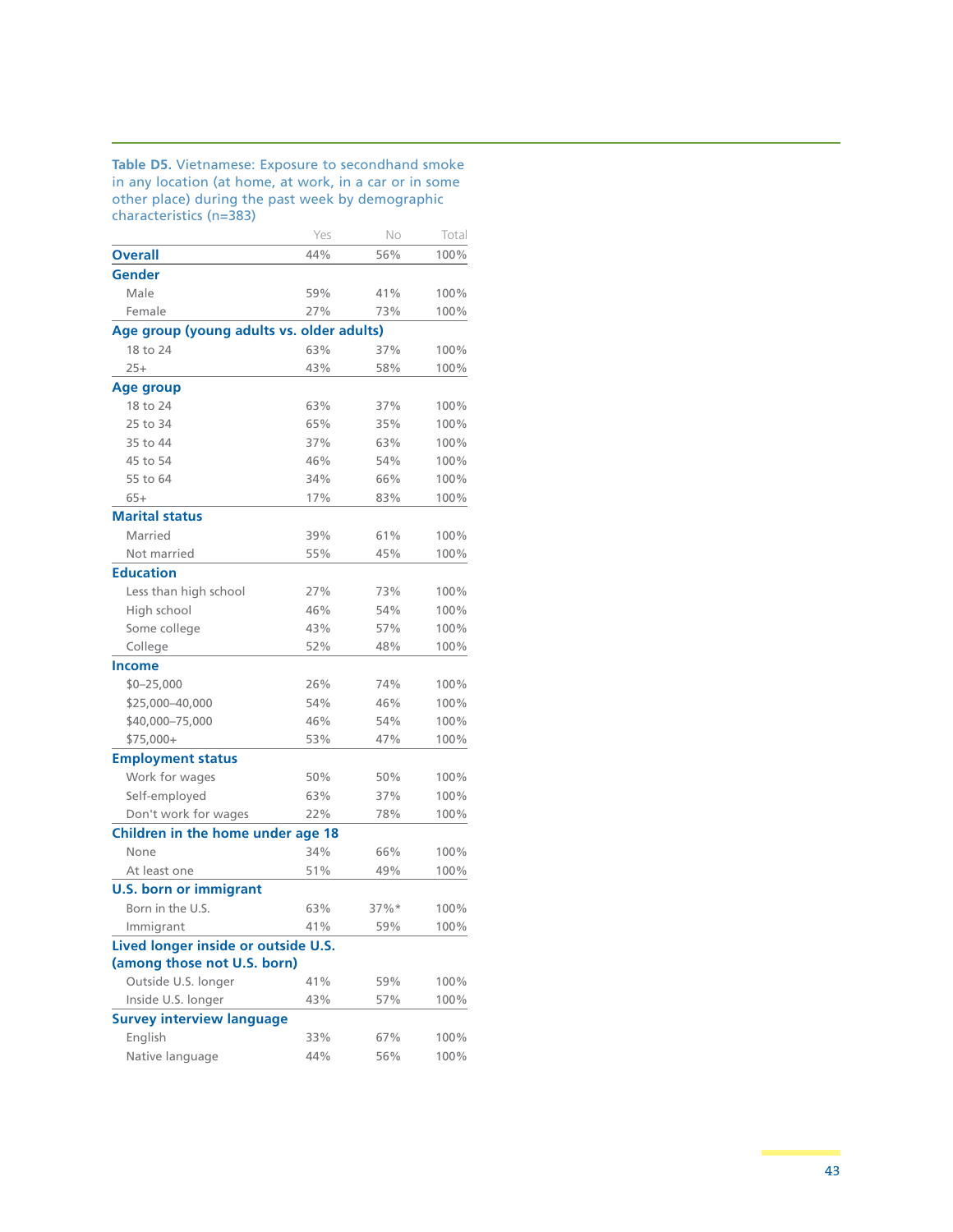# **Appendix E: Secondhand smoke exposure at home by demographic and immigration characteristics**

**Table E1.** Hmong: Exposure to secondhand smoke at home during the past week by demographic characteristics (n=586)

**Table E2.** Cambodian, Lao and Vietnamese: Exposure to secondhand smoke at home during the past week by demographic characteristics (n=1,005)

| 19190001190109                            |        |      |       |
|-------------------------------------------|--------|------|-------|
|                                           | Yes    | No   | Total |
| <b>Overall</b>                            | 7%     | 93%  | 100%  |
| <b>Gender</b>                             |        |      |       |
| Male                                      | 5%     | 95%  | 100%  |
| Female                                    | 9%     | 91%  | 100%  |
| Age group (young adults vs. older adults) |        |      |       |
| 18 to 24                                  | 4%*    | 96%  | 100%  |
| $25+$                                     | 8%     | 92%  | 100%  |
| Age group                                 |        |      |       |
| 18 to 24                                  | 4%*    | 96%  | 100%  |
| 25 to 34                                  | 7%     | 93%  | 100%  |
| 35 to 44                                  | 7%     | 93%  | 100%  |
| 45 to 54                                  | 14%    | 86%  | 100%  |
| 55 to 64                                  | $7%$ * | 93%  | 100%  |
| $65+$                                     | $6\%*$ | 94%  | 100%  |
| <b>Marital status</b>                     |        |      |       |
| Married                                   | 7%     | 93%  | 100%  |
| Not married                               | 8%     | 92%  | 100%  |
| <b>Education</b>                          |        |      |       |
| Less than high school                     | 7%     | 93%  | 100%  |
| High school                               | 9%     | 91%  | 100%  |
| Some college                              | 9%     | 91%  | 100%  |
| College                                   | $0\%*$ | 100% | 100%  |
| <b>Income</b>                             |        |      |       |
| $$0 - 25,000$                             | 10%    | 90%  | 100%  |
| \$25,000-40,000                           | 5%     | 95%  | 100%  |
| \$40,000-75,000                           | 7%     | 93%  | 100%  |
| \$75,000+                                 | $2%$ * | 98%  | 100%  |
| <b>Employment status</b>                  |        |      |       |
| Work for wages                            | 5%     | 95%  | 100%  |
| Self-employed                             | $6\%*$ | 94%  | 100%  |
| Don't work for wages                      | 10%    | 90%  | 100%  |
| Children in the home under age 18         |        |      |       |
| None                                      | $5%$ * | 95%  | 100%  |
| At least one                              | 7%     | 93%  | 100%  |
| <b>U.S. born or immigrant</b>             |        |      |       |
| Born in the U.S.                          | $4\%*$ | 96%  | 100%  |
| Immigrant                                 | 7%     | 93%  | 100%  |
| Lived longer inside or outside U.S.       |        |      |       |
| (among those not U.S. born)               |        |      |       |
| Outside U.S. longer                       | 7%     | 94%  | 101%  |
| Inside U.S. longer                        | 7%     | 93%  | 100%  |
| <b>Survey interview language</b>          |        |      |       |
| English                                   | $0\%*$ | 100% | 100%  |
| Native language                           | 7%     | 93%  | 100%  |

| . |  |  |
|---|--|--|

*Percentages may not sum to 100% due to rounding.*

|                                           | Yes     | Νo  | Total |
|-------------------------------------------|---------|-----|-------|
| <b>Overall</b>                            | 9%      | 91% | 100%  |
| Gender                                    |         |     |       |
| Male                                      | 13%     | 87% | 100%  |
| Female                                    | 6%      | 94% | 100%  |
| Age group (young adults vs. older adults) |         |     |       |
| 18 to 24                                  | 24%     | 76% | 100%  |
| $25+$                                     | 8%      | 92% | 100%  |
| Age group                                 |         |     |       |
| 18 to 24                                  | 25%     | 75% | 100%  |
| 25 to 34                                  | 12%     | 88% | 100%  |
| 35 to 44                                  | 10%     | 90% | 100%  |
| 45 to 54                                  | 11%     | 89% | 100%  |
| 55 to 64                                  | 6%      | 94% | 100%  |
| $65+$                                     | 11%     | 89% | 100%  |
| <b>Marital status</b>                     |         |     |       |
| Married                                   | 9%      | 91% | 100%  |
| Not married                               | 9%      | 91% | 100%  |
| <b>Education</b>                          |         |     |       |
| Less than high school                     | 10%     | 90% | 100%  |
| High school                               | 11%     | 89% | 100%  |
| Some college                              | 10%     | 90% | 100%  |
| College                                   | 11%     | 89% | 100%  |
| <b>Income</b>                             |         |     |       |
| $$0 - 25,000$                             | 9%      | 91% | 100%  |
| \$25,000-40,000                           | 12%     | 88% | 100%  |
| \$40,000-75,000                           | 12%     | 88% | 100%  |
| \$75,000+                                 | 5%      | 95% | 100%  |
| <b>Employment status</b>                  |         |     |       |
| Work for wages                            | 10%     | 90% | 100%  |
| Self-employed                             | $5%$ *  | 95% | 100%  |
| Don't work for wages                      | 7%      | 93% | 100%  |
| Children in the home under age 18         |         |     |       |
| None                                      | 9%      | 91% | 100%  |
| At least one                              | 9%      | 91% | 100%  |
| <b>U.S. born or immigrant</b>             |         |     |       |
| Born in the U.S.                          | 35%     | 65% | 100%  |
| Immigrant                                 | 10%     | 90% | 100%  |
| Lived longer inside or outside U.S.       |         |     |       |
| (among those not U.S. born)               |         |     |       |
| Outside U.S. longer                       | 9%      | 91% | 100%  |
| Inside U.S. longer                        | 12%     | 88% | 100%  |
| <b>Survey interview language</b>          |         |     |       |
| English                                   | $1\%$ * | 99% | 100%  |
| Native language                           | 10%     | 90% | 100%  |
|                                           |         |     |       |
|                                           |         |     |       |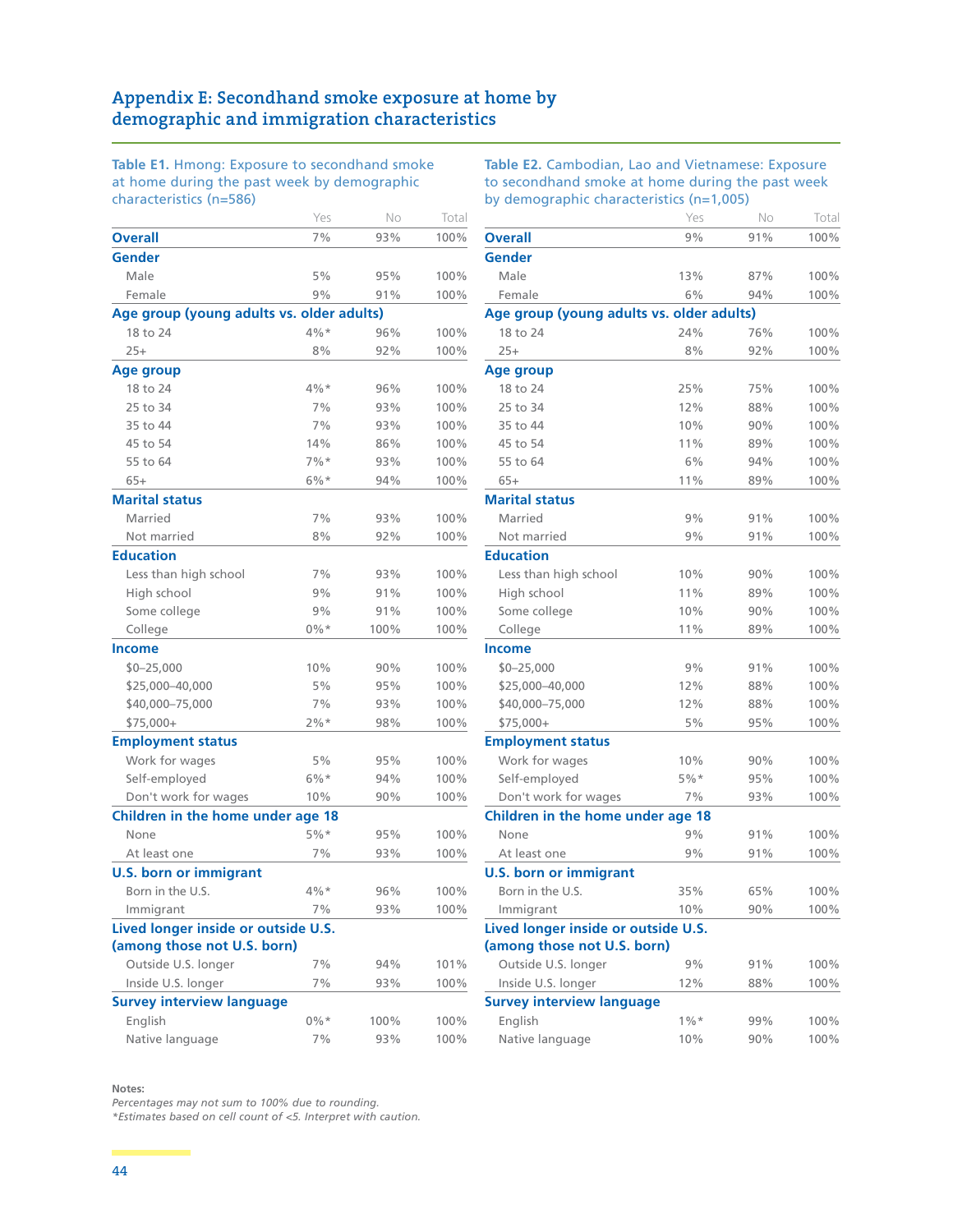#### **Table E3.** Cambodian: Exposure to secondhand smoke at home during the past week by demographic characteristics (n=285)

**Table E4.** Lao: Exposure to secondhand smoke at home during the past week by demographic characteristics (n=338)

| נוסו מכנכו ואנוכא (וו–בסטן                |         |      |       |
|-------------------------------------------|---------|------|-------|
|                                           | Yes     | No   | Total |
| <b>Overall</b>                            | 7%      | 93%  | 100%  |
| <b>Gender</b>                             |         |      |       |
| Male                                      | 5%      | 95%  | 100%  |
| Female                                    | 8%      | 92%  | 100%  |
| Age group (young adults vs. older adults) |         |      |       |
| 18 to 24                                  | $0\%*$  | 100% | 100%  |
| $25+$                                     | 7%      | 93%  | 100%  |
| <b>Age group</b>                          |         |      |       |
| 18 to 24                                  | $0\%*$  | 100% | 100%  |
| 25 to 34                                  | $0\%*$  | 100% | 100%  |
| 35 to 44                                  | 7%      | 93%  | 100%  |
| 45 to 54                                  | 10%     | 90%  | 100%  |
| 55 to 64                                  | $2%$ *  | 98%  | 100%  |
| $65+$                                     | 21%     | 79%  | 100%  |
| <b>Marital status</b>                     |         |      |       |
| Married                                   | 6%      | 94%  | 100%  |
| Not married                               | 8%      | 92%  | 100%  |
| <b>Education</b>                          |         |      |       |
| Less than high school                     | 9%      | 91%  | 100%  |
| High school                               | 24%*    | 76%  | 100%  |
| Some college                              | $0\%*$  | 100% | 100%  |
| College                                   | $0\%*$  | 100% | 100%  |
| <b>Income</b>                             |         |      |       |
| $$0 - 25,000$                             | 13%     | 87%  | 100%  |
| \$25,000-40,000                           | $9\%*$  | 91%  | 100%  |
| \$40,000-75,000                           | $4\%*$  | 96%  | 100%  |
| \$75,000+                                 | $0\%*$  | 100% | 100%  |
| <b>Employment status</b>                  |         |      |       |
| Work for wages                            | 5%      | 95%  | 100%  |
| Self-employed                             | $0\%*$  | 100% | 100%  |
| Don't work for wages                      | 12%     | 88%  | 100%  |
| Children in the home under age 18         |         |      |       |
| None                                      | 13%     | 87%  | 100%  |
| At least one                              | $1\%$ * | 99%  | 100%  |
| <b>U.S. born or immigrant</b>             |         |      |       |
| Born in the U.S.                          | $0\%*$  | 100% | 100%  |
| Immigrant                                 | 8%      | 92%  | 100%  |
| Lived longer inside or outside U.S.       |         |      |       |
| (among those not U.S. born)               |         |      |       |
| Outside U.S. longer                       | 9%      | 91%  | 100%  |
| Inside U.S. longer                        | $6\%*$  | 94%  | 100%  |
| <b>Survey interview language</b>          |         |      |       |
| English                                   | $0\%*$  | 100% | 100%  |
| Native language                           | 8%      | 92%  | 100%  |

#### **Notes:**

*Percentages may not sum to 100% due to rounding.*

|                                           | Yes     | No   | Total |
|-------------------------------------------|---------|------|-------|
| <b>Overall</b>                            | 7%      | 93%  | 100%  |
| Gender                                    |         |      |       |
| Male                                      | 13%     | 87%  | 100%  |
| Female                                    | 3%      | 97%  | 100%  |
| Age group (young adults vs. older adults) |         |      |       |
| 18 to 24                                  | 23%     | 77%  | 100%  |
| $25+$                                     | 6%      | 94%  | 100%  |
| <b>Age group</b>                          |         |      |       |
| 18 to 24                                  | 23%*    | 77%  | 100%  |
| 25 to 34                                  | $0\%*$  | 100% | 100%  |
| 35 to 44                                  | $6\%*$  | 94%  | 100%  |
| 45 to 54                                  | 11%     | 89%  | 100%  |
| 55 to 64                                  | 9%      | 91%  | 100%  |
| $65+$                                     | $7%$ *  | 93%  | 100%  |
| <b>Marital status</b>                     |         |      |       |
| Married                                   | 9%      | 91%  | 100%  |
| Not married                               | 4%      | 96%  | 100%  |
| <b>Education</b>                          |         |      |       |
| Less than high school                     | 8%      | 92%  | 100%  |
| High school                               | 9%      | 91%  | 100%  |
| Some college                              | $5%$ *  | 95%  | 100%  |
| College                                   | 17%     | 83%  | 100%  |
| <b>Income</b>                             |         |      |       |
| $$0 - 25,000$                             | 6%      | 94%  | 100%  |
| \$25,000-40,000                           | 12%     | 88%  | 100%  |
| \$40,000-75,000                           | 10%     | 90%  | 100%  |
| \$75,000+                                 | $3%$ *  | 97%  | 100%  |
| <b>Employment status</b>                  |         |      |       |
| Work for wages                            | 7%      | 93%  | 100%  |
| Self-employed                             | $14%$ * | 86%  | 100%  |
| Don't work for wages                      | 7%      | 93%  | 100%  |
| Children in the home under age 18         |         |      |       |
| None                                      | 6%      | 94%  | 100%  |
| At least one                              | 7%      | 93%  | 100%  |
| <b>U.S. born or immigrant</b>             |         |      |       |
| Born in the U.S.                          | 46%*    | 54%* | 100%  |
| Immigrant                                 | 7%      | 93%  | 100%  |
| Lived longer inside or outside U.S.       |         |      |       |
| (among those not U.S. born)               |         |      |       |
| Outside U.S. longer                       | 5%      | 95%  | 100%  |
| Inside U.S. longer                        | 14%     | 86%  | 100%  |
| <b>Survey interview language</b>          |         |      |       |
| English                                   | $0\%*$  | 100% | 100%  |
| Native language                           | 8%      | 92%  | 100%  |
|                                           |         |      |       |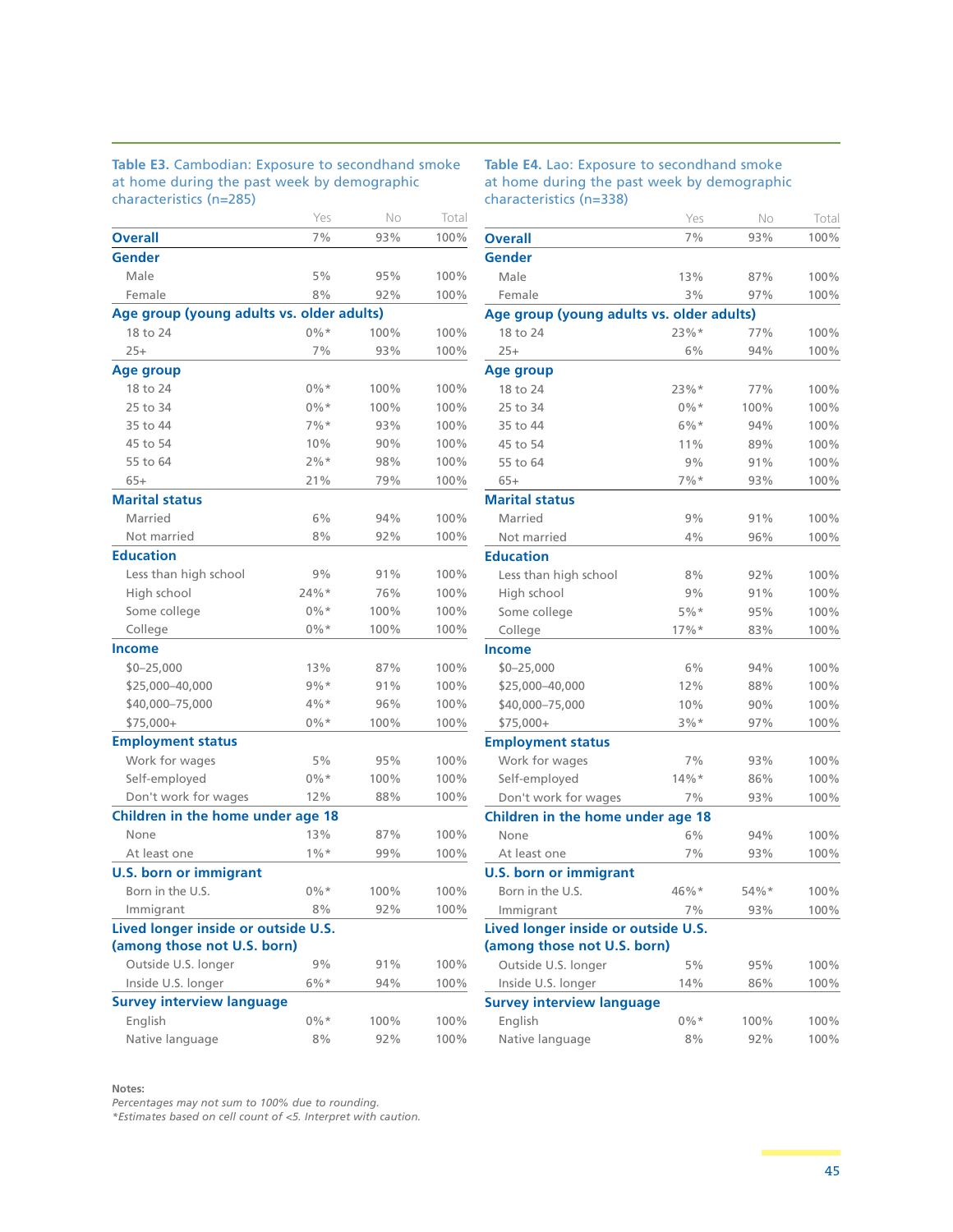#### **Table E5.** Vietnamese: Exposure to secondhand smoke at home during the past week by demographic characteristics (n=382)

| <b>Overall</b><br>13%<br>87%<br><b>Gender</b><br>Male<br>17%<br>83%<br>Female<br>8%<br>92%<br>Age group (young adults vs. older adults)<br>18 to 24<br>39%<br>61%<br>$25+$<br>11%<br>89%<br>Age group<br>18 to 24<br>39%<br>61%<br>25 to 34<br>23%<br>77%<br>35 to 44<br>13%<br>87%<br>45 to 54<br>11%<br>89%<br>55 to 64<br>$5%$ *<br>95%<br>$65+$<br>$6\%*$<br>94%<br><b>Marital status</b><br>Married<br>11%<br>89%<br>Not married<br>17%<br>83%<br><b>Education</b><br>Less than high school<br>13%<br>87%<br>High school<br>10%<br>90%<br>16%<br>84%<br>Some college<br>College<br>14%<br>86%<br><b>Income</b><br>$$0 - 25,000$<br>5%<br>95%<br>\$25,000-40,000<br>87%<br>13%<br>\$40,000-75,000<br>19%<br>81%<br>\$75,000+<br>12%<br>88%<br><b>Employment status</b><br>Work for wages<br>18%<br>82%<br>Self-employed<br>$4\%*$<br>96%<br>Don't work for wages<br>5%<br>95%<br>Children in the home under age 18<br>None<br>8%<br>92%<br>16%<br>At least one<br>84%<br><b>U.S. born or immigrant</b><br>Born in the U.S.<br>44%*<br>56%<br>Immigrant<br>12%<br>88%<br>Lived longer inside or outside U.S.<br>(among those not U.S. born)<br>Outside U.S. longer<br>12%<br>88%<br>Inside U.S. longer<br>16%<br>84%<br><b>Survey interview language</b><br>English<br>5%*<br>95%<br>Native language<br>13%<br>87% | Yes | No | Total |
|-----------------------------------------------------------------------------------------------------------------------------------------------------------------------------------------------------------------------------------------------------------------------------------------------------------------------------------------------------------------------------------------------------------------------------------------------------------------------------------------------------------------------------------------------------------------------------------------------------------------------------------------------------------------------------------------------------------------------------------------------------------------------------------------------------------------------------------------------------------------------------------------------------------------------------------------------------------------------------------------------------------------------------------------------------------------------------------------------------------------------------------------------------------------------------------------------------------------------------------------------------------------------------------------------------------------------|-----|----|-------|
|                                                                                                                                                                                                                                                                                                                                                                                                                                                                                                                                                                                                                                                                                                                                                                                                                                                                                                                                                                                                                                                                                                                                                                                                                                                                                                                       |     |    | 100%  |
|                                                                                                                                                                                                                                                                                                                                                                                                                                                                                                                                                                                                                                                                                                                                                                                                                                                                                                                                                                                                                                                                                                                                                                                                                                                                                                                       |     |    |       |
|                                                                                                                                                                                                                                                                                                                                                                                                                                                                                                                                                                                                                                                                                                                                                                                                                                                                                                                                                                                                                                                                                                                                                                                                                                                                                                                       |     |    | 100%  |
|                                                                                                                                                                                                                                                                                                                                                                                                                                                                                                                                                                                                                                                                                                                                                                                                                                                                                                                                                                                                                                                                                                                                                                                                                                                                                                                       |     |    | 100%  |
|                                                                                                                                                                                                                                                                                                                                                                                                                                                                                                                                                                                                                                                                                                                                                                                                                                                                                                                                                                                                                                                                                                                                                                                                                                                                                                                       |     |    |       |
|                                                                                                                                                                                                                                                                                                                                                                                                                                                                                                                                                                                                                                                                                                                                                                                                                                                                                                                                                                                                                                                                                                                                                                                                                                                                                                                       |     |    | 100%  |
|                                                                                                                                                                                                                                                                                                                                                                                                                                                                                                                                                                                                                                                                                                                                                                                                                                                                                                                                                                                                                                                                                                                                                                                                                                                                                                                       |     |    | 100%  |
|                                                                                                                                                                                                                                                                                                                                                                                                                                                                                                                                                                                                                                                                                                                                                                                                                                                                                                                                                                                                                                                                                                                                                                                                                                                                                                                       |     |    |       |
|                                                                                                                                                                                                                                                                                                                                                                                                                                                                                                                                                                                                                                                                                                                                                                                                                                                                                                                                                                                                                                                                                                                                                                                                                                                                                                                       |     |    | 100%  |
|                                                                                                                                                                                                                                                                                                                                                                                                                                                                                                                                                                                                                                                                                                                                                                                                                                                                                                                                                                                                                                                                                                                                                                                                                                                                                                                       |     |    | 100%  |
|                                                                                                                                                                                                                                                                                                                                                                                                                                                                                                                                                                                                                                                                                                                                                                                                                                                                                                                                                                                                                                                                                                                                                                                                                                                                                                                       |     |    | 100%  |
|                                                                                                                                                                                                                                                                                                                                                                                                                                                                                                                                                                                                                                                                                                                                                                                                                                                                                                                                                                                                                                                                                                                                                                                                                                                                                                                       |     |    | 100%  |
|                                                                                                                                                                                                                                                                                                                                                                                                                                                                                                                                                                                                                                                                                                                                                                                                                                                                                                                                                                                                                                                                                                                                                                                                                                                                                                                       |     |    | 100%  |
|                                                                                                                                                                                                                                                                                                                                                                                                                                                                                                                                                                                                                                                                                                                                                                                                                                                                                                                                                                                                                                                                                                                                                                                                                                                                                                                       |     |    | 100%  |
|                                                                                                                                                                                                                                                                                                                                                                                                                                                                                                                                                                                                                                                                                                                                                                                                                                                                                                                                                                                                                                                                                                                                                                                                                                                                                                                       |     |    |       |
|                                                                                                                                                                                                                                                                                                                                                                                                                                                                                                                                                                                                                                                                                                                                                                                                                                                                                                                                                                                                                                                                                                                                                                                                                                                                                                                       |     |    | 100%  |
|                                                                                                                                                                                                                                                                                                                                                                                                                                                                                                                                                                                                                                                                                                                                                                                                                                                                                                                                                                                                                                                                                                                                                                                                                                                                                                                       |     |    | 100%  |
|                                                                                                                                                                                                                                                                                                                                                                                                                                                                                                                                                                                                                                                                                                                                                                                                                                                                                                                                                                                                                                                                                                                                                                                                                                                                                                                       |     |    |       |
|                                                                                                                                                                                                                                                                                                                                                                                                                                                                                                                                                                                                                                                                                                                                                                                                                                                                                                                                                                                                                                                                                                                                                                                                                                                                                                                       |     |    | 100%  |
|                                                                                                                                                                                                                                                                                                                                                                                                                                                                                                                                                                                                                                                                                                                                                                                                                                                                                                                                                                                                                                                                                                                                                                                                                                                                                                                       |     |    | 100%  |
|                                                                                                                                                                                                                                                                                                                                                                                                                                                                                                                                                                                                                                                                                                                                                                                                                                                                                                                                                                                                                                                                                                                                                                                                                                                                                                                       |     |    | 100%  |
|                                                                                                                                                                                                                                                                                                                                                                                                                                                                                                                                                                                                                                                                                                                                                                                                                                                                                                                                                                                                                                                                                                                                                                                                                                                                                                                       |     |    | 100%  |
|                                                                                                                                                                                                                                                                                                                                                                                                                                                                                                                                                                                                                                                                                                                                                                                                                                                                                                                                                                                                                                                                                                                                                                                                                                                                                                                       |     |    |       |
|                                                                                                                                                                                                                                                                                                                                                                                                                                                                                                                                                                                                                                                                                                                                                                                                                                                                                                                                                                                                                                                                                                                                                                                                                                                                                                                       |     |    | 100%  |
|                                                                                                                                                                                                                                                                                                                                                                                                                                                                                                                                                                                                                                                                                                                                                                                                                                                                                                                                                                                                                                                                                                                                                                                                                                                                                                                       |     |    | 100%  |
|                                                                                                                                                                                                                                                                                                                                                                                                                                                                                                                                                                                                                                                                                                                                                                                                                                                                                                                                                                                                                                                                                                                                                                                                                                                                                                                       |     |    | 100%  |
|                                                                                                                                                                                                                                                                                                                                                                                                                                                                                                                                                                                                                                                                                                                                                                                                                                                                                                                                                                                                                                                                                                                                                                                                                                                                                                                       |     |    | 100%  |
|                                                                                                                                                                                                                                                                                                                                                                                                                                                                                                                                                                                                                                                                                                                                                                                                                                                                                                                                                                                                                                                                                                                                                                                                                                                                                                                       |     |    |       |
|                                                                                                                                                                                                                                                                                                                                                                                                                                                                                                                                                                                                                                                                                                                                                                                                                                                                                                                                                                                                                                                                                                                                                                                                                                                                                                                       |     |    | 100%  |
|                                                                                                                                                                                                                                                                                                                                                                                                                                                                                                                                                                                                                                                                                                                                                                                                                                                                                                                                                                                                                                                                                                                                                                                                                                                                                                                       |     |    | 100%  |
|                                                                                                                                                                                                                                                                                                                                                                                                                                                                                                                                                                                                                                                                                                                                                                                                                                                                                                                                                                                                                                                                                                                                                                                                                                                                                                                       |     |    | 100%  |
|                                                                                                                                                                                                                                                                                                                                                                                                                                                                                                                                                                                                                                                                                                                                                                                                                                                                                                                                                                                                                                                                                                                                                                                                                                                                                                                       |     |    |       |
|                                                                                                                                                                                                                                                                                                                                                                                                                                                                                                                                                                                                                                                                                                                                                                                                                                                                                                                                                                                                                                                                                                                                                                                                                                                                                                                       |     |    | 100%  |
|                                                                                                                                                                                                                                                                                                                                                                                                                                                                                                                                                                                                                                                                                                                                                                                                                                                                                                                                                                                                                                                                                                                                                                                                                                                                                                                       |     |    | 100%  |
|                                                                                                                                                                                                                                                                                                                                                                                                                                                                                                                                                                                                                                                                                                                                                                                                                                                                                                                                                                                                                                                                                                                                                                                                                                                                                                                       |     |    |       |
|                                                                                                                                                                                                                                                                                                                                                                                                                                                                                                                                                                                                                                                                                                                                                                                                                                                                                                                                                                                                                                                                                                                                                                                                                                                                                                                       |     |    | 100%  |
|                                                                                                                                                                                                                                                                                                                                                                                                                                                                                                                                                                                                                                                                                                                                                                                                                                                                                                                                                                                                                                                                                                                                                                                                                                                                                                                       |     |    | 100%  |
|                                                                                                                                                                                                                                                                                                                                                                                                                                                                                                                                                                                                                                                                                                                                                                                                                                                                                                                                                                                                                                                                                                                                                                                                                                                                                                                       |     |    |       |
|                                                                                                                                                                                                                                                                                                                                                                                                                                                                                                                                                                                                                                                                                                                                                                                                                                                                                                                                                                                                                                                                                                                                                                                                                                                                                                                       |     |    |       |
|                                                                                                                                                                                                                                                                                                                                                                                                                                                                                                                                                                                                                                                                                                                                                                                                                                                                                                                                                                                                                                                                                                                                                                                                                                                                                                                       |     |    | 100%  |
|                                                                                                                                                                                                                                                                                                                                                                                                                                                                                                                                                                                                                                                                                                                                                                                                                                                                                                                                                                                                                                                                                                                                                                                                                                                                                                                       |     |    | 100%  |
|                                                                                                                                                                                                                                                                                                                                                                                                                                                                                                                                                                                                                                                                                                                                                                                                                                                                                                                                                                                                                                                                                                                                                                                                                                                                                                                       |     |    |       |
|                                                                                                                                                                                                                                                                                                                                                                                                                                                                                                                                                                                                                                                                                                                                                                                                                                                                                                                                                                                                                                                                                                                                                                                                                                                                                                                       |     |    | 100%  |
|                                                                                                                                                                                                                                                                                                                                                                                                                                                                                                                                                                                                                                                                                                                                                                                                                                                                                                                                                                                                                                                                                                                                                                                                                                                                                                                       |     |    | 100%  |

#### **Notes:**

*Percentages may not sum to 100% due to rounding.*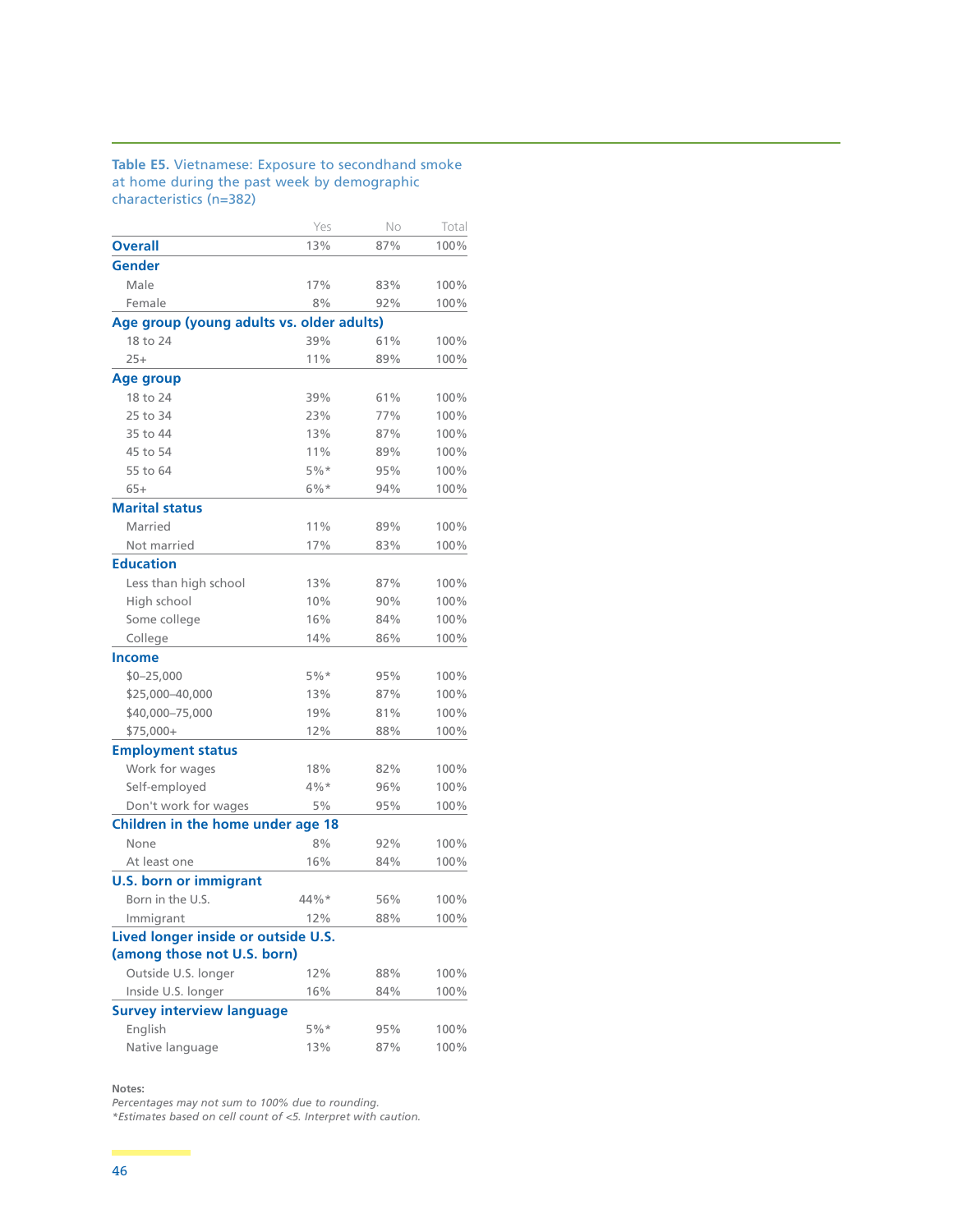# **Appendix F: Secondhand smoke exposure in a car by demographic and immigration characteristics**

**Table F1.** Hmong: Exposure to secondhand smoke in a car during the past week by demographic characteristics (n=586)

**Table F2.** Cambodian, Lao and Vietnamese: Exposure to secondhand smoke in a car during the past week by demographic characteristics (n=1,005)

|                                           | Yes | No  | Total |
|-------------------------------------------|-----|-----|-------|
| <b>Overall</b>                            | 15% | 85% | 100%  |
| <b>Gender</b>                             |     |     |       |
| Male                                      | 21% | 79% | 100%  |
| Female                                    | 12% | 88% | 100%  |
| Age group (young adults vs. older adults) |     |     |       |
| 18 to 24                                  | 29% | 71% | 100%  |
| $25+$                                     | 12% | 88% | 100%  |
| Age group                                 |     |     |       |
| 18 to 24                                  | 29% | 71% | 100%  |
| 25 to 34                                  | 15% | 85% | 100%  |
| 35 to 44                                  | 10% | 90% | 100%  |
| 45 to 54                                  | 16% | 84% | 100%  |
| 55 to 64                                  | 11% | 89% | 100%  |
| $65+$                                     | 4%* | 96% | 100%  |
| <b>Marital status</b>                     |     |     |       |
| Married                                   | 12% | 88% | 100%  |
| Not married                               | 23% | 77% | 100%  |
| <b>Education</b>                          |     |     |       |
| Less than high school                     | 9%  | 91% | 100%  |
| High school                               | 24% | 76% | 100%  |
| Some college                              | 20% | 80% | 100%  |
| College                                   | 25% | 75% | 100%  |
| <b>Income</b>                             |     |     |       |
| $$0 - 25,000$                             | 15% | 85% | 100%  |
| \$25,000-40,000                           | 14% | 86% | 100%  |
| \$40,000-75,000                           | 10% | 90% | 100%  |
| \$75,000+                                 | 31% | 69% | 100%  |
| <b>Employment status</b>                  |     |     |       |
| Work for wages                            | 17% | 83% | 100%  |
| Self-employed                             | 26% | 74% | 100%  |
| Don't work for wages                      | 13% | 87% | 100%  |
| Children in the home under age 18         |     |     |       |
| None                                      | 10% | 90% | 100%  |
| At least one                              | 16% | 84% | 100%  |
| <b>U.S. born or immigrant</b>             |     |     |       |
| Born in the U.S.                          | 39% | 61% | 100%  |
| Immigrant                                 | 13% | 87% | 100%  |
| Lived longer inside or outside U.S.       |     |     |       |
| (among those not U.S. born)               |     |     |       |
| Outside U.S. longer                       | 9%  | 91% | 100%  |
| Inside U.S. longer                        | 25% | 75% | 100%  |
| <b>Survey interview language</b>          |     |     |       |
| English                                   | 12% | 88% | 100%  |
| Native language                           | 15% | 85% | 100%  |

#### **Notes:**

*Percentages may not sum to 100% due to rounding.*

|                                                                    | Yes      | No  | Total |
|--------------------------------------------------------------------|----------|-----|-------|
| <b>Overall</b>                                                     | 16%      | 84% | 100%  |
| Gender                                                             |          |     |       |
| Male                                                               | 27%      | 73% | 100%  |
| Female                                                             | 8%       | 92% | 100%  |
| Age group (young adults vs. older adults)                          |          |     |       |
| 18 to 24                                                           | 20%      | 20% | 41%   |
| $25+$                                                              | 16%      | 80% | 96%   |
| Age group                                                          |          |     |       |
| 18 to 24                                                           | 20%      | 80% | 100%  |
| 25 to 34                                                           | 21%      | 79% | 100%  |
| 35 to 44                                                           | 18%      | 82% | 100%  |
| 45 to 54                                                           | 18%      | 82% | 100%  |
| 55 to 64                                                           | 14%      | 86% | 100%  |
| $65+$                                                              | 8%       | 92% | 100%  |
| <b>Marital status</b>                                              |          |     |       |
| Married                                                            | 16%      | 84% | 100%  |
| Not married                                                        | 16%      | 84% | 100%  |
| <b>Education</b>                                                   |          |     |       |
| Less than high school                                              | 12%      | 88% | 100%  |
| High school                                                        | 20%      | 80% | 100%  |
| Some college                                                       | 17%      | 83% | 100%  |
| College                                                            | 23%      | 78% | 100%  |
| <b>Income</b>                                                      |          |     |       |
| $$0 - 25,000$                                                      | 18%      | 82% | 100%  |
| \$25,000-40,000                                                    | 25%      | 75% | 100%  |
| \$40,000-75,000                                                    | 15%      | 85% | 100%  |
| \$75,000+                                                          | 13%      | 87% | 100%  |
| <b>Employment status</b>                                           |          |     |       |
| Work for wages                                                     | 17%      | 83% | 100%  |
| Self-employed                                                      | 29%      | 71% | 100%  |
| Don't work for wages                                               | 13%      | 87% | 100%  |
| Children in the home under age 18                                  |          |     |       |
| None                                                               | 15%      | 85% | 100%  |
| At least one                                                       | 17%      | 83% | 100%  |
| <b>U.S. born or immigrant</b>                                      |          |     |       |
| Born in the U.S.                                                   | $20\% *$ | 80% | 100%  |
| Immigrant                                                          | 16%      | 84% | 100%  |
| Lived longer inside or outside U.S.<br>(among those not U.S. born) |          |     |       |
| Outside U.S. longer                                                | 14%      | 86% | 100%  |
| Inside U.S. longer                                                 | 21%      | 79% | 100%  |
| <b>Survey interview language</b>                                   |          |     |       |
| English                                                            | 5%       | 95% | 100%  |
| Native language                                                    | 17%      | 83% | 100%  |
|                                                                    |          |     |       |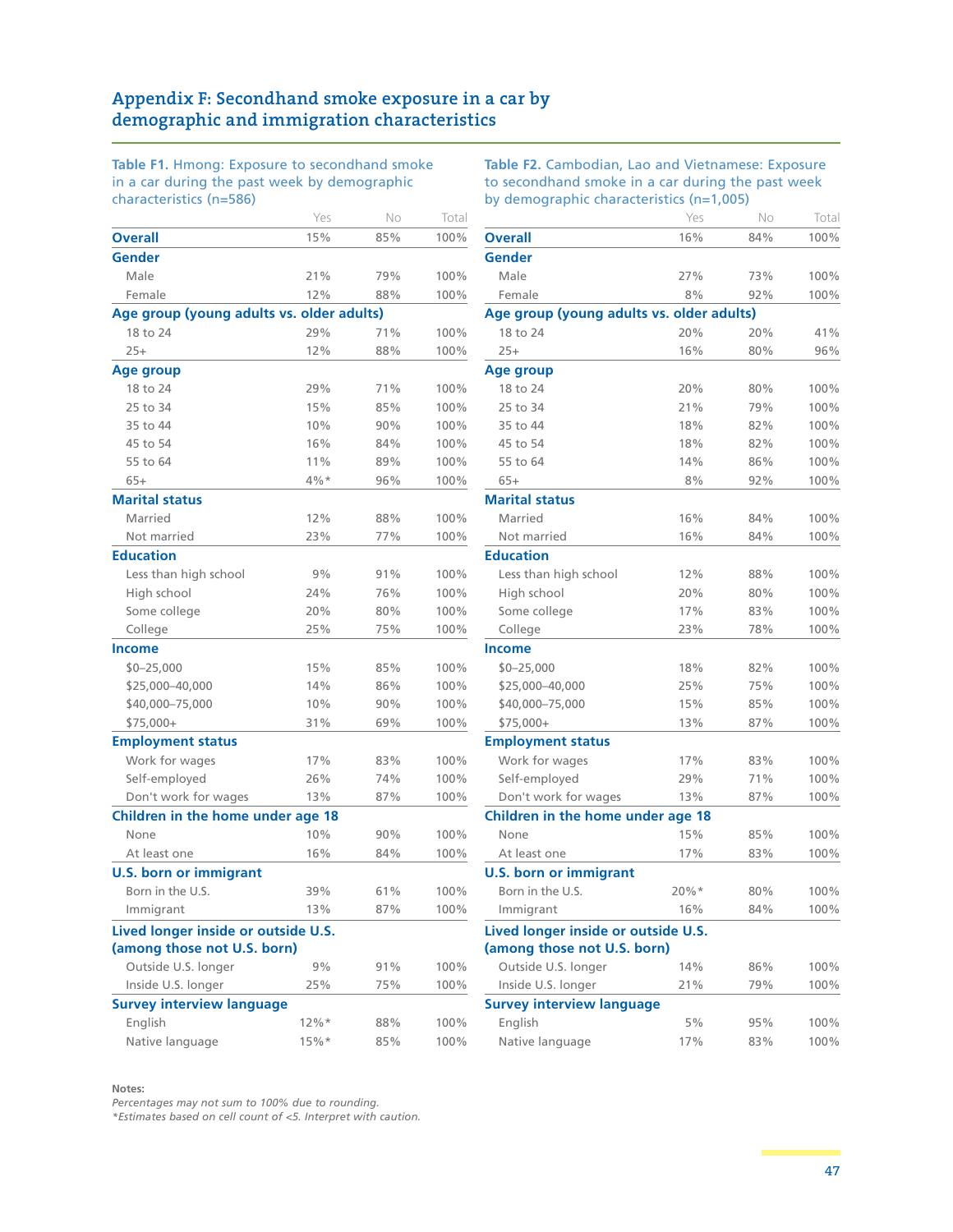#### **Table F3.** Cambodian: Exposure to secondhand smoke in a car during the past week by demographic characteristics (n=285)

**Table F4.** Lao: Exposure to secondhand smoke in a car during the past week by demographic characteristics (n=338)

| CrididCteristics (ri=200)                 |         |           |       |
|-------------------------------------------|---------|-----------|-------|
|                                           | Yes     | No        | Total |
| <b>Overall</b>                            | 7%      | 93%       | 100%  |
| Gender                                    |         |           |       |
| Male                                      | 8%      | 92%       | 100%  |
| Female                                    | 6%      | 94%       | 100%  |
| Age group (young adults vs. older adults) |         |           |       |
| 18 to 24                                  | $19%$ * | 81%       | 100%  |
| $25+$                                     | 6%      | 94%       | 100%  |
| Age group                                 |         |           |       |
| 18 to 24                                  | $19%$ * | 81%       | 100%  |
| 25 to 34                                  | 2%      | 98%       | 100%  |
| 35 to 44                                  | 12%     | 88%       | 100%  |
| 45 to 54                                  | 12%     | 88%       | 100%  |
| 55 to 64                                  | $1\%$ * | 99%       | 100%  |
| $65+$                                     | $1\%*$  | 99%       | 100%  |
| <b>Marital status</b>                     |         |           |       |
| Married                                   | 5%      | 95%       | 100%  |
| Not married                               | 8%      | 92%       | 100%  |
| <b>Education</b>                          |         |           |       |
| Less than high school                     | 7%      | 93%       | 100%  |
| High school                               | 18%*    | 82%       | 100%  |
| Some college                              | $4\%*$  | 96%       | 100%  |
| College                                   | $3\%*$  | 97%       | 100%  |
| <b>Income</b>                             |         |           |       |
| $$0 - 25,000$                             | 8%      | 92%       | 100%  |
| \$25,000-40,000                           | 19%     | 81%       | 100%  |
| \$40,000-75,000                           | $4\%*$  | 96%       | 100%  |
| \$75,000+                                 | $2\%*$  | 98%       | 100%  |
| <b>Employment status</b>                  |         |           |       |
| Work for wages                            | 8%      | 92%       | 100%  |
| Self-employed                             | $7%$ *  | 93%       | 100%  |
| Don't work for wages                      | $4\%*$  | 96%       | 100%  |
| Children in the home under age 18         |         |           |       |
| None                                      | 7%      | 93%       | 100%  |
| At least one                              | 6%      | 94%       | 100%  |
| <b>U.S. born or immigrant</b>             |         |           |       |
| Born in the U.S.                          | $0\%*$  | $100\%$ * | 100%  |
| Immigrant                                 | 7%      | 93%       | 100%  |
| Lived longer inside or outside U.S.       |         |           |       |
| (among those not U.S. born)               |         |           |       |
| Outside U.S. longer                       | $3%$ *  | 97%       | 100%  |
| Inside U.S. longer                        | 15%     | 85%       | 100%  |
| <b>Survey interview language</b>          |         |           |       |
| English                                   | $4\%*$  | 96%       | 100%  |
| Native language                           | 7%      | 93%       | 100%  |

#### **Notes:**

*Percentages may not sum to 100% due to rounding.*

|                                           | Yes      | No   | Total |
|-------------------------------------------|----------|------|-------|
| <b>Overall</b>                            | 20%      | 80%  | 100%  |
| <b>Gender</b>                             |          |      |       |
| Male                                      | 36%      | 64%  | 100%  |
| Female                                    | 9%       | 91%  | 100%  |
| Age group (young adults vs. older adults) |          |      |       |
| 18 to 24                                  | $8\%*$   | 92%  | 100%  |
| $25+$                                     | 21%      | 79%  | 100%  |
| <b>Age group</b>                          |          |      |       |
| 18 to 24                                  | $8\%*$   | 92%  | 100%  |
| 25 to 34                                  | $16\%$ * | 84%  | 100%  |
| 35 to 44                                  | 20%      | 80%  | 100%  |
| 45 to 54                                  | 21%      | 79%  | 100%  |
| 55 to 64                                  | 26%      | 74%  | 100%  |
| $65+$                                     | 16%      | 84%  | 100%  |
| <b>Marital status</b>                     |          |      |       |
| Married                                   | 14%      | 86%  | 100%  |
| Not married                               | 23%      | 77%  | 100%  |
| <b>Education</b>                          |          |      |       |
| Less than high school                     | 19%      | 81%  | 100%  |
| High school                               | 26%      | 74%  | 100%  |
| Some college                              | 31%      | 69%  | 100%  |
| College                                   | 27%      | 73%  | 100%  |
| <b>Income</b>                             |          |      |       |
| $$0 - 25,000$                             | 33%      | 67%  | 100%  |
| \$25,000-40,000                           | 23%      | 77%  | 100%  |
| \$40,000-75,000                           | 26%      | 74%  | 100%  |
| \$75,000+                                 | 7%       | 93%  | 100%  |
| <b>Employment status</b>                  |          |      |       |
| Work for wages                            | 22%      | 78%  | 100%  |
| Self-employed                             | $0\%*$   | 100% | 100%  |
| Don't work for wages                      | 19%      | 81%  | 100%  |
| Children in the home under age 18         |          |      |       |
| None                                      | 23%      | 77%  | 100%  |
| At least one                              | 19%      | 81%  | 100%  |
| <b>U.S. born or immigrant</b>             |          |      |       |
| Born in the U.S.                          | $11\%*$  | 89%  | 100%  |
| Immigrant                                 | 24%      | 76%  | 100%  |
| Lived longer inside or outside U.S.       |          |      |       |
| (among those not U.S. born)               |          |      |       |
| Outside U.S. longer                       | 21%      | 79%  | 100%  |
| Inside U.S. longer                        | 28%      | 72%  | 100%  |
| <b>Survey interview language</b>          |          |      |       |
| English                                   | $0\%*$   | 100% | 100%  |
| Native language                           | 24%      | 76%  | 100%  |
|                                           |          |      |       |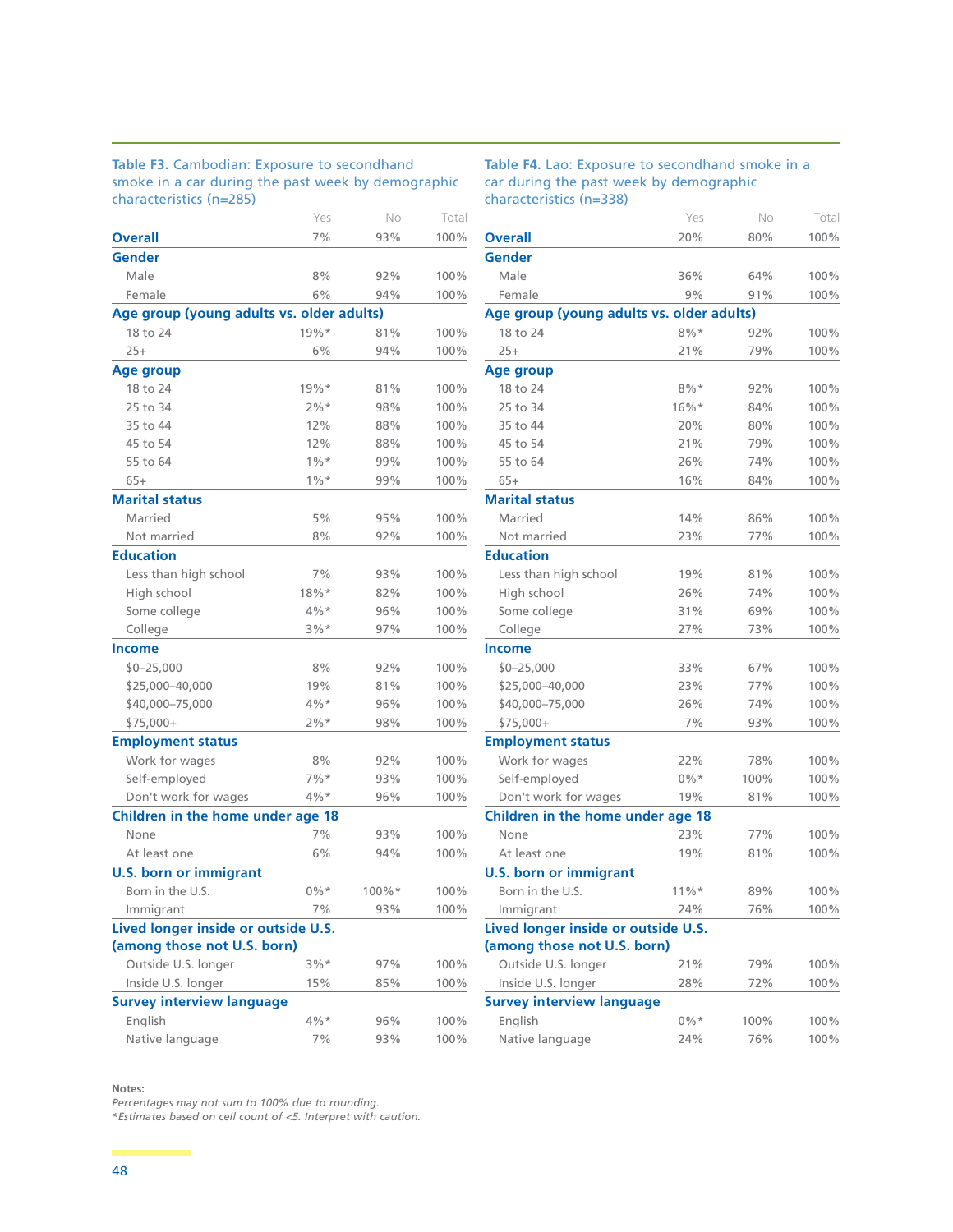#### **Table F5.** Vietnamese: Exposure to secondhand smoke in a car during the past week by demographic characteristics (n=382)

|                                                                    | Yes     | No  | Total |
|--------------------------------------------------------------------|---------|-----|-------|
| <b>Overall</b>                                                     | 19%     | 81% | 100%  |
| Gender                                                             |         |     |       |
| Male                                                               | 31%     | 69% | 100%  |
| Female                                                             | 7%      | 93% | 100%  |
| Age group (young adults vs. older adults)                          |         |     |       |
| 18 to 24                                                           | 29%     | 71% | 100%  |
| $25+$                                                              | 19%     | 81% | 100%  |
| <b>Age group</b>                                                   |         |     |       |
| 18 to 24                                                           | 29%     | 71% | 100%  |
| 25 to 34                                                           | 33%     | 67% | 100%  |
| 35 to 44                                                           | 19%     | 81% | 100%  |
| 45 to 54                                                           | 19%     | 81% | 100%  |
| 55 to 64                                                           | 10%     | 90% | 100%  |
| $65+$                                                              | 11%     | 89% | 100%  |
| <b>Marital status</b>                                              |         |     |       |
| Married                                                            | 15%     | 85% | 100%  |
| Not married                                                        | 32%     | 68% | 100%  |
| <b>Education</b>                                                   |         |     |       |
| Less than high school                                              | 11%     | 89% | 100%  |
| High school                                                        | 18%     | 82% | 100%  |
| Some college                                                       | 10%     | 90% | 100%  |
| College                                                            | 29%     | 71% | 100%  |
| <b>Income</b>                                                      |         |     |       |
| $$0 - 25,000$                                                      | 16%     | 84% | 100%  |
| \$25,000-40,000                                                    | 30%     | 70% | 100%  |
| \$40,000-75,000                                                    | 13%     | 87% | 100%  |
| \$75,000+                                                          | 29%     | 71% | 100%  |
| <b>Employment status</b>                                           |         |     |       |
| Work for wages                                                     | 19%     | 81% | 100%  |
| Self-employed                                                      | 39%     | 61% | 100%  |
| Don't work for wages                                               | 13%     | 87% | 100%  |
| Children in the home under age 18                                  |         |     |       |
| None                                                               | 14%     | 86% | 100%  |
| At least one                                                       | 23%     | 77% | 100%  |
| <b>U.S. born or immigrant</b>                                      |         |     |       |
| Born in the U.S.                                                   | 36%*    | 64% | 100%  |
| Immigrant                                                          | 16%     | 84% | 100%  |
| Lived longer inside or outside U.S.<br>(among those not U.S. born) |         |     |       |
| Outside U.S. longer                                                | 16%     | 84% | 100%  |
| Inside U.S. longer                                                 | 18%     | 82% | 100%  |
| <b>Survey interview language</b>                                   |         |     |       |
| English                                                            | $14%$ * | 86% | 86%   |
| Native language                                                    | 20%     | 80% | 80%   |
|                                                                    |         |     |       |

**Notes:** 

*Percentages may not sum to 100% due to rounding.*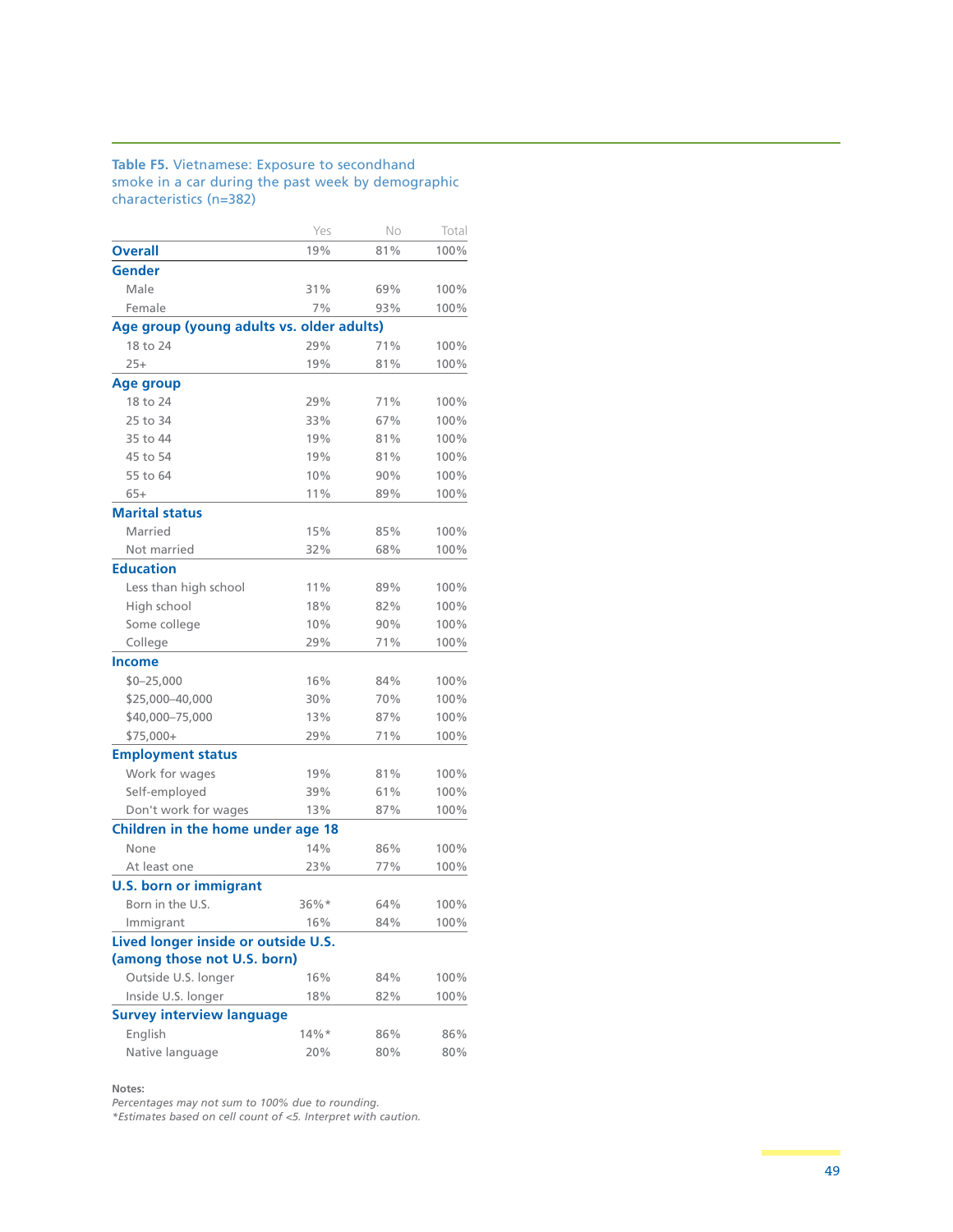# **Appendix G: Secondhand smoke exposure at work by demographic and immigration characteristics**

**Table G1.** Hmong: Exposure to secondhand smoke at work during the past week by demographic characteristics (n=307)

**Table G2.** Cambodian, Lao and Vietnamese: Exposure to secondhand smoke at work during the past week by demographic characteristics (n=702)

|                                           | Yes     | No      | Total |
|-------------------------------------------|---------|---------|-------|
| <b>Overall</b>                            | 27%     | 73%     | 100%  |
| <b>Gender</b>                             |         |         |       |
| Male                                      | 27%     | 73%     | 100%  |
| Female                                    | 26%     | 74%     | 100%  |
| Age group (young adults vs. older adults) |         |         |       |
| 18 to 24                                  | 26%     | 74%     | 100%  |
| $25+$                                     | 27%     | 73%     | 100%  |
| <b>Age group</b>                          |         |         |       |
| 18 to 24                                  | 26%     | 74%     | 100%  |
| 25 to 34                                  | 20%     | 80%     | 100%  |
| 35 to 44                                  | 30%     | 70%     | 100%  |
| 45 to 54                                  | 38%     | 62%     | 100%  |
| 55 to 64                                  | $34%$ * | 66%*    | 100%  |
| $65+$                                     | $0\%*$  | 100%*   | 100%  |
| <b>Marital status</b>                     |         |         |       |
| Married                                   | 28%     | 72%     | 100%  |
| Not married                               | 24%     | 76%     | 100%  |
| <b>Education</b>                          |         |         |       |
| Less than high school                     | 33%     | 67%     | 100%  |
| High school                               | 26%     | 74%     | 100%  |
| Some college                              | 27%     | 73%     | 100%  |
| College                                   | 15%     | 85%     | 100%  |
| <b>Income</b>                             |         |         |       |
| $$0 - 25,000$                             | 37%     | 63%     | 100%  |
| \$25,000-40,000                           | 20%     | 80%     | 100%  |
| \$40,000-75,000                           | 23%     | 77%     | 100%  |
| \$75,000+                                 | 29%     | 71%     | 100%  |
| <b>Employment status</b>                  |         |         |       |
| Work for wages                            | 27%     | 73%     | 100%  |
| Self-employed                             | 22%     | 78%     | 100%  |
| Don't work for wages                      | $0\%*$  | $0\%*$  | $0\%$ |
| Children in the home under age 18         |         |         |       |
| None                                      | 10%     | 90%     | 100%  |
| At least one                              | 28%*    | 72%     | 100%  |
| <b>U.S. born or immigrant</b>             |         |         |       |
| Born in the U.S.                          | 25%     | 75%     | 100%  |
| Immigrant                                 | 27%     | 73%     | 100%  |
| Lived longer inside or outside U.S.       |         |         |       |
| (among those not U.S. born)               |         |         |       |
| Outside U.S. longer                       | 27%     | 73%     | 100%  |
| Inside U.S. longer                        | 27%     | 73%     | 100%  |
| <b>Survey interview language</b>          |         |         |       |
| English                                   | 49%*    | $51\%*$ | 100%  |
| Native language                           | 26%     | 74%     | 100%  |

| by demographic characteristics (n=702)    | Yes    | No     | Total |
|-------------------------------------------|--------|--------|-------|
| <b>Overall</b>                            | 27%    | 73%    | 100%  |
| <b>Gender</b>                             |        |        |       |
| Male                                      | 17%    | 83%    | 100%  |
| Female                                    | 20%    | 80%    | 100%  |
| Age group (young adults vs. older adults) |        |        |       |
| 18 to 24                                  | 27%    | 73%    | 100%  |
| $25+$                                     | 18%    | 82%    | 100%  |
| Age group                                 |        |        |       |
| 18 to 24                                  | 28%    | 72%    | 100%  |
| 25 to 34                                  | 10%    | 90%    | 100%  |
| 35 to 44                                  | 9%     | 91%    | 100%  |
| 45 to 54                                  | 15%    | 85%    | 100%  |
| 55 to 64                                  | 8%     | 92%    | 100%  |
| $65+$                                     | 12%    | 88%    | 100%  |
| <b>Marital status</b>                     |        |        |       |
| Married                                   | 11%    | 89%    | 100%  |
| Not married                               | 34%    | 66%    | 100%  |
| <b>Education</b>                          |        |        |       |
| Less than high school                     | 11%    | 89%    | 100%  |
| High school                               | 12%    | 88%    | 100%  |
| Some college                              | 13%    | 87%    | 100%  |
| College                                   | 10%    | 90%    | 100%  |
| <b>Income</b>                             |        |        |       |
| $$0 - 25,000$                             | 7%     | 93%    | 100%  |
| \$25,000-40,000                           | 22%    | 78%    | 100%  |
| \$40,000-75,000                           | 13%    | 87%    | 100%  |
| \$75,000+                                 | 27%    | 73%    | 100%  |
| <b>Employment status</b>                  |        |        |       |
| Work for wages                            | 18%    | 82%    | 100%  |
| Self-employed                             | 24%    | 76%    | 100%  |
| Don't work for wages                      | $0\%*$ | $0\%*$ | 0%    |
| Children in the home under age 18         |        |        |       |
| None                                      | 13%    | 87%    | 100%  |
| At least one                              | 22%    | 78%    | 100%  |
| <b>U.S. born or immigrant</b>             |        |        |       |
| Born in the U.S.                          | $6\%*$ | 94%    | 100%  |
| Immigrant                                 | 12%    | 88%    | 100%  |
| Lived longer inside or outside U.S.       |        |        |       |
| (among those not U.S. born)               |        |        |       |
| Outside U.S. longer                       | 15%    | 85%    | 100%  |
| Inside U.S. longer                        | 6%     | 94%    | 100%  |
| <b>Survey interview language</b>          |        |        |       |
| English                                   | 54%    | 46%    | 100%  |
| Native language                           | 13%    | 87%    | 100%  |

**Notes:** 

**1)** *Percentages may not sum to 100% due to rounding.*

**2)** *Data were collected before Minnesota's Freedom to Breathe Act was effective.*

**3)** *Exposure at work is measured and reported only among respondents who reported working indoors.*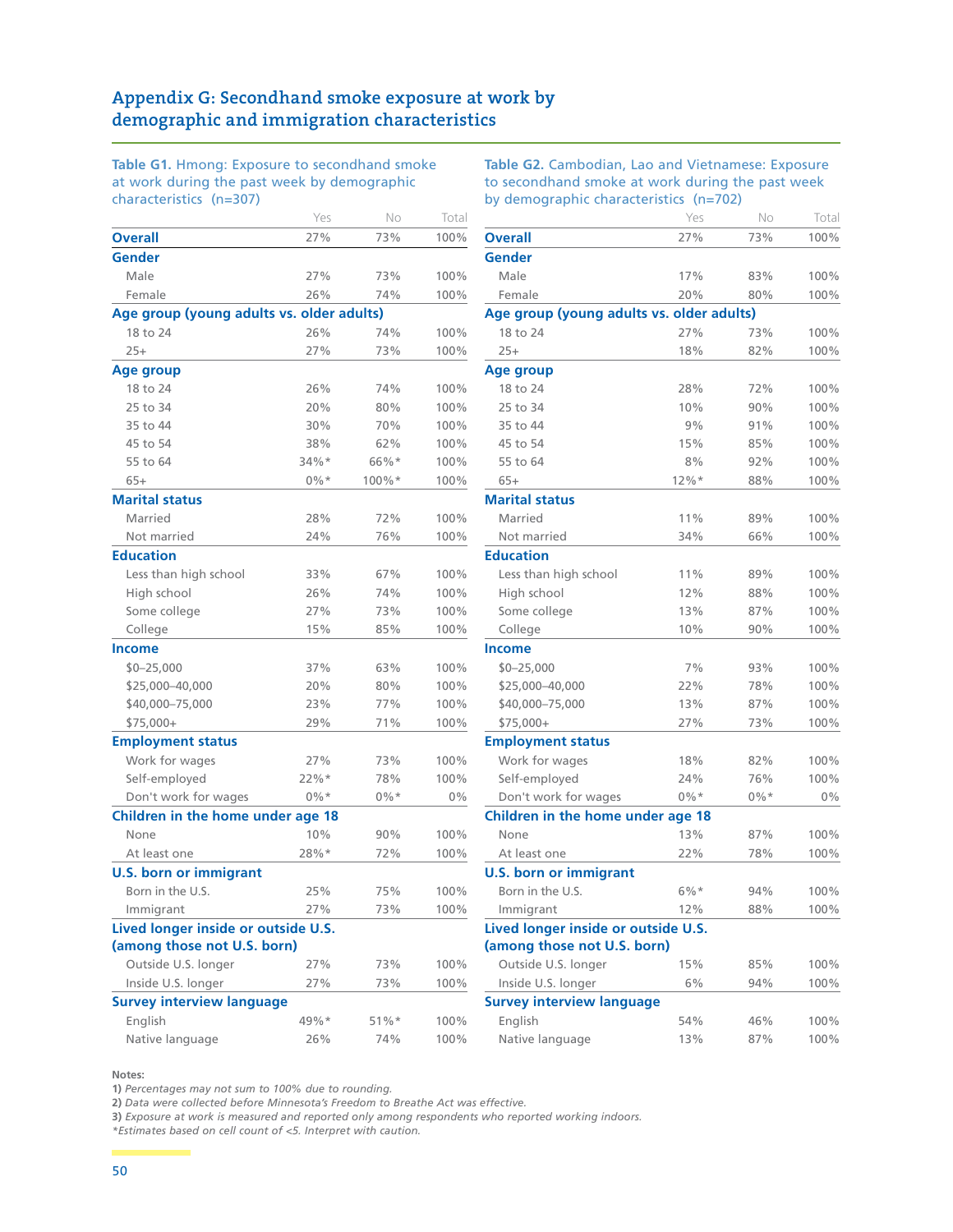#### **Table G3.** Cambodian: Exposure to secondhand smoke at work during the past week by demographic characteristics (n=204)

**Table G4.** Lao: Exposure to secondhand smoke at work during the past week by demographic characteristics  $(n=227)$ 

| characterístics (n=204)                   |         |        |       |
|-------------------------------------------|---------|--------|-------|
|                                           | Yes     | No     | Total |
| <b>Overall</b>                            | 7%      | 93%    | 100%  |
| Gender                                    |         |        |       |
| Male                                      | 7%      | 93%    | 100%  |
| Female                                    | 7%      | 93%    | 100%  |
| Age group (young adults vs. older adults) |         |        |       |
| 18 to 24                                  | 72%     | 28%*   | 100%  |
| $25+$                                     | 4%      | 96%    | 100%  |
| Age group                                 |         |        |       |
| 18 to 24                                  | 86%     | 14%    | 100%  |
| 25 to 34                                  | $0\%*$  | 100%   | 100%  |
| 35 to 44                                  | $1\%$ * | 99%    | 100%  |
| 45 to 54                                  | 7%      | 93%    | 100%  |
| 55 to 64                                  | $2%$ *  | 98%    | 100%  |
| $65+$                                     | $0\%*$  | 100%   | 100%  |
| <b>Marital status</b>                     |         |        |       |
| Married                                   | $3%$ *  | 97%    | 100%  |
| Not married                               | 14%     | 86%    | 100%  |
| <b>Education</b>                          |         |        |       |
| Less than high school                     | 7%      | 93%    | 100%  |
| High school                               | 2%      | 98%    | 100%  |
| Some college                              | 13%     | 87%    | 100%  |
| College                                   | $1\%$ * | 99%    | 100%  |
| <b>Income</b>                             |         |        |       |
| $$0 - 25,000$                             | $8%$ *  | 92%    | 100%  |
| \$25,000-40,000                           | $5%$ *  | 95%    | 100%  |
| \$40,000-75,000                           | $8%$ *  | 92%    | 100%  |
| $$75,000+$                                | $7\%*$  | 93%    | 100%  |
| <b>Employment status</b>                  |         |        |       |
| Work for wages                            | 7%      | 93%    | 100%  |
| Self-employed                             | $0\%*$  | 100%   | 100%  |
| Don't work for wages                      | $0\%*$  | $0\%*$ | 0%    |
| Children in the home under age 18         |         |        |       |
| None                                      | $5%$ *  | 95%    | 100%  |
| At least one                              | 9%      | 91%    | 100%  |
| <b>U.S. born or immigrant</b>             |         |        |       |
| Born in the U.S.                          | $0\% *$ | 100%*  | 100%  |
| Immigrant                                 | 6%      | 94%    | 100%  |
| Lived longer inside or outside U.S.       |         |        |       |
| (among those not U.S. born)               |         |        |       |
| Outside U.S. longer                       | 7%      | 93%    | 100%  |
| Inside U.S. longer                        | $5%$ *  | 95%    | 100%  |
| <b>Survey interview language</b>          |         |        |       |
| English                                   | $11\%*$ | 89%    | 100%  |
| Native language                           | 6%      | 94%    | 100%  |

| \''=447                                   |         |        |       |
|-------------------------------------------|---------|--------|-------|
|                                           | Yes     | No     | Total |
| <b>Overall</b>                            | 26%     | 74%    | 100%  |
| Gender                                    |         |        |       |
| Male                                      | 9%      | 91%    | 100%  |
| Female                                    | 39%     | 61%    | 100%  |
| Age group (young adults vs. older adults) |         |        |       |
| 18 to 24                                  | $16\%*$ | 84%    | 100%  |
| $25+$                                     | 26%     | 74%    | 100%  |
| Age group                                 |         |        |       |
| 18 to 24                                  | $16%$ * | 84%    | 100%  |
| 25 to 34                                  | 6%*     | 94%    | 100%  |
| 35 to 44                                  | $8%$ *  | 92%    | 100%  |
| 45 to 54                                  | $6\%*$  | 94%    | 100%  |
| 55 to 64                                  | 4%*     | 96%    | 100%  |
| $65+$                                     | $0\%*$  | 100%   | 100%  |
| <b>Marital status</b>                     |         |        |       |
| Married                                   | 5%      | 95%    | 100%  |
| Not married                               | 67%     | 33%    | 100%  |
| <b>Education</b>                          |         |        |       |
| Less than high school                     | 10%     | 90%    | 100%  |
| High school                               | $3%$ *  | 97%    | 100%  |
| Some college                              | $7\%*$  | 93%    | 100%  |
| College                                   | $0\%*$  | 100%   | 100%  |
| <b>Income</b>                             |         |        |       |
| $$0 - 25,000$                             | $7\%*$  | 93%    | 100%  |
| \$25,000-40,000                           | $12\%*$ | 88%    | 100%  |
| \$40,000-75,000                           | 8%      | 92%    | 100%  |
| \$75,000+                                 | 46%     | 54%    | 100%  |
| <b>Employment status</b>                  |         |        |       |
| Work for wages                            | 27%     | 73%    | 100%  |
| Self-employed                             | $0\%*$  | 100%   | 100%  |
| Don't work for wages                      | $0\%*$  | $0\%*$ | $0\%$ |
| Children in the home under age 18         |         |        |       |
| None                                      | $4\%*$  | 96%    | 100%  |
| At least one                              | 36%     | 64%    | 100%  |
| <b>U.S. born or immigrant</b>             |         |        |       |
| Born in the U.S.                          | $11\%*$ | 89%    | 100%  |
| Immigrant                                 | 6%      | 94%    | 100%  |
| Lived longer inside or outside U.S.       |         |        |       |
| (among those not U.S. born)               |         |        |       |
| Outside U.S. longer                       | 6%      | 94%    | 100%  |
| Inside U.S. longer                        | 6%      | 94%    | 100%  |
| <b>Survey interview language</b>          |         |        |       |
| English                                   | 100%    | $0\%*$ | 100%  |
| Native language                           | 7%      | 93%    | 100%  |
|                                           |         |        |       |

**Notes:** 

**1)** *Percentages may not sum to 100% due to rounding.*

**2)** *Data were collected before Minnesota's Freedom to Breathe Act was effective.*

**3)** *Exposure at work is measured and reported only among respondents who reported working indoors.*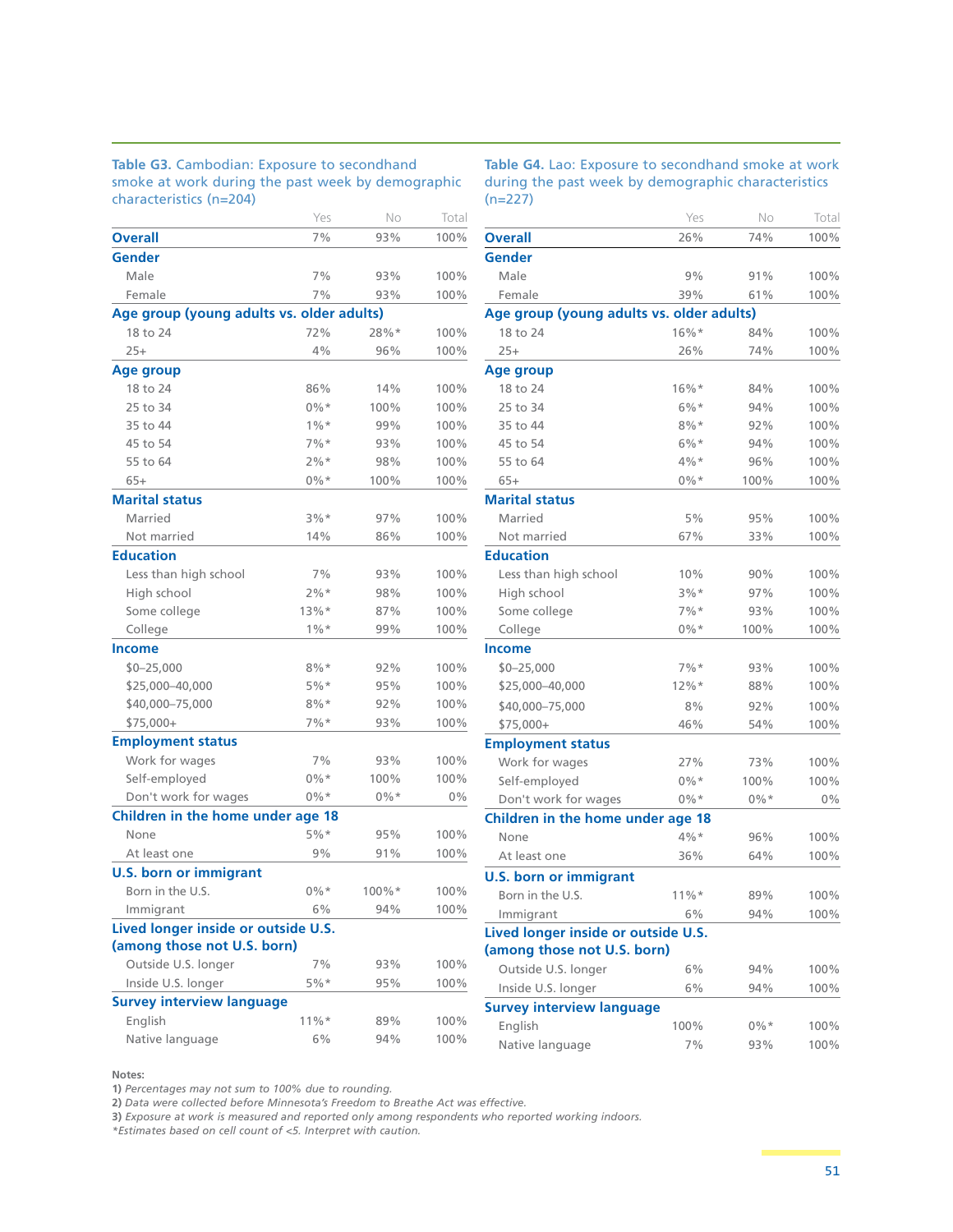#### **Table G5.** Vietnamese: Exposure to secondhand smoke at work during the past week by demographic characteristics (n=270)

|                                           | Yes    | No   | Total |
|-------------------------------------------|--------|------|-------|
| <b>Overall</b>                            | 21%    | 79%  | 100%  |
| <b>Gender</b>                             |        |      |       |
| Male                                      | 27%    | 73%  | 100%  |
| Female                                    | 12%    | 88%  | 100%  |
| Age group (young adults vs. older adults) |        |      |       |
| 18 to 24                                  | $5%$ * | 95%  | 100%  |
| $25+$                                     | 22%    | 78%  | 100%  |
| <b>Age group</b>                          |        |      |       |
| 18 to 24                                  | $5%$ * | 95%  | 100%  |
| 25 to 34                                  | 17%    | 83%  | 100%  |
| 35 to 44                                  | 16%    | 85%  | 100%  |
| 45 to 54                                  | 28%    | 72%  | 100%  |
| 55 to 64                                  | 19%    | 81%  | 100%  |
| $65+$                                     | 33%*   | 67%  | 100%  |
| <b>Marital status</b>                     |        |      |       |
| Married                                   | 20%    | 80%  | 100%  |
| Not married                               | 24%    | 76%  | 100%  |
| <b>Education</b>                          |        |      |       |
| Less than high school                     | 23%    | 77%  | 100%  |
| High school                               | 20%    | 80%  | 100%  |
| Some college                              | 17%    | 83%  | 100%  |
| College                                   | 15%    | 85%  | 100%  |
| <b>Income</b>                             |        |      |       |
| $$0 - 25,000$                             | $4\%*$ | 96%  | 100%  |
| \$25,000-40,000                           | 39%    | 61%  | 100%  |
| \$40,000-75,000                           | 20%    | 80%  | 100%  |
| \$75,000+                                 | 19%    | 81%  | 100%  |
| <b>Employment status</b>                  |        |      |       |
| Work for wages                            | 19%    | 81%  | 100%  |
| Self-employed                             | 32%    | 68%  | 100%  |
| Don't work for wages                      | $0\%*$ | 0%*  | $0\%$ |
| Children in the home under age 18         |        |      |       |
| None                                      | 25%    | 75%  | 100%  |
| At least one                              | 18%    | 82%  | 100%  |
| <b>U.S. born or immigrant</b>             |        |      |       |
| Born in the U.S.                          | 2%*    | 98%  | 100%  |
| Immigrant                                 | 19%    | 81%  | 100%  |
| Lived longer inside or outside U.S.       |        |      |       |
| (among those not U.S. born)               |        |      |       |
| Outside U.S. longer                       | 24%    | 76%  | 100%  |
| Inside U.S. longer                        | 8%     | 92%  | 100%  |
| <b>Survey interview language</b>          |        |      |       |
| English                                   | $0\%*$ | 100% | 100%  |
| Native language                           | 22%    | 78%  | 100%  |

**Notes:** 

**1)** *Percentages may not sum to 100% due to rounding.*

**2)** *Data were collected before Minnesota's Freedom to Breathe Act was effective.*

**3)** *Exposure at work is measured and reported only among respondents who reported working indoors.*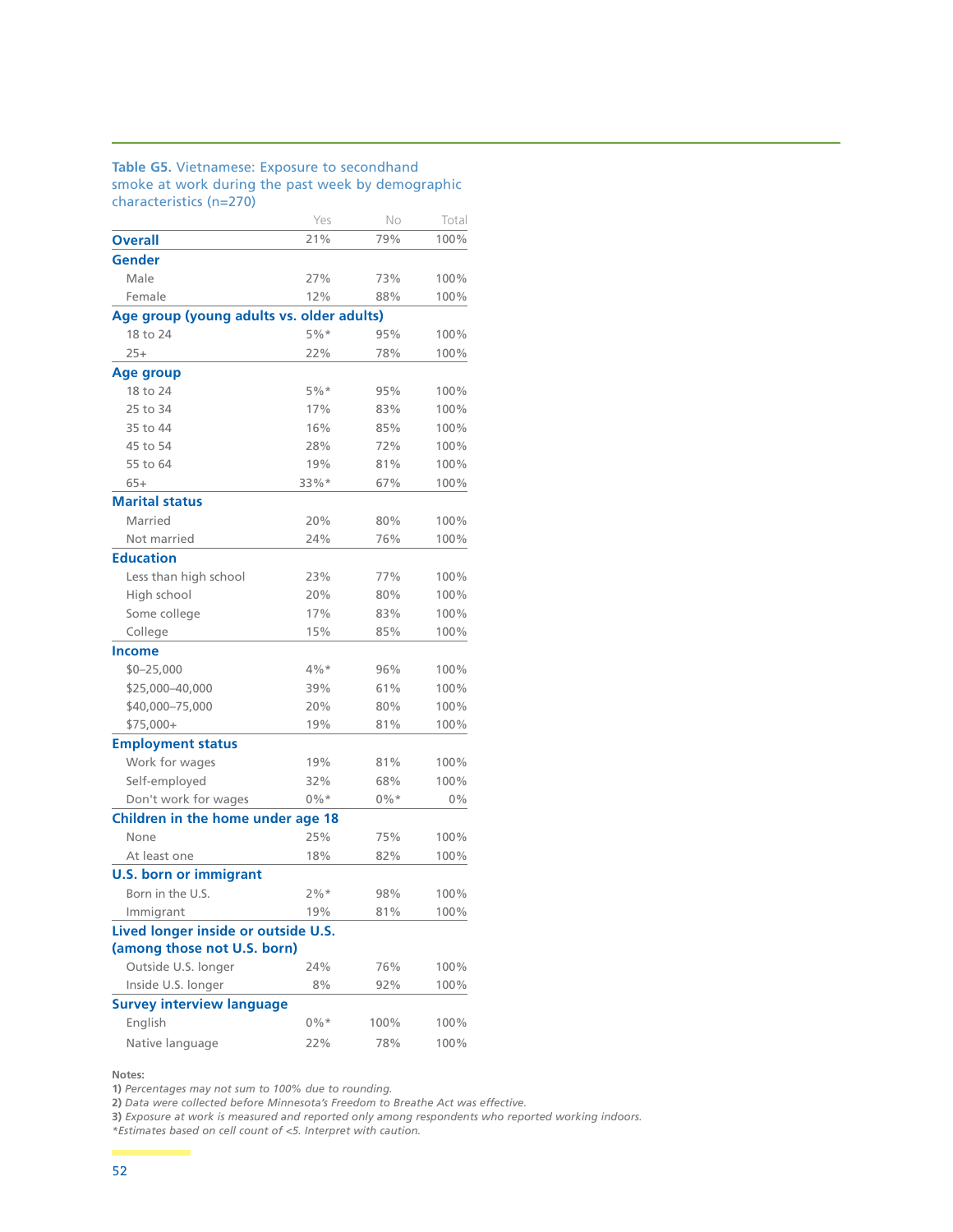# **Appendix H: Secondhand smoke exposure in any other location by key demographic and immigration characteristics**

**Table H1.** Hmong: Exposure to secondhand smoke in any other location besides home, workplace or a car during the past week by demographic characteristics (n=586)

**Table H2.** Cambodian, Lao and Vietnamese: Exposure to secondhand smoke in any other location besides home, workplace or a car during the past week by demographic characteristics (n=1,002)

|                                           | Yes  | No  | Total |
|-------------------------------------------|------|-----|-------|
| <b>Overall</b>                            | 28%  | 72% | 100%  |
| <b>Gender</b>                             |      |     |       |
| Male                                      | 30%  | 70% | 100%  |
| Female                                    | 27%  | 73% | 100%  |
| Age group (young adults vs. older adults) |      |     |       |
| 18 to 24                                  | 40%  | 60% | 100%  |
| $25+$                                     | 26%  | 74% | 100%  |
| Age group                                 |      |     |       |
| 18 to 24                                  | 40%  | 60% | 100%  |
| 25 to 34                                  | 31%  | 69% | 100%  |
| 35 to 44                                  | 30%  | 70% | 100%  |
| 45 to 54                                  | 22%  | 78% | 100%  |
| 55 to 64                                  | 21%  | 79% | 100%  |
| $65+$                                     | 11%  | 89% | 100%  |
| <b>Marital status</b>                     |      |     |       |
| Married                                   | 29%  | 71% | 100%  |
| Not married                               | 28%  | 72% | 100%  |
| <b>Education</b>                          |      |     |       |
| Less than high school                     | 22%  | 78% | 100%  |
| High school                               | 38%  | 62% | 100%  |
| Some college                              | 37%  | 63% | 100%  |
| College                                   | 40%  | 60% | 100%  |
| <b>Income</b>                             |      |     |       |
| $$0 - 25,000$                             | 21%  | 79% | 100%  |
| \$25,000-40,000                           | 35%  | 65% | 100%  |
| \$40,000-75,000                           | 33%  | 67% | 100%  |
| \$75,000+                                 | 43%  | 57% | 100%  |
| <b>Employment status</b>                  |      |     |       |
| Work for wages                            | 32%  | 68% | 100%  |
| Self-employed                             | 48%  | 52% | 100%  |
| Don't work for wages                      | 22%  | 78% | 100%  |
| Children in the home under age 18         |      |     |       |
| None                                      | 19%  | 81% | 100%  |
| At least one                              | 30%  | 70% | 100%  |
| <b>U.S. born or immigrant</b>             |      |     |       |
| Born in the U.S.                          | 53%  | 47% | 100%  |
| Immigrant                                 | 26%  | 74% | 100%  |
| Lived longer inside or outside U.S.       |      |     |       |
| (among those not U.S. born)               |      |     |       |
| Outside U.S. longer                       | 22%  | 78% | 100%  |
| Inside U.S. longer                        | 39%  | 61% | 100%  |
| <b>Survey interview language</b>          |      |     |       |
| English                                   | 47%* | 53% | 100%  |
| Native language                           | 28%  | 72% | 100%  |

|                                                                    | Yes | Νo  | Total |
|--------------------------------------------------------------------|-----|-----|-------|
| <b>Overall</b>                                                     | 27% | 73% | 100%  |
| Gender                                                             |     |     |       |
| Male                                                               | 36% | 64% | 100%  |
| Female                                                             | 20% | 80% | 100%  |
| Age group (young adults vs. older adults)                          |     |     |       |
| 18 to 24                                                           | 31% | 69% | 100%  |
| $25+$                                                              | 27% | 73% | 100%  |
| Age group                                                          |     |     |       |
| 18 to 24                                                           | 31% | 69% | 100%  |
| 25 to 34                                                           | 33% | 67% | 100%  |
| 35 to 44                                                           | 36% | 64% | 100%  |
| 45 to 54                                                           | 29% | 71% | 100%  |
| 55 to 64                                                           | 21% | 79% | 100%  |
| $65+$                                                              | 13% | 87% | 100%  |
| <b>Marital status</b>                                              |     |     |       |
| Married                                                            | 24% | 76% | 100%  |
| Not married                                                        | 33% | 67% | 100%  |
| Education                                                          |     |     |       |
| Less than high school                                              | 16% | 84% | 100%  |
| High school                                                        | 31% | 69% | 100%  |
| Some college                                                       | 30% | 70% | 100%  |
| College                                                            | 34% | 66% | 100%  |
| Income                                                             |     |     |       |
| $$0 - 25,000$                                                      | 21% | 79% | 100%  |
| \$25,000-40,000                                                    | 28% | 72% | 100%  |
| \$40,000-75,000                                                    | 21% | 79% | 100%  |
| \$75,000+                                                          | 40% | 60% | 100%  |
| <b>Employment status</b>                                           |     |     |       |
| Work for wages                                                     | 30% | 70% | 100%  |
| Self-employed                                                      | 45% | 55% | 100%  |
| Don't work for wages                                               | 18% | 82% | 100%  |
| Children in the home under age 18                                  |     |     |       |
| None                                                               | 23% | 77% | 100%  |
| At least one                                                       | 30% | 70% | 100%  |
| <b>U.S. born or immigrant</b>                                      |     |     |       |
| Born in the U.S.                                                   | 45% | 55% | 100%  |
| Immigrant                                                          | 24% | 76% | 100%  |
| Lived longer inside or outside U.S.<br>(among those not U.S. born) |     |     |       |
| Outside U.S. longer                                                | 22% | 78% | 100%  |
| Inside U.S. longer                                                 | 31% | 69% | 100%  |
| <b>Survey interview language</b>                                   |     |     |       |
| English                                                            | 51% | 49% | 100%  |
| Native language                                                    | 24% | 76% | 100%  |
|                                                                    |     |     |       |

**Notes:** 

**1)** *Percentages may not sum to 100% due to rounding.*

**2)** *Data were collected before Minnesota's Freedom to Breathe Act was effective.*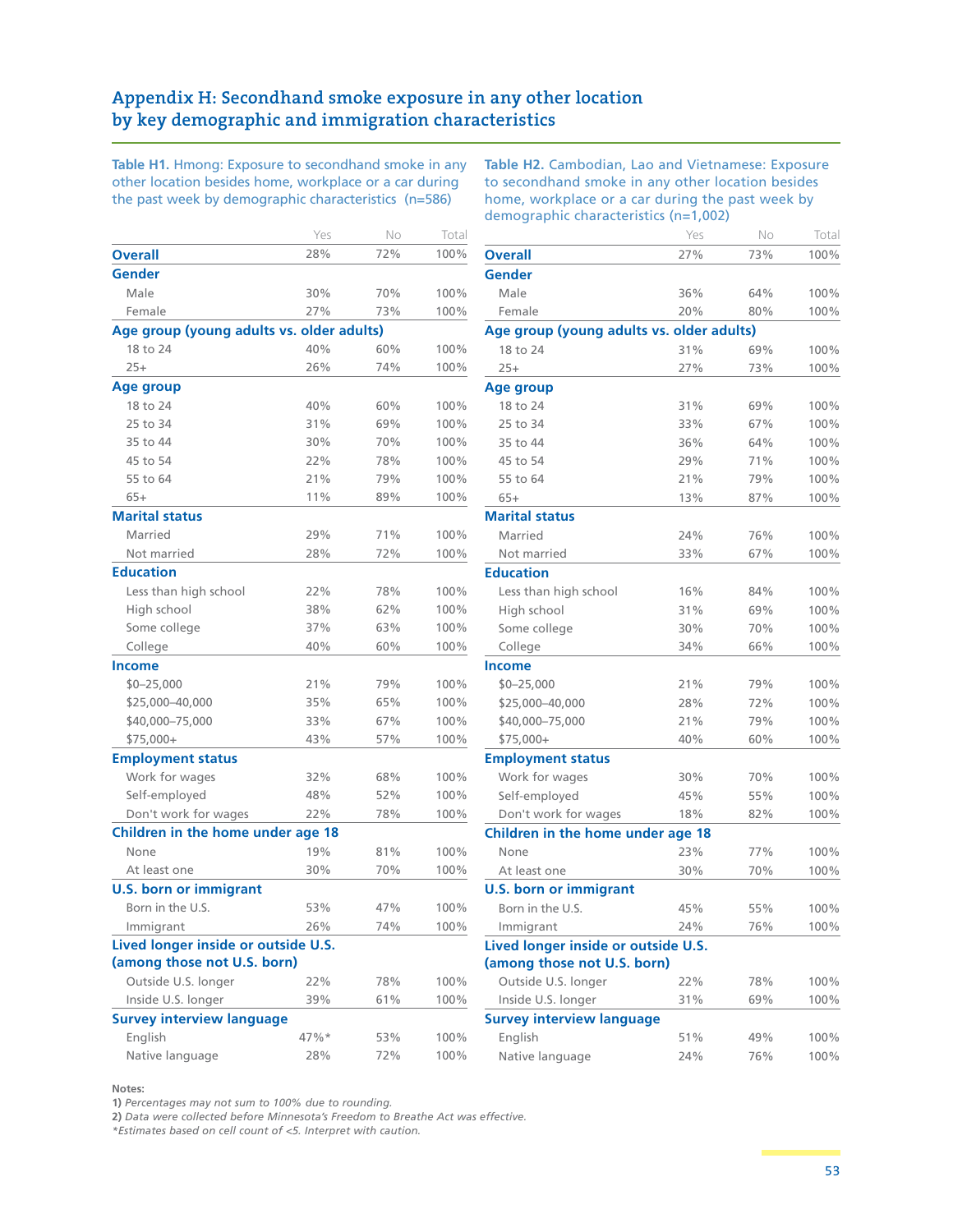#### **Table H3.** Cambodian: Exposure to secondhand smoke in any other location besides home, workplace or a car during the past week by demographic characteristics (n=285)

**Table H4.** Lao: Exposure to secondhand smoke in any other location besides home, workplace or a car during the past week by demographic characteristics (n=338)

| Yes     | No                                                                                                                                          | Total                                     |
|---------|---------------------------------------------------------------------------------------------------------------------------------------------|-------------------------------------------|
| 5%      | 95%                                                                                                                                         | 100%                                      |
|         |                                                                                                                                             |                                           |
| 9%      | 91%                                                                                                                                         | 100%                                      |
| $3%$ *  | 97%                                                                                                                                         | 100%                                      |
|         |                                                                                                                                             |                                           |
| $0\%*$  | 100%                                                                                                                                        | 100%                                      |
| 6%      | 94%                                                                                                                                         | 100%                                      |
|         |                                                                                                                                             |                                           |
| $0\%*$  | 100%                                                                                                                                        | 100%                                      |
| $1\%$ * | 99%                                                                                                                                         | 100%                                      |
| 14%     | 86%                                                                                                                                         | 100%                                      |
| 12%     | 88%                                                                                                                                         | 100%                                      |
| $1\%$ * | 99%                                                                                                                                         | 100%                                      |
| $3\%*$  | 97%                                                                                                                                         | 100%                                      |
|         |                                                                                                                                             |                                           |
| 8%      | 92%                                                                                                                                         | 100%                                      |
| $2%$ *  | 98%                                                                                                                                         | 100%                                      |
|         |                                                                                                                                             |                                           |
| 4%      | 96%                                                                                                                                         | 100%                                      |
| $20%$ * | 80%                                                                                                                                         | 100%                                      |
| $0\%*$  | 100%                                                                                                                                        | 100%                                      |
| $16%$ * | 84%                                                                                                                                         | 100%                                      |
|         |                                                                                                                                             |                                           |
| 5%      | 95%                                                                                                                                         | 100%                                      |
| 14%     | 86%                                                                                                                                         | 100%                                      |
| $1\%$ * | 99%                                                                                                                                         | 100%                                      |
| $5%$ *  | 95%                                                                                                                                         | 100%                                      |
|         |                                                                                                                                             |                                           |
| 7%      | 93%                                                                                                                                         | 100%                                      |
| $0\%*$  | 100%                                                                                                                                        | 100%                                      |
| $3%$ *  | 97%                                                                                                                                         | 100%                                      |
|         |                                                                                                                                             |                                           |
| 5%      | 94%                                                                                                                                         | 100%                                      |
| 6%      | 95%                                                                                                                                         | 100%                                      |
|         |                                                                                                                                             |                                           |
| $0\%*$  | 100%*                                                                                                                                       | 100%                                      |
| 7%      | 93%                                                                                                                                         | 100%                                      |
|         |                                                                                                                                             |                                           |
|         |                                                                                                                                             |                                           |
| $2\%*$  | 98%                                                                                                                                         | 100%                                      |
| 17%     | 83%                                                                                                                                         | 100%                                      |
|         |                                                                                                                                             |                                           |
| $0\%*$  | 100%                                                                                                                                        | 100%                                      |
| 5%      | 95%                                                                                                                                         | 100%                                      |
|         | Children in the home under age 18<br>Lived longer inside or outside U.S.<br>(among those not U.S. born)<br><b>Survey interview language</b> | Age group (young adults vs. older adults) |

|                                           | Yes     | No     | Total |
|-------------------------------------------|---------|--------|-------|
| <b>Overall</b>                            | 45%     | 55%    | 100%  |
| Gender                                    |         |        |       |
| Male                                      | 50%     | 50%    | 100%  |
| Female                                    | 41%     | 59%    | 100%  |
| Age group (young adults vs. older adults) |         |        |       |
| 18 to 24                                  | 26%*    | 74%    | 100%  |
| $25+$                                     | 46%     | 54%    | 100%  |
| Age group                                 |         |        |       |
| 18 to 24                                  | $26\%*$ | 74%    | 100%  |
| 25 to 34                                  | 27%     | 73%    | 100%  |
| 35 to 44                                  | 47%     | 53%    | 100%  |
| 45 to 54                                  | 39%     | 61%    | 100%  |
| 55 to 64                                  | 36%     | 64%    | 100%  |
| $65+$                                     | 27%     | 73%    | 100%  |
| <b>Marital status</b>                     |         |        |       |
| Married                                   | 35%     | 65%    | 100%  |
| Not married                               | 63%     | 37%    | 100%  |
| <b>Education</b>                          |         |        |       |
| Less than high school                     | 31%     | 69%    | 100%  |
| High school                               | 35%     | 65%    | 100%  |
| Some college                              | 52%     | 48%    | 100%  |
| College                                   | 36%     | 64%    | 100%  |
| <b>Income</b>                             |         |        |       |
| $$0 - 25,000$                             | 45%     | 55%    | 100%  |
| \$25,000-40,000                           | 35%     | 65%    | 100%  |
| \$40,000-75,000                           | 36%     | 64%    | 100%  |
| \$75,000+                                 | 56%     | 44%    | 100%  |
| <b>Employment status</b>                  |         |        |       |
| Work for wages                            | 53%     | 48%    | 100%  |
| Self-employed                             | 41%     | 59%*   | 100%  |
| Don't work for wages                      | 29%     | 71%    | 100%  |
| Children in the home under age 18         |         |        |       |
| None                                      | 41%     | 59%    | 100%  |
| At least one                              | 47%     | 53%    | 100%  |
| <b>U.S. born or immigrant</b>             |         |        |       |
| Born in the U.S.                          | 46%*    | 54%*   | 100%  |
| Immigrant                                 | 36%     | 64%    | 100%  |
| Lived longer inside or outside U.S.       |         |        |       |
| (among those not U.S. born)               |         |        |       |
| Outside U.S. longer                       | 34%     | 66%    | 100%  |
| Inside U.S. longer                        | 41%     | 59%    | 100%  |
| <b>Survey interview language</b>          |         |        |       |
| English                                   | 100%    | $0\%*$ | 100%  |
| Native language                           | 36%     | 64%    | 100%  |
|                                           |         |        |       |

**Notes:** 

**1)** *Percentages may not sum to 100% due to rounding.*

**2)** *Data were collected before Minnesota's Freedom to Breathe Act was effective.*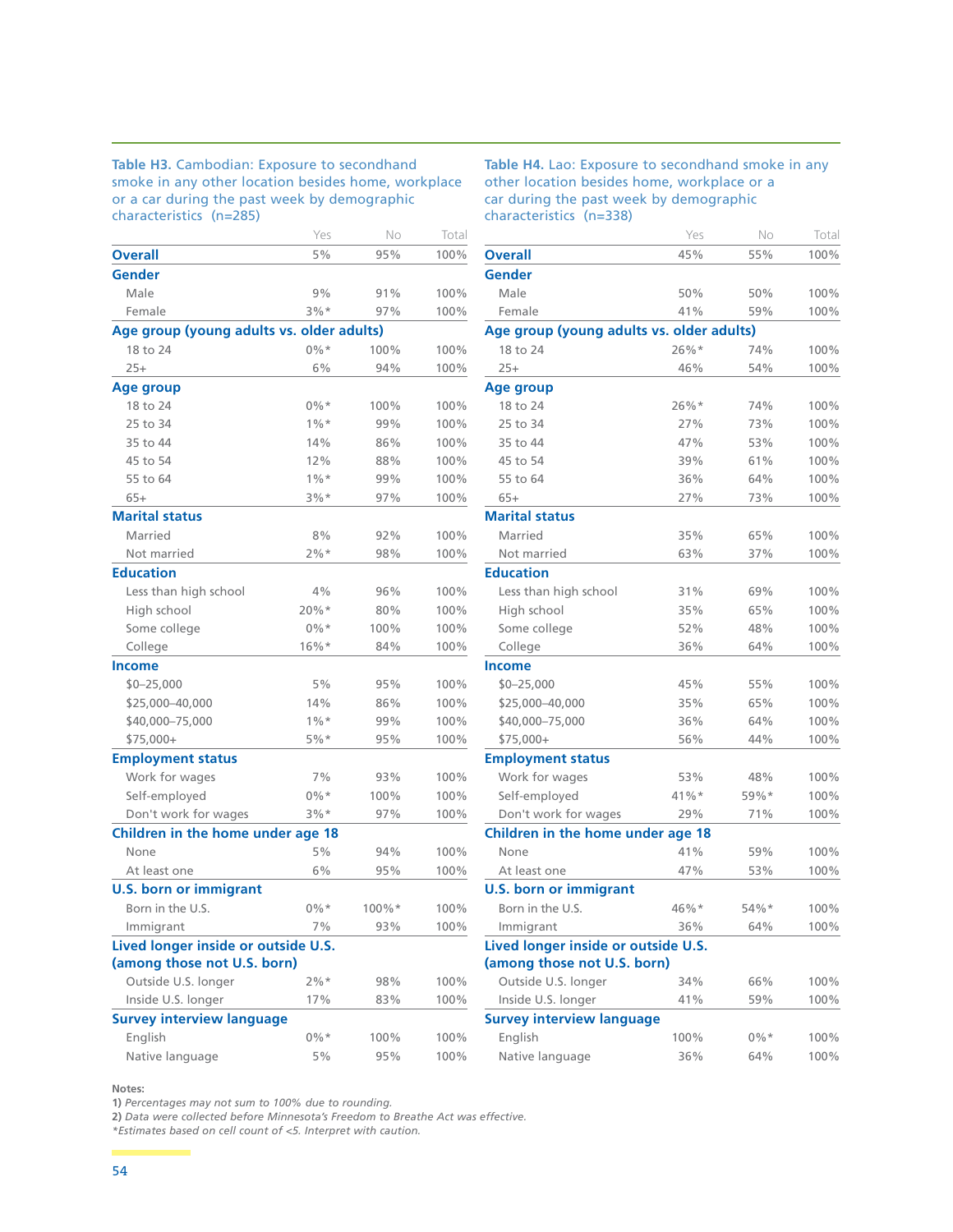#### **Table H5.** Vietnamese: Exposure to secondhand smoke in any other location besides home, workplace or a car during the past week by demographic characteristics (n=378)

|                                           | Yes    | No      | Total |
|-------------------------------------------|--------|---------|-------|
| <b>Overall</b>                            | 28%    | 72%     | 100%  |
| Gender                                    |        |         |       |
| Male                                      | 42%    | 58%     | 100%  |
| Female                                    | 13%    | 87%     | 100%  |
| Age group (young adults vs. older adults) |        |         |       |
| 18 to 24                                  | 55%    | 45%     | 100%  |
| $25+$                                     | 27%    | 73%     | 100%  |
| <b>Age group</b>                          |        |         |       |
| 18 to 24                                  | 55%    | 45%     | 100%  |
| 25 to 34                                  | 45%    | 55%     | 100%  |
| 35 to 44                                  | 15%    | 85%     | 100%  |
| 45 to 54                                  | 36%    | 64%     | 100%  |
| 55 to 64                                  | 19%    | 81%     | 100%  |
| $65+$                                     | $9\%*$ | 91%     | 100%  |
| <b>Marital status</b>                     |        |         |       |
| Married                                   | 24%    | 76%     | 100%  |
| Not married                               | 40%    | 60%     | 100%  |
| <b>Education</b>                          |        |         |       |
| Less than high school                     | 13%    | 87%     | 100%  |
| High school                               | 31%    | 69%     | 100%  |
| Some college                              | 26%    | 74%     | 100%  |
| College                                   | 40%    | 60%     | 100%  |
| <b>Income</b>                             |        |         |       |
| $$0 - 25,000$                             | 17%    | 83%     | 100%  |
| \$25,000-40,000                           | 31%    | 69%     | 100%  |
| \$40,000-75,000                           | 21%    | 79%     | 100%  |
| \$75,000+                                 | 46%    | 54%     | 100%  |
| <b>Employment status</b>                  |        |         |       |
| Work for wages                            | 28%    | 72%     | 100%  |
| Self-employed                             | 53%    | 47%     | 100%  |
| Don't work for wages                      | 19%    | 81%     | 100%  |
| Children in the home under age 18         |        |         |       |
| None                                      | 24%    | 76%     | 100%  |
| At least one                              | 32%    | 68%     | 100%  |
| <b>U.S. born or immigrant</b>             |        |         |       |
| Born in the U.S.                          | 65%    | $35%$ * | 100%  |
| Immigrant                                 | 26%    | 74%     | 100%  |
| Lived longer inside or outside U.S.       |        |         |       |
| (among those not U.S. born)               |        |         |       |
| Outside U.S. longer                       | 25%    | 75%     | 100%  |
| Inside U.S. longer                        | 32%    | 68%     | 100%  |
| <b>Survey interview language</b>          |        |         |       |
| English                                   | 29%    | 71%     | 100%  |
| Native language                           | 28%    | 72%     | 100%  |

**Notes:** 

**1)** *Percentages may not sum to 100% due to rounding.*

**2)** *Data were collected before Minnesota's Freedom to Breathe Act was effective.*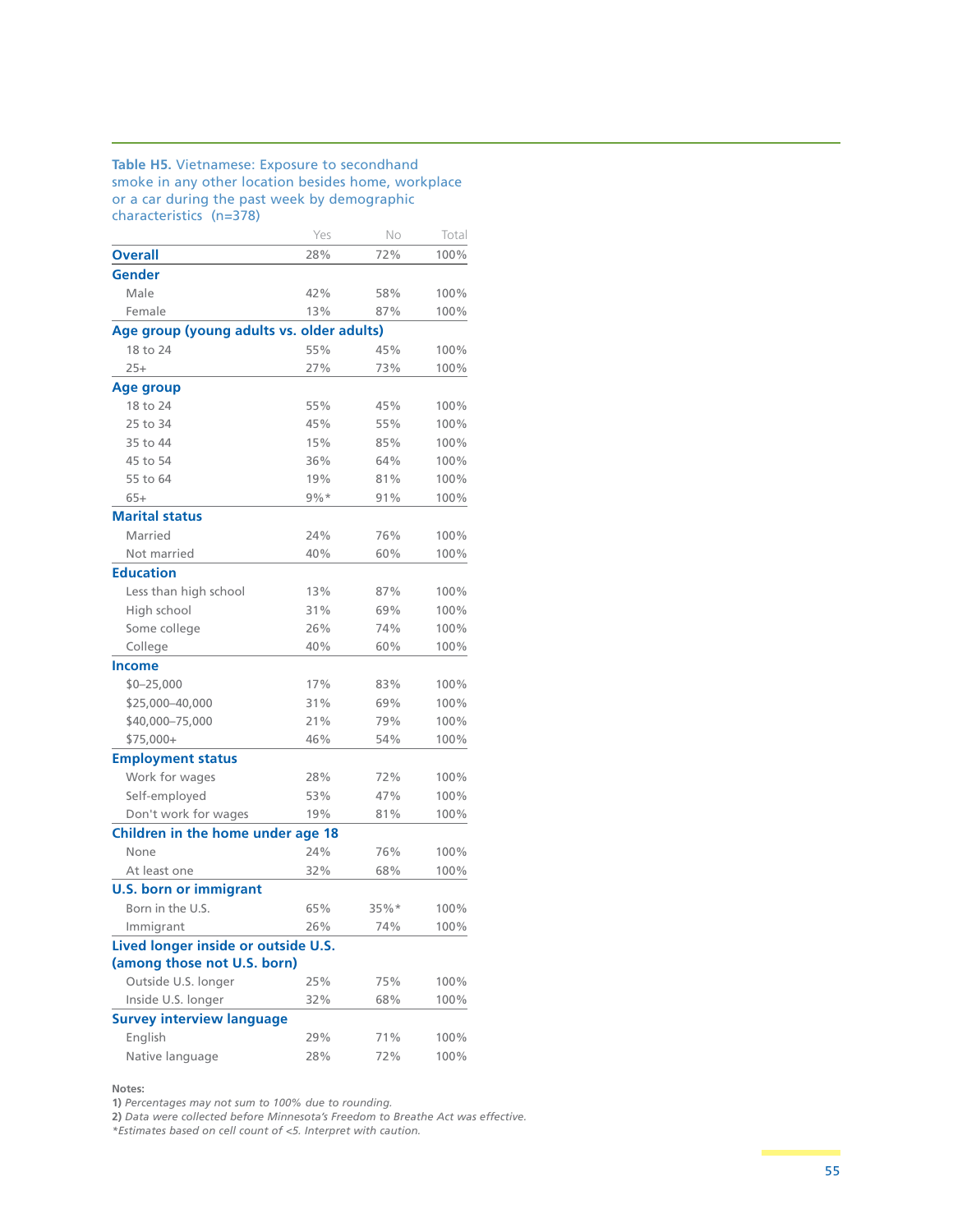#### **DREGAN Partners**

**Asian Pacific Tobacco-Free Coalition of Minnesota** (APT-FCM) is an organizational network representing the diverse Asian population of Minnesota. Originally established in 2000 with a grant from ClearWay Minnesota, APT-FCM is a nonprofit organization with a mission to unify ethnic Asian community efforts against tobacco while promoting health education.

**Southeast Asian Refugee Community Home** (SEARCH) is a diverse group of Pan-Asians (representing Cambodian, Hmong, Lao and Vietnamese heritage) founded in July 1992. Founders understood the need and value in building bridges across ethnic community lines to effectively serve refugees and immigrants, while also filling gaps for culturally specific, employment-focused services tailored to the unique language and culture needs of refugees and immigrants in the new homeland of Minnesota and the United States. The mission of SEARCH is to assist Southeast Asian and other refugees and immigrants in becoming contributing members of their community. Since 2004, SEARCH has served East African refugees as well. During the agency's 13-year history, several thousand Southeast Asian and East African refugees have been served through employment training, day care services, and computer and youth services; and about 1,500 individuals have been placed into jobs. Since 2002, SEARCH has actively participated in the DREGAN Project with a mission to achieve measurable reduction in tobacco use in Minnesota's Southeast Asian community through research and intervention.

For more information, go to **www.asian-search.org**.

**Blue Cross and Blue Shield of Minnesota** (Blue Cross) is the largest health plan based in Minnesota, covering 2.8 million members in Minnesota and nationally through its health plans or plans administered by its affiliated companies. Prevention Minnesota is Blue Cross' longterm commitment to tackle preventable heart disease and cancers throughout Minnesota by addressing their root causes: tobacco use, exposure to secondhand smoke, physical inactivity and unhealthy eating. Prevention Minnesota is funded by Blue Cross' settlement proceeds from its landmark lawsuit with the tobacco industry, in which Blue Cross was a co-plaintiff with the State of Minnesota. Blue Cross and Blue Shield of Minnesota, a nonprofit corporation, is an independent licensee of the Blue Cross and Blue Shield Association. Blue Cross provides stop-smoking programs for its members, funds efforts to advocate for policy changes that help to reduce tobacco use and secondhand smoke exposure, works with high-priority populations to raise awareness of the harm of tobacco use, and promotes workplace health improvement.

#### For more information, go to **www.bluecrossmn.com/preventionminnesota**.

**ClearWay MinnesotaSM** is a nonprofit organization that strives to enhance life for all Minnesotans by reducing tobacco use and exposure to secondhand smoke through research, action and collaboration. ClearWay Minnesota serves Minnesota through its grant-making program, QUITPLAN® Services, to help people quit smoking, and through statewide outreach activities. QUITPLAN Services has helped more than 14,800 adult Minnesotans successfully quit smoking. ClearWay Minnesota designs and develops innovative statewide multimedia campaigns to inform the public of QUITPLAN Services and raise the awareness of the harm of secondhand smoke exposure. ClearWay Minnesota also works to build capacity and engage priority populations in reducing the harm that tobacco causes their communities. ClearWay Minnesota was created in 1998 when the state received \$6.1 billion from its settlement with the tobacco industry and 3 percent, or \$202 million, was dedicated by the Ramsey County District Court to establish the independent nonprofit organization.

For more information, go to **www.clearwaymn.org**.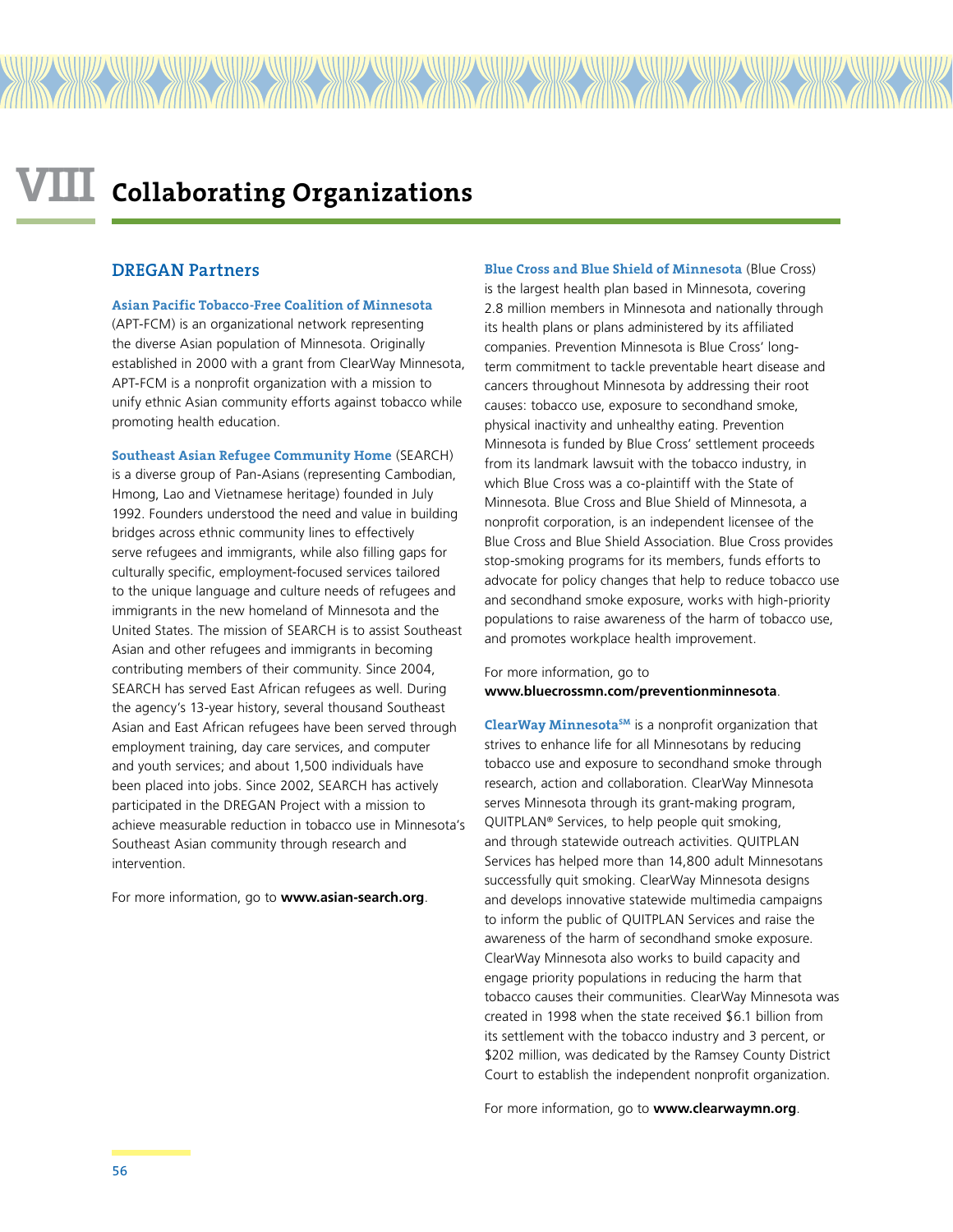# *Additional consultation on the final report was provided by:*

#### **Statewide Tobacco Education and Engagement Project** (STEEP)

STEEP is a collaborative project of seven organizations and institutions to build the capacity of Minnesota's Southeast Asian community organizations in helping their community members around the dangers of tobacco use. The overall goal is to increase awareness and improve family and community health through tobacco education and community engagement. STEEP exists to build the capacity of Southeast Asian communities to be aware of the harmful effects and dangers of tobacco use. Tobacco educators are equipped with culturally appropriate tools and strategies in tobacco prevention to educate local staffs from businesses, agencies and other organizations. All outreach activities are offered in English and the language of the community in responding to the specific and unique cultural barriers, challenges and strengths of each community. STEEP uses a "train the trainer" model to increase the number of effective tobacco prevention advocates within each community.

For more information, go to **http://www.laofamily.org/steep/blog**.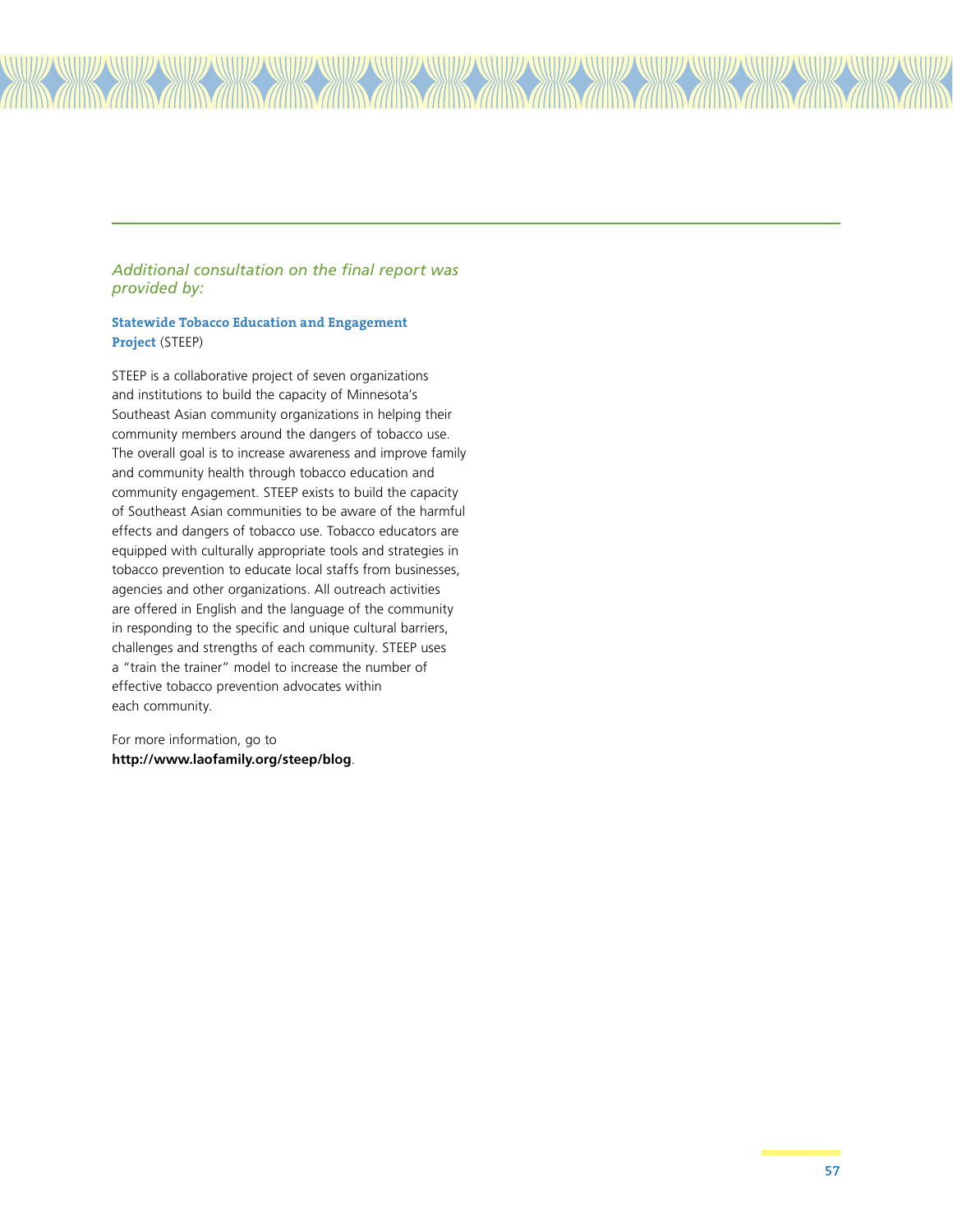# **IX Acknowledgments**

#### **Asian Pacific Tobacco-Free Coalition of Minnesota and Southeast Asian Refugee Community Home**

Hoang Tran, J.D. Yanat Chhith, M.A.

#### **Blue Cross and Blue Shield of Minnesota**

Nina L. Alesci, M.P.H. Steven Foldes, Ph.D. (currently with the Long Term Care Group) Vayong Moua, M.P.A. Jane Rodriguez, M.A.

#### **ClearWay MinnesotaSM**

Barbara Schillo, Ph.D. Jessie Saul, Ph.D. (currently with the North American Quitline Consortium)

#### **University of Minnesota, Center for Survey Research in Public Health**

Todd Rockwood, Ph.D. Karen Virnig Mary Sigrah Karen Turner Joe Hallgren

#### **University of Minnesota Division of Health Policy and Management**

Melissa Constantine, Ph.D. Michael Davern, Ph.D. Jeanette Ziegenfuss, Ph.D. (currently with Mayo Clinic, Division of Health Care Policy and Research)

#### **Independent Consultant**

Tam C. Phan, M.A.

#### **DREGAN Community Advisory Committee Members**

**Cambodian Community** Pengsan Ou Sacha Lempiainen Sinuon Leiendecker

#### **Hmong Community**

Ayer Xong Tou Pao Khang Choua Thao

#### **Lao Community**

Sunny Chanthanouvong Phouninh Vixayvong Kaphet Koracan

#### **Vietnamese Community**

Phuong Dao Nghi Huynh Dzuy Ho Hoa Young Dung Pham

#### **STEEP Advisory Team Members**

Yorn Yan, M.A. Executive Director United Cambodian Association of Minnesota, Inc.

Long Yang, M.A. Executive Director Lao Family Community of Minnesota, Inc.

John Tranberg, M.A. Executive Director Vietnamese Minnesotans Association

Khao Insixiengmay Executive Director Lao Advancement Organization of America

Ly Vang Executive Director Association for Advancement of Hmong Women in Minnesota

Zha Blong Xiong, Ph.D. Associate Professor Department of Family Social Science, University of Minnesota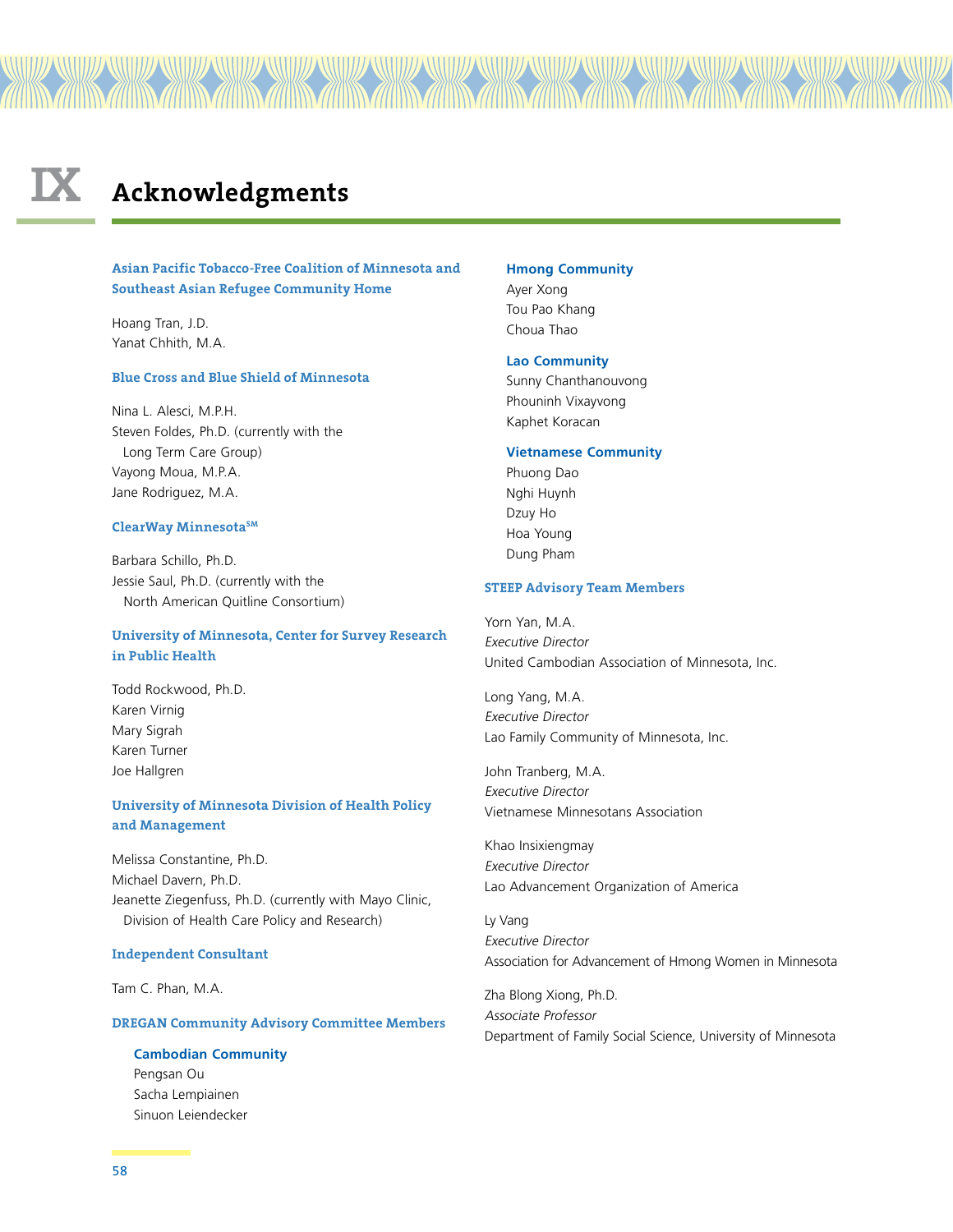# **X References**

**1.** Shafey O, Dolwick S, Guindon GE, eds. Tobacco Control Country Profiles 2003. Atlanta: American Cancer Society. 2003. Available at http://www.who.int/tobacco/global\_ data/country\_profiles/en/.

**2.** Kunstadter P. Health of Hmong in Thailand: Risk factors, morbidity and mortality in comparison with other ethnic groups. Cult Med Psychiatry 1985;9:329–51.

**3.** Asian Pacific Tobacco-Free Coalition of Minnesota, Blue Cross and Blue Shield of Minnesota, ClearWay Minnesota, Southeast Asian Refugee Community Home. Tobacco use in Minnesota: Perspectives from Cambodian, Hmong, Lao and Vietnamese communities. March 2006. Available at www.bluecrossmn.com/preventionminnesota. Enter DREGAN in the search window and click on "Program elements."

**4.** Blue Cross and Blue Shield of Minnesota, ClearWay Minnesota, Minnesota Department of Health, Westat. Creating a healthier Minnesota: Progress in reducing tobacco use. September 2008. www.mnadulttobaccosurvey.org.

**5.** Chen MS Jr, Guthrie R, Moeschberger M, Wewers M, Anderson J, Kuun P, Nguyen H. Lessons learned and baseline data from initiating smoking cessation research with Southeast Asian adults. Asian Am Pac Isl J Health. 1993 Autumn;1(2):194–214.

**6.** Deutscher I. Asking questions: Linguistic comparability. In D. Warwick and S. Osherson (Eds.), Comparative research methods (163–186). Englewood Cliffs, N.J.: Prentice Hall. 1973.

**7.** Niikura R. Assertiveness among Japanese, Malaysian, Filipino, and U.S. white-collar workers. J Soc Psychol 1999;139:690–99.

**8.** U.S. Department of Health and Human Services. The health consequences of smoking: A report of the surgeon general. Atlanta: U.S. Department of Health and Human Services, Centers for Disease Control and Prevention, National Center for Chronic Disease Prevention and Health Promotion, Office on Smoking and Health. 2004.

**9.** Centers for Disease Control and Prevention. Statespecific smoking-attributable mortality and years of potential life lost — United States, 2000–2004. MMWR 58(2):29–33, January 23, 2009.

**10.** Blue Cross and Blue Shield of Minnesota. Health care costs and smoking: The bottom line. St. Paul, Minn.: Center for Prevention. 2005.

**11.** Mokdad AH, Marks JS, Stroup DF, Gerberding JL. Actual causes of death in the United States, 2000. JAMA 2004;291:1238–45.

**12.** Centers for Disease Control and Prevention. Statespecific smoking-attributable mortality and years of potential life lost — United States, 2000–2004. MMWR 58(2):29–33, January 23, 2009.

**13.** Acevedo-Garcia D, Barbeau E, Bishop JA, Pan J, Emmons KM. Undoing an epidemiological paradox: The tobacco industry's targeting of U.S. immigrants. Am J Public Health 2004;94(12):2188–93.

**14.** Muggli ME, Pollay RW, Lew R, Joseph AM. Targeting of Asian Americans and Pacific Islanders by the tobacco industry: Results from the Minnesota Tobacco Document Depository. Tobacco Control 2002;11:201–9.

**15.** U.S. Department of Health and Human Services. Healthy people 2010: Understanding and improving health. 2nd ed. Washington, D.C.: Government Printing Office. 2000.

**16.** Bates SR, Hill L, Barrett-Connor E. Cardiovascular disease risk factors in an Indochinese population. Am J Prev Med. 1989 Jan–Feb;5(1):15–20.

**17.** Moeschberger ML, Anderson J, Kuo Y-F, Chen MS Jr, Wewers ME, Guthrie R. Multivariate profile of smoking in Southeast Asian men: A biochemically verified analysis. Prev Med 1997;26:53–8.

**18.** Jenkins CNH. Cigarette smoking among Vietnamese immigrants in California. Am J Health Promo 1995;9(4):254–56.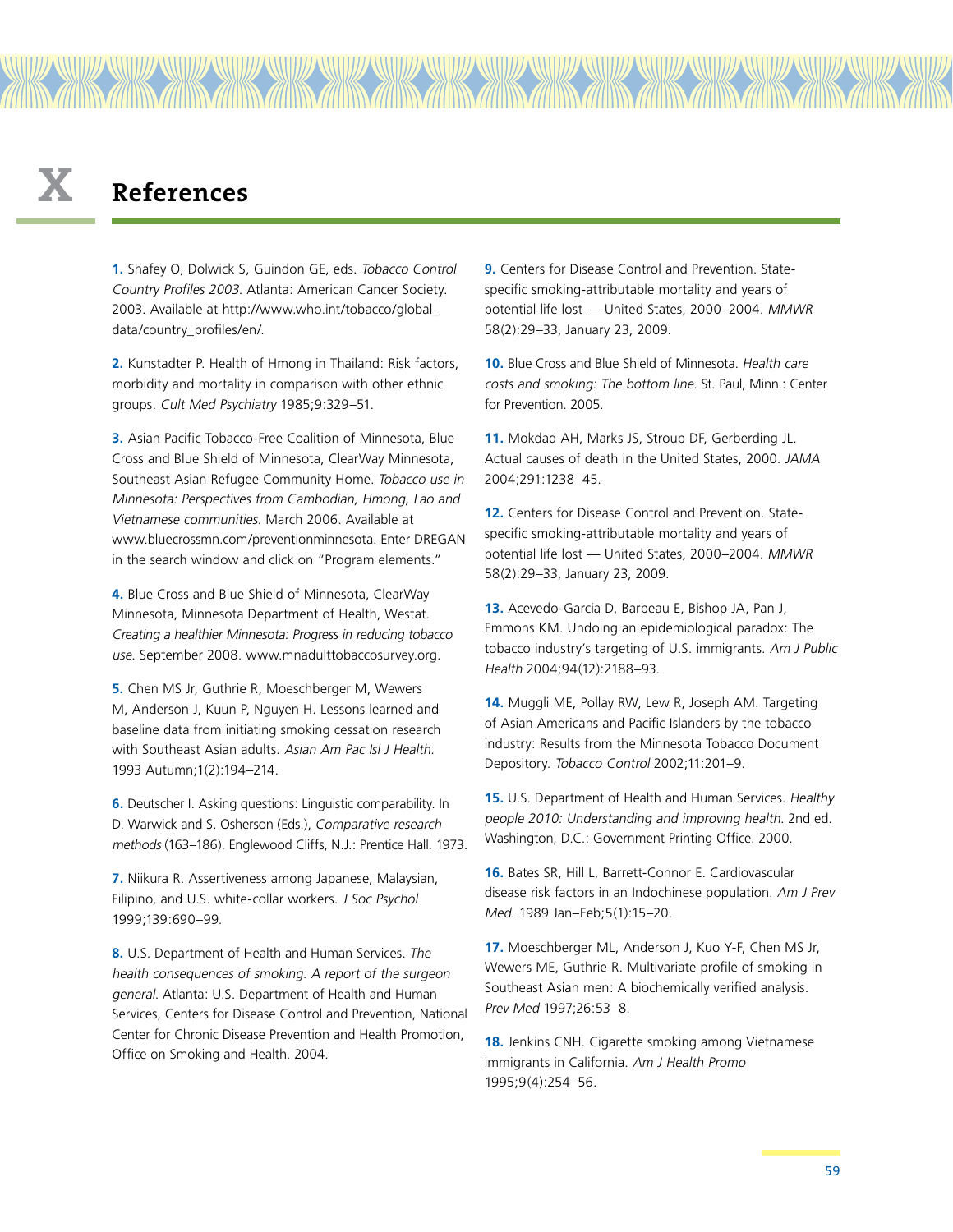**19.** National Cancer Institute, National Institutes of Health, Department of Health and Human Services. Cancer trends progress report — 2007 update: Age at smoking initiation. Bethesda, Md.; December 2007. Available at http:// progressreport.cancer.gov/. Retrieved June 8, 2009.

7711111111

WWW.ARTHOLOGYANALITY//WWW.ARTHOLOGYANALITY//WWW.ARTHOLOGYANALITY//WWW.ARTHOLOGY

**20.** Blue Cross and Blue Shield of Minnesota, ClearWay Minnesota, Minnesota Department of Health, Westat. 2007 Minnesota Adult Tobacco Survey data. Minneapolis, Minn. 2007. Unpublished data analysis.

**21.** U.S. Department of Health and Human Services. The health benefits of smoking cessation: A report of the Surgeon General. Atlanta: U.S. Department of Health and Human Services, Public Health Service, Centers for Disease Control, Center for Chronic Disease Prevention and Health Promotion. 1990. Report No. (CDC) 90-8476.

**22.** U.S. Department of Health and Human Services. Women and smoking: A report of the Surgeon General. Atlanta: U.S. Department of Health and Human Services. Centers for Disease Control and Prevention, Center for Chronic Disease Prevention and Health Promotion, Office on Smoking and Health. 2001.

**23.** Fiore MC, Jaén CR, Baker TB, et al. Treating tobacco use and dependence, 2008 update: Clinical practice guideline. Rockville, Md.: U.S. Department of Health and Human Services, Public Health Service. 2008.

**24.** Choi S, Rankin S, Stewart A, Oka R. Effects of acculturation on smoking behavior in Asian Americans: A meta-analysis. J Cardiovasc Nurs 2008 Jan–Feb;23(1):67–73.

**25.** Centers for Disease Control and Prevention. Best practices for comprehensive tobacco control programs — 2007. Atlanta: U.S. Department of Health and Human Services, Centers for Disease Control and Prevention, National Center for Chronic Disease Prevention and Health Promotion, Office on Smoking and Health. October 2007. Reprinted with corrections.

**26.** National Cancer Institute. Risks associated with smoking cigarettes with low machine-measured yields of tar and nicotine. Smoking and tobacco control monograph No. 13. Bethesda, Md.: U.S. Department of Health and Human Services, National Institutes of Health, National Cancer Institute. 2001. Report No. 02-5074.

777 AND NA

**27.** Blue Cross and Blue Shield of Minnesota. Health care costs and secondhand smoke: The bottom line. Blue Cross and Blue Shield of Minnesota. 2007.

**28.** U.S. Department of Health and Human Services. The health consequence of involuntary exposure to tobacco smoke: A report of the Surgeon General. Atlanta: U.S. Department of Health and Human Services, Centers for Disease Control and Prevention, National Center for Chronic Disease Prevention and Health Promotion, Office on Smoking and Health. 2006.

**29.** Freedom to Breathe Implementation Coalition. Highlights of the Freedom to Breathe Act of 2007. Available at http://www.freshairmn.org/law.cfm. Retrieved June 17, 2009.